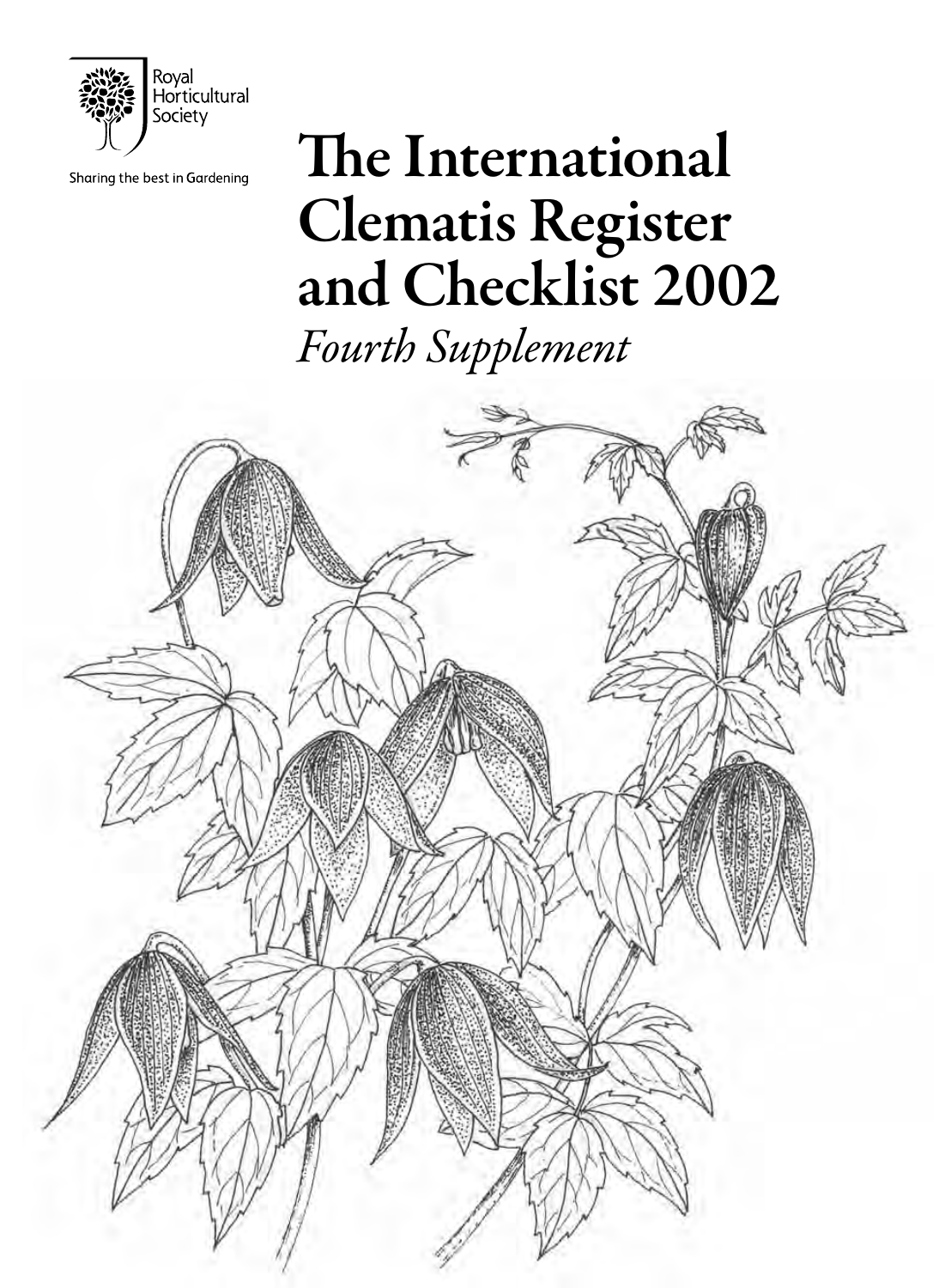© 2012 The Royal Horticultural Society 80 Vincent Square, London SW1P 2PE, United Kingdom www.rhs.org.uk

International Clematis Registrar: Duncan Donald

All rights reserved. No part of this book may be reproduced, stored in a retrieval system or transmitted in any form or by any means, electronic, mechanical, photocopying, recording or otherwise, without the prior permission of the copyright holder.

isbn 9781907057342

Printed and bound in the UK by Formara Limited, Southend-on-Sea

Website version amended 28 April 2014

*Cover: Clematis* 'Columella' Atragene Group drawing by Victoria Matthews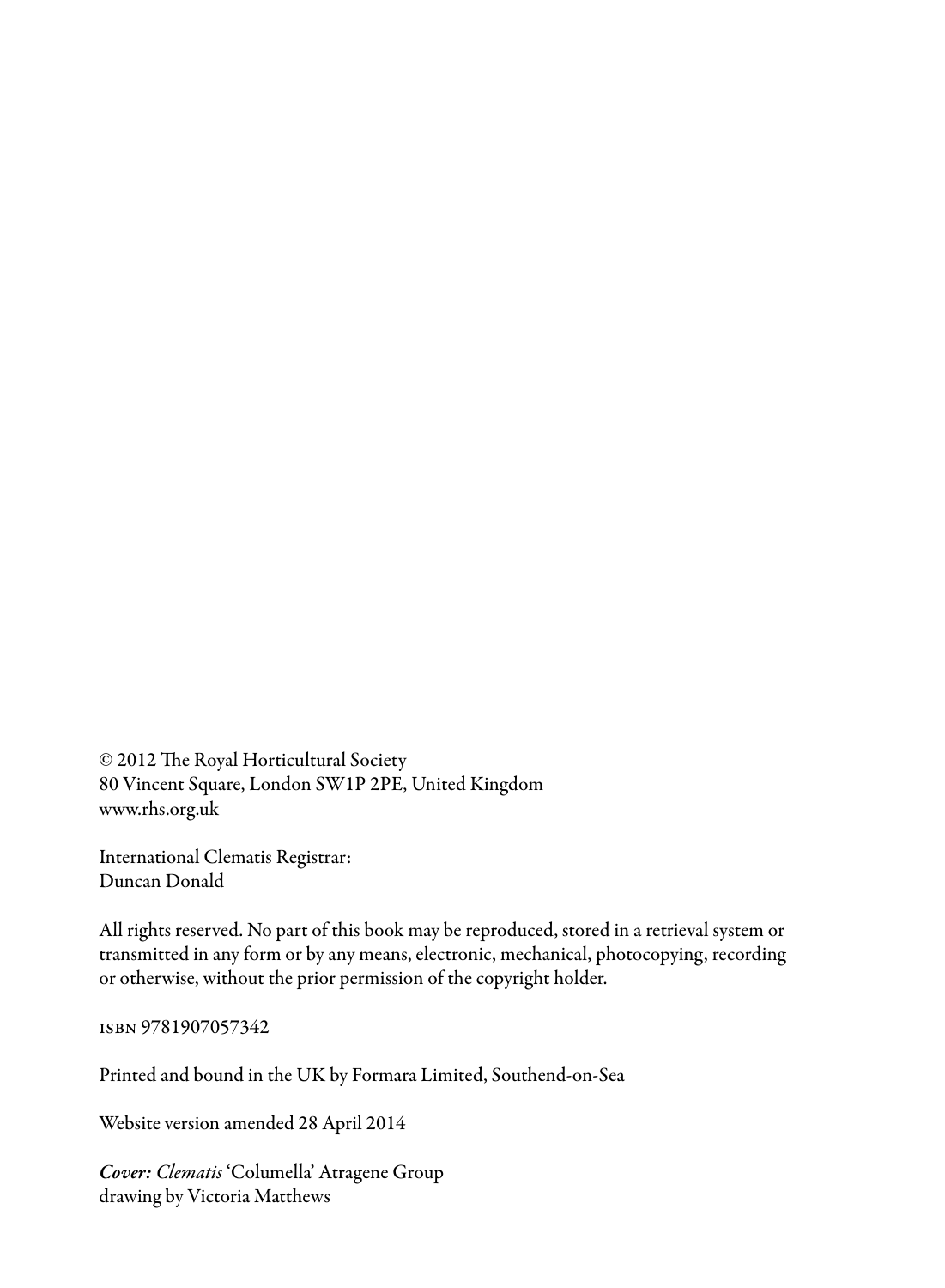### The International Clematis Register and Checklist 2002 *Fourth Supplement*

| Introduction, Registrar's foreword, Acknowledgements                                                                                                                                       | page 1                               |
|--------------------------------------------------------------------------------------------------------------------------------------------------------------------------------------------|--------------------------------------|
| Notes on the entries<br>Horticultural classification, Small-flowered Division<br>Horticultural classification, Large-flowered Division<br>Parentage, Roles, Colour, Nomenclatural Standard | page 2<br>page 2<br>page 3<br>page 4 |
| Register and Checklist<br>Cultivar Group epithets: original definitions<br>Cultivar epithets detected 2008-2011<br>Raiser, registrants and others                                          | page 4<br>page 10<br>page 62         |

### Introduction

The cultivar epithets listed in this *Supplement* were registered between 1 December 2008 and 31 December 2011; registered cultivars have been entered in boldface. Other clematis names – *e.g.* unregistered epithets, synonyms, mis-spellings – are also published, as part of the *Checklist* function of this publication.

Registration is a voluntary procedure and does not confer any legal protection on the plant. However, as the International Cultivar Registration Authority for *Clematis*, the Royal Horticultural Society urges all hybridizers, raisers and other introducers to register their cultivar or Group names to reduce the potential confusion caused by new epithets which involve the same or very similar epithets to existing names. Epithets which conform to the Articles (and, ideally, the Recommendations) of the latest edition of the *International Code of Nomenclature for Cultivated Plants* (currently ed. 8, 2009) are acceptable for registration. Registration is free of charge and should take place before a plant is released or described in a catalogue. A certificate can be issued on request.

Registration forms are available as a download from the Society's website, www.rhs.org.uk, or from: Duncan Donald, International Registrar for Clematis, c/o RHS Garden Wisley, Woking, Surrey GU23 6QB, UK; e-mail clematis@rhs.org.uk; tel. +44 (0)1445 781717.

The Registrar welcomes further information to augment existing records.

### Registrar's foreword

For unavoidable reasons, the schedule has once again slipped from the former policy of trying to ensure that new *Clematis Supplements* are published biennially – but I hope readers will feel nevertheless that it has been worth the wait.

One advantage of the delay is that I can now draw attention to the fact that an article I wrote on the definition of Cultivar Groups has recently been published in *Clematis International 2012*, pp.19–25. I set out there why I feel that none of the Group epithets most commonly in current use is soundly based according to the *International Code of Nomenclature for Cultivated Plants*, and how a working group has now been set up by the International Clematis Society to consider how best to merge or replace the conflicting classifications currently based on them.

For this *Supplement*, I have retained below the set of Group definitions first published in *The International Clematis Register and Checklist (2002)* and used, with slight modification, for subsequent *Supplements*: although nomenclaturally flawed, I believe these definitions should continue to serve as a yardstick until a new system has been agreed and implemented. However, I am also setting out in a special section below the original definition and publication details for each of these Group epithets, to provide a baseline to underpin my arguments that their current uses are flawed.

My hope is that the *Fifth Supplement* will contain a checklist of as many as possible Group definitions subsequently established, noting whether those are novel or if they enhance or contradict the original definitions – but I felt it important, for clarity, not to do this until the baseline had first been presented.

### Acknowledgements

I should like to acknowledge the help of very many people whose contributions have helped to make this *Supplement* possible, particularly those who have volunteered registrations in timely fashion.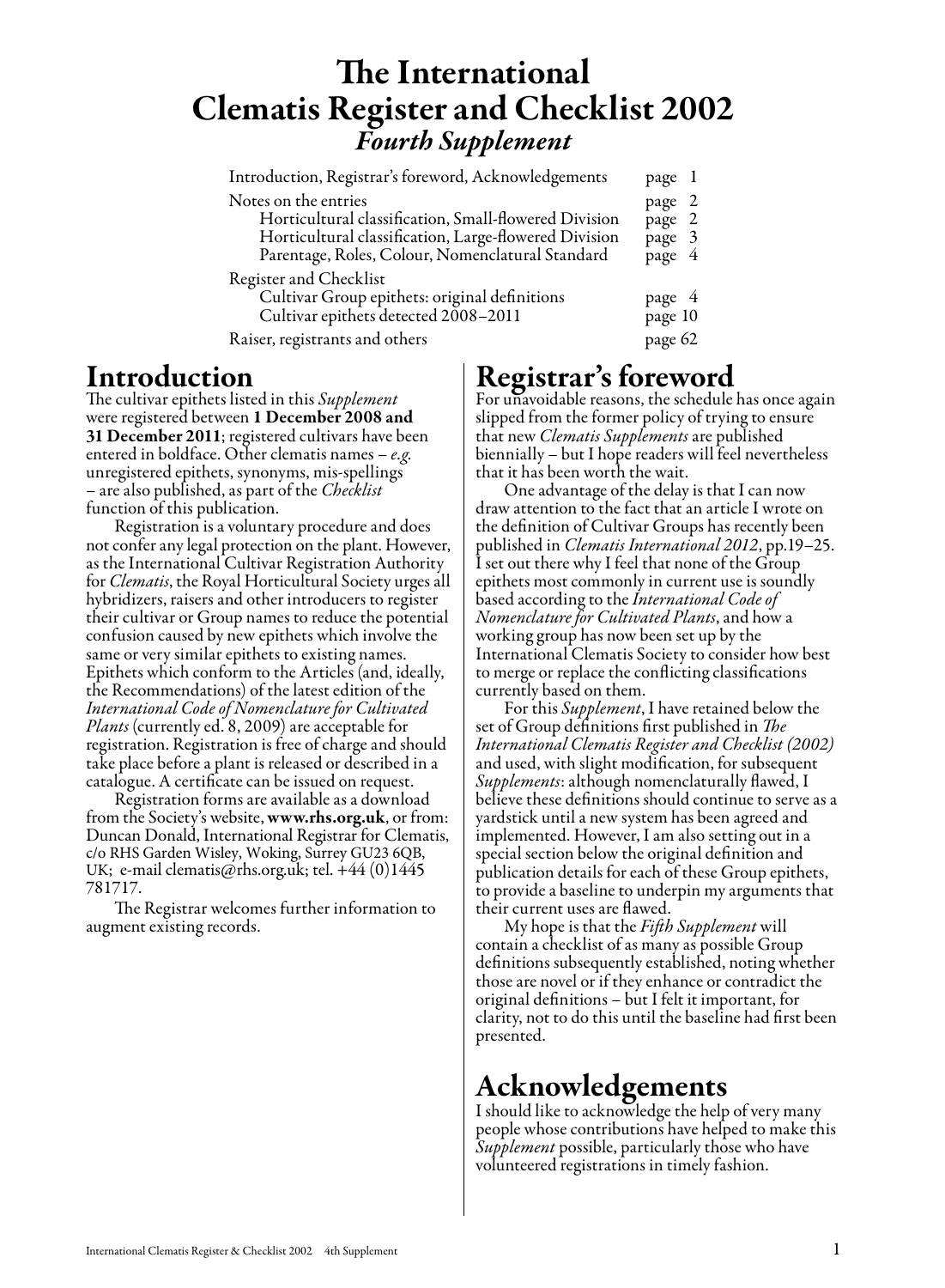### Notes on the entries

The format of entries is similar to the lay-out adopted<br>for *The International Clematis Register and Checklist (2002)*. The following notes apply to selected sections:

### Horticultural classification

This follows the classification adopted by V. Matthews in *The International Clematis Register and Checklist (2002)* [except that *ispahanica*, now considered to have been included in error, has been omitted from the list of parent species in Tangutica Group].

#### Small-flowered Division

Flowers  $(1.5 - 2 - 12(-18))$  cm across

#### Armandii Group

Cultivars belonging to, or derived from, species classified in Subsection *Meyenianae* (Tamura) M. Johnson, mainly *armandii*.

Evergreen woody climbers. Flowers produced in leaf-axils of previous year's growth in late winter and spring. Flowers single, bowl-shaped or more or less flat,  $4-7(-10)$  cm across. Sepals  $4-6$ , white or pink. Leaves rather leathery, ternate or sometimes pinnate.

#### Atragene Group

Cultivars belonging to, or derived from, species classified in Subgenus *Atragene* (L.) Torrey & A. Gray, such as *alpina*, *chiisanensis*, *fauriei*, *koreana*, *macropetala*, *ochotensis*, *sibirica*, *turkestanica*. The former Alpina Group and Macropetala Group are included here. Historically, the Alpina Group was used for singleflowered cultivars, and double-flowered cultivars were assigned to the Macropetala Group.

Deciduous woody climbers. Flowers mainly produced in leaf-axils of previous year's growth in spring, and sometimes solitary at the ends of shoots of current year's growth later in the season. Flowers single (lacking staminodes or with up to  $4(-5)$ ) staminodes) or double (with more than 6 staminodes), bell-shaped, nodding,  $(2-)4-10(-12)$  cm across. Sepals 4, white, pale yellow, or shades of pink, red-purple, purple, violet-blue or blue. Outer stamens changed into petaloid staminodes, usually shorter than the sepals. Leaves 1–2-ternate.

#### Cirrhosa Group

Cultivars belonging to, or derived mainly from, *cirrhosa*.

Evergreen woody climbers. Flowers produced on previous year's growth from late autumn to early spring. Flowers single, bell-shaped to bowl-shaped, drooping,  $(2-)5-8(-10)$  cm across. Sepals  $4(-5)$ , cream, or cream speckled or suffused with red or purple. Leaves simple or 1–2-ternate.

#### Flammula Group

Cultivars with at least one parent belonging to, or derived from, species classified in Section *Flammula* DC. (excluding Subsection *Meyenianae* (Tamura) M. Johnson), such as *angustifolia*, *flammula*, *recta*, *terniflora*.

Usually deciduous subshrubs with woody base,

stems erect or climbing. Flowers produced on current year's growth in summer. Flowers usually single, erect or outward-facing, flat, 2–4 cm across, usually fragrant and usually in large panicles. Sepals 4–6, white, cream, blue or purple. Leaves rather leathery, usually pinnate, rarely simple or ternate.

#### Forsteri Group

Cultivars belonging to, or derived from, species classified in Section *Novae*-*zeelandiae* M. Johnson (native to Australia and New Zealand) such as *australis*, *foetida*, *forsteri*, *marata*, *marmoraria*, *paniculata*, *petriei*.

Evergreen woody shrubs or climbers. Flowers produced on previous and current year's growth, from late winter to spring. Flowers unisexual with male and female on separate plants, single, flat to bell-shaped, 2–9 cm across. Sepals 4–8, white to greenish-yellow. Leaves 1–2-ternate.

#### Heracleifolia Group

Cultivars with at least one parent belonging to, or derived from, species classified in Subgenus *Tubulosa* (Decne) Grey-Wilson, such as *heracleifolia*, *stans*, *tubulosa*.

Woody-based plants with erect or climbing stems that may or may not die down to the base in winter. Flowers produced on current year's growth in summer and early autumn. Flowers single, tubular, bell-shaped or with the sepals spreading, hermaphrodite, or unisexual with male and female on the same or on separate plants, (1.5–)2–5 cm across. Sepals 4–6, white, creamy yellow, red-purple, violet-blue or blue. Leaves ternate or pinnate with simple leaflets.

#### Integrifolia Group

Cultivars belonging to, or derived mainly from, *integrifolia*.

Includes the Diversifolia Group (which covered  $C \times$  *diversifolia* (*C. integrifolia*  $\times$  *C. viticella*) and its cultivars).

Deciduous woody-based subshrubs with non-climbing or semi-climbing herbaceous stems. Flowers produced on current year's growth in summer and early autumn. Flowers single, usually bell-shaped, sometimes more or less flat,  $4-9(-14)$  cm across, usually nodding. Sepals 4(–7), white, pink, redpurple, purple, violet-blue or blue. Leaves simple or ternate, more rarely pinnate.

#### Montana Group

Cultivars belonging to, or derived from, species classified in Section *Montanae* (Schneider) Grey-Wilson such as *chrysocoma*, *montana*, *spooneri*.

Deciduous woody climbers. Flowers mainly produced in leaf-axils of previous year's growth in spring and sometimes at base of current year's shoots later in the season. Flowers usually single, sometimes semidouble or double, erect, 3–10(–14) cm across. Sepals of single flowers  $4(-6)$ , white, pink to dark redpurple, sometimes pale yellow, more or less spreading. Leaves usually ternate, rarely pinnate, hairless to sparsely white-hairy or densely yellowish-hairy.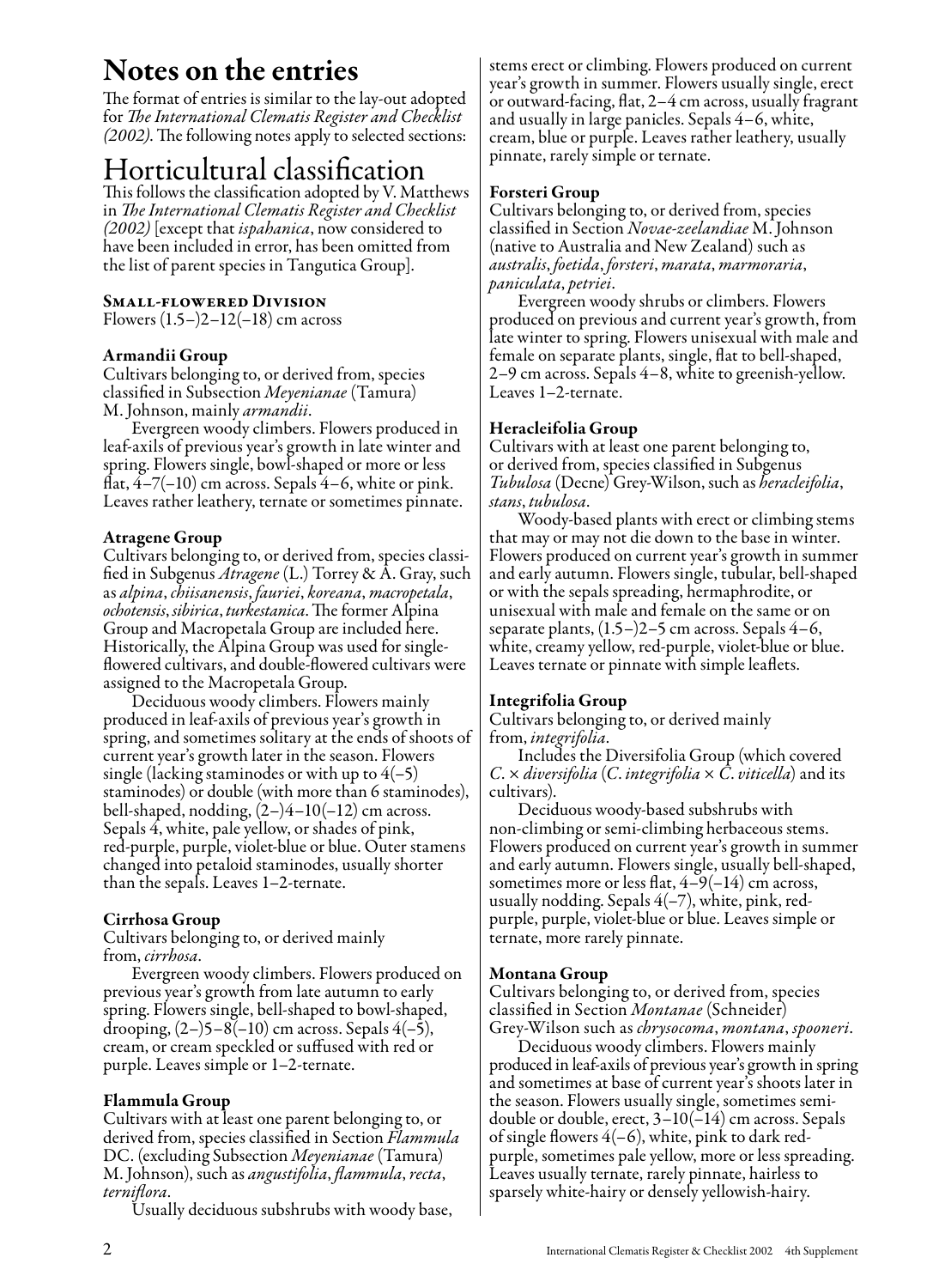#### Tangutica Group

Cultivars with at least one parent belonging to, or derived from, species classified in Section *Meclatis* (Spach) Baill., such as *intricata*, *ladakhiana*, *orientalis*, *serratifolia*, *tangutica*, *tibetana*. This Group has also been known as the Orientalis

Group.

Deciduous woody climbers. Flowers produced on current year's growth in summer and early autumn. Flowers single, bell-shaped or with sepals spreading, nodding or rarely outward-facing, 2.5–9 cm across. Sepals 4(–6), white, cream, yellow, orange-yellow, or yellow stained with purple or red-brown. Leaves ternate or pinnate.

#### Texensis Group

Cultivars derived from *texensis* crossed with representatives from either of the Large-flowered cultivar-groups.

Deciduous climbers, woody at the base or with herbaceous stems. Flowers produced on current year's growth in summer and early autumn. Flowers single, tulip-shaped to bell-shaped, erect to nodding, 4–10 cm across. Sepals 4–6, rather thick, pink, pink-red, red, red-purple or mauve-pink, rarely white. Leaves somewhat leathery, usually pinnate, more rarely ternate.

#### Viorna Group

Cultivars with at least one parent belonging to, or derived from, species classified in Section *Viorna* A. Gray, such as *crispa*, *fusca*, *ianthina*, *pitcheri*, *reticulata*, *texensis*, *viorna*. Cultivars assigned to Texensis Group, and cultivars

with *integrifolia* in their parentage, are excluded.

Deciduous woody climbers, subshrubs, or erect, sometimes herbaceous, perennials. Flowers produced on current year's growth from late spring to autumn. Flowers urn-shaped or bell-shaped, 1.5–5 cm across, nodding or semi-nodding. Sepals 4, thick, recurved from mid-point or at tip, pink, pinkish mauve, mauve or purple. Filaments usually downy. Leaves ternate to pinnate (sometimes simple on young plants).

#### Vitalba Group

Cultivars with at least one parent belonging to, or derived from, species classified in Section *Clematis* L., such as *ligusticifolia*, *potaninii*, *vitalba*, *virginiana*.

Deciduous woody climbers. Flowers produced on current year's growth in late spring and summer to autumn. Flowers usually single, up to  $5(-6)$  cm across, erect. Sepals 4–6, more or less spreading, white to pale yellow. Leaves ternate or pinnate.

#### Viticella Group

Cultivars with at least one parent mainly derived from *viticella*. Excludes hybrids between *integrifolia* and *viticella*: see Integrifolia Group.

Deciduous woody climbers. Flowers produced on current year's growth in summer and early autumn. Flowers single, semi-double or double, outward-facing to nodding, bell-shaped to somewhat flat with spreading sepals, 2.5–12(–18) cm across, erect. Sepals of single flowers 4–6, white or shades of pink, red,

red-purple, purple, violet-blue or blue, often with a bar that is paler, darker, or of a contrasting colour. Leaves pinnate or more rarely ternate, the leaflets simple, ternate or pinnate.

#### Large-flowered Division

Flowers  $(5-)10-22(-29)$  cm across, usually flat

#### Early Large-flowered Group

Comprises the former Patens Group and Fortunei Group. Cultivars of the Patens Group were derived mainly from *patens*, either directly or indirectly. They were characterized by producing flowers in spring on the previous year's wood, and often again in summer or early autumn on the current year's growth. The former Fortunei Group (also know as Florida Group, although it had nothing to do with *florida*) comprised cultivars with double or semi-double flowers that were produced on the previous year's growth in spring. Hybridization has made it impossible to keep the original groups separate: there are a number of cultivars that produce both single and double flowers, or that only produce semi-double or double flowers under certain conditions.

Deciduous woody climbers. Flowers produced on the previous year's growth in spring or early summer, and often again later in the year on the current year's growth; in some cultivars flowering may be continuous. Flowers single, semi-double or double, erect, flat or almost so,  $(7-)10-22(-25)$  cm across. Sepals of single flowers  $(4-)6-8(-9)$ , white, cream, pale or greenish yellow, or shades of pink, pink-purple, red, red-purple, purple, violet-blue or blue, often with a bar that is paler, darker, or of a contrasting colour. Leaves usually simple or ternate, sometimes pinnate

#### Late Large-flowered Group

Comprises the former Lanuginosa Group and Jackmanii Group. Cultivars of the Lanuginosa Group were derived mainly from *lanuginosa*, either directly or indirectly. The Jackmanii Group covered cultivars produced from a cross between *viticella* (or a derivative therefrom) and a member of the Patens Group. Both groups produce their flowers on the current year's growth in summer and autumn. It is often impossible to say whether a cultivar belongs to the Lanuginosa Group or to the Jackmanii Group, due to hybridization and/or lack of information on the parentage, so it is not possible to maintain these groups.

Deciduous woody climbers. Flowers produced on the current year's growth in summer and early autumn. Flowers usually single, sometimes semidouble or double, erect to horizontal or semi-nodding, flat to somewhat bell-shaped, (5–)10–20(–29) cm across. Sepals of single flowers  $4-6(-8)$ , white, or shades of pink, pink-purple, red, red-purple, purple, violet-blue or blue, often with a bar that is paler, darker, or of a contrasting colour. Leaves usually ternate or pinnate, rarely simple.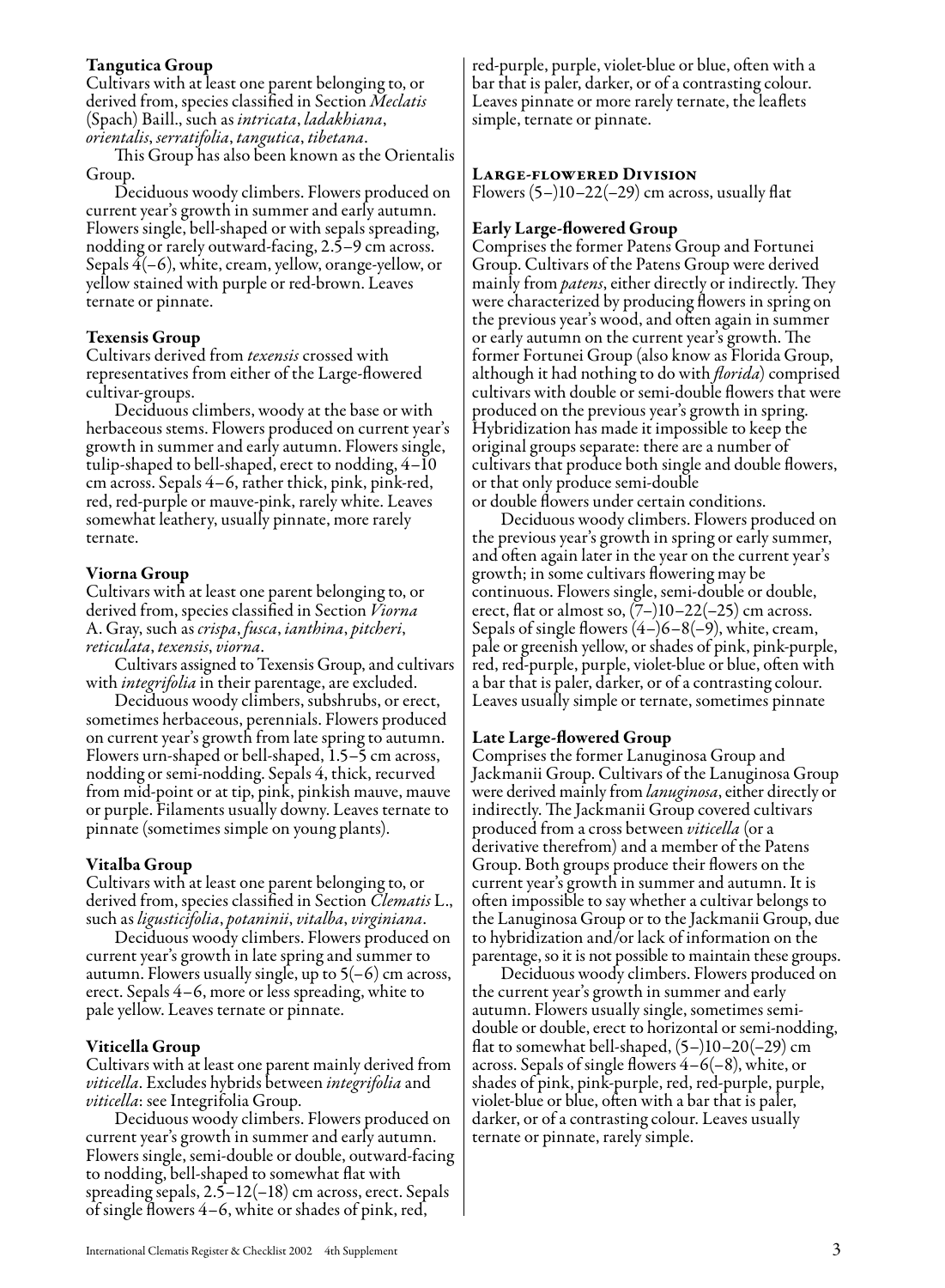### Parentage

Where known, the seed parentage is given first and identified by "(s)", then the larger multiplication sign, then the pollen parent; otherwise, the parents are listed in alphabetical order.

### Roles

The sequence and explanation of the abbreviations is as follows: S: Selected by, R: Raiser, G: Grown to first flowering by, N: Named by, I: Introduced by, REG: Registrant.

### Colour

Numbers and letters (usually in parentheses) refer to the *RHS Colour Chart* (1966 [reprinted 1986], 1995, 2001 or 2007 editions). Colour names preceding a *Colour Chart* reference are from *A Contribution toward Standardization of Color Names in Horticulture*: *Application of the Universal Color Language to the Colors of theRoyal Horticultural Society*'*s Colour Chart* by R.D. Huse and K.L. Kelly, edited by D.H. Voss, The American Rhododendron Society, 1984.

### Nomenclatural Standard

Sharp colour images clearly showing the characteristics of the plant(s), and/or, if practicable, pressed flowering specimens, which, with the completed form, constitute a permanent, definitive record (nomenclatural standard) of the cultivar or Group. Those held in the RHS Herbarium at Wisley are under a designated WSY reference number.

## Register and Checklist

#### Cultivar Group epithets Original definitions concerning some Group names now widely in use

#### Armandii Group of Whitehead

Consists of *armandii* and its varieties. Evergreen climbers. Flowers medium-sized, open-faced, in axillary clusters, from previous season's growth in April, May. Cvs: 'Apple Blossom'; 'Snowdrift'. Published refs: S.B. Whitehead, *Garden Clematis*  $(1959): 35$ 

Subsequent authors have broadened its circumscription slightly – particularly in the range of species from which its cultivars can be derived [see *ICRC* (2002): 12 & Snoeijer (2008): 23] – but generally it seems to have retained a consistency of definition. Technically acceptable when first published, and adopted (though not formally approved) by the ICRA in 2002, the epithet is now unacceptable under ICNCP, 2009: Art. 21.11 & 22.4, being entirely in Latin but having been established through publication after 1 January 1959; these Articles take retroactive effect. It could either be conserved (under ICNCP, 2009: Art. 19) or declared unacceptable.

#### Atragene Group of Fisk

Flowering in the early part of the year on year-old ripened wood and therefore needing no pruning. Includes the following varieties: *alpina* varieties [and] *macropetala* varieties.

Published refs: J. Fisk, *The Queen of Climbers* (1975): 21 Earlier authors tended to use two separate Groups: Alpina, with single flowers, and Macropetala, with double flowers; as Snoeijer (2008): 26 explains, this came to seem inconsistent, given that other Groups – such as Montana Group – contained both single and double forms of closely related species. Technically acceptable when first published, and adopted (though not formally approved) by the ICRA in 2002, the epithet is now unacceptable under ICNCP, 2009: Art. 21.11 & 22.4, being post-1958 but entirely in Latin. It could either be conserved (under ICNCP, 2009: Art. 19) or declared unacceptable.

#### Cirrhosa Group of Gooch

The clematis in this group are native to Southern Europe and the Mediterranean. All are evergreen. Given ideal growing conditions they are quite vigorous, making a height of 15–20ft (5–6m). Winter-flowering, they are generally in bloom from mid-winter to early spring, although *cirrhosa* 'Freckles' flowers a little earlier – from mid-autumn to mid-winter. Published refs: R. Gooch, *Clematis: The Complete* 

*Guide* (1996): 133<br>Technically acceptable when first published (under ICNCP, 1995), and adopted (though not formally approved) by the ICRA in 2002, the epithet is now unacceptable under ICNCP, 2009: Art. 21.11 & 22.4, being post-1958 but entirely in Latin. It could either be conserved (under ICNCP, 2009: Art. 19) or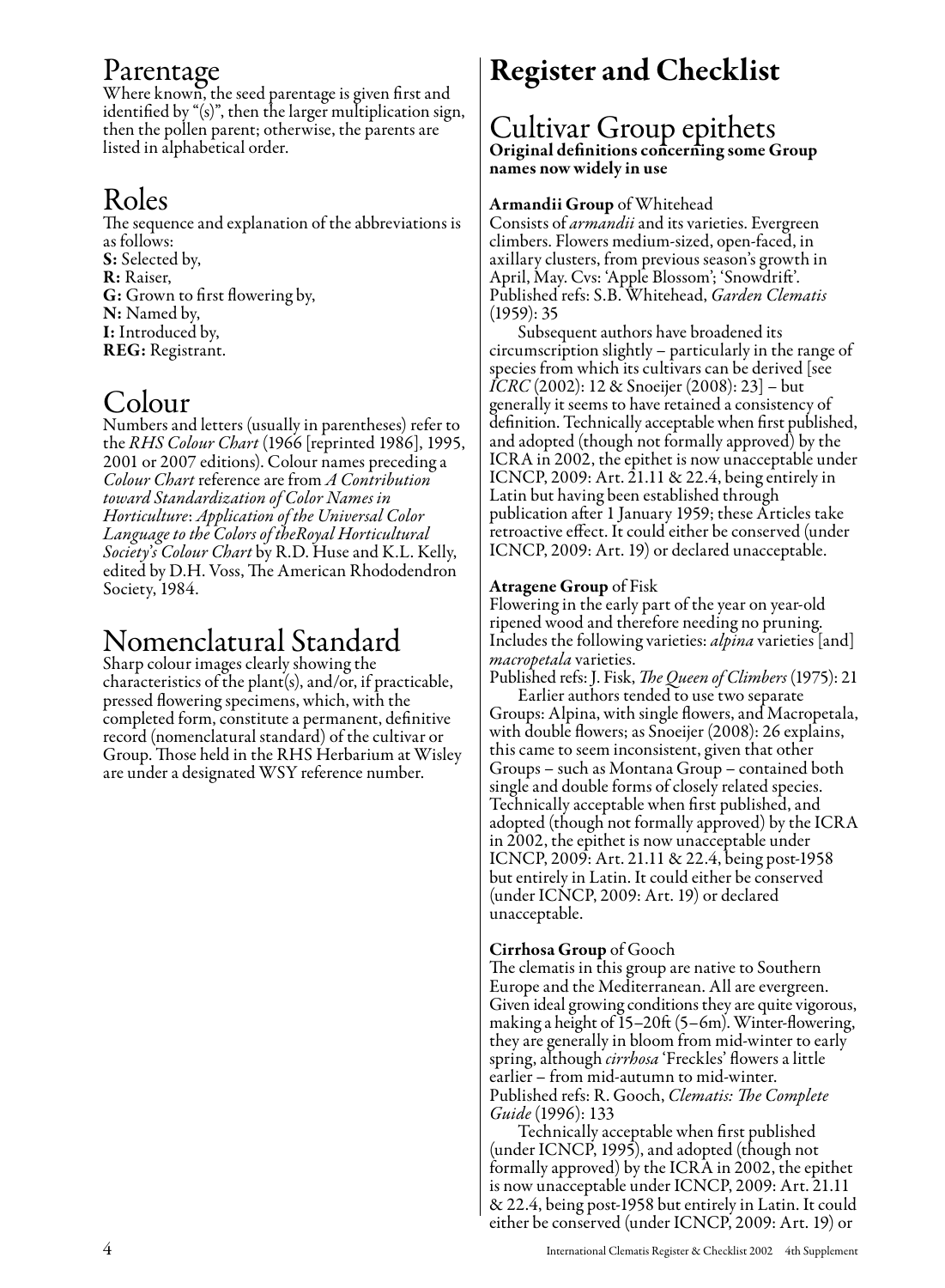declared unacceptable. Note that acceptance of the circumscription of this Group challenges Montana Group as defined by Moore and Jackman (1872) [ICNCP, 2009: Art. 3.5].

Coerulea Odorata Group of Moore & Jackman Non-climbing summer- and autumn-bloomers of subshrubby habit, flowering successionally on summer shoots. Type: *coerulea odorata* [= *C.* × *aromatica* (or *C.* × *poizatii*)]; other examples: *diversifolia coerulea* [= 'Diversifolia Coerulea'] and *intermedia rosea* [= 'Intermedia Rosea'].

Published refs: Moore & Jackman (1872): 21–22, as "Coerulea odorata type"

Although originally described as "Coerulea odorata type" by Moore & Jackman, under later terminology this would effectively be a Cultivar Group (ICNCP, 2009: Art. 3, Note 1). It should be noted that the cultivar from which this Group epithet derives would nowadays be considered to be a synonym of *C*. × *aromatica* (or maybe *C.* × *poizatii*). Although not specifically cited by them, 'Diversifolia Coerulea' and 'Intermedia Rosea' would presumably fall within Diversifolia Group as established by Brandenburg & van de Vooren (1988); Snoeijer also subsumed part within his Flammula Group (1999), partly because he wanted to avoid the inference that plants within his Group would invariably be blue-flowered [see Snoeijer (2008): 39].

#### Diversifolia Group of Brandenburg & van de Vooren AMENDED ENTRY

Parentage: A group of clematis hybrids with *integrifolia* as one parent and *viticella*, directly or indirectly, as the other Summer-flowering perennials or subshrubs. Flowers of medium size, produced profusely on the young wood in summer. Flowers plane (flat) or bell-shaped; stamens with dilatate, yellowish haired filaments. Leaves simple or pinnately compound. "*Clematis* cv. Durandii and *Clematis* cv. Eriostemon are well-known cultivars belonging to this group. Tromp indicates in his historical survey of Boskoop arboriculture that the nurseryman C. van Kleef raised in the 1890's many cultivars belonging to this group."

Published refs: *Clem. Int. 1988*: 7

Despite having a Latin epithet, this is arguably an acceptable name, if the intention were to reclassify the interspecific hybrid *C.* × *diversifolia* as a Cultivar Group (ICNCP, 2009: Art. 3.3 & 21.5). It was subsumed within Integrifolia Group by the ICRA in 2002 [see *ICRC* (2002): 13] but continues to be used by others [*e.g.* Snoeijer (2008): 34–37]. However, Brandenburg & van de Vooren included 'Durandii' as a (well-known) cultivar typifying this Group; that is now considered to be the hybrid between *integrifolia* and *lanuginosa*, so conflicts with their defined parentage and renders Diversifolia Group a *nomen confusum*. Also, it should be noted that acceptance of the circumscription of this Group challenges Viticella Group as defined by Moore and Jackman (1872) [ICNCP, 2009: Art. 3.5].

#### Early Large-flowered Group

As with "Late Large-flowered Group", it is arguable when the name "Early Large-flowered Group" was first formally established – possibly by Evison in *The Gardener's Guide to Growing Clematis* (1998), but further research is needed to ascertain this conclusively. It is intended that the original definitions will be published, with those of other similar epithets, in the *Fifth Supplement*.

Erecta Group of Moore & Jackman Non-climbing summer- and autumn-bloomers of herbaceous habit. Type: *erecta* [syn. of *recta*]; other examples: *integrifolia, lathyrifolia* [syn. of *recta*], *Published refs: Moore & Jackman (1872): 21–22, as* "Erecta type"

Although originally described as "Erecta type" by Moore & Jackman, under later terminology this would effectively be a Cultivar Group (ICNCP, 2009: Art. 3, Note 1). It was partly sunk by Snoeijer within his Flammula Group (1999), apparently because he wanted to avoid the inference that plants within his Group would invariably be non-climbing like *recta* [see Snoeijer (2008): 39]. Further, Ino, Nakamura & Uehara's creation of Integrifolia Group in 1986 and later authors' re-circumscription to include *tubulosa* within Heracleifolia Group both challenge Moore & Jackman's Erecta Group (ICNCP, 2009: Art. 3.5).

#### Flammula Group of Snoeijer (1999)

Parentage: Cultivars are derived from species such as *angustifolia, flammula, recta,* etc, for at least one parent.

Subshrubs with a woody base, either erect or climbing, flowering on young shoots in summer. Flowers upright or horizontal, spreading, 3–5 cm across, in usually large panicles. Sepals 4 or rarely 5 or 6, white, white with purple or blue. Leaves pinnate or sometimes ternate or simple, rather leathery.

Published refs: *J. van Zoest B.V. cat.* (1999)

Snoeijer (2008): 39 describes how the author chose Flammula Group – in preference to Moore & Jackman's Coerulea Odorata and Erecta Groups (both of which it partially encompassed) – because *flammula* exhibits both climbing and non-climbing forms. Technically acceptable when first published (under ICNCP, 1995), and adopted (though not formally approved) by the ICRA in 2002, the epithet is now unacceptable under ICNCP, 2009: Art. 21.11 & 22.4, being post-1958 but entirely in Latin. It could either be conserved (under ICNCP, 2009: Art. 19) or declared unacceptable.

#### Florida Group of Moore & Jackman

Climbing large-flowered summer-bloomers, flowering from the old or ripened wood. Type: *florida*; other examples: 'Fortunei', 'John Gould Veitch', 'Sieboldii'. Published refs: Moore & Jackman (1872): 21–22, as "Florida type"

Although originally described as "Florida type" by Moore & Jackman, under later terminology this would effectively be the type description for a Cultivar Group (ICNCP, 2009: Art. 3, Note 1). Snoeijer (2008): 42 points out that Moore & Jackman included within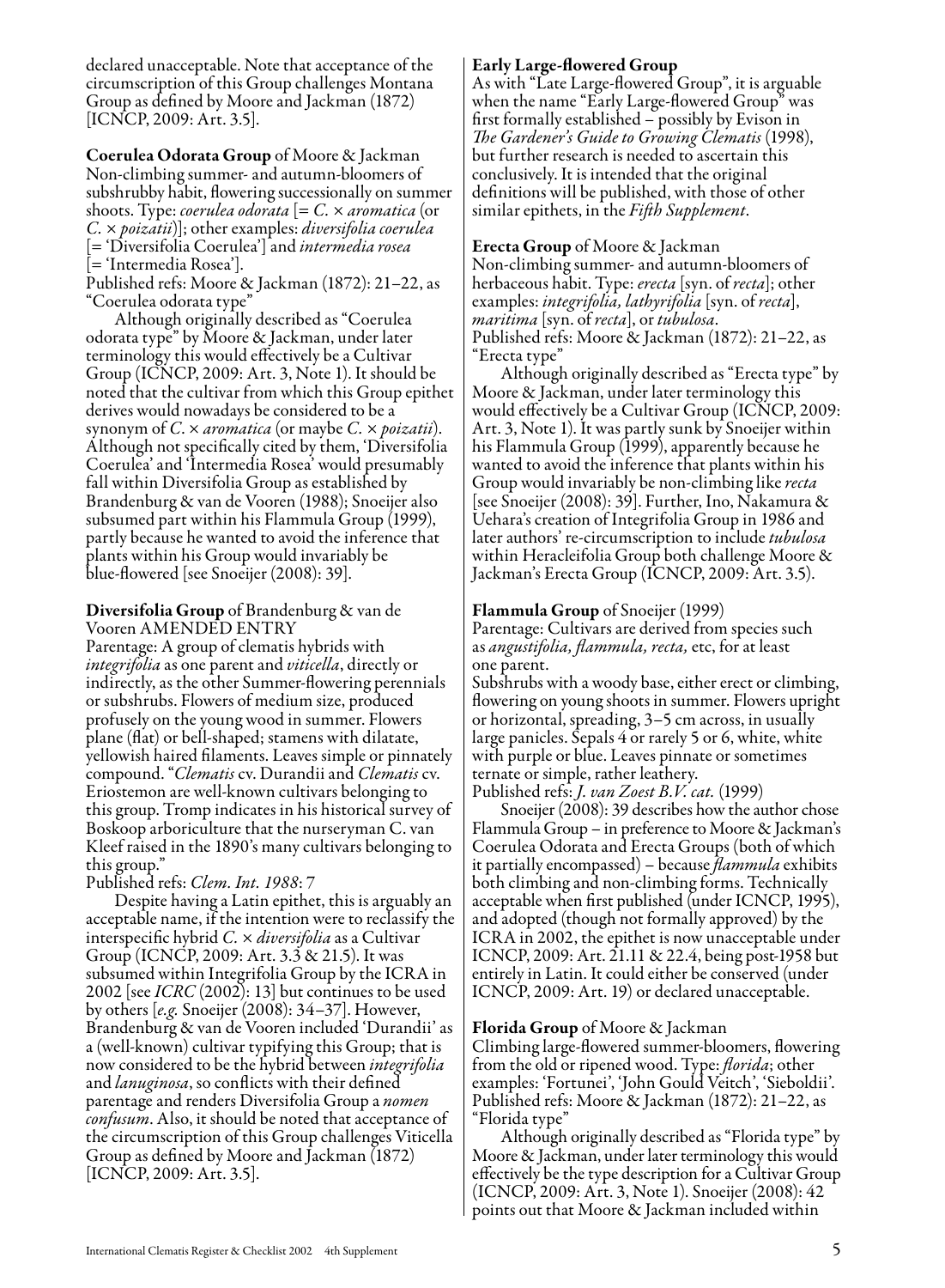their definition double-flowered cultivars reclassified by later authors as not derived from *florida* but forming part of a revised Patens Group (*i.e.* 'Fortunei' and 'John Gould Veitch'), and argues that Florida Group should instead be accepted in the revised sense published under Section *Floridae* by Lavallée (1884). However, this challenges the definition effectively established by Moore & Jackman in 1872: recircumscription of those double-flowered cultivars necessitates giving the residual part of Florida Group a new name (ICNCP, 2009: Art. 3.5).

#### Forsteri Group of Snoeijer (1996)

Syns: Group IX: Forsteri type

"Woody plants, either climbing or shrubby, flowering on short shoots or directly from old wood in spring. Flowers spreading to campanulate and unisexual (female and male flowers on different plants), 2–10 cm across. Tepals 4 to 8, greenish-yellow to white." Fls single. "Species botanically related to this cultivargroup: *afoliata, australis, foetida, forsteri, hookeriana, marata, marmoraria, microphylla, paniculata, p.* 'Lobata', *parviflora, petriei, quadribracteolata*." Published refs: Snoeijer (1996): 44

Snoeijer first proposed this Group in his *Clematis Index* (1991): 7 as "Group IX: Fosteri type" [*sic.*]; he amended its spelling to Forsteri Group in 1996 and later made clear [in Snoeijer (2008): 5 & 45] that Forsteri was his intended spelling for this epithet, so that should be adopted (ICNCP, 2009: Art. 35.3). Despite the priority of publication of "Group IX: Forsteri type", the circumscription of Forsteri Group in Snoeijer (1996): 44 was much clearer and has therefore been chosen in preference to define the Group as currently widely understood (ICNCP, 2009: Art. 29.2). Technically acceptable when first published (under ICNCP, 1995), and adopted (though not formally approved) by the ICRA in 2002, the epithet is now unacceptable under ICNCP, 2009: Art. 21.11 & 22.4, being post-1958 but entirely in Latin. It could either be conserved (under ICNCP, 2009: Art. 19) or declared unacceptable.

#### Fortunei Group of Johnson

Syns: "Double Group"

Large-flowered cultivars: mostly with double flowers, they are generally *patens* hybrids. Examples: 'John Gould Veitch', 'Lilacina Plena' & 'Miss Strick'. Published refs: Johnson (2001): 685

Note that Johnson did not include 'Fortunei' itself as a cultivar within this Group. Poorly circumscribed, Fortunei Group was subsumed within Early Largeflowered Group in *ICRC* (2002): 14 and within Patens Group in Snoeijer (2008): 61.

Graveolens Group of Moore & Jackman Climbing small-flowered late summer-bloomers, flowering (often in panicles) from axillary growths of the much-branched leafy young or summer wood. Type: *graveolens*; other examples: *grata, orientalis, vitalba*.

Published refs: Moore & Jackman (1872): 21–22, as "Graveolens type"

Although originally described as "Graveolens

type" by Moore & Jackman, under later terminology this would effectively be a Cultivar Group (ICNCP, 2009: Art. 3, Note 1). It was sunk by Snoeijer in part within his Tangutica Group (1991) – apparently so named partly because the gardening public were relatively unfamiliar with the species *graveolens* [see Snoeijer (2008): 69]. Note that Snoeijer's creation of Vitalba Group in 1999 would challenge Moore & Jackman's definition.

#### Group VIII: Tangutica type of Snoeijer

"Hybrids of *Clematis* species belonging to taxonomic Section *Meclatis e.g.: tibetana, tangutica, serratifolia* and *graveolens*. Flowering on young shoots in summer and autumn having yellow as the basic colour."

Snoeijer (1991) was the first publication establishing a name for this new Group circumscription. However, the fact that the Group definition was more clearly circumscribed in Snoeijer (1996): 55; and the fact that the term Tangutica Group has achieved common usage since then [(*e.g.* in *ICRC* (2002)] – all point to Tangutica Group becoming the accepted epithet (ICNCP, 2009: Art. 29.2), and "Group VIII: Tangutica type" becoming its synonym despite its prior publication.

#### Group IX: Forsteri type of Snoeijer

"Hybrids of *Clematis* species mainly growing in New Zealand, *e.g.: forsteri, marata, petriei* and *paniculata*." Published refs: Snoeijer (1991): 7, as Group IX:

Fosteri type<br>Snoeijer (2008): 5 & 45 makes clear that Forsteri was the intended spelling and that the word Fosteri used within this epithet in Snoeijer (1991) was a mis-spelling; it should therefore be corrected (under ICNCP, 2009: Art. 35.3). Even so, despite the priority of publication of "Group IX: Forsteri type", the circumscription of Forsteri Group in Snoeijer (1996): 44 was much clearer and has therefore been chosen in preference to define the Group as currently widely understood (ICNCP, 2009: Art. 29.2). Group IX: Forsteri type should therefore be treated as a synonym of Forsteri Group of Snoeijer (1996).

#### Heracleifolia Group of Gooch

"Hardy herbaceous plants with thick, woody stems. They vary in height from 2½–4ft (0.75–1.3m). They are clump-forming non-climbers, and flower from late summer to mid-autumn. Flowers  $\frac{3}{4} - 1\frac{1}{2}$ in (2–4cm) long; almost identical to those of the hyacinth [*Hyacinthus orientalis*]; tubular, borne in clusters from the leaf axils, with a lrage cluster at the top of each stem; four sepals with a textured surface and crimped edges, becoming broader towards the blunt tips which recurve right back on themselves as the flower opens; yellow stamens with beige anthers. Foliage coarse, with large, almost hairy-looking leaves of dull green, which have serrated edges." Published refs: R. Gooch, *Clematis: The Complete Guide* (1996): 144

Technically acceptable when first published (under ICNCP, 1995), and adopted (though not formally approved) by the ICRA in 2002, the epithet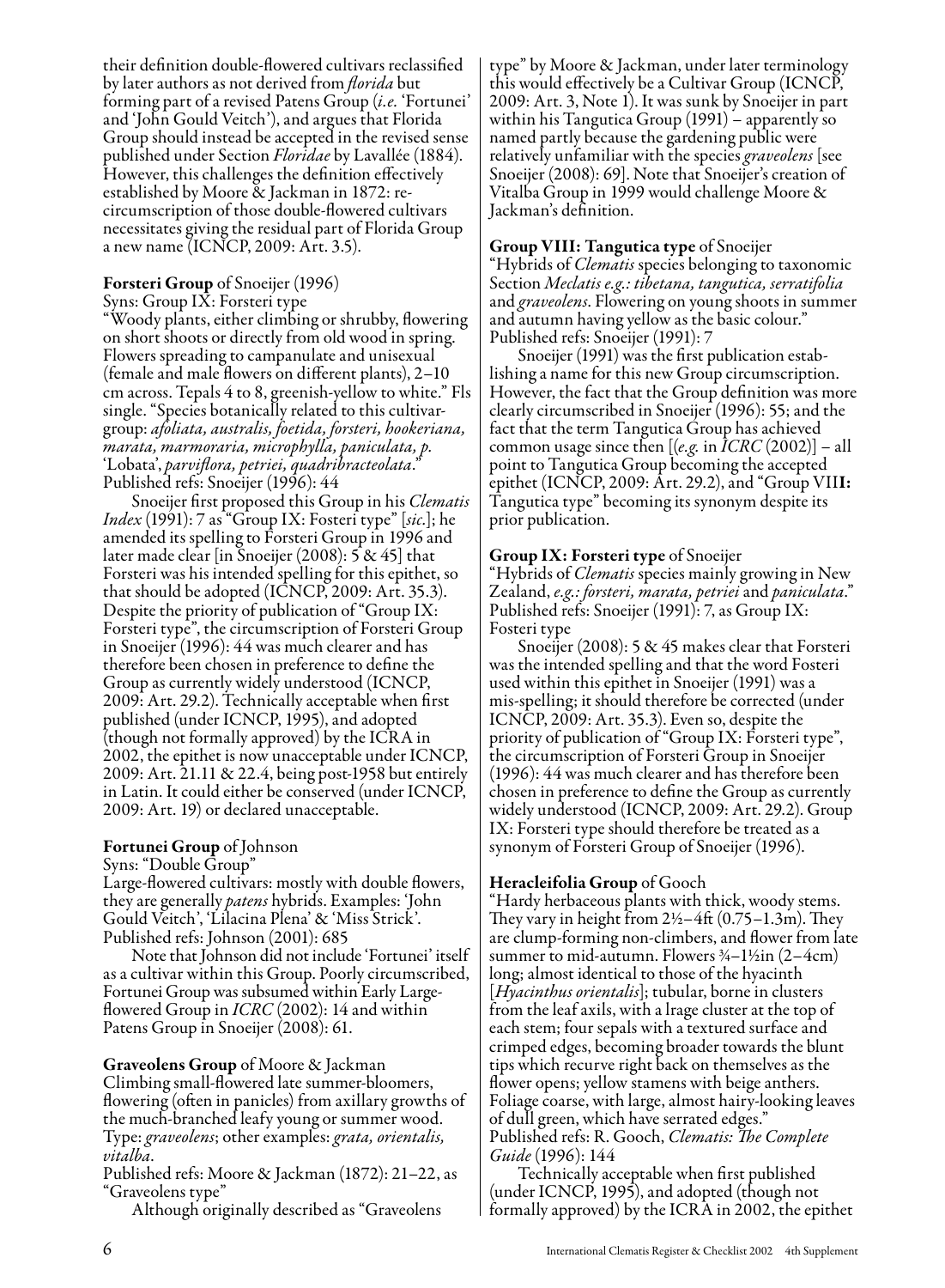is now unacceptable under ICNCP, 2009: Art. 21.11 & 22.4, being post-1958 but entirely in Latin. It could either be conserved (under ICNCP, 2009: Art. 19) or declared unacceptable. Snoeijer (2008): 48 regrets that, historically, Tubulosa was not the epithet chosen for this Group, but it is arguable, depending on one's view of the status of *tubulosa*, whether that would have proved any more acceptable . It should be noted in any case that inclusion of *tubulosa* in another circumscription challenges Moore and Jackman's 1872 definition of Erecta Group.

Integrifolia Group of Ino, Nakamura & Uehara "This grows wild from North Europe to the Soviet Union and Central Asia. It is herbaceous, the above-ground parts dying back in winter, but it is easy to grow and flowers readily. We can enjoy it in the rock garden or a hanging basket. It is perennial." [Apparently referring only to *integrifolia* rather than its derivative Group.]

Published refs: Ino, Nakamura & Uehara, *Clematis* (1986): 99, as インテグリフオリア Integriforia Group<br>It is clear that Integriforia is a mistranscription of

インテグリフオリア, since this is correctly spelt as *integrifolia* against two examples on the same page. The spelling should therefore be corrected to Integrifolia Group (ICNCP, 2009: 35.2). Technically acceptable when first published (under ICNCP, 1995), and adopted (though not formally approved) by the ICRA in 2002, the epithet is now unacceptable under ICNCP, 2009: Art. 21.11 & 22.4, being post-1958 but entirely in Latin. It could either be conserved (under ICNCP, 2009: Art. 19) or declared unacceptable. Acceptance of the re-circumscription<br>of *integrifolia* challenges Moore & Jackman's 1872 definition of Erecta Group (ICNCP, 2009: Art. 3.5).

Jackmanii Group of Moore & Jackman

Climbing large-flowered summer- and autumnbloomers, flowering successionally in profuse continuous masses on summer shoots. Type: 'Jackmanii'; other examples: *flammula*, 'Magnifica', 'Rubella', 'Star of India', 'Tunbridgensis'. Published refs: Moore & Jackman (1872): 21–22, as "Jackmanni type"

Correct spelling is Jackmanii, not with double 'n' (although Moore & Jackman themselves introduced the latter spelling, in 1872); the single 'n' and double 'i' are matters of conformity within the Code. Mis-spellings: Jackmani Group; Jackmanni Group. Although originally described as "Jackmanni [*sic.*] type" by Moore & Jackman, under later terminology this would effectively be a Cultivar Group (ICNCP, 2009: Art. 3, Note 1). Although subsumed within Late Large-flowered Group by the ICRA in 2002 [see *ICRC* (2002)], it is a term still in use by other authors [although Snoeijer (2008): 101 admits the separation from Viticella Group impossible to determine]; its circumscription nowadays seems to involve a wide range of cultivars derived from hybridization between *viticella* (or its derivatives) and *patens* (or its derivatives) [although Johnson (2001): 685 redefined it as "*C. viticella* × *C. lanuginosa* hybrids"]. It seems improbable that any of these modern uses remain

compatible with Moore & Jackman's 1872 definition: for example, Snoeijer's creation of Flammula Group in 1999 was a significant change which should have resulted in redefinition of the residual part of Moore & Jackman's Jackmanii Group under a different name (ICNCP, 2009: Art. 3.5).

Lanuginosa Group of Moore & Jackman Climbing large-flowered summer- and autumnbloomers, flowering successionally on short lateral summer shoots, the flowers sparse or distributed. Type: *lanuginosa*; other examples: 'Gem', 'Gloire de Saint Julien', 'Henryi', 'Lady Caroline Nevill', 'Otto Froebel'. Published refs: Moore & Jackman (1872): 21–22, as "Lanuginosa type"

Although originally described as "Lanuginosa type" by Moore & Jackman, under later terminology this would effectively be a Cultivar Group (ICNCP, 2009: Art. 3, Note 1). In recent times, this has either been reclassified as part of Late Large-flowered Group [see *ICRC* (2002)], or – where *lanuginosa* is considered conspecific with *patens* – classed within a redefined Patens Group [see Snoeijer (2008): 65].

#### Late Large-flowered Group

As with "Early Large-flowered Group", it is arguable when the name "Late Large-flowered Group" was first formally established – possibly by Evison in *The Gardener's Guide to Growing Clematis* (1998), but further research is needed to ascertain this conclusively. It is intended that the original definitions will be published, with those of other similar epithets, in the *Fifth Supplement*.

Montana Group of Moore & Jackman Climbing winter- and spring-bloomers, with mediumsized flowers, in aggregated axillary clusters on the old or ripened wood. Type: *montana*; other examples: *barbellata, calycina* [= *cirrhosa* var. *balearica*]. Published refs: Moore & Jackman (1872): 21–22, as "Montana type"

Although originally described as "Montana type" by Moore & Jackman, under later terminology this would effectively be a Cultivar Group (ICNCP, 2009: Art. 3, Note 1). If the later creation of Cirrhosa Group is accepted, that changes the circumscription suggested by Moore and Jackman significantly and requires that the residual element be redefined under a different name (ICNCP, 2009: Art. 3.5).

Patens Group of Moore & Jackman Climbing large-flowered spring-bloomers, flowering from the old or ripened wood. Type: *patens*; other examples: 'Countess of Lovelace', 'Edith Jackman', 'Helena', 'Lady Londesborough', 'Standishii', 'Victor

Lemoine'. Published refs: Moore & Jackman (1872): 21–22, as

"Patens type" Although originally described as "Patens type" by Moore & Jackman, under later terminology this would effectively be a Cultivar Group (ICNCP, 2009: Art. 3, Note 1). In recent times this has either been reclassified as part of Early Large-flowered Group [see *ICRC* (2002)], or formed into a widely inclusive and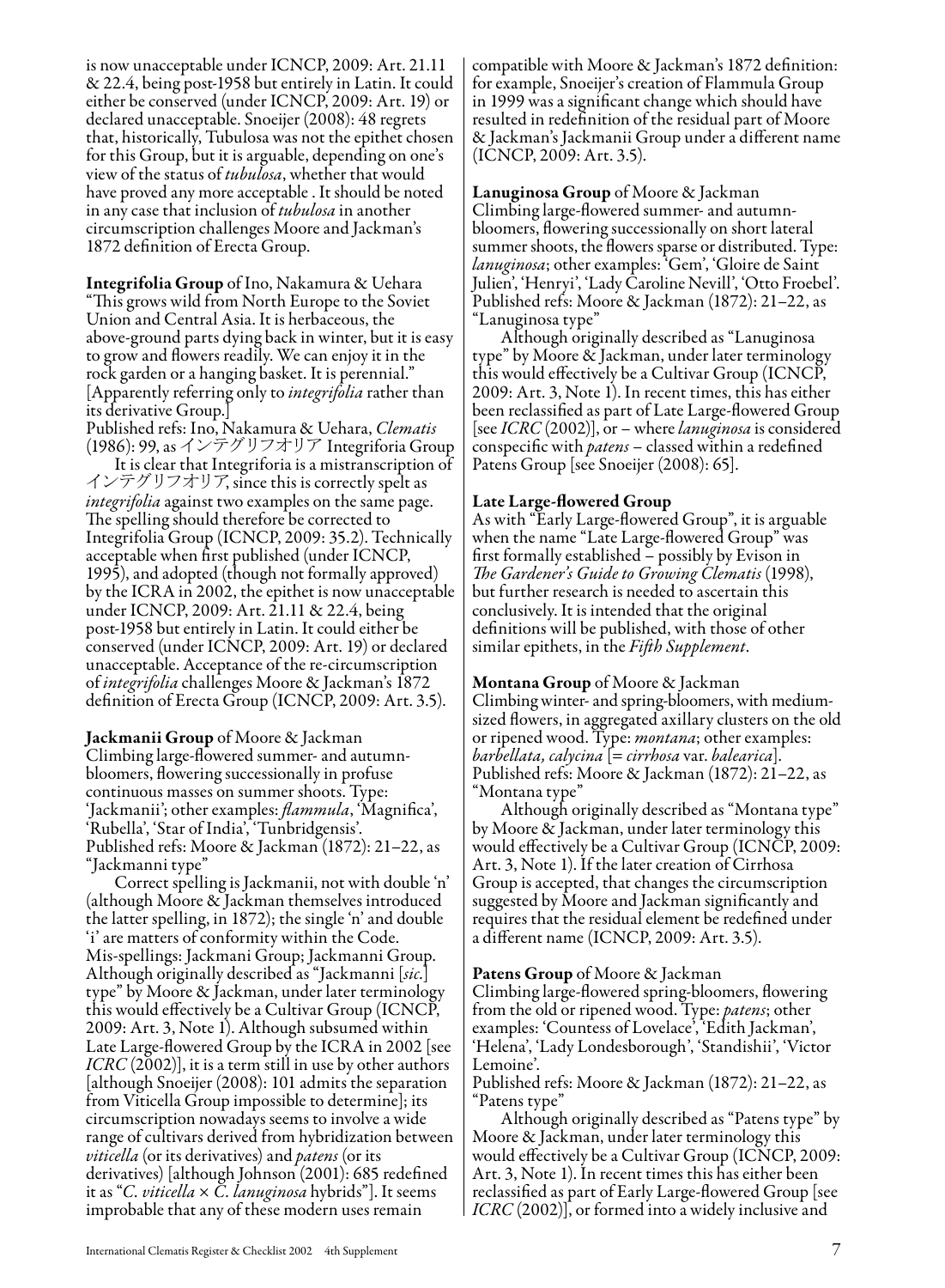largely self-perpetuating Group of cultivars defined as mainly derived from *patens* or having "a Patens Group cultivar as at least one of the parents" [Snoeijer (2008): 63]. However, Snoeijer includes Lanuginosa Group within his circumscription of Patens Group, in the belief that *lanuginosa* is conspecific with *patens*; this challenges Moore & Jackman's original definitions, which separate these two; the combined Group so formed should have been given a new name (ICNCP, 2009: Art. 3.5). Similarly, re-circumscription of the double-flowered cultivars from Florida Group into Patens Group challenges Florida Group as defined by Moore & Jackman.

### Tangutica Group of Snoeijer (1996)

Syns: Group VIII: Tangutica type "Woody climbers flowering on young shoots in summer and early autumn. Flowers nodding, campanulate or spreading, 3–8 cm across. Tepals 4 but sometimes 5 or 6, white, cream, yellow or yellow stained with red-purple." Fls single. "Species botanically related to this cultivar-group: *akebiodies, graveolens, hilariae, intricata, ladakhiana, orientalis, serratifolia, tangutica, tibetana, t.* subsp. *tibetana, t.* subsp. *vernayi* var. *laciniifolia, t.* subsp. *vernayi* var. *vernayi, t.* subsp. *vernayi* L&S 13342."

Published refs: Snoeijer (1996): 55<br>This new Group circumscription was first This new Group circumscription was first published in Snoeijer (1991) under the epithet "Group VIII: Tangutica type". The fact that the Group definition was more clearly circumscribed in Snoeijer (1996), and the fact that the term Tangutica Group has achieved common usage since then [(*e.g.* in *ICRC* (2002)], all suggest that Tangutica Group, as defined in Snoeijer (1996), should become the accepted epithet, and "Group VIII: Tangutica type" a synonym, despite its prior publication (ICNCP, 2009: Art. 29.2). However, although technically acceptable (under ICNCP, 1995) when first published, the epithet is now unacceptable under ICNCP, 2009: Art. 21.11 & 22.4, being post-1958 but entirely in Latin.

#### Texensis Group of Spingarn

Syns: *pseudococcinea* Schneider Syn. of Wokingensis Group. Large-flowered hybrids with flowers not open or flat but bell-shaped or trumpet-shaped. Includes 'Countess of Onslow', a cross between *texensis* and 'Star of India'; and the following five *texensis* hybrids introduced by Messrs Jackman: 'Admiration', 'Duchess of Albany', 'Duchess of York', 'Grace Darling', and 'Sir Trevor Lawrence'. Published refs: J.E. Spingarn in *The National Horticultural Magazine* (January 1935): 68, as Texensis Type

Although originally described as "Texensis Type" by Spingarn, under later terminology this would effectively be the description for a Cultivar Group (ICNCP, 2009: Art. 3, Note 1); indeed, it was apparently first named Texensis Group by Whitehead (1959) and was subsequently widely adopted [for example, see *ICRC* (2002): 13 and Snoeijer (2008): 72–74]. However, it is worth noting more of

Spingarn's original description: "Countess of Onslow was a cross between *texensis* and Star of India. Shortly after it appeared Messrs Jackman produced five new *texensis* hybrids, Duchess of Albany, Duchess of York, Grace Darling, Sir Trevor Lawrence, and Admiration. These six varieties they called Wokingensis Type, and Schneider has grouped them together under the name of *pseudococcinea*; but I shall refer to them hereafter by what seems to me the more appropriate title of Texensis Type." Thus, in coining this name, Spingarn was simply applying a superfluous, new name to a group which had already been established – what we should now understand as Wokingensis Group; strictly, Texensis Group should therefore be rejected (ICNCP, 2009: Art. 31.7). It should also be noted that, over time, later authors have widened its definition to include more than the original six Wokingensis cultivars, but in ways that cause confusion over how it should currently be understood: for example, *ICRC* (2002): 13 includes cultivars "derived from *texensis* crossed with representatives from either of the Large-flowered cultivar-groups", whereas Snoeijer (2008): 73 includes cultivars "mainly derived from *texensis* or species belonging to the botanical Subgenus *Viorna*, for at least one parent, usually crossbred with a Patens Group cultivar". Given this confusion, with some doubt as to which sense (and there are other variations than the two quoted here) best preserves existing usage, there seems to be no alternative but to declare Texensis Group a *nomen confusum* and unacceptable; it should henceforward be treated as a synonym of Wokingensis Group.

#### Texensis Group of Whitehead

Consists of *texensis* and hybrids. Herbaceous, semi-woody climbers. Flowers bell- or urn-shaped, solitary, produced in masses in succession on shoots of current season's growth in July to September. Reference varieties: 'Admiration', 'Countess of Onslow', 'Duchess of Albany', 'Duchess of York', 'Grace Darling' & 'Gravetye Beauty'. Published refs: S.B. Whitehead, *Garden Clematis* (1959): 37

Whitehead was apparently the first author formally to use the epithet Texensis in conjunction with the term Group, although we should nowadays understand Texensis Type – as described by Spingarn (1935) – as being the first use of the epithet in effectively defining an associated Cultivar Group (ICNCP, 2009: Art. 3, Note 1). However, Whitehead's looser definition – implying inclusion of *any* hybrid involving *texensis* and including as an exemplar 'Gravetye Beauty' (which did not have 'Star of India' as a parent) – is a significant modification of Spingarn's narrower definition involving only the six Wokingensis hybrids; it must thus be considered an unacceptable re-use of the epithet (ICNCP, 2009: Art. 3.5 & 30.1).

Viorna Group of Boucher & Mottet Crosses between the species of Section *Viornées*, in particular *texensis* and *pitcheri*. Fls small, bell-shaped. Tepals thick and fleshy, of various colours ranging from bright red to pink, blue or more or less dark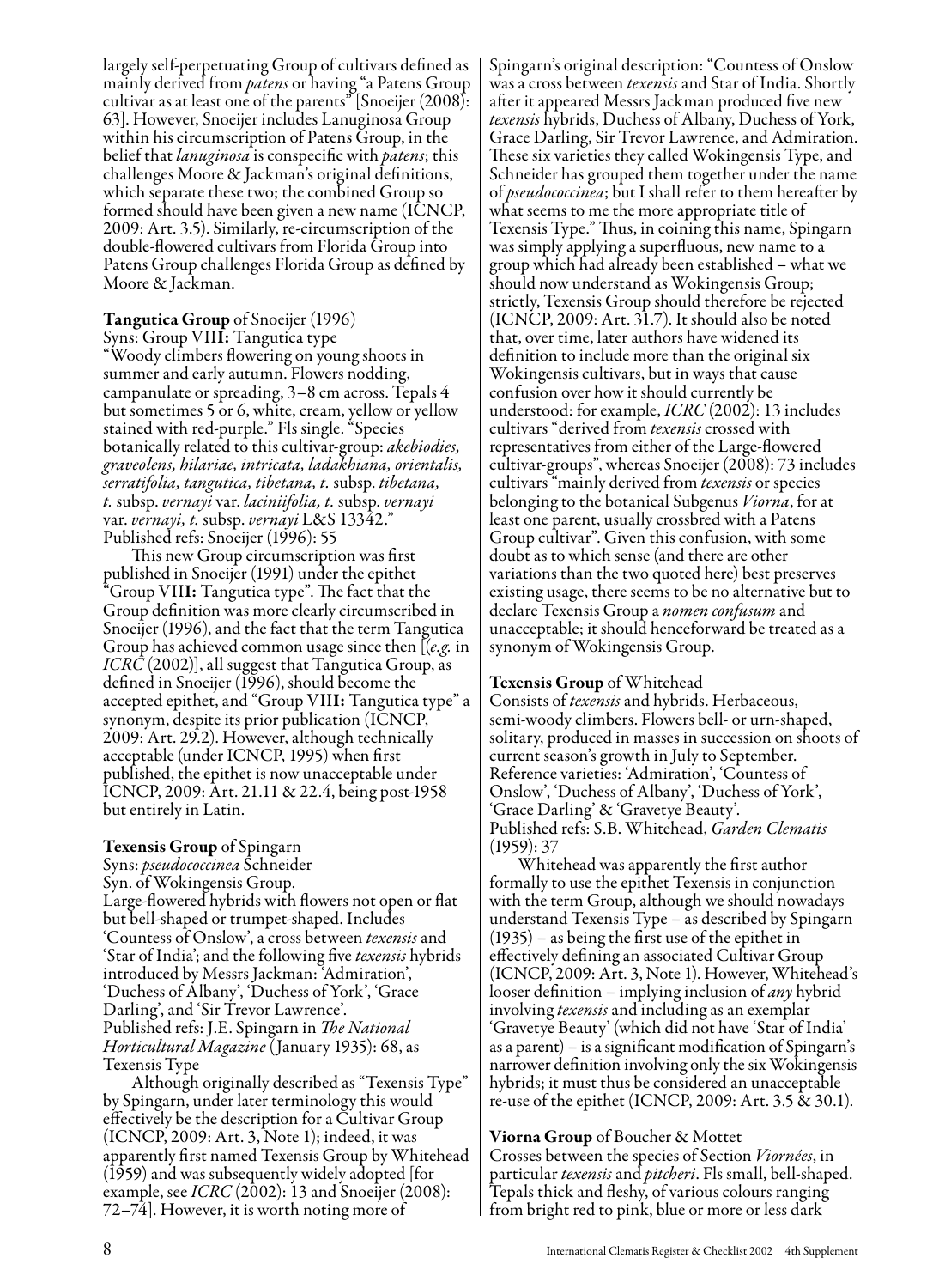purple. Includes the series raised by Messrs Jackman and Son, who crossed *texensis* with (as pollen parent) 'Star of India'. This created vigorous, hardy and very floriferous hybrids with medium-sized, bell-shaped, fleshy fls with 4–6 sepals fused at the base, then widened, spread out and acute at the top; their consistency longer lasting than those of the pollen parent (as is the case for *Viornées* in general); foliage like that of *texensis*. Examples include 'Countess of Onslow', 'Duchess of Albany' and 'Duchess of York'. Published refs: Boucher & Mottet, *Les Clématites* (1898): 72–73

Boucher & Mottet highlighted three of the Jackmans' Wokingensis cultivars as exemplifying their original definition of this Group. If either the Jackmans' 1910 circumscription of their six (*texensis* × 'Star of India') hybrids as Wokingensis type – in effect, Wokingensis Group – or the 1935 renaming of this as Spingarn's Texensis Group are accepted, that would necessitate the circumscription of the remainder of Boucher & Mottet's Viorna as a new Group with a new name (ICNCP, 2009: Art. 3.5). Unfortunately, Viorna Group has tended instead simply to be treated as that remnant: for example, *ICRC* (2002): 13 defined it as "Cultivars with at least one parent belonging to, or derived from, species classified in Section *Viorna* A. Gray ..." but with "Cultivars assigned to Texensis Group ... excluded." It has thus become a *nomen confusum*. It should also be noted in passing that Snoeijer (2008): 75 was wrong to ascribe Boucher & Mottet's "Section V. –*Viornées*" as the founding definition for Viorna Group: that refers to the botanical species, not horticultural hybrids.

#### Vitalba Group of Snoeijer (1999)

Parentage: Cultivars are mainly derived from species belonging to the botanical Section *Clematis*, like *potaninii, vitalba* and *virginiana*, for at least one parent. Woody climbers flowering on young shoots in late spring and summer into early autumn. Flowers upright, spreading, up to 5 cm across. Sepals 4, sometimes 5 or 6, white. Leaves ternate or pinnate, rather herbaceous. Published refs: Snoeijer in *J. van Zoest B.V. cat.* (1999)

Technically acceptable when first published, and adopted (though not formally approved) by the ICRA in 2002, the epithet is now unacceptable under ICNCP, 2009: Art. 21.11 & 22.4, being post-1958 but entirely in Latin. It could either be conserved (under ICNCP, 2009: Art. 19) or declared unacceptable.

Viticella Group of Moore & Jackman Climbing large-flowered summer- and autumnbloomers, flowering successionally in profuse masses on summer shoots, but less continuously than in Jackmanii Group. Type: *viticella*; other examples: *C.* × *diversifolia* 'Hendersonii', 'Lady Bovill', 'Mrs James Bateman', 'Thomas Moore'. Published refs: Moore & Jackman (1872): 21–22, as "Viticella type"

Although originally described as "Viticella type" by Moore & Jackman, under later terminology this would effectively be a Cultivar Group (ICNCP, 2009: Art. 3, Note 1). In recent times assemblages of cultivars using this name have tended to be

significantly re-circumscribed – for example, to comprise "cultivars with at least one parent mainly derived from *viticella*" but excluding hybrids with *integrifolia* [*ICRC* (2002): 13]; or cultivars mainly derived from *viticella* "or a Viticella Group cultivar for at least one parent" [Snoeijer (2008): 82]. However, the separation of *C.* × *diversifolia* cultivars into another Group, be it Diversifolia Group or Integrifolia Group, necessitates that the residual element of Moore and Jackman's Viticella Group should have been redefined with a new name (ICNCP, 2009: Art. 3.5). This having failed to be done, it has now become a *nomen confusum*.

Wokingensis Group of Jackman & Son Parentage: *texensis* × 'Star of India' Syns: Texensis Group Spingarn Climbing, sub-shrubby, medium-sized Summer and Autumn bloomers flowering successionally in profuse masses on Summer shoots. Published refs: *Geo. Jackman & Son Wholesale Cat.* (1910–11): 24, as Wokingensis Hybrids

Although originally described as "Wokingensis Hybrids" by Moore & Jackman, under later terminology this would effectively be a Cultivar Group (ICNCP, 2009: Art. 3, Note 1). The circumscription was for a group of hybrids raised by George Jackman & Sons at their nursery at Woking, Surrey, England *c.*1890: *viz.* 'Admiration', 'Countess of Onslow', 'Duchess of Albany', 'Duchess of York', 'Grace Darling' and 'Sir Trevor Lawrence'. Spingarn (1935) makes it clear that this name pre-dated his own choice of Texensis Type, on which Texensis Group was based. Wokingensis Group having been defined necessitates the circumscription of the remainder of Boucher & Mottet's Viorna Group with a new name (ICNCP, 2009: Art. 3.5).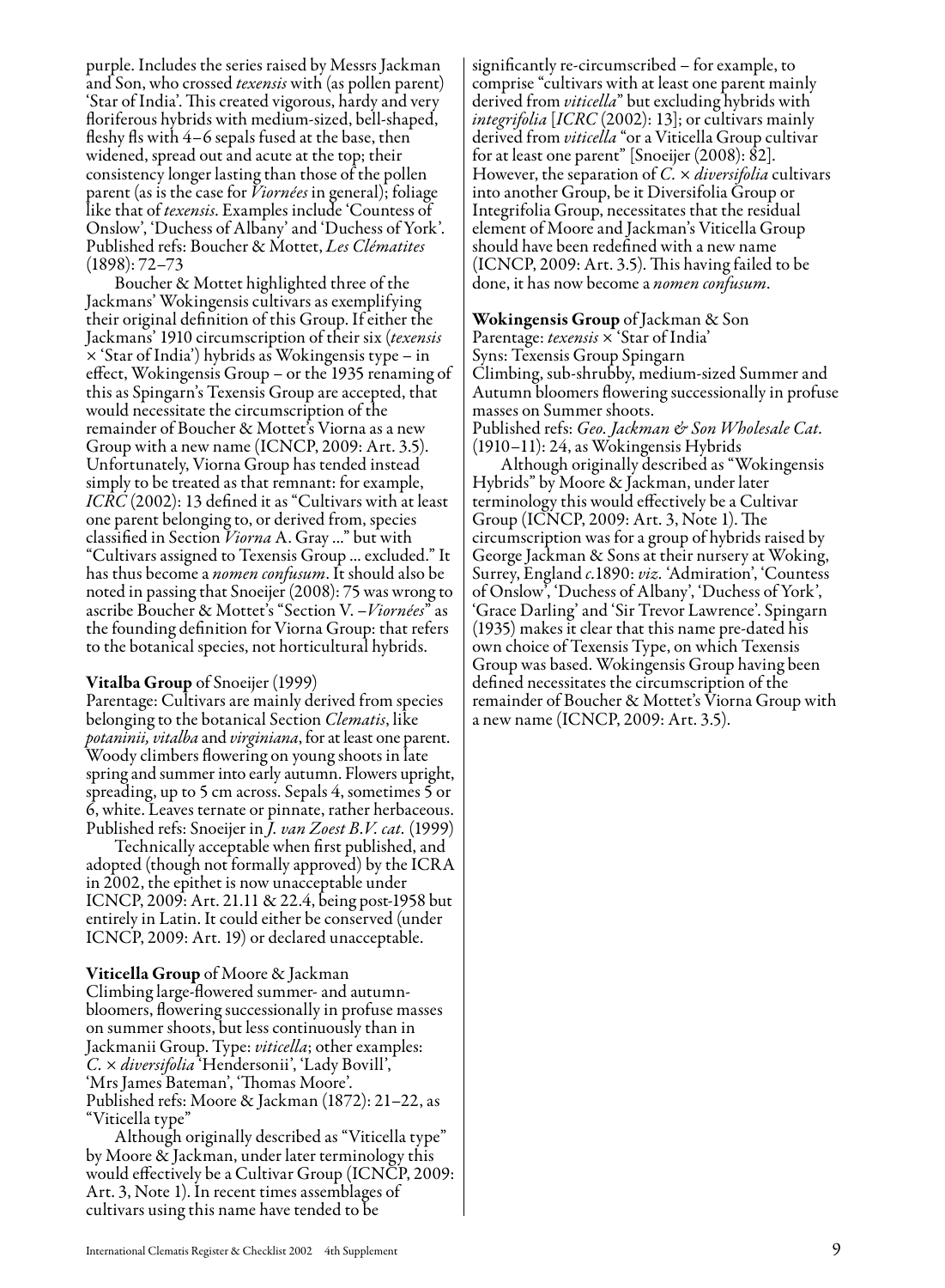### Cultivar epithets

Registered cultivars are styled in bold type.

Abilene Trade designation of 'Evipo027'

'Abuki' Early Large-flowered Group REVISED ENTRY Parentage: unknown R: K. Hasegawa (pre-2007) Fls flat or flattish, 8–12 cm across, upward-facing. Sepals 6–8, pink with a white bar, overlapping, broadly elliptic, apiculate. Stems 0.3–0.5 m. FL: Apr–Oct. Published refs: Kaneko (2009): 57 Images: Kaneko (2009): 57 Original script: 阿吹(アブキ).

'Adaline Patti' Mis-spelling of 'Adelina Patti'

'Addisonii Pink' Viorna Group AMENDED ENTRY Although correctly cited in *3rd Supplement* (2009) as an unacceptable name under ICNCP, 2004: Art. 19.13, that rule was subsequently changed to allow partially Latin names, so this epithet is now acceptable (ICNCP, 2009: Art. 21.11). Original script: アディソニーピンク. Unaccepted spelling: 'Ajisoniipinku'.

#### 'Advent Bells' Cirrhosa Group

Parentage: *napaulensis* (s) × *cirrhosa* var. *purpurascens* 'Freckles'

R: R.W. Nunn (2009), G: R.W. Nunn (2009), N: R.W. Nunn (2009), REG: R.W. Nunn (2010) Fls broadly bell-shaped, 3.5–4.5 cm across, nodding or drooping, borne in cymes of 2–4 fls. Sepals 4, outside pinkish cream with faint stippling, inside cream with irregular red markings (either as streaking along veins or as stippling),  $3.5 \times 1.6$  cm, touching, long-pointed with tips slightly recurved. Filaments cream or green, with pink stippling; anthers reddish pink; styles green. Semi-evergreen climber with stems to 5 m, pale brown or green when young, maturing to dark red or purple, prominently 6-ribbed. Lvs simple, in clusters of up to 8 per node, usually with entire margins but occasionally with irregular teeth or lobes, especially towards the base. FL: Nov–Jan on previous season's growth. Nomenclatural Standard: flowering herbarium specimen submitted by Wim Snoeijer on the registrant's behalf to Leiden Herbarium Published refs: *Clem. Int. 2010*: 155 & 159 – illustrated but not named (so not formally established); *The Clematis 2011*: 175

Images: *Clem. Int. 2010*: 159; *The Clematis 2011*: 175 Flowers were first seen at Advent (in Western Christian churches, the fourth Sunday before 25 December: between 27 November and 3 December).

'Afrodite'

Unaccepted spelling of 'Aphrodite'

'Afrodite Elega Fumina' Unaccepted spelling of 'Aphrodite Elegafumina'

'Ahurodeiteeregahumina' Unaccepted spelling of 'Aphrodite Elegafumina'

''Aizomegawa' 藍染川 (pre-1954) Early Largeflowered Group REVISED ENTRY Parentage: unknown R: Yoshio Kubota (久保田美夫) (pre-1949) Fls 10–12 cm across. Sepals clear blue. Anthers white. Published refs: Kubota, Nishibe & Sakurai (1954) Name is the name of a river but also means "a river in which indigo-dyed cloth washed in the stream". Unaccepted spelling: 'Aisomegawa'. Even though it would appear distinct in its original Japanese script, this name would sound the same when spoken and, when transcribed, becomes identical to the epithet used for a later cultivar (愛染川). This use (藍染川) takes priority owing to its earlier establishment (ICNCP, 2009: Principle 3 & Art. 30.1). It is recommended that the Japanese script and/or date of establishment are always cited with either transcribed epithet, to minimize the danger of confusion between the two. Remarkably, the same problem is true for the raisers, both of whose names are homophones in Japanese and transcribe into Yoshio Kubota.

Aizomegawa' 愛染川 (1967) Early Large-flowered Group REVISED ENTRY Parentage: unknown R: Yoshio Kubota (久保田好雄) Fls 15–18 cm across. Sepals bluish purple. Anthers russet-brown. Published refs: Clematis (1967) Name means "the river which dyed with love". Even though it would appear distinct in its original Japanese script, this name would sound the same when spoken and, when transcribed, becomes identical to the epithet used for an earlier cultivar (藍 染川). 藍染川 takes priority owing to its earlier establishment and 愛染川 is considered unacceptable (ICNCP, 2009: Principle 3 & Art. 30.1). It is recommended that the Japanese script and/or date of establishment are always cited with either transcribed epithet, to minimize the danger of confusion between the two. Remarkably, the same problem is true for the raisers, both of whose names are homophones in Japanese and transcribe into Yoshio Kubota.

'Ajisoniipinku' Unaccepted spelling of 'Addisonii Pink'

'Aksel' Viticella Group

Parentage: 'Carmencita' × unknown (possibly *viticella*)

R: U. & A. Kivistik (1989), G: U. & A. Kivistik (1995), N: J. Kivistik (1998), REG: A. & T. Kivistik (2009) Fls flat or flattish, 12–15 cm across, upward- or outward-facing, borne singly. Sepals 6, vivid violet  $(89C)$ ,  $7 \times 4$  cm, velvety, thick and fleshy, ovoid, overlapping, long-pointed. Filaments light purple (85A); anthers dark purple (79A). Fruit-heads persistent. Deciduous climber with green stems up to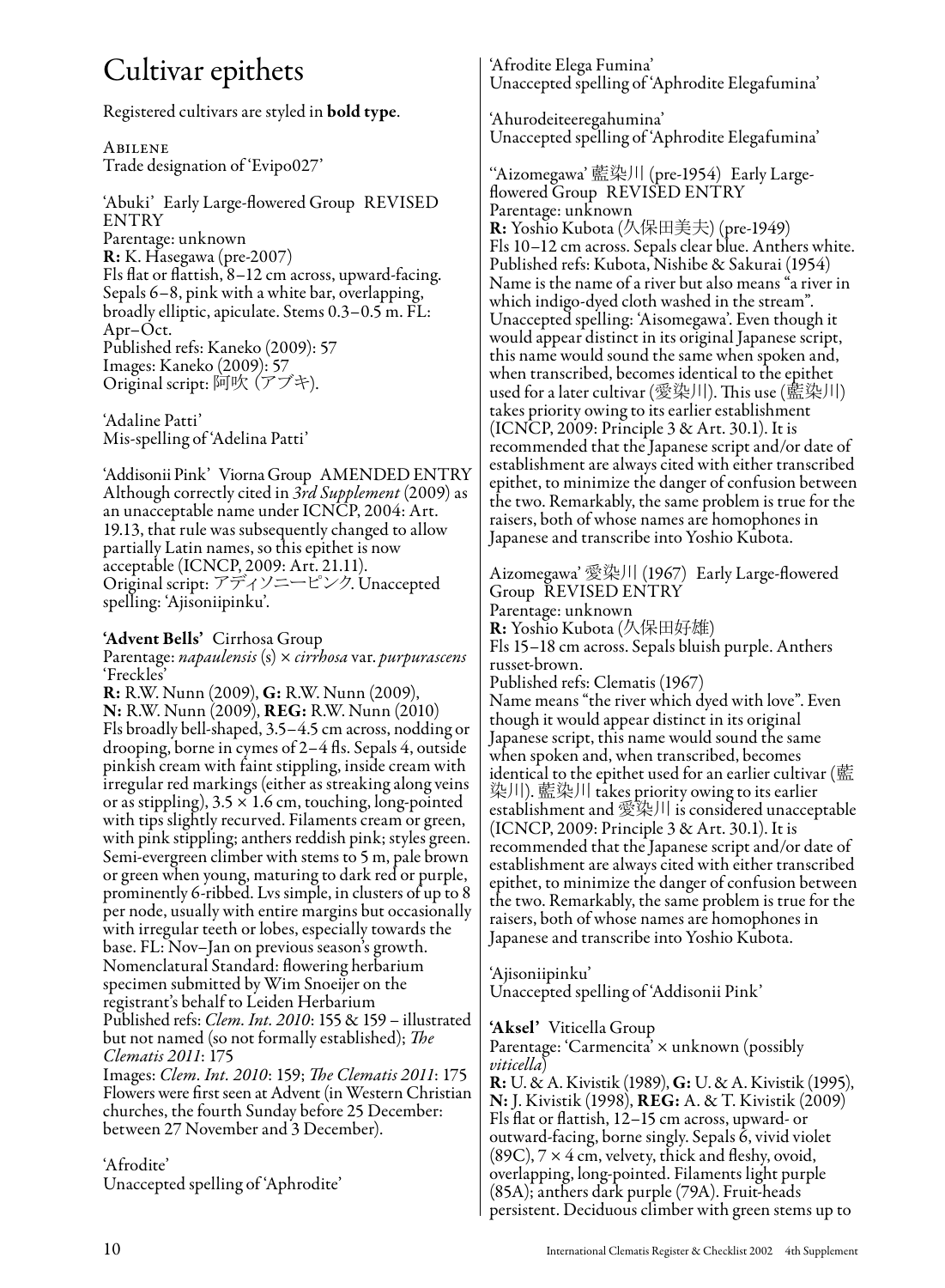3 m. Lvs ternate, some with further irregular lobes; margins entire; purplish when young, maturing to mid-green. FL: July–Oct on current year's growth. Published refs: Kivistik (2008): 35 Images: Kivistik (2008): 35; *Clem. Int. 2010*: 9 Named after one of Uno Kivistik's elder brothers.

Alabama leather-flower A common name for *socialis*

'Aladdin' See *C.* × *cylindrica* 'Aladdin'

Alaina Trade designation of 'Evipo056'

'Alan Blyth' Viticella Group Parentage: unknown; chance seedling S: S. Hamilton Blyth (2007), G: S. Hamilton Blyth & A. Blyth (2007), N: S. Hamilton Blyth (2011), REG: S. Hamilton Blyth (2011) Fls many, broadly bell-shaped, 6.5–7.5 cm across, nodding or drooping, borne singly, not scented. Sepals 4; inside with broad bar white at base, feathered above with purple-violet veins, with broad, purple-violet upper margins and tips; outside with purple bar shading to very pale purple margins; touching at base, otherwise gappy, wavy margins finely and irregularly nicked, tips blunt and recurved slightly (if at all). Filaments and connectives green; anthers white; styles and stigmas yellow-green. Fruit-heads persistent. Deciduous climber with red-brown stems up to 10 m. Lvs ternate or pinnate, reddish when young, maturing to mid-green, leaflets small and simple or ternate, margins entire. FL: July–Aug, on current year's growth. Published refs: *Clem. Int. 2012*: 8 (with picture) Named by Dr Hamilton Blyth after her late husband

'Aleksandra' Parentage: unknown (cross 443-93) R: S. Franczak (1993) Fls flat or flattish, 20 cm across, upward- or outwardfacing. Buds long-pointed, downy, green. Sepals (5–)6, mid-violet-blue, broadly elliptic, overlapping in basal half, margins slightly wavy, long-pointed. Filaments white. Deciduous climber. Unacceptable name, being too close to 'Aleksander', 'Alexander' and 'Alexandra', all previously established (ICNCP, 2009: Art. 21.23).

#### 'Aleksandrit'

Unaccepted spelling of Sugimoto's 'Alexandrite' Not to be confused with 'Aleksandrit' of Beskaravainaya.

'Aljonuška' Unaccepted spelling of 'Alionushka'

*alpina ascotiensis* No description given: possibly a syn. of 'Ascotiensis' Published refs: van Kleef *et al.* (1890): 38

*alpina* 'Francess Rives' Syn./mis-spelling of 'Frances Rivis' *alpina* 'Prairie River' AMENDED ENTRY Syn. of both 'Prairie River' (R. Zwijnenburg) & 'Prairie River' (Zubrowski)

*alpina* var. *alpina* 'Columbine' Erroneous name for 'Columbine' (Atragene Group)

*alpina* var. *alpina* 'Frances Rivis' Atragene Group Erroneous name for 'Frances Rivis'

*alpina* var. *alpina* 'Gravetye Form' Erroneous name for 'Gravetye Form'

*alpina* var. *alpina* 'Pauline' Erroneous name for 'Pauline'

*alpina* var. *alpina* 'Ruby' Erroneous name for 'Ruby'

'Amejisuto'

See 'Amethyst' (アメシスト): 'Amejisuto' is the transcription of an alternative Japanese spelling, アメジスト

'American Beauty' Late Large-flowered Group AMENDED ENTRY I: Spring Valley Greenhouse, Inc. (*c.*2008) Fls 12–20 cm across (earlier blooms are larger than average), flowering singly but with buds blooming in succession in each If-axil. Buds  $7 \times 2$  cm, pale green (Pantone 584 U) with white veins. Sepals 6, inside violet-red (Pantone 2577 C) with a magenta (Pantone 232 C) bar that fades to whitish towards tip, outside with bluish purple (Pantone 266 C) margins and heavily veined, whitish midrib, 6–10 × 3.5–5 cm, elliptic (often appearing rhombic due to recurved margins towards wedge-shaped sepal base), pointed, tip recurved, margin somewhat wavy and irregularly toothed, gappy. Filaments white; anthers reddish brown (Pantone 195 U); pollen white; styles reddish brown (Pantone 195 U), with silky, white hairs; stigmas white. Fruit-heads persistent. Deciduous climber with white-hairy stems up to 2.4 m, green when young (Pantone 576 C), brown when mature (Pantone 463 C). Lvs dark green (Pantone 575 U), simple or ternate, with white hairs on undersides and margins, margins entire; petioles reddish brown (Pantone 483 U). FL: late May to Oct on current year's growth.

Published refs: *Clem. Int. 2006*: 13

'Ameshisuto' REVISED ENTRY Unaccepted spelling of 'Amethyst'

'Amesthina' Mis-spelling of 'Ametistina', syn. of 'Amethyst Beauty'

'Amethyst' (アメシスト) Early Large-flowered Group REVISED ENTRY Parentage unknown R: Kōzō Sugimoto (1995) Fls 10–20 cm across. Sepals 8, purple with paler bar, elliptic, overlapping, blunt but apiculate. Anthers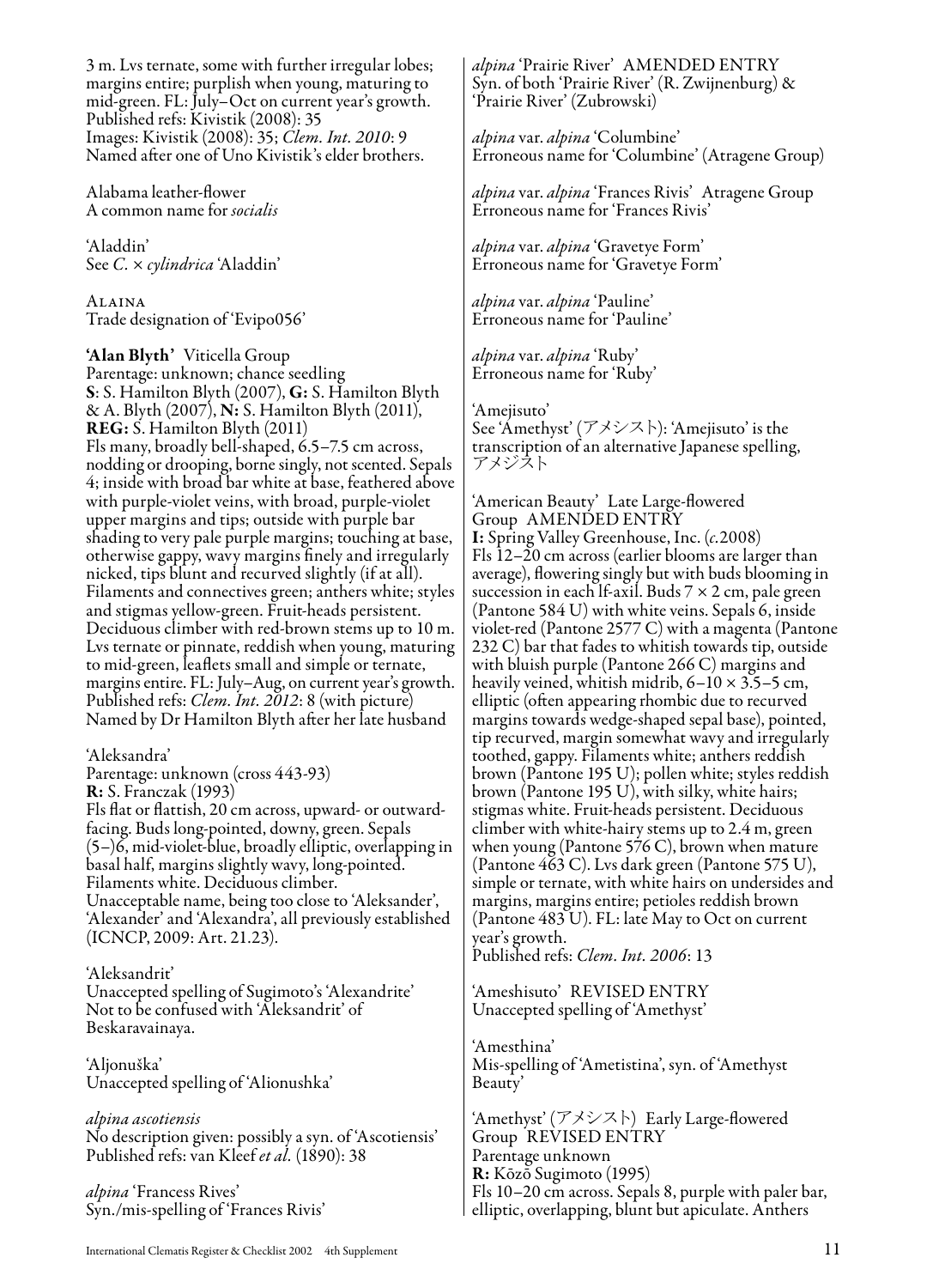yellow. Deciduous climber with stems to 2.8 m. FL: May–June, Aug–Sept.

Published refs.: K. Sugimoto (ed.), *All of the Clematis* 63 (2001)

Images: Kaneko (2009): 45

Original script: アメシスト. Although published in *1st Supplement* (2004) as an unacceptable name – being too similar to 'Ametyst', previously established – in fact it is quite distinct in its original Japanese script: it is only after transcription to Roman letters that potential confusion ensues, so it is recommended that the original name is always cited, as 'Amethyst' (アメシスト). Amethyst is apparently sometimes spelt as  $\mathcal{TXK} \vdash \mathbf{in}$ Japan [note different third character], which transcribes as 'Amejisuto'; 'Ameshisuto' is an unaccepted spelling.

Amethyst Beauty

Trade designation of 'Evipo043' Beware potential confusion with the Magnus Johnson Atragene Group cultivar 'Amethyst Beauty'.

'Amethyst Beauty'

Erroneous name for 'Evipo043' (which has trade designation AMETHYST BEAUTY), the use of which causes unacceptable confusion with the Magnus Johnson Atragene Group cultivar 'Amethyst Beauty'

'Amy' Integrifolia Group REVISED ENTRY Parentage:  $\bar{C} \times \textit{diversifolia}$  'Olgae' X unknown S: R. Savill (1993), G: R. Savill (1994), N: R. Savill (1994), I: Savill's Clematis Ltd (1995), REG: R. Savill (2001)

Syns: *C.* × *diversifolia* 'Amy'; *integrifolia* 'Amy' Flowers sweetly scented. Sepals 4, silvery white outside, sky-blue inside, *c.*5 × 2 cm, long-pointed, overlapping, tip recurved, margin frilled. Stamens yellow. Non-climbing with herbaceous stems 60–90 cm. Lvs simple, entire. FL: June–Sept.

Published refs: *The Clematis 1995* Spring Supplement, as *integrifolia* 'Amy'

Images: *Clem. Int. 2002*: 19

Named after Robin Savill's eldest daughter. In *ICRC*  diversifolia 'Olgae', based presumably on the statement<br>to that effect on the 2001 registration form (where the latter was called *integrifolia* 'Olgae'). However, the original published description states clearly it was a seedling of the latter. Since the pollen parent was unknown, it cannot with certainty be attributed to *C.* × *diversifolia* and should be called simply 'Amy'.

'André Leroy' Late Large-flowered Group AMENDED ENTRY Fls 13–14 cm across. Sepals metallic violet, slightly

marbled. Lvs ternate.

Published refs: Moore & Jackman (1877): 76 *ICRC* (2002) described it as double-fld: no evidence for this has been found in a range of early references, so that is thought to have been an error and it is now considered to be single-flowered.

*anemoneflora*

Mis-spelling of *anemoniflora* D. Don, a syn. of *montana* var. *grandiflora*

**ANETA** Trade designation of 'Evipo055' Care might need to be taken not to confuse this with 'Anita'

Angela Trade designation of 'Zoang'

'Angelique' Erroneous name for 'Evipo017' (which has trade designation ANGELIQUE)

*angustifolia* 'Mongolian Snowflakes' Flammula Group Parentage: Presumably a selection from *angustifolia*, rather than a hybrid I: Bluebird Nursery (*c.*2008) Syns: *hexapetala* 'Mongolian Snowflakes' Fls 4 cm across, scented. Sepals white. Fruit-heads persistent. Herbaceous stems up to 1 m. Lvs dark green.

'Anna'

Sometimes used for *fruticosa* 'Anna'

#### 'Anna'

R: Kōzō Sugimoto (pre-2008) Original script:  $7\ddot{>}$ . A clematis of this name – but not Johnson's Early Large-flowered Group cv. – is apparently grown in Japan. If spelt thus, this name would be unacceptable under ICNCP, 2009: Art. 30.1.

'Anna' Viticella Group

Parentage: unknown I: Münster Baumschulen (*c.*2009) Fls flattish, 8–10 cm across, upward- or outwardfacing. Sepals 6, red-violet, wavy-margined, gappy at base, touching midway. Deciduous climber with stems 2.5–3.5 m. FL: Aug–Oct on current season's growth. Unacceptable name (ICNCP, 2009: Art. 30.1), this epithet having first been used for an Early Largeflowered cultivar raised by Magnus Johnson in 1974. The Münsters are not sure of its origin, but think it may have come from Estonia (Estland).

'Anna-Louise' Erroneous name for 'Evithree' (which has trade designation Anna Louise)

'Aphrodite' Integrifolia Group Parentage: *florida* 'Sieboldiana' × 'Hendersonii'

R: M. Udagawa

Fls flattish, upward- or outward-facing. Sepals 4, with a heavily marked lattice of bluish purple veins over a pale blue background, narrow, with wide gaps between, margins wavy and in the upper half shallowly and irregularly serrate, tips recurved. Filaments white; anthers bluish purple.

Original script: アフロディテ. Published in *2nd Supplement* (2006) as merely a trade designation of 'Aphrodite Elegafumina', but it is a sibling of the latter and a cultivar in its own right, which was granted Japanese PBR (No. 6976) in 1998. Unaccepted spelling: 'Afrodite'.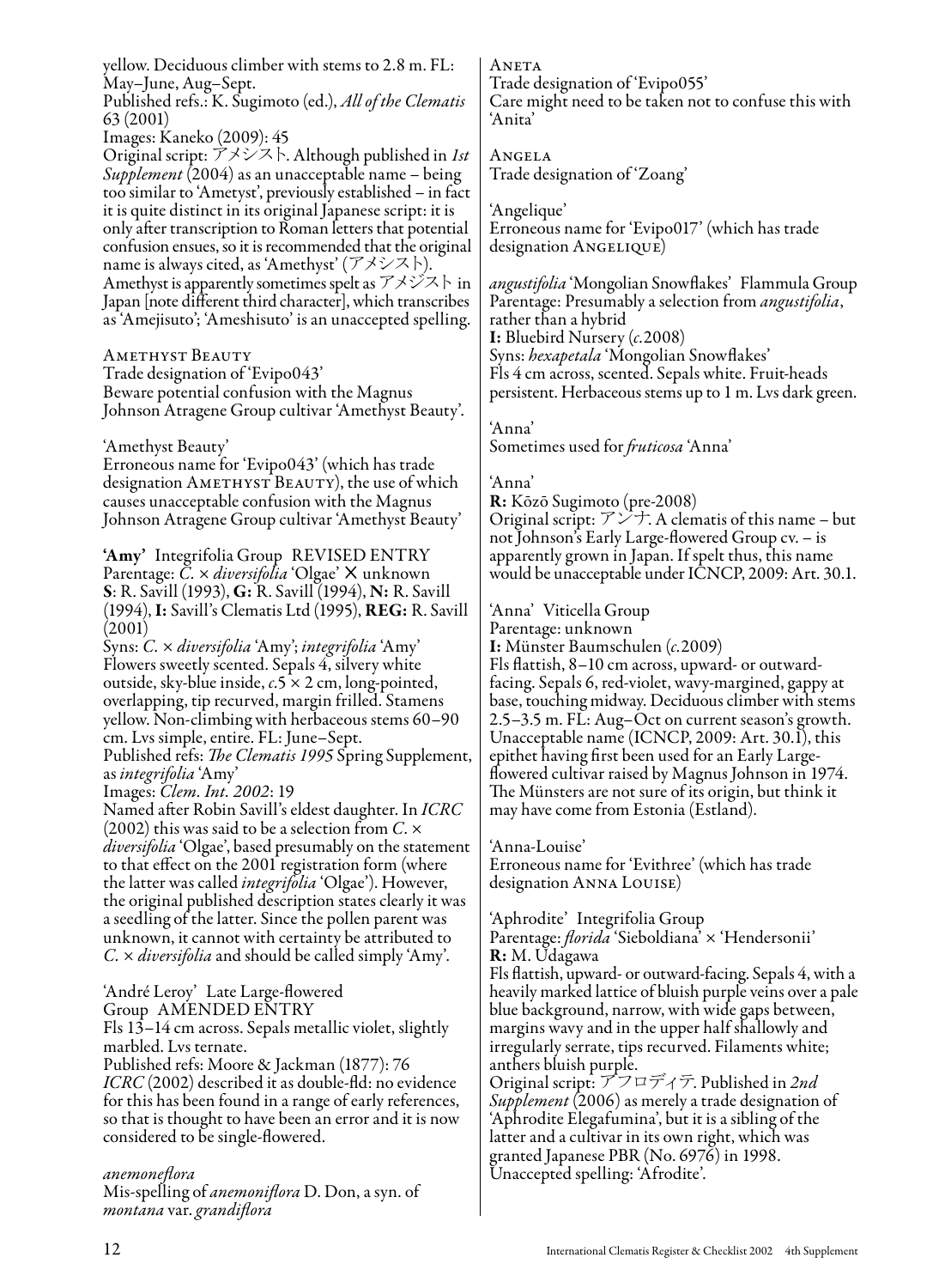#### **APHRODITE**

Given previous confusion with the cultivar 'Aphrodite' (*q.v.*), it is now unclear whether this has truly been used as a trade designation for 'Aphrodite Elegafumina' [as stated in *ICRC 2002 2nd Supplement* (2006)] or whether 'Aphrodite' itself was intended

*apûfolia* Probably a mis-spelling of *apiifolia*

'Arabella' (1898) Syn. of 'Arabella' (Lemoine)

'Arabella' (1994) Syn. of 'Arabella' (Fretwell)

'Arctic Queen' Erroneous name for 'Evitwo' (which has trade designation ARCTIC QUEEN)

'Aria' Early Large-flowered Group REVISED ENTRY

Parentage: A deliberate cross between un-named seedlings

R: F. Miyata & K. Miyazaki (1996), N: F. Miyata (2000), I: K. Miyazaki (2001), REG: K. Miyazaki  $(2009)$ 

Fls flat or flattish, 7–10 cm across, upward- or outward-facing. Sepals 6–8, pale pink-violet with a darker bar and paler margins,  $4 \times 3$  cm, broadly elliptic, with a rounded top and cuspidate tip, overlapping. Filaments white; anthers creamy white. Fruit-heads persistent. Compact, deciduous climber with stems 0.8–1 m, green when young, maturing to brown. Lvs ternate, entire, mid-green. FL: late Apr to Nov., at first on previous year's growth, then on current year's. Published refs: *3rd Supplement* (2009): 7, without description; *Clem. Int. 2009*: 73, as 'Maria'; *Clem. Int. 2010*: 9

Images: *Clem. Int. 2009*: 78, as 'Maria'; *Clem. Int. 2010*: 9

Original script: アリア. Awarded Gold Medal at Floriade 2002. Mis-spelling: 'Maria'.

*armandii* 'Jeffries' Syn. of 'Jefferies'

*armandii* 'Nike' Mis-spelling of *armandii* 'Nikkou'

*armandii* 'Snowdrift' Armandii Group AMENDED ENTRY Although stated in *ICRC* (2002) to be an unacceptable name [under ICNCP, 2009: Art. 30.1], it is now considered extremely unlikely that Burbank's Early Large-flowered Group 'Snowdrift' remains in cultivation, whereas *armandii* 'Snowdrift' is widely grown. The latter is therefore now accepted, but should always be clearly named as *armandii* 'Snowdrift' or 'Snowdrift' (Jackman) to minimize potential confusion with Burbank's plant [ICNCP, 2009: Art. 29.3, 30.2 & 30.5].

× *aromatica* Lenné & K. Koch AMENDED ENTRY

Parentage: *flammula* × *integrifolia* Syns: *caerulea odorata* Bertin ex Johnson; *coerulea odorata* Bertin ex Carrière; *erecta hybrida* Lemoine; *poizatii* hort. ex Seringe; 'Aromatica' Published refs: *App. Ind. Sem. Hort. Berol.* 15 (1855) Images: Toomey & Leeds (2001): 119; *Clem. Int. 2002*: 29; Kaneko (2005): 82; Kaneko (2009): 95 Lenné & Koch's epithet *aromatica* was apparently published before Bertin's *coerulea odorata*, and therefore takes priority over it. However both of these were technically pre-dated by Seringe's publication of *poizatii* in 1849 – but it is argued that the widely used *aromatica* should now be conserved rather than the long-forgotten *poizatii* resurrected in priority. Moore & Jackman (1877) said that, in a letter of 1872 written by M. Armand Gontier of Fontenay-aux-Roses, *coerulea odorata* was said to have been found by his father about 1845 in a seed-bed of *viticella*, and was always considered by him to be a hybrid of *viticella* and *flammula*. A letter from M. Bertin of Versailles, published in *Rev. Hort.* in 1877, states that he received it without name from M. Poizat of Villeurbanne near Lyons some time after 1840 and gave it the name *coerulea odorata*. Therefore it would seem to have originated with M. Gontier and been named by M. Bertin some time after its first distribution. Kuntze (1885) compared all these stocks in cultivation at that time and concluded that *recta* and *integrifolia* were the parents – but then he Grey-Wilson (2000) and Johnson (2001) both shared "Koehne's, Rehder's and Krüssmann's view" that the parentage is *flammula* × *integrifolia*, *flammula* providing the hawthorn-like scent.

'Athena' Integrifolia Group AMENDED ENTRY R: B. Fretwell (*c.*2004), I: F.M. Westphal (2008) Syns: *integrifolia* 'Athena'

Fls flattish, 6–8 cm across, upward- or outwardfacing. Sepals 4(–6); inside opening deep pink, ageing to pale pink; outside with red-purple central bar and midveins, the latter showing through inside; broad, obovate, initially overlapping but becoming gappy, with tips slightly recurved. Stamens pale yellow. Stems 1–1.5 m. FL: June–Sept. Published refs: *F.M. Westphal Hauptkatalog* (2008–2009): 102, as *integrifolia* 'Athena' In 2007, Barry Fretwell wrote "from the same breeding programme as… 'Arabella'" (www.peverilclematis.com).

#### *atragena alpina*

Presumably an error for *C. alpina* (L.) Mill., of which *Atragene alpina* L. is a synonym Published refs: van Kleef *et al.* (1890): 38, without description

#### *augustifolia* Jacq.

Published refs: van Kleef *et al*. (1890): 33, where it is described as originating from the northeast coast of the Adriatic Sea

Presumably a mis-spelling of *angustifolia* – in which case *recta* was probably intended, in the sense of *recta* subsp. *angustifolia* (Jacq.) Kuntze; *angustifolia* Jacq. *ss* l is an eastern Asian species.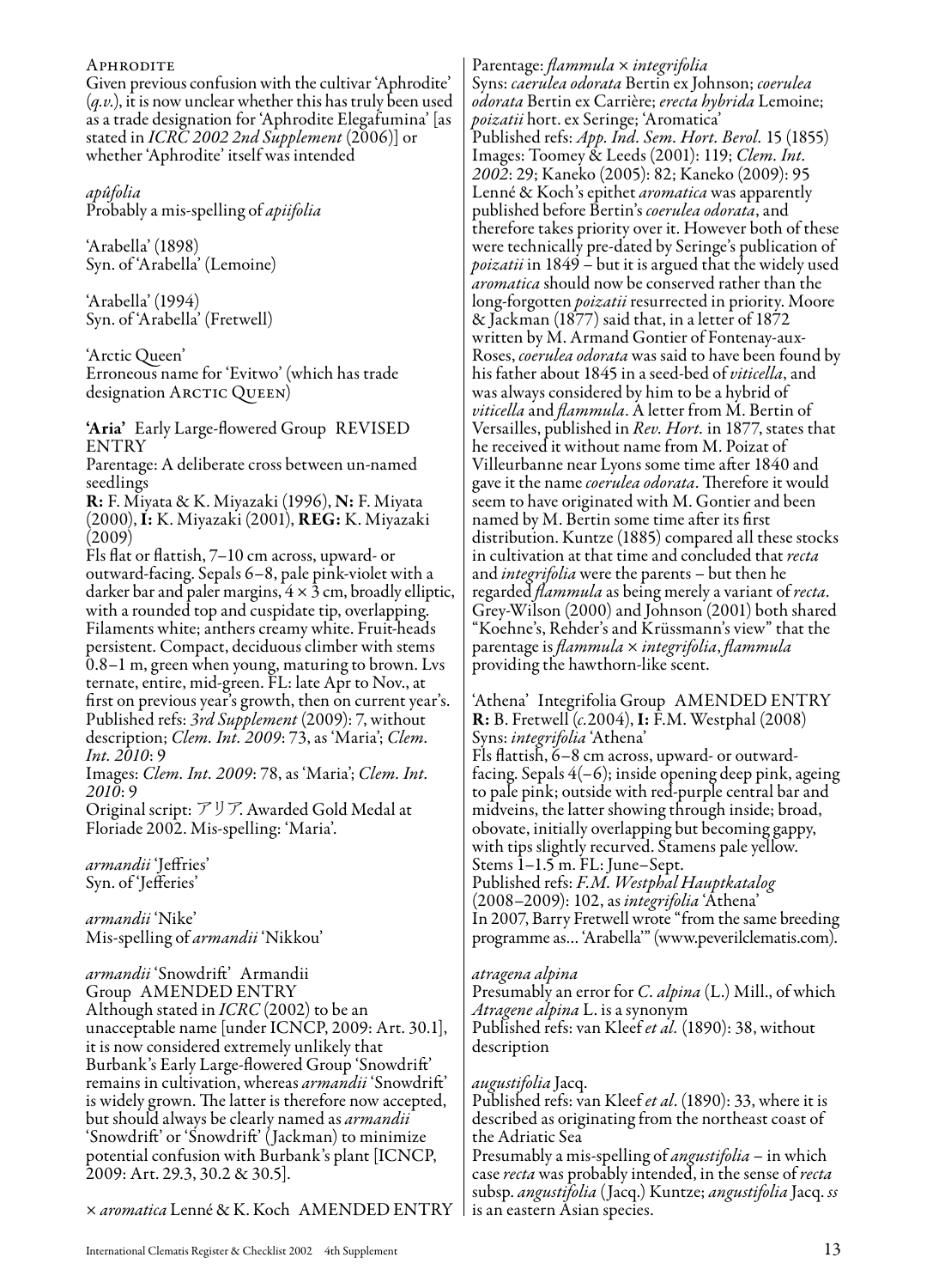Avalanche Evergreen Clematis Trade designation for *C.* × *cartmanii* 'Avalanche'

'Avant Garde' Erroneous name for 'Evipo033' (which has trade designation AVANT-GARDE)

'Avant-Garde' See 'Evipo033'

*azurea monstrosa* Syn. of 'Monstrosa'

'Baby Blue' See *integrifolia* 'Baby Blue'

Baby Doll Trade designation of 'Zobadol'

'Baby Rose' See *integrifolia* 'Baby Rose'

Baby Star Trade designation of 'Zobast'

'Baby White' See *integrifolia* 'Baby White'

'Ballatina' Fls bell-shaped, 4 cm long. Sepals 4, violet-purple. Stems 1.8–2.5 m. Published refs: Kivistik (2008): 77

'Barnaby' Probably a mis-spelling of 'Carnaby'

'Baron Veillard' Mis-spelling of 'Madame Baron-Veillard'

'Baroness Baudett Coutts' Mis-spelling of 'Baroness Burdett-Coutts'

'Baronne Doué' Mis-spelling of 'Baronne Doé'

'Barrol' REVISED ENTRY Probably a mis-spelling of 'Barral'. Published refs: van Kleef *et al.* (1890): 38, without description

'Beautiful Bride' Early Large-flowered Group Parentage: 'Mrs Cholmondeley' × mixed pollen R: S. Marczyński (1993), G: S. Marczyński (1996), N: S. Marczyński (2009), REG: S. Marczyński (2009) Fls flat or flattish, star-shaped, 18–28 cm across, upward- or outward-facing, borne in compound cymes. Buds long, pointed, downy. Sepals  $(4-)6(-8)$ , white, bar creamy on opening but maturing white, 9–13 × 4.5–6 cm, narrow elliptic to broad lanceolate, ribby, long-pointed, wavy-margined, overlapping. Filaments short, lemon; connectives purple; anthers white. Fruit-heads persistent. Deciduous climber with stems 2–3 m, downy. Lvs mostly simple, occasionally ternate, mid-green, margins entire, hairy (especially

on petioles and margins). FL: late May on previous year's growth, to Aug on current year's. Published refs: *Clem. Int. 2010*: 9 Images: *Clem. Int. 2010*: 9 Awarded gold medal at Plantarium 2011.

'Bee Happy' Viorna Group Parentage: *crispa* × *pitcheri* or *crispa* × *viorna* Fls lightly fragrant. Sepals 4, rosy mauve, becoming silvery with age, strongly recurved.

'Beijing' See *patens* 'BCL 721'

'Belisaire' Mis-spelling of 'Bélisaire'

'Ben's Beauty' Atragene Group Parentage: *koreana* (or *koreana* hybrid) × unknown S: B. Clifton (*c.*1996), G: B. Clifton, N: J. Earl (2011), I: Top Plants (2011), REG: J. Earl (2011) Fls single, broadly bell-shaped, 12 cm across, nodding or drooping, borne singly, not scented. Buds large, purple, heart-shaped. Sepals 4; outside red-purple with, towards the tip, a white margin; inside strongly flushed red-purple at the base of the sepals, shading, through red-purple veins over a white ground, to white at the margins and tip;  $7 \times 4$  cm, broadly elliptic, overlapping and touching at base, gappy above, ribby, wavymargined, long-pointed, with tips sometimes slightly recurved. Staminodes 2 cm long, cream tinged pink. Filaments and anthers cream. Fruit-heads persistent. Deciduous climber, with stems 3–4 m, green when young, maturing to brown-red. Lvs biternate, dark green, with margins irregularly toothed and lobed. FL: Apr–May on previous year's growth, with light flowering in summer on current year's. Published refs: *Clem. Int. 2012*: 9 (with picture) Named after the late Ben Clifton, who selected it

'Bergen Park' See *hirsutissima* 'Bergen Park'

'Betty Cornning' Mis-spelling of 'Betty Corning'

'Bicolor' Late Large-flowered Group Syn. of *florida* var. *florida* 'Sieboldiana'

'Bicolor Sieboldii' Syn. of *florida* var. *florida* 'Sieboldiana'

'Bijou' Erroneous name for 'Evipo030' (which has trade designation Bijou)

'Bijuo' Mis-spelling of Bijou, an erroneous name for 'Evipo030' (which has trade designation Bijou)

*biternata* DC. Syn. of *javana* DC.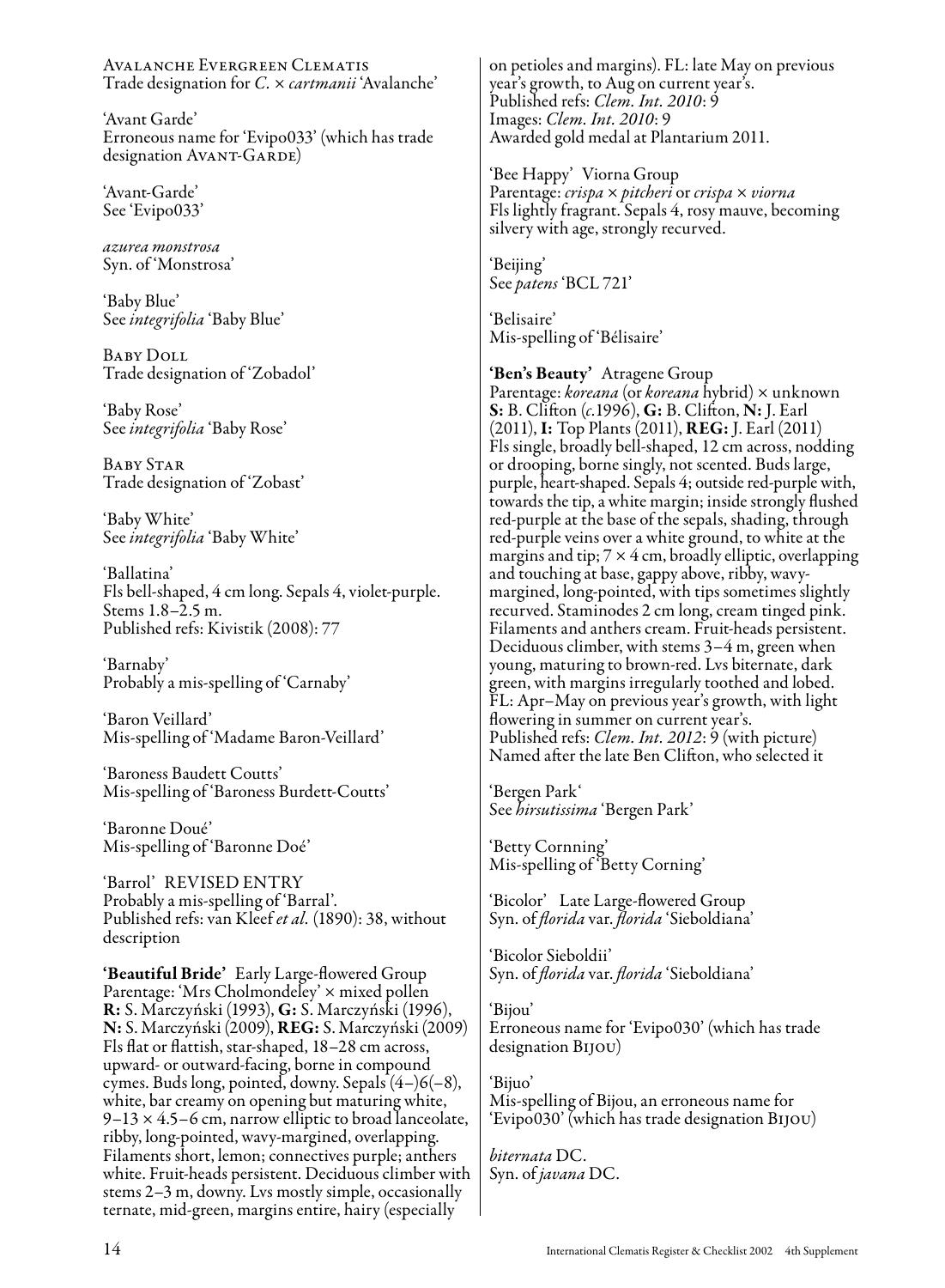'Black Ice' Forsteri Group Parentage: derived from seed of a Havering Hybrid obtained from Graham Hutchins R: R. Russell, N: R. Russell, I: Naturally Native NZ Plants (2008), REG: Naturally Native NZ Plants (2009) Fls 4 cm across. Sepals 8, white with a green base, elliptic, overlapping, blunt. Stamens yellow. Evergreen scrambler or weak climber, with stems to 1.5 m. Lvs dissected, dark green, appearing almost black. FL: spring (Aug–Sept in S hemisphere). Published refs: *The Clematis 2009*: 184 Images: *Clem. Int. 2010*: 10

'Blackburmiana' REVISED ENTRY Published refs: van Kleef *et al.* (1890): 38, without description

'Blekidny Aniol' Unaccepted spelling of 'Błękitny Anioł'

'Blight' Unaccepted spelling of 'Blue Light'

'Blue' See *integrifolia* 'Blue'

'Blue Angel' Erroneous name for 'Błękitny Anioł' (which has trade designation Blue Angel)

'Blue Bell' Atragene Group AMENDED ENTRY Mis-spelling of 'Bluebell'

'Blue Bell' Viticella Group AMENDED ENTRY Mis-spelling of 'Blue Belle' Viticella Group

'Blue Bells' Viorna Group Parentage: *crispa* × *texensis* R: L. Burbank (1896), I: (1904) Fls urn-shaped. Sepals purple, spreading at tip. Published refs: *The Garden* (1896): 189 (photo) Although technically established earlier than Markham's 'Blue Belle', this name is now considered unacceptable as being too similar; priority is given to Markham's cultivar because, unlike Burbank's, it is still known to be in cultivation (ICNCP, 2009: Art. 29.3).

'Blue Explosion' Early Large-flowered Group H: S. Marczyński, N: S. Marczyński, I: Clematis Szkółka Pojemnikowa (2011) Fls 12–14 cm across, semi-double early in season, single later. Tepals blue, shading to pink towards tips. Stems up to 3 m. FL: May–June on previous year's wood, July onwards on current year's. Published refs: *Clematis Szkółka Pojemnikowa Oferta* (Lato-Jesień 2011)

'Blue Fantasy' Late Large-flowered Group AMENDED ENTRY Parentage: 'Sano-no-murasaki' × unknown R: H. Hayakawa (c.1990) Fls (8–)12–15 cm across. Sepals 6, bluish purple, elliptic, pointed. Filaments white; anthers brown. FL: May–Oct. Published refs: Koowaki (1997)

Images: Kaneko (2005): 30; Kaneko (2009): 72 Original script: ブルーファンタジー. Published in *3rd Supplement* (2009) as a 'Pink Fantasy' seedling on the basis this was stated by A. Kaneko during his talk to the IClS tour in 2008. However Kaneko (2009): 72 corrected its parentage.

'Blue Fizz' See *integrifolia* 'Blue Fizz'

Blue Light ® Trade designation applied to 'Blue Light' in USA, **BLUE LIGHT<sup>®</sup>** CLEMATIS where 'Vanso' is given priority as the cultivar name under Plant Patent

'Blue Mood' Heracleifolia Group AMENDED ENTRY Parentage: *tubulosa* × unknown (or possibly a selection from *tubulosa*) S: White Flower Farm Syns: *heracleifolia* var. *davidiana* 'Blue Mood' Published refs: *White Flower Farm Cat*. (Spring 2000) First described as differing from *tubulosa* in having "deeper blue, slightly scented fls c.2–3 cm long, and dark red stems; flowering time Aug–Sept". However, the plants which now remain in cultivation seem to lack red in their stems, and they have a suckering habit.

'Blue Ribbon' See *florida* 'Blue Ribbon'

'Blue River' Erroneous name for 'Zoblueriver' (which has trade designation BLUE RIVER)

'Blue Sprite' Integrifolia Group AMENDED ENTRY Fls open bell-shaped, 4–6 cm across, nodding. Sepals 4, with violet veins over a pale violet ground, slightly overlapping, with tips becoming recurved. Herbaceous stems 0.9–1.6 m. FL: May–Sept. Images: Kaneko (2009): 92 Original script: ブルースプライト.

'Blue Stream' AMENDED ENTRY Syn. of *fauriei* 'Blue Stream'

Blue Success Trade designation of 'Trav03'

× *bobstedtii* Mis-spelling of *C*. × *bonstedtii*

× *bobstedtii* 'Crepuscule' Mis-spelling of *C.* × *bonstedtii* 'Crépuscule'

'Bokonomosho' See *japonica* 'Bokonomosho'

× *bonstedtii* 'Iris' Heracleifolia Group AMENDED ENTRY Syns: *davidiana hybrida* 'Iris'; 'Iris' (Heracleifolia Group) Published refs: Jouin (1907): 230, as *davidiana hybrida* 'Iris' Although this epithet was correctly stated in *ICRC*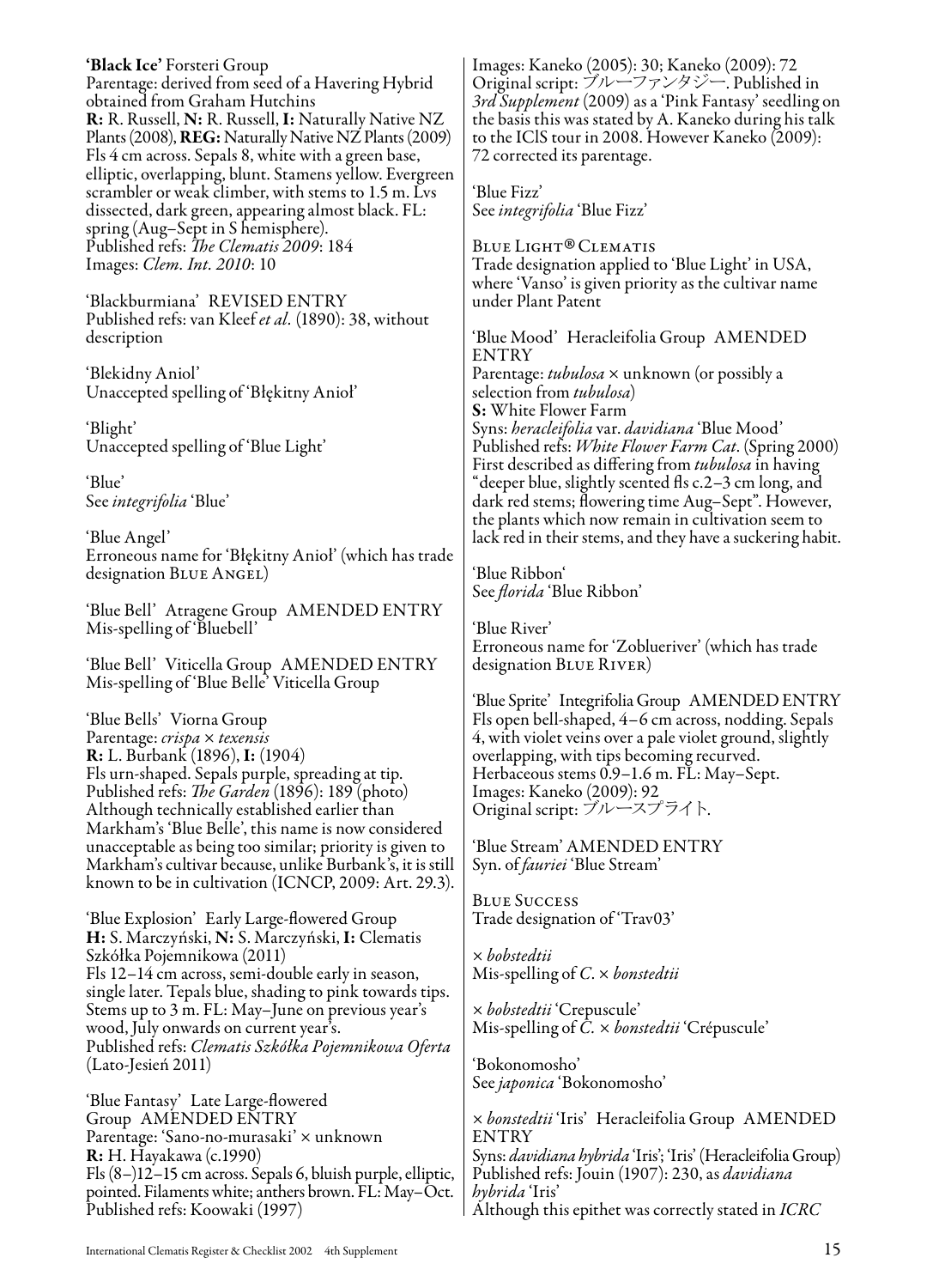(2002) to be unacceptable then under ICNCP, 1995: Art. 26.1, which forbade using the name of any genus as a cultivar epithet, that rule has now been modified to prevent this only when confusion might result (see ICNCP, 2009: Art. 21.22), so 'Iris' is now considered acceptable.

#### *brasiliensis*

Probably a mis-spelling of *brasiliana* DC., which Johnson (2001) considers a synonym of *dioica* var. *brasiliana* (DC.) Eichler

*brevipes* Rehder Montana Group

Fls flat or slightly cupped, 3–4 cm across, borne singly on pedicels 1–2.5 cm long with a small pair of bracts. Sepals 4, creamy or yellowish white,  $1.5-1.9 \times 1.2-1.5$ cm, spreading, oval to almost rounded, downy beneath. Ovaries and achenes pubescent. Deciduous climber. Lvs pinnate, 10 cm or more long; lflets 5, papery, triangular, ovate to elliptical, usually irregularly lobed and sometimes 3-lobed, 3–4.5 cm long, only partly developed at flowering time. FL: Apr–May. N China (S. Gansu).

Published refs: *Journ. Arn. Arb.* 9: 39–40 (1928) "Brevipes" means "short" in Latin, and refers to the short pedicels. Differs from the closely related *gracilifolia* in producing creamy or yellowish white (not pure white) fls in the axils of the current (not previous) year's growth and having pubescent (not glabrous) achenes.

'Buckley' See *texensis* (for which Buckley was the author)

#### 'Buddy'

Parentage: *crispa* × *viticella* R: S. & M. Gilsenan (pre-2007) This unregistered cultivar was awarded a BCS Commended Certificate after trial at Wisley in 2009; further details are being sought. Published refs: *The Clematis 2009*: 15 Note that the parentage of 'Buddy' was transposed in error with that of 'Stephanie' when originally published in *The Clematis 2009*.

Bushy Blue Bell Clematis Trade designation of 'Coerulea' (Integrifolia Group)

'By The Way' Montana Group REVISED ENTRY Parentage: Seedling of uncertain parentage R: J.M. Brown (*c.*2002), G: V. Le May Neville-Parry (2005), N: V. Le May Neville-Parry (2008), REG: V. Le May Neville-Parry (2009) Fls flat to flattish,  $(6-)7$  cm across, upward- or outward-facing, borne 1–5 per lf axil on 14–15 cm pedicels, strongly fragrant with lily-like scent. Sepals 4(–5), very pale purple (76C) shading to 76D at margins,  $3.\overline{5}(-4) \times 2.5(-2.75)$  cm [each fl has 1 or 2 sepals slightly larger than the rest], with greenish white (155C) hairs inside and out, blunt, overlapping basal one-third to half, with somewhat ridged veins, tips retuse and recurved. Filaments greenish white (155C); anthers pale yellow-green (155A). Fruit-heads persistent. Deciduous climber with 2–3 m stems, dark greyish red (N186C) when young, maturing to light yellowish pink (159A), with greenish white (155C) hairs. Lvs ternate, with greenish white (155C) hairs beneath; lflets usually with at least a notch on either side but sometimes with distinct basal lobes. FL: late Apr–May on previous year's growth. Nomenclatural Standard: herbarium specimen supplied by registrant (WSY0100832) Published refs: *The Clematis 2008*: 127, without description; *The Clematis 2009*: 184 Images: *Clem. Int. 2010*: 10; *The Clematis 2011*: 172 Named after the registrant's house name

'C. Dowman' Mis-spelling of 'C.W. Dowman'

#### 'Cadson1' Montana Group

Parentage: 'Magic Star' ? × unknown R: R.C. Mitchell (1998), G: R.C. Mitchell (1999) Syns: *montana* 'Dusky Star'; 'Dusky Star' Fls double, *c.*6 cm across, solitary. Outer sepals 4, deep pink, *c.*3 cm long, ovate, blunt; inner sepals *c.*2.5 cm long, narrower, pointed, tip often hooded. Filaments yellow; anthers white. Fruit-heads persistent. Deciduous climber, new growth purplish. Lvs dark green blotched with purple, ternate; lflets toothed. FL: Oct (in S hemisphere) on previous year's growth. Nomenclatural Standard: flowering herbarium specimen supplied by registrant (WSY0096817), as 'Dusky Star'

Published refs: *Clem. Int. 2001*: 32, as 'Dusky Star' Images: *Clem. Int. 2001*: 25, as 'Dusky Star' Originally registered in 2000 as 'Dusky Star', this cultivar was granted EU PBR 25256 in 2009 as 'Cadson1'. 'Cadson1' therefore takes nomenclatural priority under ICNCP, 2009: Art. 31.2, and 'Dusky Star' becomes its synonym (ICNCP, 2009: Art. 11.2).

'Caerulea Luxurians' REVISED ENTRY Syn. of 'Luxuriant Blue' Mis-spelling: 'Caerulea Luxuriens'

#### *caerulea odorata* Bertin ex Johnson AMENDED ENTRY

Mis-spelling of *coerulea odorata*, syn. of *C.* × *aromatica.* Johnson (2001): 611, under *C.* × *aromatica*, incorrectly ascribed this spelling to Bertin ex Carrière in *Rev. Hort.* (1877). However, it was spelt there as *coerulea odorata*.

'Camusetū' Published refs: van Kleef *et al.* (1890): 38, without description Probable mis-spelling: 'Camusetü'

'Camusetü' AMENDED ENTRY Published refs: listed in Snoeijer (1991), without description This is almost certainly a mistranscription of 'Camusetū' from van Kleef *et al.* (1890): 38

Cardinal Wyszynski Trade designation of 'Kardynał Wyszyński'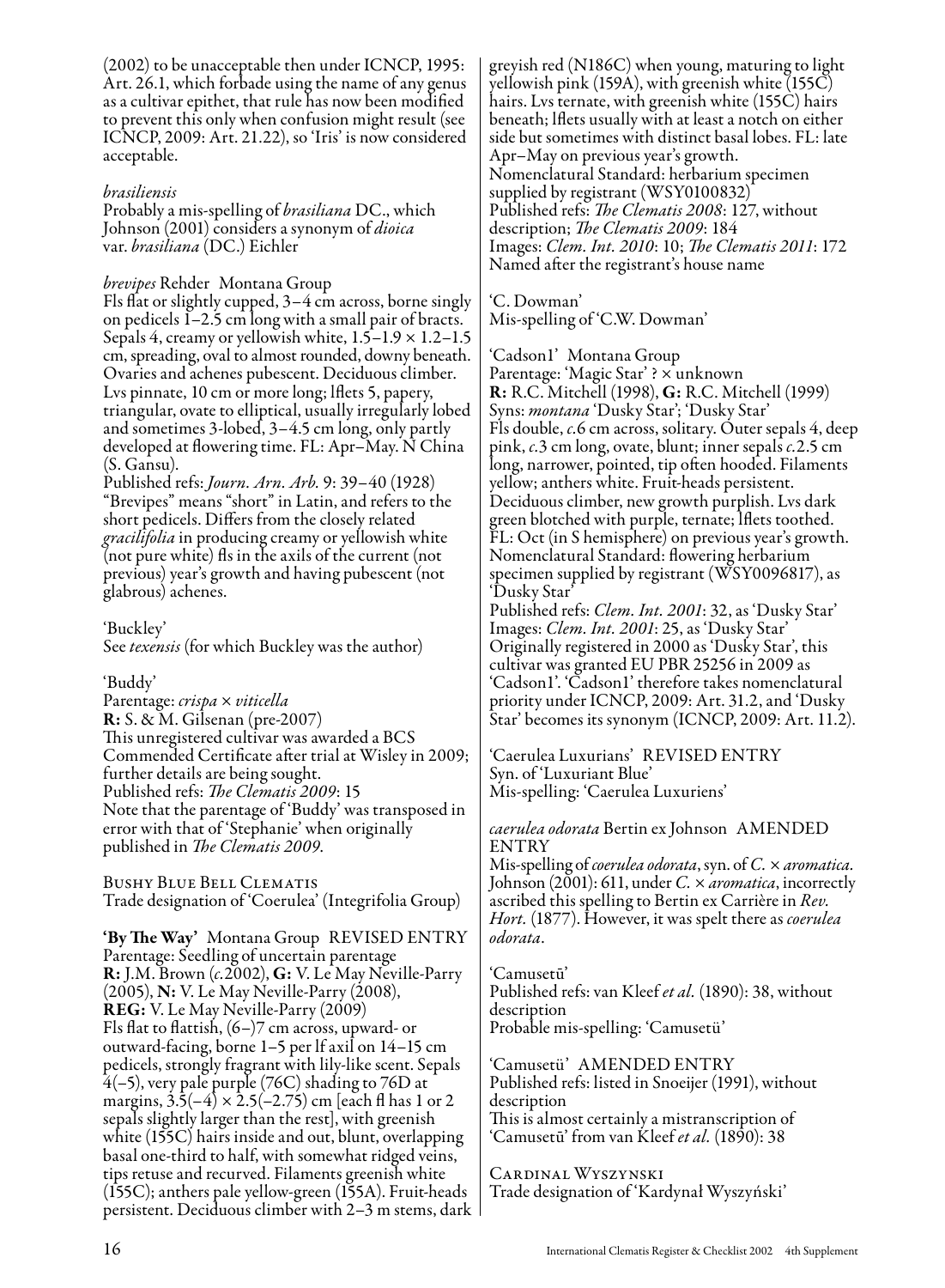#### *carrizoensis* D. Estes

Fls ovoid or urceolate, nodding, solitary on long axillary peduncles or rarely axillary and terminal; peduncles erect, curved or frequently abruptly recurved at apex, 7.5–17 cm long. Sepals yellowish cream or greenish yellow, often faintly tinged with lilac towards base,  $1.8-3 \times 0.7-1.3$  cm, erect, connivent, ovatelanceolate to oblong-ovate, coriaceous, margins narrowly crispate, white-downy, tips reflexed. Stamens linear, 18–24 mm; filaments flattened, in dried material dark brownish red in basal half, densely hairy from below middle to apex, including connectives; anthers 6 mm. Fruit tightly clustered in spherical heads 4.5–8 cm across, pale brown, sericeous. Perennial trailing or scandent vines with stems to 3 m long, 6-angled, 12-ribbed, glabrous and glaucous, reddish brown to pale brown. Lvs decussate, imparipinnate to pinnate-ternate, longer than wide to as wide as long; petiole stout, to 6 cm long, glabrous and glaucous, bases of opposing petioles usually connate; lflets  $7 \times 6$  cm, symmetrical or asymmetrical, paired, 8–10 on imparipinnate leaves, to 25 on pinnate-ternate leaves, the terminal often forming a short simple tendril, the basal entire or 2–3-lobed to trifoliate, ovate, broadly ovate or subrotund, coriaceous, base shallowly to deeply cordate, rounded, or truncate, margins slightly revolute, lflet and lobe apices rounded, retuse, or occasionally acute, mucronate, surfaces strongly reticulate with veins conspicuously raised forming an intricate network, pale green, glabrous and glaucous on both surfaces. FL: early May to early Aug. Rare endemic of Carrizo Sands formation, northeastern Texas, USA. Published refs: SIDA 22(1): 65–77 (2006) Carrizo sands' leather-flower; sand clematis

× *cartmanii* 'Evipo044' Forsteri Group R: R.J. Evison (2007), I: Nolina Kwekerijen (2012) Syns: 'Michiko' Fls small, broadly bell-shaped, upward- or outwardfacing; pedicels pale green. Sepals  $6(-8)$ , white. Dwarf, evergreen subshrub. FL: June–Oct. Trade: Michiko Unacceptable epithet under ICNCP, 2009: Art.

21.23, because it is too similar to 'Evipo040'

× *cartmanii* 'Evipo045' Forsteri Group R: R.J. Evison (2007), I: Nolina Kwekerijen (2012) Fls small, flat or flattish, upward- or outward-facing. Sepals 6–8, white. Filaments creamy white. Evergreen subshrub with glossy, dark foliage. FL: June–Sept. Trade: Tai Yang Unacceptable epithet under ICNCP, 2009: Art. 21.23, because it is too similar to 'Evipo040'

× *cartmanii* 'Fragrant Oberon' Erroneous name for 'Fragrant Oberon', whose true parentage is unknown and therefore it cannot be clearly ascribed to *C.* × *cartmanii*.

× *cartmanii* 'Sharon' Forsteri Group Parentage: *marmoraria* × *paniculata* Apparently a sibling of *C.* × *cartmanii* 'Joe'; further details are being sought

### Caspar

Trade designation of 'Kacper'

'Cassis'

Erroneous name for 'Evipo020' (which has trade designation CASSIS)

'Celebration' Early Large-flowered Group AMENDED ENTRY Parentage: Golden-leaved sport of 'Jackmanii Alba' S: F.S. Godfrey (1996), I: Sussex Plants (2010) Syns: *jackmannii alba* [*sic*] 'Sussgold' Fls double, outward- or upward-facing. Sepals *c.*50, white flushed with pale blue/purple and with bar in young fls darker purple flushed lime-green, overlapping, long-pointed. Lvs lime-green, some lflets with a red margin. Deciduous climber with stems 2–2.5 m. FL: May–Sept.

Nomenclatural Standard: colour print supplied by selector (WSY0100485)

Published refs: *Thorncroft Clematis cat.* (2011): 8 Images: *Thorncroft Clematis cat.* (2011): inside front cover

Trade: Sussgold

The grant of European PBR in 2001 gave this cultivar precedence over 'Celebration' (of Caddicks), which was renamed 'Pink Celebration'. In 2008 Genesis Plant Marketing promoted this plant as 'Sussgold', but subsequent correspondence confirmed that to be a trade designation of 'Celebration'.

'Céleste' Atragene Group

Parentage: unknown

R: P. Zwijnenburg (2000), I: P. Zwijnenburg (2001) Fls double, bell-shaped, nodding; pedicels red-purple. Sepals 4, pale pink, with strong red-purple flush towards base and along midveins but becoming almost white towards margins and tip, narrowly ovate. Staminodes numerous, narrow, sepaloid, coloured as sepals. Deciduous climber with new growth redpurple. Lvs ternate, lflets irregularly serrate, red-purple when young, maturing to green. Published refs: *Clem. Int. 2004*: 116, as 'Cèleste', without description

Named after the raiser's youngest daughter. Mis-spelling: 'Cèleste'.

Celtic Skies Trade designation of 'Vyvyan Pennell' in USA

'Cezanne'

Erroneous name for 'Evipo023' (which has trade designation Cezanne)

**CHEROKEE** Trade designation of 'Evipo041' in USA; see also Ooh La La

'Cherry Blossom' Montana Group Parentage: unknown; chance seedling N: R.C. Mitchell (2010), I: Growell Ornamental Plants Import/Export (*c.*2010), REG: R.C. Mitchell (2010) Fls single, flat or flattish, 5 cm across, outward-facing,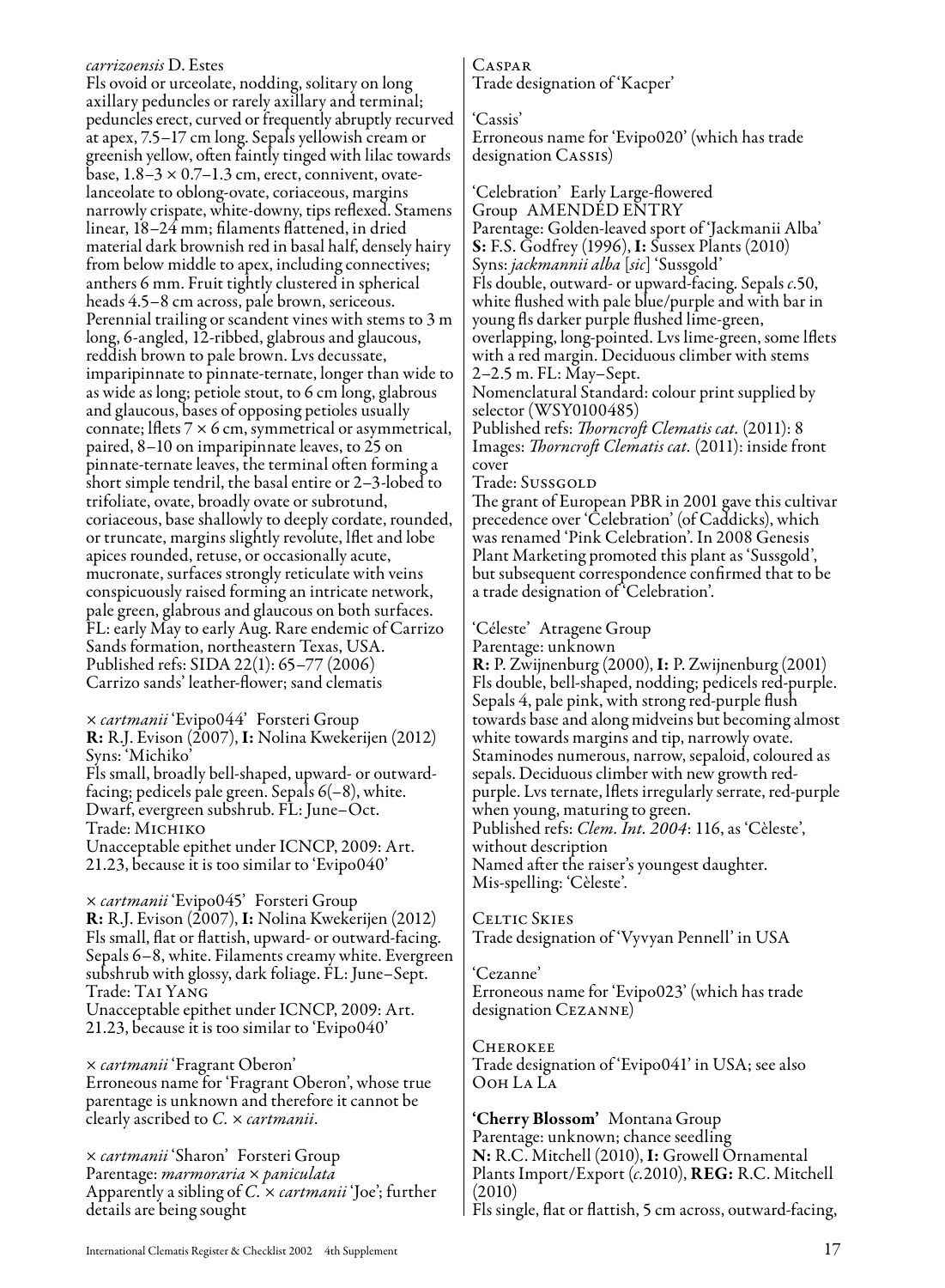borne singly or several per node, with faint almond scent; nodes widely separated. Buds flushed purple, particularly towards base. Sepals 4, creamy white, 2.2 × 1.8 cm, oval, touching, wavy-margined. Staminodes (if present) few, *c*.1 cm, ovate-lanceolate, sometimes flushed purple towards tip. Filaments white; anthers pale yellow. Fruit-heads persistent. Deciduous climber with stems green when young. Lvs ternate, regularly toothed, mid-green, tiny (2.5 cm long including 1 cm stalk; 2.5 cm wide). FL: Oct–Nov (southern hemisphere) on previous year's wood.

'Cherry Lip' See *texensis* 'Cherry Lip'

'Chevalier' Erroneous name for 'Evipo040' (which has trade designation CHEVALIER)

**CHEVALIER** Trade designation of 'Evipo040'

*chiisanensis* 'Korean Beauty' Erroneous name for 'Korean Beauty', which is not a true selection from {chiisanensis} Nakai

*cirrhosa* 'Jingle Bells' REVISED ENTRY Erroneous name for 'Jingle Bells'

*cirrhosa* var. *purpurascens* 'Jingle Bells' REVISED ENTRY Erroneous name for 'Jingle Bells'

*cirrhosa* 'Winter Parasol'

Fls broadly bell-shaped, nodding or drooping. Sepals 4, creamy white with pink speckling, ovate-elliptic, overlapping at base. Evergreen climber, with stems to 3.5 m. FL: Nov.–Jan. Appears to be simply a named clone of *cirrhosa* (if not a mis-cited common name); further details being sought of distinguishing features.

Clair de Lune Mis-spelling of CLAIRE DE LUNE, trade designation of 'Evirin'

'Cleminov 29' Late Large-flowered Group Parentage: *C. × diversifolia* 'Olgae' (s) × 'The President' R: V. Kapusta

Fls flat or flattish, 8–10 cm across, upward- or outward-facing, very slightly scented; petioles 1 cm, stout. Buds urn-shaped,  $3 \times 1$  cm, moderate purplish red (near 70A). Sepals (4–)6, upper surface light purple (near 84C) with flashes of strong reddish purple (near 78B) along the bar, underside light purple (near 76A) shading to deep reddish purple (near 77A) in centre and towards base,  $4 \times 2$  cm, narrowly elliptical, gappy or sometimes touching, margins wavy, tips long-pointed and sometimes recurved. Filaments 0.9 cm, variable in colour; anthers and pollen dark red (187B-C); styles 1.5 cm, brilliant yellow-green (142B); stigmas dark red (187C). Deciduous climber with stems 0.85–1 m, moderate reddish brown (176B when young,

maturing to 177A). Lvs simple, ovate to lanceolate, 5  $\times$  2.5 cm, matt, strong yellow-green (144A-B) when young, maturing to moderate olive-green (137A) above, moderate yellow-green (147B) beneath. FL: continuously June–Sept, on current year's growth. Nomenclatural Standard: flowering herbarium specimen lodged by Wim Snoeijer in Leiden Herbarium, 2010 Trade: Saphyra ® misleading, since the fls are single) Trade: SAPHYRA® DOUBLE ROSE (potentially

'Cocktail' Early Large-flowered Group Parentage: known but not disclosed by registrant R: W. Straver (2003), G: W. Straver (2004), N: W. Straver (2005), I: Baumschule Adrian Straver (2007) Fls double, ball-shaped (like a pompon dahlia), 7–10 cm across, upward-facing, borne singly. Sepals numerous,  $3-5 \times 2$  cm, the outer rows purple and the inner paler, to white flushed purple, giving a bicoloured effect. Filaments white; anthers cream. Deciduous climber with stems to 1.5 m. Lvs ternate, entire, dark green. FL: on previous year's growth. Nomenclatural Standard: herbarium specimen prepared using material from raiser (Leiden)

#### *coerulea odorata* Bertin ex Carrière

Syn. of *C.* × *aromatica* Published refs: Moore & Jackman (1872): 21–22 & 88–89, as *coerulea odorata* hort.; E.A. Carrière in *Rev. Hort.* (1877): 15–17, attributed to Bertin Mis-spelling: *caerulea odorata* – which Johnson (2001) attributes to Bertin ex Carrière in *Rev. Hort.* (1877), although it was spelt there as *coerulea odorata*. Moore and Jackman (1872) cited this as *coerulea odorata* hort., a hybrid of uncertain (though French) origin, but their use of it to classify their "Coerulea Odorata type" – what we should now term a Cultivar Group – suggests that they regarded it as a primary hybrid between species. Note that Johnson (2001) incorrectly ascribed first publication to Gontier in Hartwig & Heinemann (1880): 58–59.

*coloradensis* Buckl. Syn. of *pitcheri* Torr. & Gray var. *pitcheri* Mis-spelling: *coloradoensis*

*coloradoensis* Mis-spelling of *coloradensis*, a syn. of *pitcheri* var. *pitcheri*

Constance Alpine Clematis Trade designation of 'Constance' (Atragene Group)

'Countess of Lovelave' Mis-spelling of 'Countess of Lovelace'

'Countess of Oslo' Mis-spelling of 'Countess of Onslow'

Country Rose Trade designation of 'Zocoro'

CRATER LAKE Trade designation of 'Mazury', at least in the USA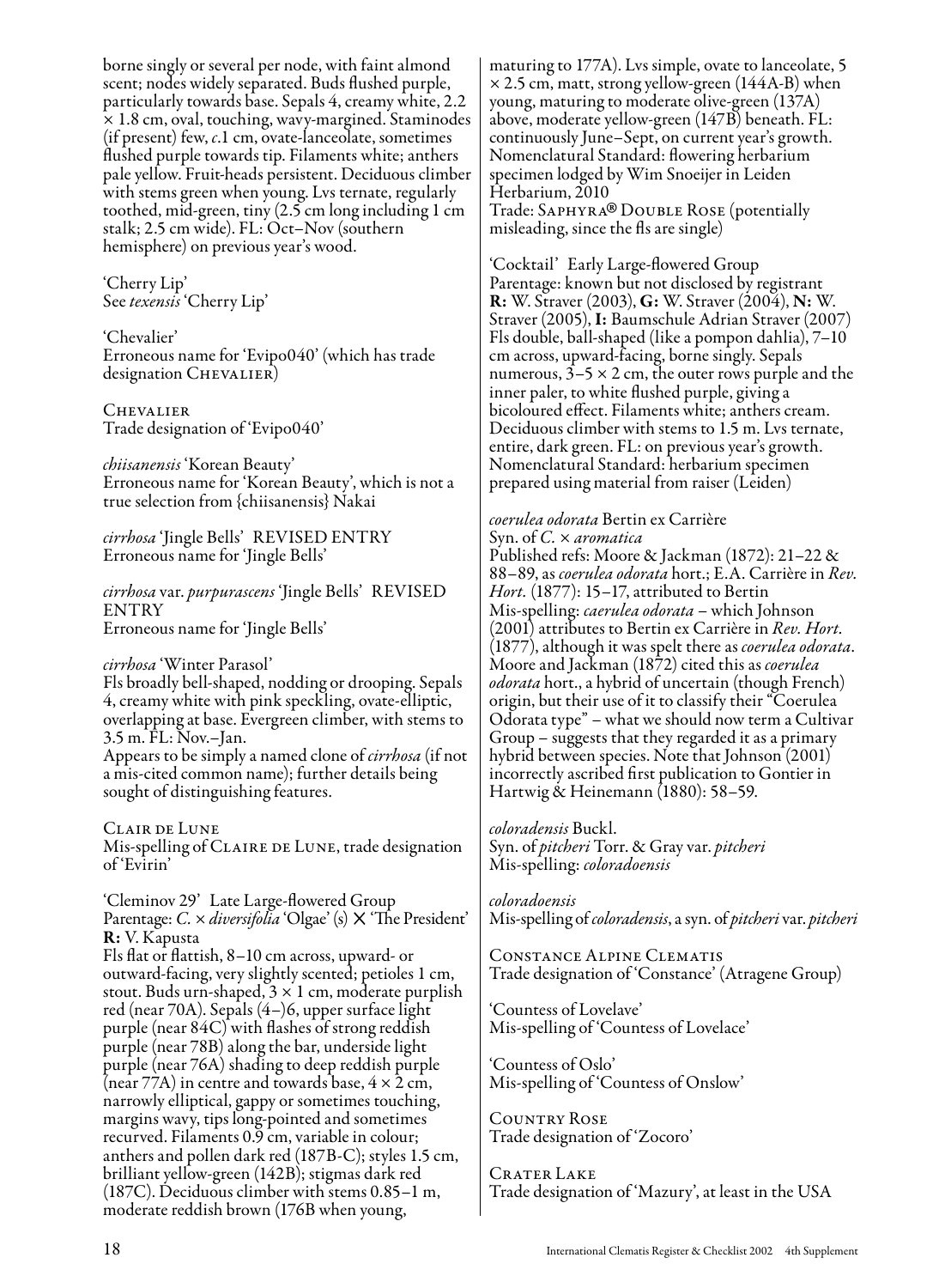'Crimson Star' Late Large-flowered Group Parentage: unknown Fls 10–12 cm across. Sepals 6, raspberry-red. Stamens yellow. Stems up to 2.5 m. FL: July–Sept. Published refs: Toovere (1992): 11 Crimson Star has been used in the USA as a trade designation of 'Crimson King'. However it is clear from Toovere's description, alongside a different one for 'Crimson King', that he regards them as distinct cvs.

Crimson Star AMENDED ENTRY Trade designation of 'Crimson King' Beware: although this epithet has apparently been used, confusingly, as a trade designation of 'Crimson King' in the USA, it is also the name for a different cultivar.

'Crippsū' Mis-spelling of 'Crippsii'

'Crispa Angel' Viorna Group AMENDED ENTRY Fls pitcher-shaped at base with open bell-shaped mouth, 3–4 cm across, nodding or outward-facing. Sepals 4, pale pink fading to pinkish white, broad, margins strongly crinkled, tips strongly recurved. Anthers yellow. Climber with stems 1.2–2.5 m. FL: May–Oct. Images: Kaneko (2005): 70; Kaneko (2009): 85 Original script: クリスパエンジェル. Although correctly cited in *3rd Supplement* (2009) as an unacceptable name under ICNCP, 2004: Art. 19.13, that rule was subsequently changed to allow partially Latin names, so this epithet is now acceptable (ICNCP, 2009: Art. 21.11).

× *cylindrica* Sims var. *eriostemon* (Decne) Kuntze Syn. of *C*. × *diversifolia* 'Eriostemon'

'Dacite' Mis-spelling of 'Dacīte'

*dahurica* (Pers.) DC. Syn. of *orientalis* var. *daurica*

'Daihelios' Tangutica Group Parentage: 'Golden Harvest' ? × *tangutica* R: Proefstation voor de Boomkwekerij, Boskoop (1988), I: (1988) Syns: *orientalis* 'Helios'; *tangutica* 'Helios'; 'Helios' Fls lantern-shaped, opening flat, 4–9 cm across, nodding, coconut-scented. Sepals 4, lemon-yellow to bright yellow (14B), 3.5–4.5  $\times$  1.5–2 cm, lanceolate, spreading, tip pointed and reflexed, hairless on both surfaces. Stamens 1–1.4 cm; filaments brownish purple, hairy in lower half; anthers creamy yellow. Fruit-heads persistent. Deciduous climber with stems 1–2.2 m. Lvs bright green. FL: (May–)June–Oct. Published refs: H. van de Laar in *Dendroflora* 25: 72 (1988) Images: Toomey & Leeds (2001): 216; Kaneko (2005): 65; Kaneko (2009): 103 Trade: AzTEK AM 1988 Original script: ダイヘリオス. When the Dai-ichi

this name was rejected – so they changed it to 'Daihelios', which was successful (JAP PBR 4562, granted 13/6/1995). 'Daihelios' therefore becomes the accepted name for this cultivar (ICNCP, 2009: Art. 31.2); 'Helios' becomes a synonym (ICNCP, 2009: Art. 11.2).

Dancing Teruko Trade designation of 'Teruko'

Dancing ® Trade designation of 'Zodado', to mark the DANCING<sup>®</sup> DORIEN announcement of the engagement of Dorien van Zoest, daughter of Lina and Jan van Zoest, in autumn 2008

'Daniéll Déronda' Mis-spelling of 'Daniel Deronda'

'Danielle' Early Large-flowered Group Parentage: 'Violet Charm' × 'The President' R: F. Wein, I: Clearview Horticultural Products (2010) Fls flat or flattish, upward- or outward-facing. Sepals 8, blue, suffused red-purple on opening but this becomes confined to base of midvein at maturity, overlapping, broadly elliptical, slightly wavy, with tips pointed and recurved. Filaments yellowish green; connectives red-purple; anthers white. Published refs: *Vancouver Sun* (3 Apr 2009) Named after the raiser's grand-daughter. One of the Vancouver ® series raised at Clearview Horticultural Products.

*davidiana hybrida* 'Azur' Syn. of *C.* × *bonstedtii* 'Azur'

*davidiana hybrida* 'Colombine' Syn. of *C.* × *bonstedtii* 'Colombine'

*davidiana hybrida* 'Crépuscule' Syn. of *C.* × *bonstedtii* 'Crépuscule'

*davidiana hybrida* 'Cypris' Syn. of *C.* × *bonstedtii* 'Cypris'

*davidiana hybrida* 'Fraicheur' Syn. of *C.* × *bonstedtii* 'Fraicheur'

*davidiana hybrida* 'Gerbe Fleurie' Syn. of *C.* × *bonstedtii* 'Gerbe Fleurie'

*davidiana hybrida* 'Iris' Syn. of *C.* × *bonstedtii* 'Iris'

*davidiana hybrida* 'Profusion' Syn. of *C.* × *bonstedtii* 'Profusion'

*davidiana* var. *hybrida* Lemoine Syn. of *C.* × *bonstedtii*

'Denise' Atragene Group Parentage: unknown R: P. Zwijnenburg (2000), I: P. Zwijnenburg (2001) Fls broadly bell-shaped, nodding, borne singly on green pedicels flushed red-purple towards top. Sepals

Engei Company applied for PBR for 'Helios' in Japan,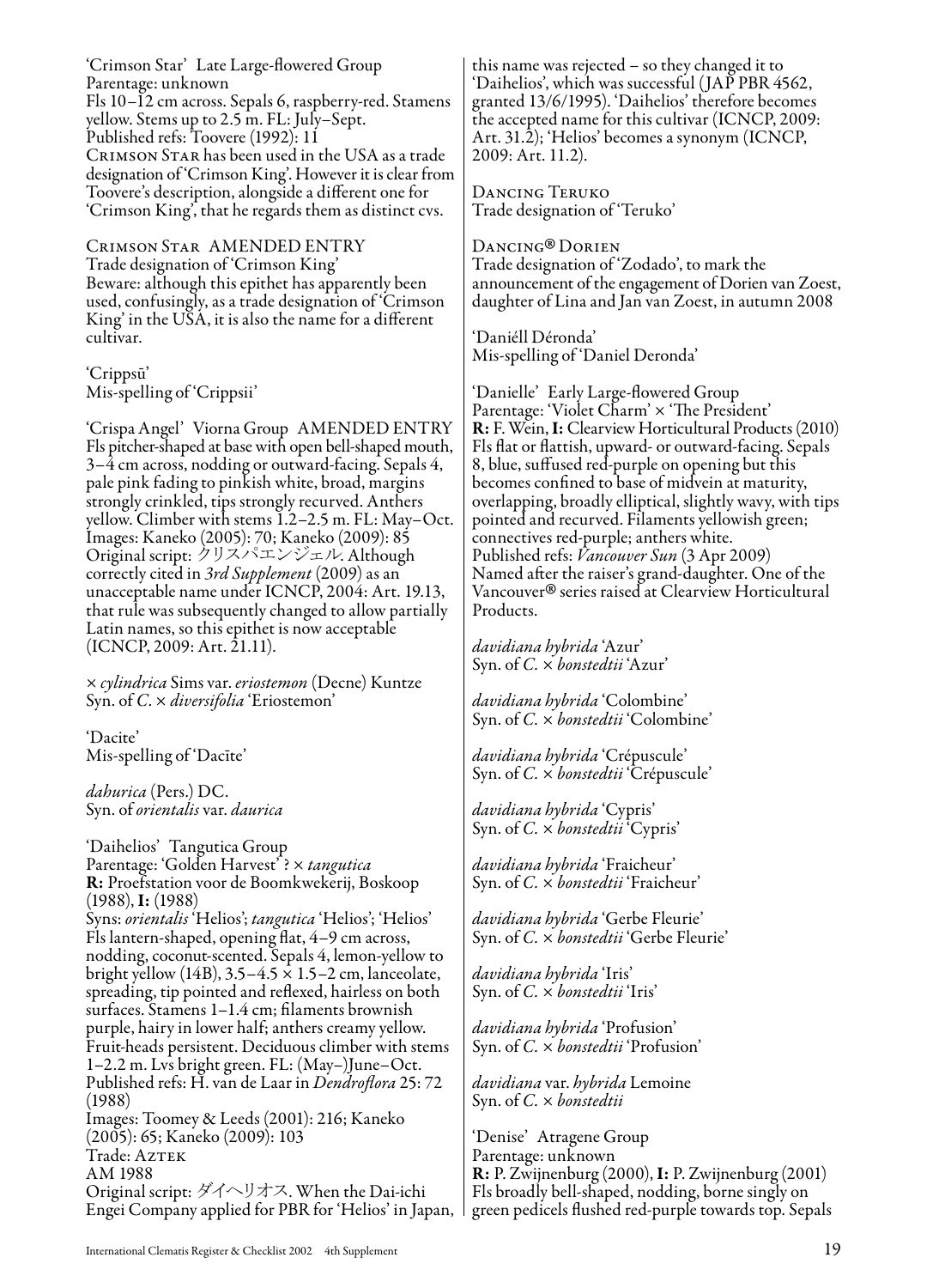4, red-purple, midveins outside darker and prominent, margins slightly wavy and occasionally scarious towards base, downy, gappy. Anthers greenish yellow. Deciduous climber. Lvs 1–2-ternate. Nomenclatural Standard: herbarium specimen prepared using material from raiser (Leiden) Published refs: *Clem. Int. 2004*: 116, without description Named after Denise Loef, friend of the raiser's youngest daughter

Diamantina Trade designation of 'Evipo039'

'Diana' Viorna Group See 'Princess Diana'

'Diana's Delight' Erroneous name for 'Evipo026' (which has trade designation Diana's Delight)

Diana's Delight Trade designation of 'Evipo026'

*dioscoreifolia* var. *robusta* (Carr.) Rehder AMENDED **ENTRY** Syn. of *terniflora* 'Robusta'

× *diversifolia* 'Amy' REVISED ENTRY Syn. of 'Amy'

× *diversifolia* 'Benedikt' Integrifolia Group Parentage: Sport of *C.* × *diversifolia* 'Blue Boy' (2005), **N:** M. Herian (2007), **I:** Clematisspezialitäten<br>Herian (2008), **REG:** Clematisspezialitäten Herian (2009)

Fls broadly bell-shaped, 5 cm across, nodding or drooping, occasionally outward-facing, in 3-fld dichasial cymes. Pedicels and buds green, strongly flushed red-purple, downy especially along ridges/ veins; buds long-pointed. Sepals  $4, 5 \times 2$  cm, pinkish purple inside, purple-violet outside with darker veins; margins broad, whitish or very pale pink, wavy and irregularly cut; long-pointed, with recurved tips; gappy. Stamens numerous; filaments and anthers yellow, ageing to creamy white, with purplish connectives. Fruit-heads persistent. Stems herbaceous, non-climbing, erect, 1.5–2 m, green when young, maturing to brown, with scattered hairs particularly along the ridges. Lvs simple, usually entire but occasionally 3-lobed, dark green, with grey down along margins and scattered hairs on upper and lower surfaces. FL: June–Oct on current year's growth. Nomenclatural Standard: flowering herbarium specimen lodged by Wim Snoeijer in Leiden Herbarium, 2010

Published refs: *Clem. Int. 2008*: 137–8 [as 'Benedikt' (Diversifolia Group), with illustration but no description]; *The Clematis 2009*: 184 Images: *Clem. Int. 2008*: 137; *Clem. Int. 2010*: 11 Named after the selector's son. First exhibited at Unterliezheim Rose & Clematis Festival, July 2007.

#### × *diversifolia* 'Lauren' REVISED ENTRY Syn. of 'Lauren'

#### 'Doctor Mary'

Parentage: Chance seedling, parentage unknown S: M. Chikuma (2003), G: M. Chikuma (2004), N: M. Chikuma (2008), REG: M. Chikuma (2009) Fls urn-shaped, 2.5 cm across, nodding or drooping; pedicels dark purple, with scattered, creamy white hairs. Sepals 4, outside violet with broad white margins and scattered, creamy white hairs;  $3-4 \times 1$ cm, thick and fleshy, long-pointed, touching, tips strongly recurved. Filaments cream; anthers yellow; both with creamy white hairs. Fruit-heads persistent. Herbaceous plant with stems 0.5–0.6 m, with creamy white hairs. Lvs pinnate with up to 5 lflets, most with entire margins but sometimes lobed. FL: May to mid-Sept on current year's growth. Published refs: *The Clematis 2009*: 184 Images: *Clem. Int. 2010*: 11 Probably Viorna Group. Named after Dr Mary Toomey.

'Dorami' Large-flowered Division<br>Parentage: 'The President' (s)  $\times$  un-named hybrids derived from *lanuginosa* (via open pollination) R: F.M. Westphal (2006)

Fls flat or flattish, 10–14 cm across, mainly outwardfacing, borne singly in axils, not scented; pedicels *c*.8 cm, near light purple (84C). Buds ovate, 2–4 cm, near very pale purple (92D), flushed brilliant violet (92A) at base. Sepals 6–8; upper side opens near light violet (92B), matures to near vivid purplish blue (96A), ageing to near brilliant purplish blue (94C); lower side opens near light violet (93D), matures to near strong purplish blue (96C), ageing to near light violet  $(94D)$ ; 6 × 2.5 cm, elliptic, base truncate, tip acute. Stamens 80–100 per fl.; filaments 1.8 cm, pinkish white (N155B) near base, shading to brilliant violet (86D) at tip; anthers 0.8 cm, near moderate violet (86A). Pistils 50–70 per fl., 1 cm long; styles and stigmas near yellowish white (155B). Deciduous climber with compact growth; stems up to *c*.1.8 m, near dark yellowish green (139A), slightly pubescent; roots fine and fibrous. Lvs simple, heart-shaped, 5–8 × 3–5 cm, deep yellowish green (141B) above, strong yellowish green (141C) below, with entire margins; petioles 5–7 cm, near moderate red (180A). FL: continuously May–Sept.

'Dorothea Walton' Mis-spelling of 'Dorothy Walton', syn. of 'Bagatelle'

'Dorothy Barbara' Montana Group AMENDED ENTRY

Nomenclatural Standard: flowering herbarium specimen supplied by raiser (WSY0100831) [not WSY0100832 as stated in *3rd Supplement* (2009)]

#### 'Double Cross'

R: G. Hutchins (pre-2007), I: County Park Nursery (2007)

Offered on-line without a description; further details are being sought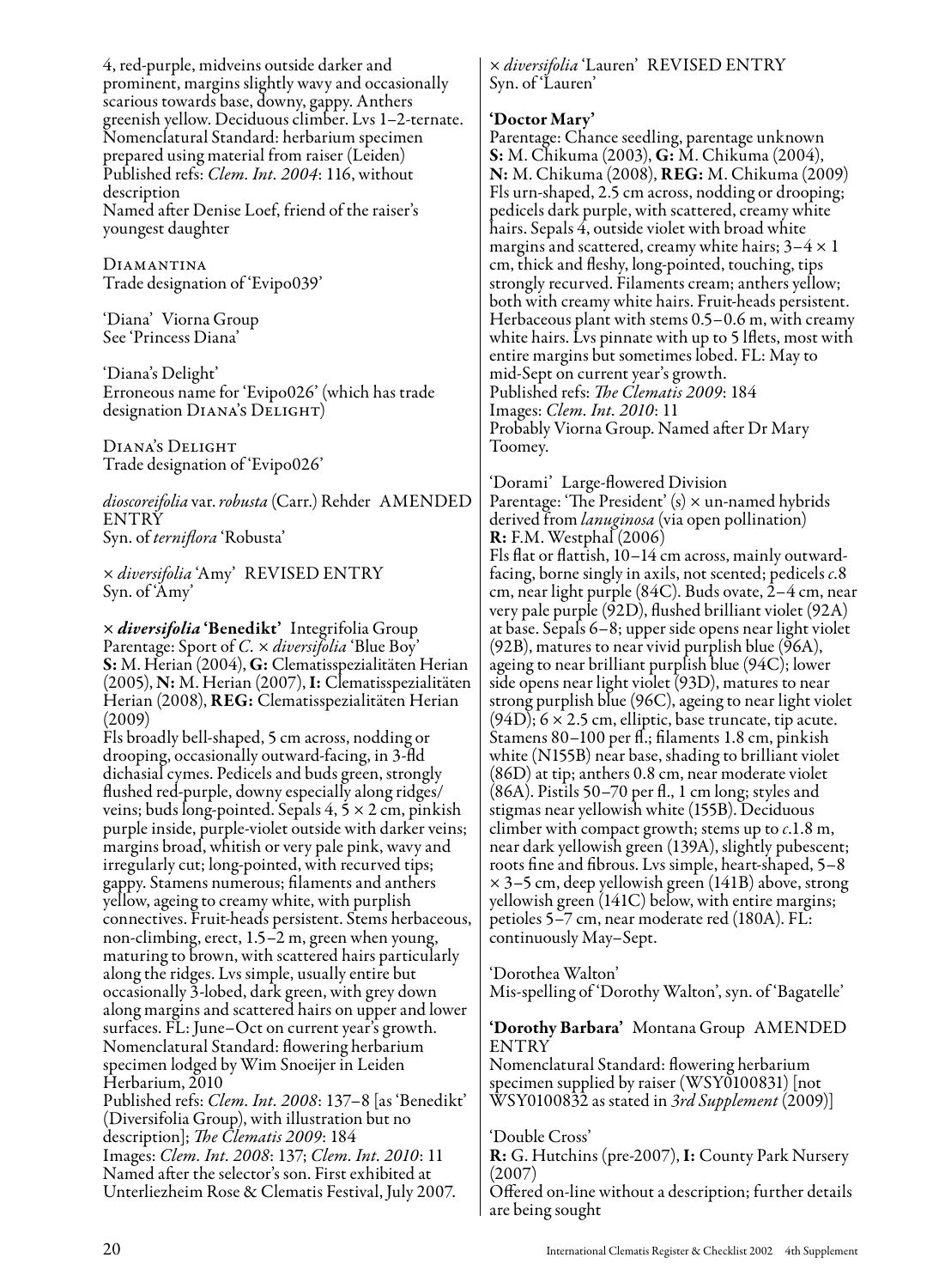#### 'Double Green' Syn. of *florida* var. *flore-pleno* 'Plena'

#### 'Double Star' Montana Group

Parentage: unknown; chance seedling N: R.C. Mitchell (2010), I: Growell Ornamental Plants Import/Export (*c.*2010), REG: R.C. Mitchell (2010) Fls semi-double, flat or flattish, 6 cm across, upward- or outward-facing, with several fls borne per node, slightly but sweetly scented. Sepals up to 20, including 4 guard sepals; pink, shading to pale pink along midrib, even white towards base, and to deep pink along margins; overlapping, with guard sepals broadly elliptic,  $3 \times 3$  cm, flattish or with slightly wavy margins, with whitish down on underside, inner sepals narrowly elliptic,  $3 \times 1$  cm, tending to fold inwards along midrib. Filaments white; anthers yellow. Fruit-heads persistent. Deciduous climber with brownish young stems. Lvs ternate with regular or irregular teeth or small lobes, green with a reddish flush above when mature, with hairs on the margins and underside veins. FL: Oct–Nov (southern hemisphere) on previous year's growth.

#### 'Dr Bolle'

An acceptable equivalent of 'Doctor Bolle', under ICNCP, 2004: Art. 32.9 (though it is considered preferable for cultivar epithets not to include abbreviated forms of address).

#### 'Dr F.L. Skinner'

An acceptable equivalent for 'Doctor F.L. Skinner' under ICNCP, 2004: Art. 32.9 (though it is considered preferable for cultivar epithets not to include abbreviated forms of address).

'Duchesse of Edinburgh' Mis-spelling of 'Duchess of Edinburgh'

'Dunajec' Unaccepted spelling of 'Dunajéc'

'Dusky Star' REVISED ENTRY R: R.C. Mitchell (1998), G: R.C. Mitchell (1999), N: R.C. Mitchell (1999), REG: R.C. Mitchell (2000) This cultivar was granted EU PBR 25256 in 2009 under the epithet 'Cadson1'. 'Dusky Star', its previously registered name, therefore becomes a synonym of 'Cadson1' under ICNCP, 2009: Art. 11.2.

Earthquake Trade designation of 'Bieszczady'

'Edmond Guillaume' REVISED ENTRY Published refs: van Kleef *et al.* (1890): 38, without description

Édomurasaki Mis-spelling of 'Edomurasaki'

'Eduodard Desfosse' Mis-spelling of 'Édouard Desfossé'

#### 'Elbflorenz' Late Large-flowered Group Parentage: 'Rosa Königskind' (s) × unknown S: L. Sachs (2005), G: Baumschule Sachs GbR (2008), N: L. Sachs (2011), REG: Baumschule Sachs GbR (2011)

Fls flat or flattish, 15 cm across, upward- or outwardfacing, not scented; peduncles downy. Sepals 6, light violet (N88C), narrowly elliptic, overlapping at base, with slightly wavy and irregularly serrated margins, long-pointed. Filaments white; connectives and anthers dark greyish red (N186C); pollen white. Fruit-heads persistent. Deciduous climber. Lvs simple, mid-green, margins entire. FL: June–Sept, on current year's growth.

Published refs: *The Clematis 2011*: 175 Images: *Clem. Int. 2012*: 9 Meaning literally "Florence on the Elbe" in German, this is a pet name for the Saxon capital city of Dresden

#### *elisabethae-carolae* Greuter

Fls flat, 3 cm across, in panicle-like cymes, strongly scented of orange blossom. Sepals 4–6, white, obovate, gappy. Filaments white; anthers yellow. Styles greenish; stigmas white. Bushy habit with stems 1.5–2 m. FL: July–Aug. White Mts, W. Crete. Published refs: *Candollea* xx: 213 (1965) Images: *Clem. Int. 2010*: 142

#### 'Elly Elisabeth' Integrifolia Group

Parentage: known but not disclosed by registrant R: W. Straver (2005), G: W. Straver (2006), N: W. Straver (2008), I: Baumschule Adrian Straver (2009), **REG**: W. Straver (2009) Fls broadly bell-shaped, 5 cm across, nodding, borne singly or in a several-flowered dichasial cymes; peduncles red-purple. Sepals 4, inside purplish pink tinged with red, paler at base, outside red-purplish pink with dark purple base,  $4 \times 1.3$  cm, long-pointed, touching, with recurved tips. Filaments white; anthers cream. Fruit-heads silvery plumose, not persistent. Stems non-climbing to weakly climbing, 1.5–2 m. Lvs pinnate, with 7–9 lflets, basal lflets ternate; margins entire. FL: June –Sept on current year's growth. Nomenclatural Standard: herbarium specimen lodged for the registrant at Leiden by Wim Snoeijer Published refs: *The Clematis 2009*: 183 Images: *Clem. Int. 2010*: 12 Named after the sister-in-law of the raiser, wife of Adrian Straver

'Emblême' Mis-spelling of 'Emblème'

'Emilla Plater' Mis-spelling of 'Emilia Plater'

'Enchentress' Mis-spelling of 'Enchantress'

'Endel' Late Large-flowered Group Parentage: 'Hagley Hybrid' × unknown (possibly 'Jackmanii') R: U. & A. Kivistik (1984), G: U. & A. Kivistik (1994), N: (1998), REG: A. & T. Kivistik (2009)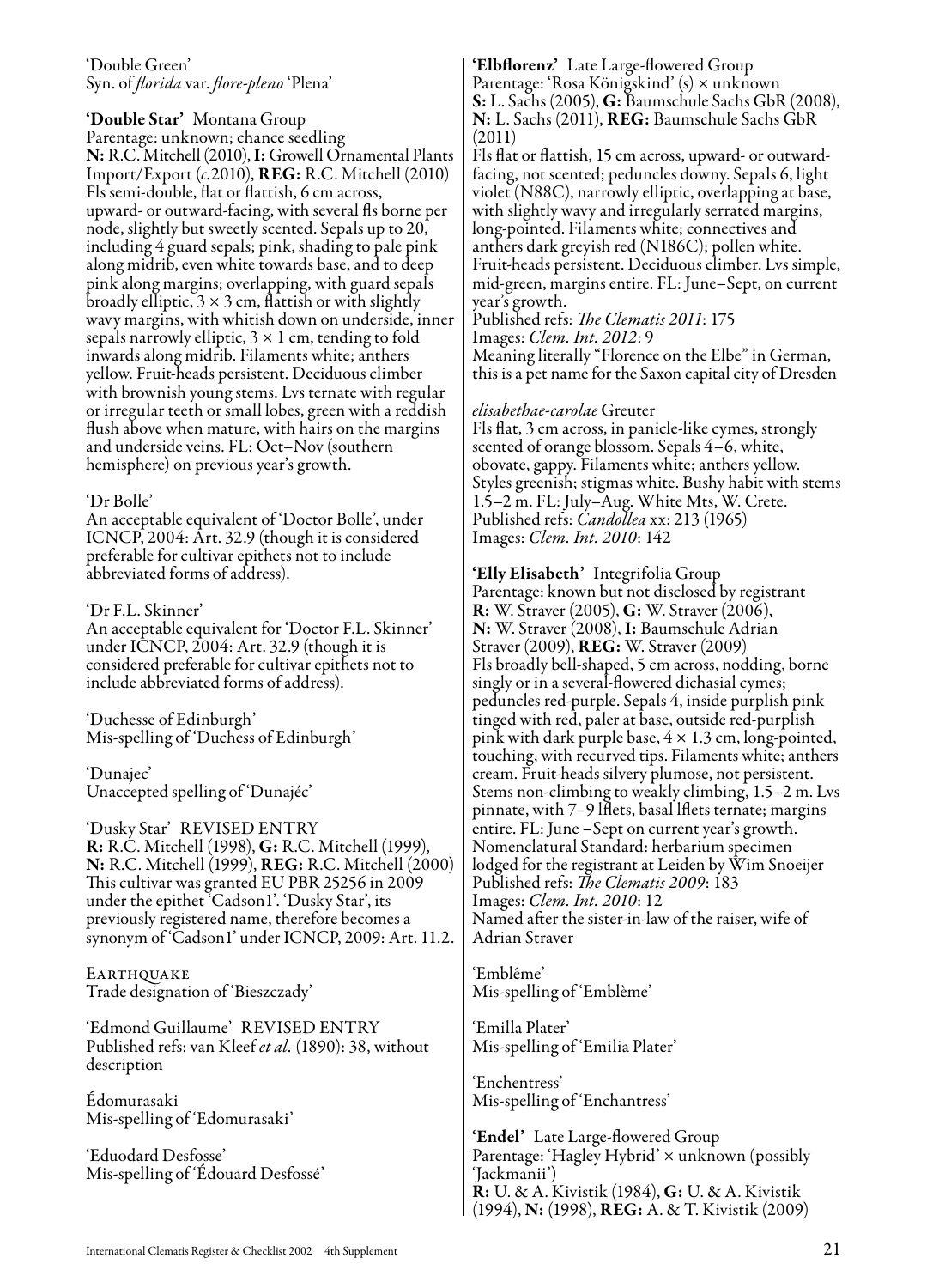Fls flat or flattish, 14–16 cm across, upward- or outward-facing, borne singly. Sepals 6, light violet (88C/91B) with a paler bar,  $7 \times 4$  cm, thick and fleshy, overlapping, elliptical, long-pointed with tips recurved. Filaments pale yellow-green (155A); anthers dark purple (79A). Fruit-heads persistent. Deciduous climber with green stems to 1.8 m. Lvs ternate with irregular lobes, margins entire. FL: July–Oct on current year's growth. Published refs: Kivistik (2008): 39 Images: Kivistik (2008): 39 Named after one of Uno Kivistik's elder brothers. For ICRA purposes this name would normally be considered too similar to the Kivistiks' previously

registered 'Entel' (ICNCP, 2009: Art. 21.23), but because it was granted Estonian PBR 92 in Jan. 2007 it may not be rejected (ICNCP, 2009: Art. 31.2).

*erecta* fl. plena See synonymy of *recta* 'Plena'

'Erika' Late Large-flowered Group Parentage: 'Kathleen Wheeler' (s) × unknown S: L. Sachs (2005), G: Baumschule Sachs GbR (2008), N: L. Sachs (2011), REG: Baumschule Sachs GbR (2011)

Fls flat or flattish, 20 cm across, upward- or outwardfacing, not scented. Sepals 6–8, moderate purple (82C) with a strong reddish purple (72C) bar, overlapping/ touching at base, margins markedly wavy, tips longpointed. Filaments flushed purple when young, becoming creamy; anthers yellow. Fruit-heads persistent. Deciduous climber. Lvs simple, mid-green, margins entire. FL: June–Sept, on current year's growth. Published refs: *The Clematis 2011*: 175 Images: *Clem. Int. 2012*: 10 Named after Lothar Sachs' daughter. Although Jan Lindmark named an earlier cultivar 'Erik', the chances of confusion are small given that Lindmark's was in Atragene Group.

'Estelle Russel' Mis-spelling of 'Estelle Russell'

'Etina' Viticella Group AMENDED ENTRY Howells (in *Clem. Int. 2003*: 86) said this was raised by U. & A. Kivistik, but the Kivistiks (*in litt.* 22/10/2009) have said this was not their cultivar.

'Etoile de Malicorne' Mis-spelling of 'Étoile de Malicorne'

'Etoile de Paris' Mis-spelling of 'Étoile de Paris'

'Etoile Rose' Mis-spelling of 'Étoile Rose'

'Etoile Violette' Mis-spelling of 'Étoile Violette'

'Eugène Delair' REVISED ENTRY Published refs: van Kleef *et al.* (1890): 38, without description Possibly a mis-spelling of 'Eugène Delattre', though the following entry in van Kleef *et al.* was 'Eugène Delatre' (*sic.*).

'Eugène Delatre' Mis-spelling of 'Eugène Delattre'

'Evipo026' Early Large-flowered Group Parentage: known but not disclosed by raiser R: R.J. Evison, I: Thorncroft Clematis Nursery (2009) Sepals pale blue to deep blue. Anthers cream-yellow. Stems up to 2 m. FL: May–Jun on previous year's growth, Aug–Sep on current year's. Nomenclatural Standard: flowering herbarium specimen prepared using material from registrant (WSY0112366) Published refs: *Thorncroft Clematis Nursery cat.* (2009): 28

Trade: Diana's Delight Unacceptable epithet under ICNCP, 2009: Art. 21.23 because it is too similar to 'Evipo024'

#### 'Evipo027'

R: R.J. Evison, I: Evison/Poulsen (2011) Fls flat or flattish, upward- or outward-facing. Sepals 8, opening dark pink with a slightly darker bar, overlapping, broadly ovate and blunt; maturing to pale pink veining over a paler ground, a dark pink bar, sepals overlapping at base only, with slightly wavy margins, long-pointed. Filaments creamy when young, maturing to yellow; anthers yellow. Deciduous climber, with stems up to 1.5 m. FL: May–June on current year's growth, Sept on previous year's. Published refs: *Thorncroft Clematis cat.* (2011): 28 Images: *Thorncroft Clematis cat.* (2011): inside back cover

Trade: Abilene

Unacceptable epithet under ICNCP, 2009: Art. 21.23 because it is too similar to 'Evipo024'

'Evipo028'

R: R.J. Evison (pre-2009), I: Thorncroft Clematis Nursery (2010) Syns: 'Shimmer' Fls up to 18 cm across, upward-to outward-facing. Sepals deep lilac-blue with a paler bar, maturing to pale blue, elliptical, narrowed at base, overlapping at base, margins wavy. Connectives red, ageing to deep mauve. Deciduous climber with stems  $\tilde{1}$ .2– $\tilde{1}$ .8 m.  $\tilde{F}L$ : Jun–Sept. Published refs: *Thorncroft Clematis Nursery cat.*  $(2010): 29$ Images: *Clem. Int. 2010*: 165 Trade: Shimmer Unacceptable epithet under ICNCP, 2009: Art. 21.23 because it is too similar to 'Evipo024'

'Evipo035' R: R.J. Evison (pre-2009), I: Thorncroft Clematis Nursery (2010) Syns: 'Reflections' Fls semi-double, up to 15 cm across, upward-to outward-facing. Sepals lilac-blue, becoming paler with age, with narrowed base and mucronate tip. Connectives purple-red. Deciduous climber with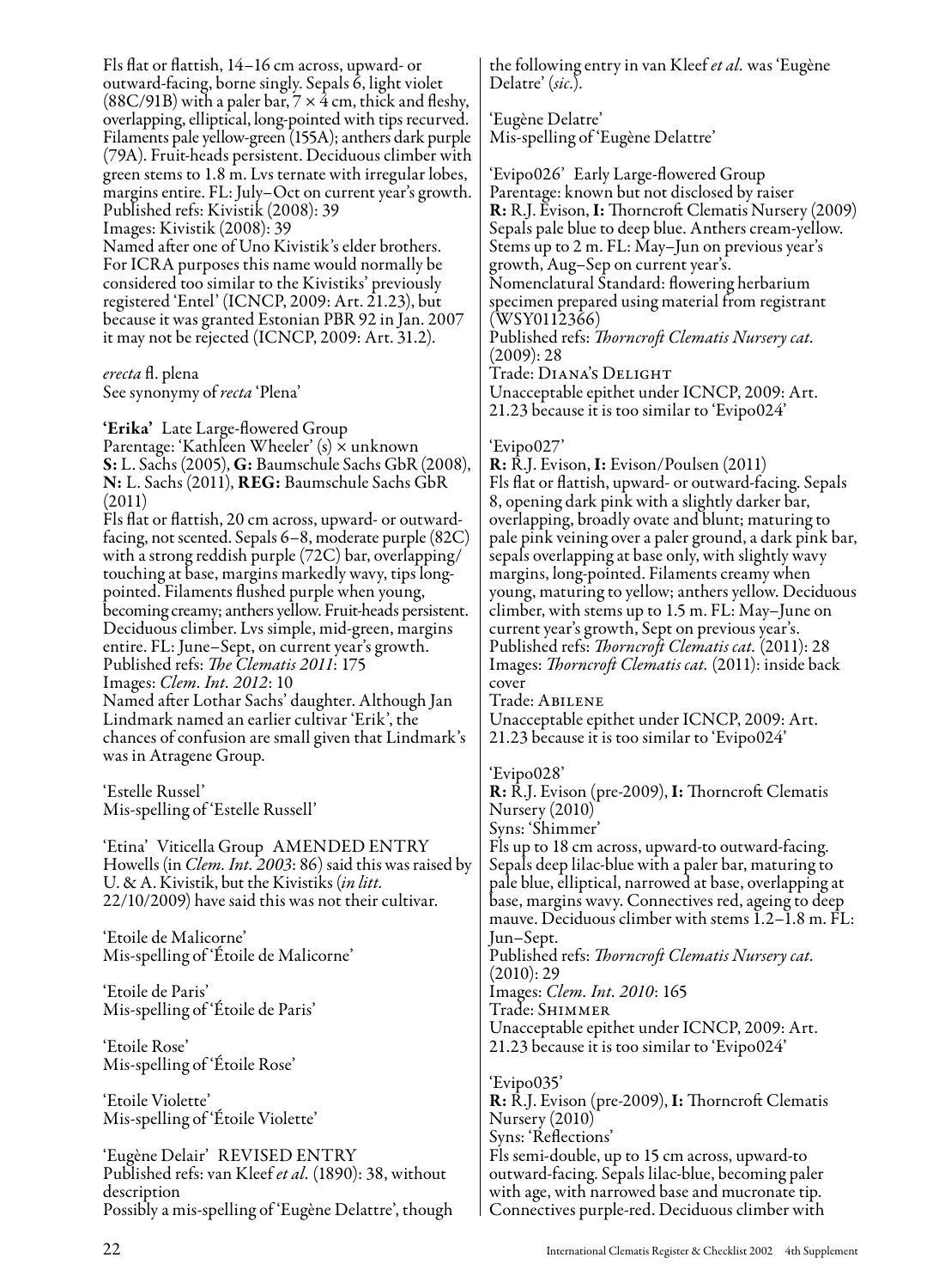stems 1.2–1.8 m. FL: Jun–Sept. Published refs: *Thorncroft Clematis Nursery cat.* (2010): 29 Images: *Clem. Int. 2010*: 166 Trade: Reflections Unacceptable epithet under ICNCP, 2009: Art. 21.23 because it is too similar to 'Evipo038'. The cultivar name for REFLECTIONS was incorrectly stated in *RHS Plant Finder 2010–2011* to be 'Evipo046'. 'Evipo040' Early Large-flowered Group Parentage: known but not disclosed by raiser R: R.J. Evison, I: Thorncroft Clematis Nursery (2009) Sepals open velvet-purple, maturing to mid-blue. Anthers pale yellow. Deciduous climber with stems 1.2–1.5 m. FL: May–Jun on previous year's growth, Aug–Sep on current year's. Nomenclatural Standard: flowering herbarium specimen prepared using material from registrant (WSY0112367) Published refs: *Thorncroft Clematis Nursery cat.* (2009): 28 Trade: Chevalier 'Evipo041' Early Large-flowered Group R: R.J. Evison (*c.*2007), I: Thorncroft Clematis Nursery (2009) Sepals 6, pink with a darker pink bar and pronounced midribs, margins strongly ruffled and sometimes finely toothed towards tip. Anthers dark red. Stems to 1.5 m. FL: Jun–Sept. Published refs: *Thorncroft Clematis Nursery cat.* (2009): 29 Trade: Cherokee (in USA); Ooh La La (in Europe) Unacceptable epithet under ICNCP, 2009: Art. 21.23, because it is too similar to 'Evipo040'

'Evipo042' Early Large-flowered Group Parentage: unknown

R: R.J. Evison (*c.*2007), I: Thorncroft Clematis Nursery (2009)

Sepals purple with a darker redder bar. Anthers cream-white. Stems to 1.5 m. FL: Jun–Sep. Nomenclatural Standard: flowering herbarium

specimen prepared using material from registrant (WSY0112368)

Published refs: *Thorncroft Clematis Nursery cat.*  (2009): 28

Trade: Fleuri

Unacceptable epithet under ICNCP, 2009: Art. 21.23, because it is too similar to 'Evipo040'

#### 'Evipo043'

R: R.J. Evison (pre-2009), I: Thorncroft Clematis Nursery (2010) Syns: 'Amethyst Beauty'

Fls flat or flattish, 15 cm across, upward- or outwardfacing. Sepals open deep red-purple, ageing to blue-purple; margins markedly wavy. Connectives red. Climber with stems 1.2–1.8 m. FL: Jun–Sept. Published refs: *Thorncroft Clematis Nursery cat.* (2010): 28

Images: *Clem. Int. 2010*: 166 Trade: Amethyst Beauty

Unacceptable epithet under ICNCP, 2009: Art. 21.23, because it is too similar to 'Evipo040'; also, confusingly, the trade designation duplicates the epithet used by Magnus Johnson for one of his Atragene Group cultivars.

'Evipo044' See *C.* × *cartmanii* 'Evipo044'

'Evipo045' See *C.* × *cartmanii* 'Evipo045'

'Evipo046' Late Large-flowered Group Parentage: known to raiser but not disclosed R: R.J. Evison, I: Evison/Poulsen (2010) Fls flat or flattish, 18 cm across, upward-facing. Sepals open deep lilac-blue, maturing to pale blue. Filaments purple, fading to lilac; anthers purple-red. Deciduous climber with stems 1.5–2 m.

Trade: Moonfleet

Unacceptable epithet under ICNCP, 2009: Art. 21.23, because it is too similar to 'Evipo040'. This was erroneously stated in *RHS Plant Finder 2010–2011* to be the cultivar to which trade designation REFLECTIONS had been applied; that should have read 'Evipo035'.

#### 'Evipo053'

R: R.J. Evison

Fls broadly bell-shaped to flattish, 7 cm across, upward- or outward-facing. Sepals 4–6, mauve-purple above, paler beneath (though sometimes with a darker bar), narrowly elliptic, twisted, long-pointed, gappy or sometimes touching. Filaments purple; anthers creamy. Deciduous climber with stems 1–1.2 m. FL: late May–early July and again in late summer/early autumn.

Published refs: *Clem. Int. 2010*: 167 Trade: Guiding Promise Launched at RHS Hampton Court Palace Flower Show, July 2010.

EXCITING Trade designation of 'Zoexci'

'F. Gerbeaux' Syn. of 'François Gerbeaux'

'Falsetto' REVISED ENTRY Syn. of 'Palsetto'

*fauriei* 'Blue Stream' Atragene Group Parentage: Apparently raised in 1952 from seed, received from the Royal Botanic Garden Edinburgh, of a stock originating from Hakoneya Nurseries, Japan R: M. Johnson (1952), N: M. Johnson (*c.*1995), I: Esveld Nurseries (*c.*1999) Syns: *macropetala* 'Blue Stream'; 'Blue Stream' Fls double, 5–7 cm across. Sepals 4, dark violet. Staminodes 4–12, purple-violet, spatula-shaped. Deciduous climber with stems to 2 m. FL: May–June. According to Jan Lindmark it was this clone of *fauriei* on which Magnus Johnson based his description of the species and which he used for cross-breeding, only naming it 'Blue Stream' in the 1990s.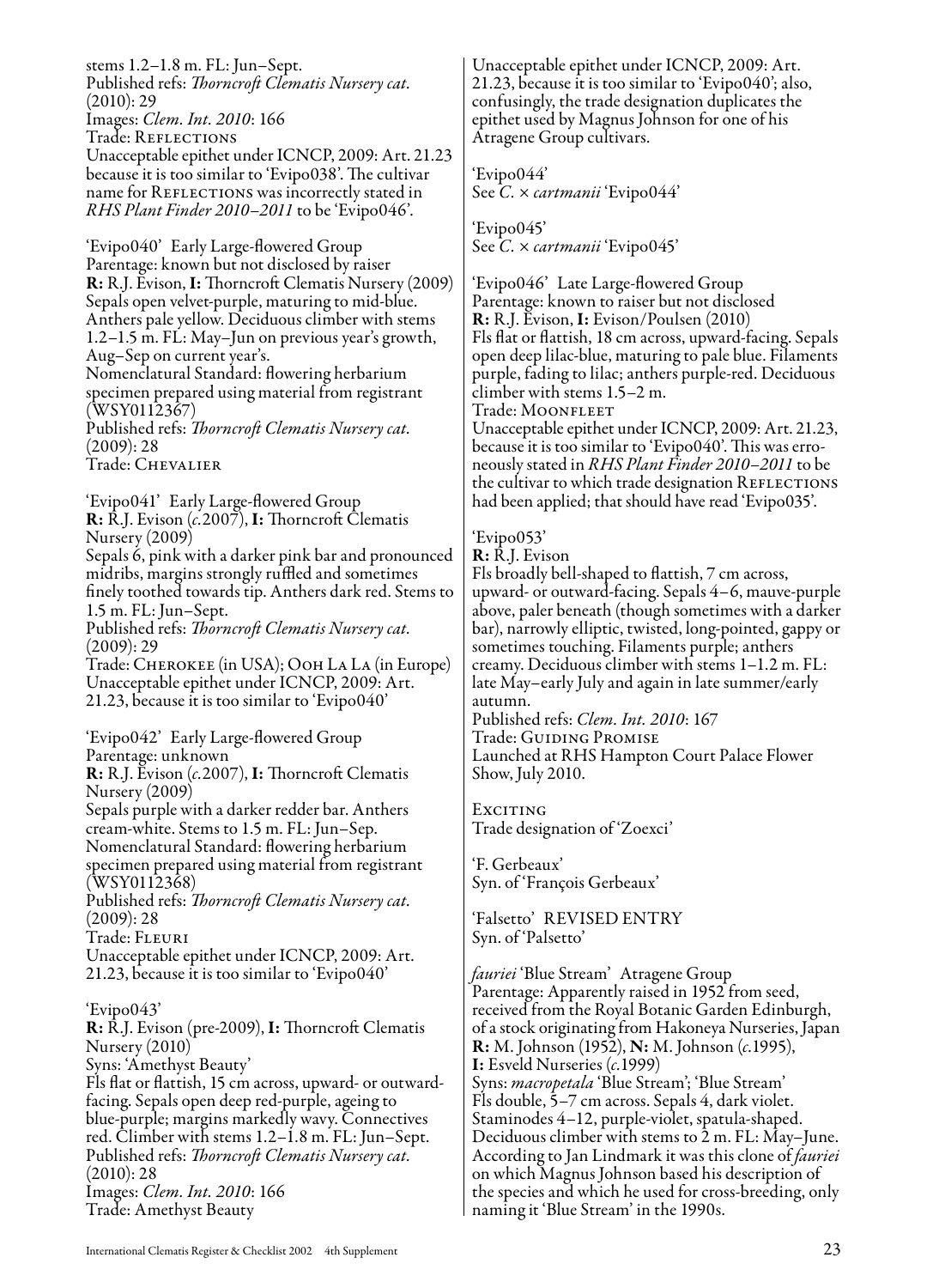*fauriei* 'Polar Light' Syn. of 'Werner's Polarlight'

*fauriei* 'Polarlight' AMENDED ENTRY Syn. of 'Werner's Polarlight'

'Feari Buru' Unaccepted spelling of 'Fairy Blue'

'Festival' Early Large-flowered Group Parentage: unknown; chance seedling R: J.P. Van Laeken (2003), N: J.P. Van Laeken, I: Spring Valley Greenhouse Inc. (2010), REG: J.P. Van Laeken (2010) Fls flat or flattish, upward- or outward-facing, borne singly. Sepals 8, bluish purple with a reddish bar,  $6 \times$ 4 cm, elliptical, overlapping in basal half, margins slightly wavy, tip cuspidate. Filaments white; anthers red. Fruit-heads persistent. Deciduous climber with stems 1.2–1.8 m, pale brown when young, maturing to mid-brown, with white down. Lvs ternate, with entire margins, mid-green, with white down on underside. FL: May–Jun on previous year's growth, and later on current year's.

'Filigree' Erroneous name for 'Evipo029' (which has trade designation FILIGREE)

'Fiona Woolfenden' Viorna Group Parentage: *texensis* seedling R: T. Hannink (pre-2009) Fls urn-shaped, borne singly. Sepals 4, pinkish red, thick and fleshy, fused except at tips, which are strongly recurved and long-pointed. [A fuller description is being sought.] Published refs: Name and illustrations published in *Clem. Int. 2010*: 86, but without description Named after the Secretary of the International Clematis Society

'Firstborn' Syn. of 'Pervenets'

*flammula* var. *robusta* Carrière AMENDED ENTRY Syn. of *terniflora* 'Robusta'

*flamula* [*sic.*] 'Rosea Purpurea' See synonymy of *C.* × *triternata* 'Roseopurpurea'

'Fleuri' Erroneous name for 'Evipo042' (which has trade designation FLEURI)

'Flip' Integrifolia Group Parentage: known but not disclosed by registrant. R: W. Straver (2004), G: W. Straver (2006), N: W. Straver (2008), I: Baumschule Adrian Straver (2009), REG: W. Straver (2009) Fls urn-shaped, 5 cm across, nodding, borne singly or in 3-fld dichasial cymes, with weak scent "like fresh aftershave"; peduncles violet. Buds very glossy, dark violet. Sepals 4, inside violet, outside dark violet and glossy, outer margins with greyish hairs tinged purple, See *florida* Thunb. var. *normalis* 'Thorncroft'

 $4 \times 1.3$  cm, thick and fleshy, touching, long-pointed, with tips recurved and slightly twisted. Filaments cream; anthers yellow. Fruit-heads silvery plumose, not persistent. Deciduous, with stems non-climbing to weakly climbing, 1–2 m. Lvs pinnate, with 5–7 lflets, somewhat leathery, dark green, margins entire; petiolules can be strongly jointed. FL: June –Sept on current year's growth. Nomenclatural Standard: herbarium specimen lodged for the registrant at Leiden by Wim Snoeijer Published refs: *The Clematis 2009*: 183 Images: *Clem. Int. 2010*: 12 The pet name of Adrian Straver, owner of Baumschule Adrian Straver

'Floide' Listed, without adequate description, in *Clem. Int. 1993*: 17. Perhaps a mistransliteration (of 'Freude'?).

*florida bi-colour* Syn. of *florida* var. *florida* 'Sieboldiana'

*florida* Jacq., non Thunb. AMENDED ENTRY Syn. of *florida* var. *flore-pleno*, presumably 'Plena'

*florida* 'Alba' AMENDED ENTRY Syn. of *florida* var. *flore-pleno* 'Plena'

*florida* 'Alba Plena' AMENDED ENTRY Syn. of *florida* var. *flore-pleno* 'Plena' Mis-spelling: *florida* 'Alba Pleno'

*florida* 'Alba Pleno' Mis-spelling of *florida* 'Alba Plena', syn. of *florida* var. *flore-pleno* 'Plena'

*florida* 'Blue Ribbon' Apparently a cultivar raised by H. Takeyama *c*.2005; further details are being sought

*florida* 'Evipure' REVISED ENTRY See *florida* var. *normalis* 'Evipure'

*florida* 'Evirida' REVISED ENTRY See *florida* var. *normalis* 'Evirida'

*florida* 'Flore Pleno' AMENDED ENTRY Syn. of *florida* var. *flore-pleno* 'Plena'

'Florida fl. plena' See synonymy of *florida* var. *flore-pleno* 'Plena'

*florida* 'Lilliput Alba' Syn. of 'Lilliput Alba'

*florida* 'Plena' REVISED ENTRY See *florida* var. *flore-pleno* 'Plena'

'Florida Plena' Syn. of *florida* var. *flore-pleno* 'Plena'

*florida* 'Thorncroft'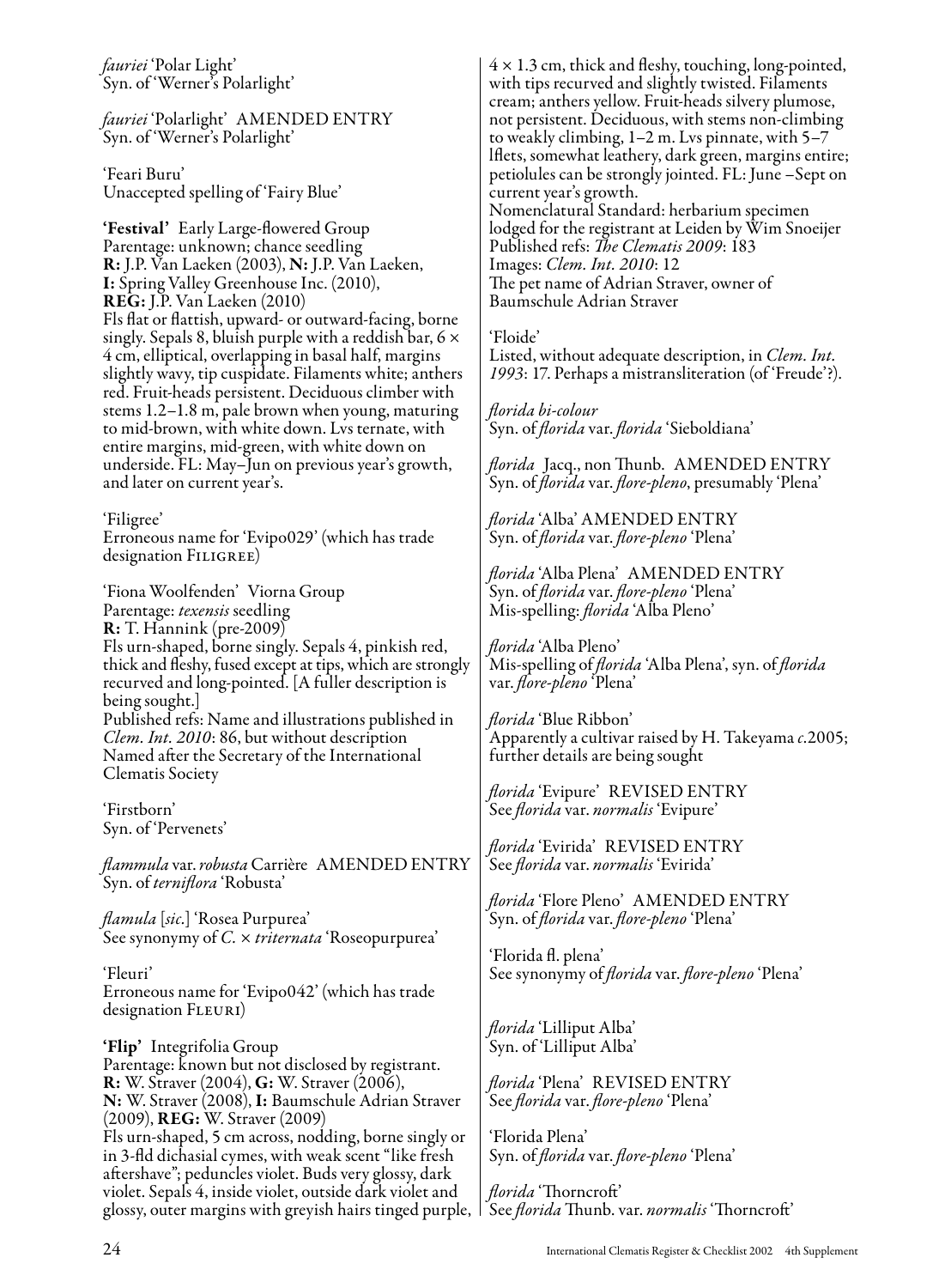*florida* Thunb. var. *alba plena* Boucher & Mottet Syn. of *florida* var. *flore-pleno* 'Plena'

*florida* Thunb. var. *flore-pleno* G. Don 'Plena' AMENDED ENTRY

Published refs: C. Sanders in *The Clematis 2007*: 183 Images: *Clem. Int. 2001*: 119; Toomey & Leeds (2001): 322, as 'Plena'; Kaneko (2005): 44; Kaneko (2009): 97 Apparently still known as a wild plant in southwest Yunnan, China: *florida* var. *flore-pleno* G. Don. The clone long-cultivated, 'Plena', was introduced to Britain in about 1776 by Dr Fothergill, apparently from Japan, where it was already cultivated. It became known in gardens as the "Indian Atragene". It occasionally produces fls like those of var. *sieboldiana*, or fls that are half and half.

*florida* Thunb. var. *flore-pleno* G. Don AMENDED ENTRY

This is the scientific name for the double-flowered form which can apparently be found still growing in the wild in China. For the long-cultivated clone of this, see *florida* var. *flore-pleno* 'Plena'.

*florida* Thunb. var. *normalis* 'Evipure' REVISED ENTRY

Parentage: Selected sport reversion from *florida* var. *flore-pleno* 'Plena'

S: R.J. Evison (1998)

Syns: *florida* 'Evipure'; *florida* 'Evison'; 'Evison' Fls 10–12.5 cm across, rounded, with a pair of bracts halfway down pedicels. Sepals 6, creamy white in midsummer, green in autumn. Filaments white at base, purple-black above; anthers black. FL: June–Sept (to Nov if grown under glass). Published refs: Evison (1998): 141, as 'Evison' Images: Kuriyama & Aihara, *Photographs of Clematis flowers*: 91 (2003), as *florida* 'Evison' Evison (1998) records that seedlings from this cv may

either come true or revert to *florida* 'Plena'. *C. florida* 'Evipure' has not been marketed.

*florida* Thunb. var. *plena* D. Don AMENDED ENTRY Syn. of *florida* var. *flore-pleno* 'Plena'

'Fluffy Duck' Viticella Group Parentage: 'Purpurea Plena Elegans' (s) × unknown R: P. Sorensen (2006), I: Yaku Nursery (2010) Fls semi-double, 8 cm across, outward-facing. Sepals numerous, "soft 'old rose' purple" very similar to 'Purpurea Plena Elegans'. Anthers and stigmas present; fls fertile and capable of setting seed. Deciduous climber with stems to 4m. Published refs: *The Clematis 2011*: 81 Images: *The Clematis 2011*: 83 Although published by R. Hodson in *The Clematis 2011* as a cultivar, the Yaku Nursery website [December 2011] makes clear that a range of seedlings are grown under this name; it is not currently clear whether they form a distinct, uniform and stable cultivar, or whether instead they should properly be treated as Fluffy Duck Cultivar Group.

Forever Friends Trade designation of 'Zofofri'

'Fragrant Star' Early Large-flowered Group Parentage: 'Souvenir du Capitaine Thuilleaux' × 'Blue Ravine' R: F. Wein, I: Clearview Horticultural Products (2009) Fls star-shaped, with a light vanilla scent. Sepals white. FL: June–July on previous year's growth and late summer on current year's. Published refs: *Vancouver Sun* (3 Apr 2009) One of the Vancouver® series raised at Clearview<br>Horticultural Products. Horticultural Products.

Freda Anemone Clematis Trade designation of 'Freda'

Fremont's leather-flower A common name for *fremontii*

'Fujigaoka' R: K. Hasegawa (pre-2010) This cultivar was granted Japanese PBR 24792 in 2010; further details are being sought. This is the name of a town in Nagoya, Japan; literally, it means "Wisteria hill" in Japanese.

'Fuji-musume' Mis-spelling of 'Fujimusume'

'Fuji-no-mai' R: M. Watanabe (pre-2006) Original script:  $\frac{1}{2}$  / $\frac{1}{2}$  / $\frac{1}{2}$  /. This cultivar was granted Japanese PBR 17369 in 2009. A description is being sought.

'Furoide' Unaccepted spelling of 'Freude'

*fusca* var. *chishimanensis* Published refs: Sugimoto *Total Cat. of Clematis* (2007–2008): 34, no. 808 Further information is being sought on the status of this taxon.

'Gabriëlle' Mis-spelling of 'Gabrielle' (Hill)

'Gabrielle' (Hill) Early Large-flowered Group AMENDED ENTRY Parentage: unknown S: P. Hill (1968), N: P. Hill (1968), I: A.H. Steffen (1983) Fls flat or flattish, 13–15 cm across, upward- or outward-facing. Sepals 6, variously described as being "strong lavender", "lilac-blue", "mauvish blue" or "pale violet", with a narrow, pale green zone at base, elliptical, very gappy, margin wavy. Filaments cream, with maroon connectives; anthers yellow. Deciduous climber with stems 2–3 m. FL: May/June on previous year's growth, July–Sept on current year's. Images: Toomey & Leeds (2001): 201, as 'Gabriëlle' Mis-spellings: 'Gabriel'; 'Gabriëlle'. Brewster Rogerson, USA (*in litt*.) says that it appeared as a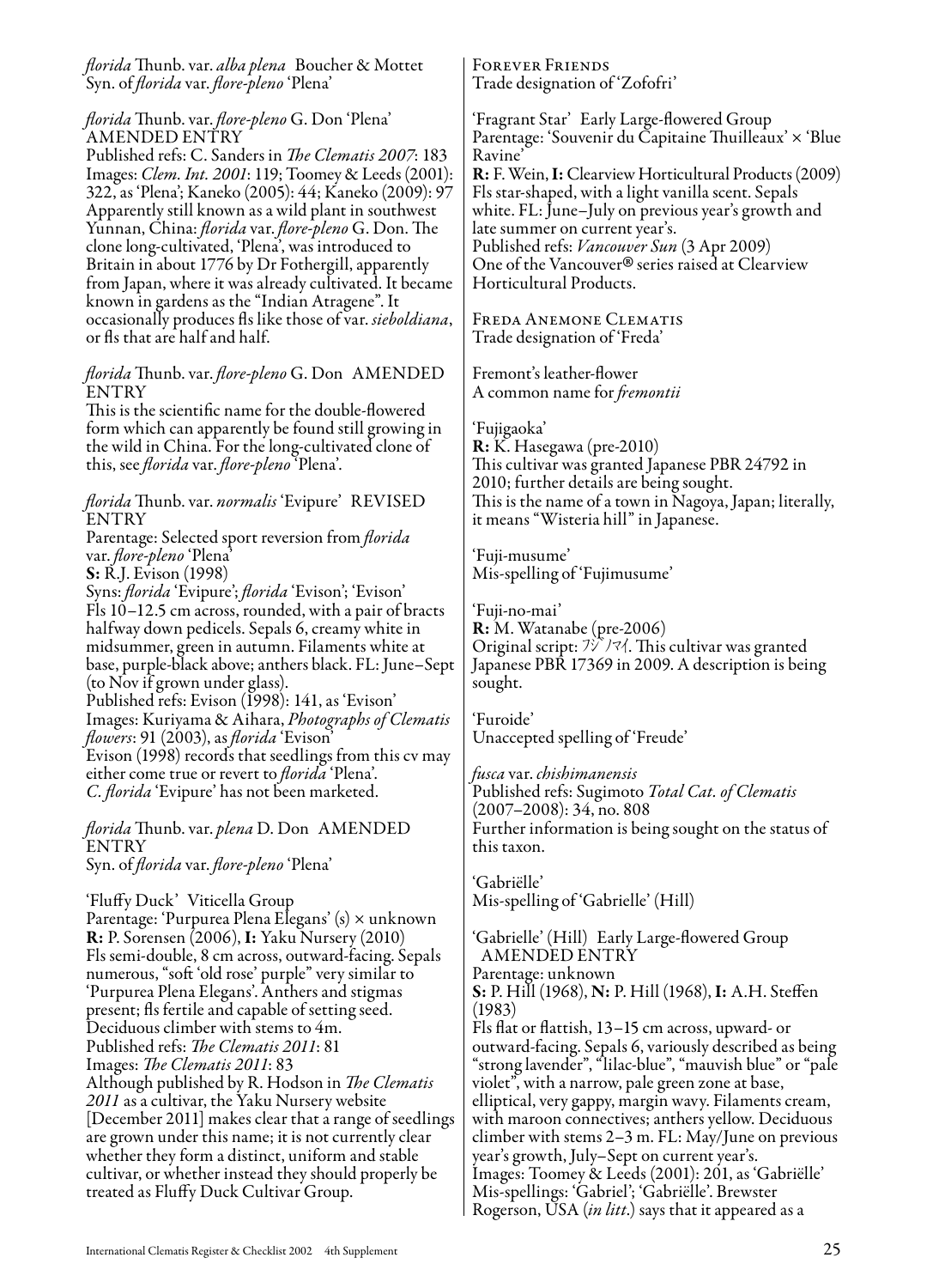seedling in the late 1960s in the Cape Cod garden of Polly Hill, USA, was propagated by Steffen about 1983 and listed in his catalogue (?date) mis-spelt as 'Gabriel'. He notes that what marks this cultivar out is the wide separation of the sepals: "like a whirligig without some of the curl". European nurseries vary in how they describe the flower colour, but this seems to be the same plant. This needs further study though, to sort out possible confusion with the 'Gabrielle' described by Gubbins and with Franczak's 'Gabriela'.

#### 'Galore'

Erroneous name for 'Evipo032' (which has trade designation GALORE)

*ganpiniana* (H. Lév. & Vaniot) Tamura Syn. of *puberula* var. *ganpiniana* (H. Lév. & Vaniot) W.T. Wang

'Generał Sikorski' Early Large-flowered Group AMENDED ENTRY R: S. Franczak (1965), or W. Noll? N: W. Noll I: J. Fisk (early 1980s) Images: Kivistik (2008): 82; Kaneko (2009): 45; *The Clematis 2009*: 37; Matz & Cedergren (2010): 127 *ICRC* (2002) stated "It is almost certain that this cultivar is the same as 'Jadwiga Teresa', which was raised by S. Franczak in 1965. In 1969 Franczak sent 'Jadwiga Teresa' to W. Noll, who is thought to have renamed it 'Generał Sikorski'. Noll sent 'Generał Sikorski' to Fisk, who introduced it in 1977. If these cultivars are in fact the same (and there is no absolute proof, although Franczak has grown both cultivars side by side to compare them and can find no difference), the earlier [*i.e.* first established] name, *i.e.* 'Generał Sikorski', must be accepted." Technically, the preceding text was correct under the rules of its time, but now it arguably contains a potential fallacy: if it is accepted that the two cultivars are indeed one and the same, then it was bred by Franczak – and 'Generał Sikorski' could be rejected as being named contrary to his expressed wish (ICNCP, 2009: Art. 31.4). However, 'Generał Sikorski' was stated in *ICRC* (2002) to take priority (by virtue of its earlier publication) over the registered name 'Jadwiga Teresa', so 'Jadwiga Teresa' cannot now be accepted (ICNCP, 2009: Art. 31.5); further, the name 'Jadwiga Teresa' is virtually unknown outside Poland whereas 'Generał Sikorski' is widely used commercially, so accepting 'Generał Sikorski' better preserves existing usage (ICNCP, 2009: Art. 29.2). It is right though that, in relevant references to Franczak's work, credit should be paid to the likelihood that he, not Noll, raised this popular cultivar.

'General Sirkoski' Mis-spelling of 'Generał Sikorski'

'George Elliot' Mis-spelling of 'George Eliot'

'George Ohnes' Mis-spelling of 'Georges Ohnet' Giant Star Used as a trade designation for 'Gistar' when that has been given priority over 'Giant Star'

'Girėnas' AMENDED ENTRY Fls 12–14 cm across. Sepals 8, light pink with red-purple bar, pointed, margins wavy. Stems 1.5–2 m. FL: June–Sept. Published refs: *The Clematis 1994*: 93, as 'Girenas' Mis-spelling: 'Girenas'.

'Goj?gawa' Unacceptable spelling of 'Gojōgawa'

'Gojogawa' Mis-spelling of 'Gojōgawa'

'Golden Necklace' See *japonica* 'Golden Necklace'

'Gräfin Cosel' Late Large-flowered Group Parentage: 'Kathleen Wheeler' (s) × unknown S: L. Sachs (2005), G: Baumschule Sachs GbR (2008), N: L. Sachs (2011), REG: Baumschule Sachs GbR (2011)

Fls flat or flattish, 18 cm across, upward- or outwardfacing, not scented. Sepals 6, strong purple/vivid purple (N87A) with a pink-red bar, touching, wavy-margined, long-pointed. Filaments and anthers creamy; connectives yellow. Fruit-heads persistent. Deciduous climber. Lvs simple, mid-green, margins entire. FL: June–Sept, on current year's growth. Published refs: *The Clematis 2011*: 175 Images: *Clem. Int. 2012*: 10 Named after Countess Anna Constantia von Cosel (1680–1765), the principal mistress of the Saxon king August der Starke (Augustus the Strong).

'Grandiflora Alba' See *montana* var. *grandiflora*

#### 'Gratia' Viticella Group

Parentage: known but not disclosed by raiser R: W. Straver (2003), G: W. Straver (2004), N: W. Straver (2005), I: Baumschule Adrian Straver (2008) Fls with pitcher-shaped base and open, bell-shaped mouth, nodding, borne in 3–7-fld dichasial cymes. Sepals 4, inside basal half very pale purple to pale greenish white, shading above to pale purple with darker veins and tips, outside pale purple with darker base,  $3.5 \times 1.2$  cm, tips bent. Filaments pale green; anthers greenish. Deciduous climber with stems *c*.2 m., dark purple when young, turning brown. Lvs pinnate with 5–7 lflets; lflets lobed, sometimes ternate; margins entire. FL: late June to Sept on current year's growth.

Nomenclatural Standard: herbarium specimen lodged for the registrant at Leiden by Wim Snoeijer Unacceptable name, ICNCP, 2009: Art. 21.11 & Art. 21.23 – the epithet being wholly a Latin word and liable to confusion with the species' epithet *grata*.

'Grazyna' Mis-spelling of 'Grażyna'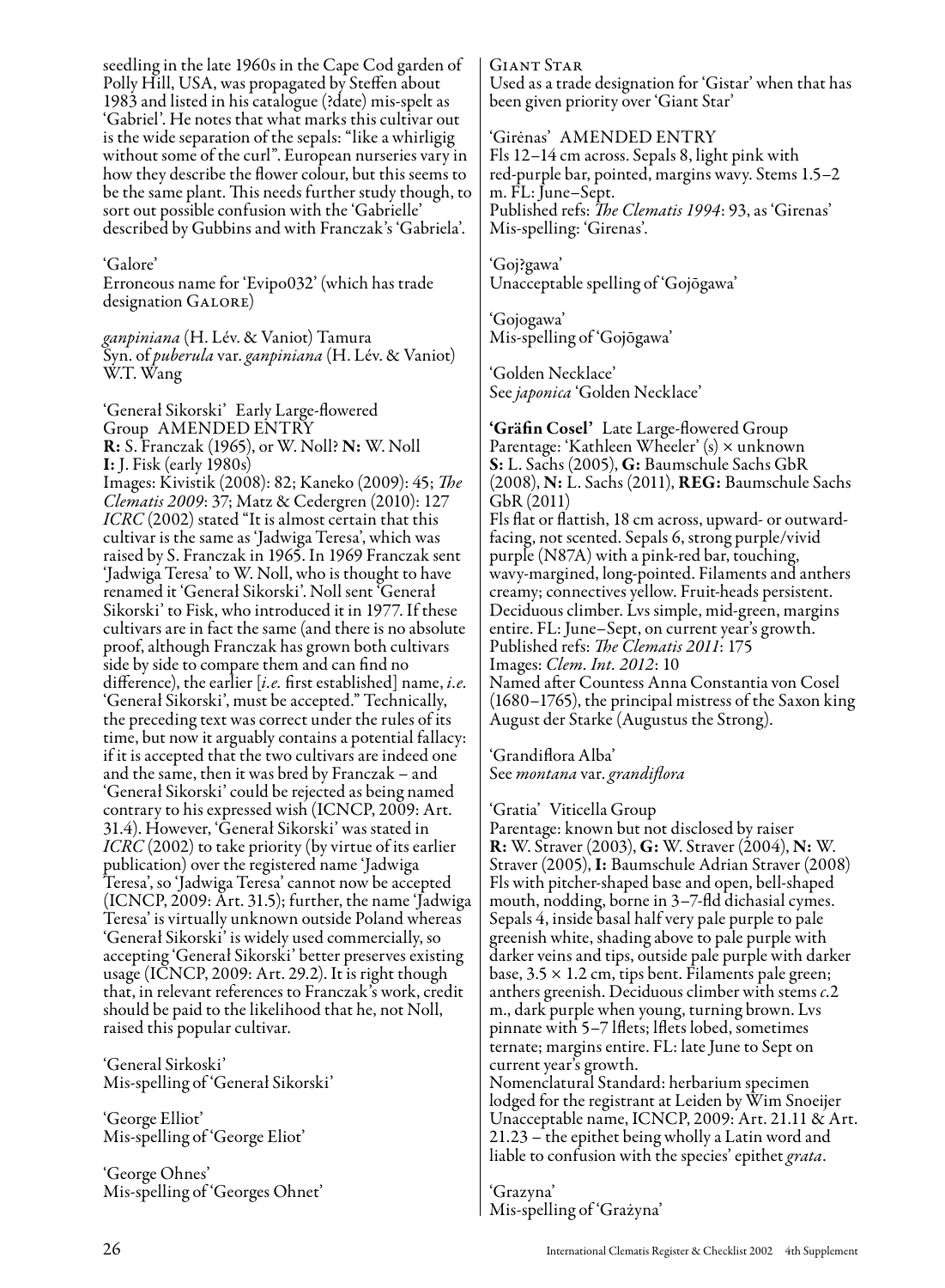Guiding Promise Trade designation of 'Evipo053'

'Guidingstar' Mis-spelling of 'Guiding Star' (Late Large-flowered Group, Cripps pre-1873)

'Hågelby Blue' See *viticella* 'Hågelby Blue'

'Hagley' Syn. of 'Hagley Hybrid'

'Hakuhon Blue' Original script: ハクホン ブルー. This cultivar was granted Japanese PBR 19677 in 2010. A description is being sought.

'Haku-okan' Unaccepted spelling of 'Hakuōkan'

'Hakuree' Acceptable alternative spelling of 'Hakurē'

'Hanamatsuri' R: H. Harada (pre-2006) Original script: ハナマツリ. This cultivar was granted Japanese PBR 17184 in 2008. A description is being sought.

Happy Birthday Trade designation of 'Zohapbi'

'Harlekin' See *integrifolia* 'Harlekin'

'Haruno-Hoshi' Unaccepted spelling of 'Haru-no-hoshi'

'Haruyama' Early Large-flowered Group Images: Kaneko (2009): 60 Original script: 晴山. A. Kaneko told the IClS tour to Japan in 2008 said that the pictorial characters which can be transcribed as 'Haruyama' could also be read as 'Seizan'. Further research is needed therefore as to whether this cultivar is perhaps the same as 'Seizan', currently attributed to Oikawa.

#### 'Hayley Westenra'

Parentage: Chance seedling; parentage unknown G: Miss J. Pottinger (2002), N: A. Keay (2008), REG: A. Keay (2009)

Fls flat or flattish, 12 cm across, upward- or outwardfacing, borne singly. Sepals 4–6, dark red (59A), not ageing blue,  $7 \times 6$  cm, blunt, overlapping. Filaments and anthers pale yellow-green. Deciduous climber with stems to 2 m. Lvs ternate, margins entire. Published refs: *The Clematis 2009*: 184 Named after the soprano singer and UNICEF ambassador, born in Christchurch, New Zealand in 1987. The registrant considers this to be in either Jackmanii (*i.e.* Late Large-flowered) or Viticella Group.

'Helios' REVISED ENTRY Syn. of 'Daihelios'

'Hendersoni' Syn. of 'Hendersonii' hort. (not of Henderson)

Henry Clematis Trade designation of 'Henryi'

'Henryii' Mis-spelling of 'Henryi'

*heracleifolia* DC. var. *davidiana* (Decne ex Verl.) Hemsl. Syn. of *tubulosa*

'Heruden' Unaccepted spelling of 'Helden'

*hexapetala* 'Mongolian Snowflakes' Syn. of *angustifolia* 'Mongolian Snowflakes'

'Hime-no-irodori' R: M. Watanabe (pre-2006) Original script: ヒメノイロトリ. This cultivar was granted Japanese PBR 17371 in 2009. A description is being sought.

'Hiziri' REVISED ENTRY Unaccepted spelling of 'Hijiri' 聖

'Hoclematsu' I: H. Harada (2008) EU PBR application submitted in 2009; stated to be cv. of *patens* but H. Harada cited as "breeder", so unclear if a selection or hybrid.

'Honcho' Integrifolia Group

Parentage: *integrifolia* × unknown S: B. Rogerson (2001), G: B. Rogerson (2001), N: B. Rogerson (2001), I: Friends of the Rogerson Clematis Collection (2010), REG: Friends of the Rogerson Clematis Collection (2010) Fls broadly bell-shaped, nodding or drooping, solitary or in cymes of three, with a light, sweet scent. Buds purple, with white-villous seams. Sepals 4, outside purple with lavender-blue margins, inside mid-violet with paler margins,  $3.5-6 \times 2-3.5$  cm, touching at base, gappy above, wavy-margined, long-pointed with slightly recurved tips. Filaments 1 cm long, cream; anthers yellow. Pistils pale green. Fruit-heads persistent. Herbaceous non-climber with stems to 1.2m, bronze-green when young, maturing brown. Lvs simple, large (up to 10 cm long), usually entire but young apical lvs occasionally lobed, purplish when young, maturing mid-green, with villous margins. FL: late May to Sept, on current year's growth. American term meaning "puffed up"; this seedling had the largest fls of any in its batch. A sister seedling to 'Skylark'.

'Honey Schmidt' See *macropetala* 'Honey Schmidt'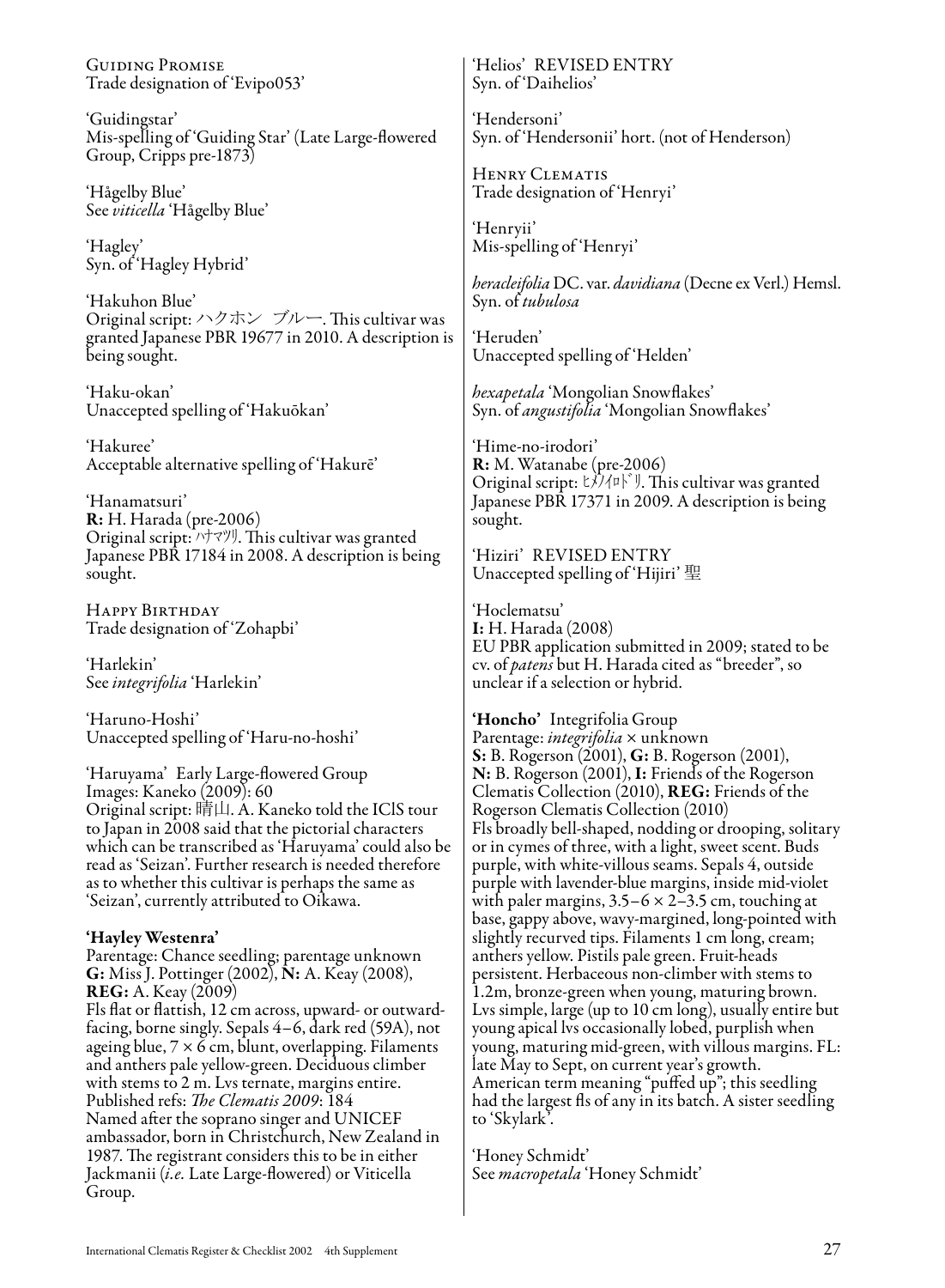'Horclemiya' Late Large-flowered Group I: H. Harada (2006) EU PBR application submitted in 2009; stated to be cv. of *lanuginosa* but H. Harada cited as "breeder", so unclear if a selection or hybrid.

'Hybrid' See *chrysocoma* 'Hybrid'

'Hybride Seiboldii' Mis-spelling of 'Hybrida Sieboldii'

'Iadviga Valensis' Mis-spelling of 'Iadviga Valenis'

I Ам®Нарр<mark>ү</mark><br>Trade designat Trade designation of 'Zoiamha'

'Ibuki' See *stans* 'Ibuki'

'Ice Blue' Erroneous name for 'Evipo003' (which has trade designation ICE BLUE)

'Icemaiden' Mis-spelling of 'Ice Maiden'

'Imke' Atragene Group Parentage: *alpina* × unknown S: I. Bunk (2007), N: M. Münster (2008), I: Baumschule Münster (2009), REG: M. Münster (2009) Fls double, open-bell-shaped, 6–7 cm across, nodding. Sepals 4, cherry-red flushed with blue. Staminodes sepaloid, numerous (>15), cherry-red. Deciduous climber with stems 2.2–3.2 m. FL: Apr–May and Aug. Published refs: *The Clematis 2009*: 184 Images: *Clem. Int. 2010*: 13 Named after Imke Bunk, who selected it. The registrant says the sepal colour is comparable to that of 'Madame Julia Correvon'.

'Imperatrice Eugenie' Mis-spelling of 'Impératrice Eugénie'

Indian Atragene (Former?) common name for *florida* Thunb. var. *flore-pleno* 'Plena'

*indica* Published refs: van Kleef *et al.* (1890): 38, without description It is likely that the plant listed was either *gouriana* (syn. *Atragene indica* Heyne) or *javana* (syn. *indica* Blume, *nom. nud.*).

'Ines Sickert' Late Large-flowered Group Parentage: 'Princess of Wales' (s) × unknown S: L. Sachs (2005), G: Baumschule Sachs GbR (2008), N: L. Sachs (2011), REG: Baumschule Sachs GbR (2011)

Fls single or semi-double, flat or flattish, 16 cm across, upward- or outward-facing, not scented. Sepals 6 in

single fls, strong violet (93C) with a slightly darker bar, broadly elliptic, touching, wavy margined, long-pointed; >30 sepals in semi-double fls, inner ones sepaloid, gappy at base, and of decreasing size towards centre of fl, with white bases. Filaments yellow; connectives violet; anthers creamy yellow. Fruit-heads persistent. Deciduous climber. Lvs simple, mid-green, margins entire. FL: June–Sept, on current year's growth. Published refs: *The Clematis 2011*: 175 Images: *Clem. Int. 2012*: 11 Named after a key worker at Baumschule Sachs GbR

'Inge Augsburg' Early Large-flowered Group Parentage: known but not disclosed by registrant R: W. Straver (2004), G: W. Straver (2006), N: W. Straver (2008), I: Baumschule Adrian Straver (2008), REG: W. Straver (2009) Fls flat, 8–10 cm across, upward-facing, borne singly. Sepals 6–8, violet-blue inside, slightly darker in the middle,  $5-6 \times 4$  cm, broadly elliptic, overlapping. Filaments white; anthers cream. Deciduous climber with stems to 1.5 m, green-purple when young, turning purple. Lvs simple or ternate, dark green, margins entire. FL: late Apr to May on previous year's growth and July–Aug on current year's growth. Nomenclatural Standard: herbarium specimen lodged for the registrant at Leiden by Wim Snoeijer Published refs: *The Clematis 2009*: 183 Images: *Clem. Int. 2010*: 13 Named after the founder of the Augsburg Garden Centre

'Inspiration' Erroneous name for 'Zoin' (which has trade designation INSPIRATION)

*integrifolia* 'Caerulea' Syn. of 'Coerulea' (Integrifolia Group) Trade: Bushy Blue Bell Clematis

*integrifolia* 'Daira' Syn. of 'Daira'

*integrifolia* var. *durandii* Syn. of *C.* × *durandii*

*integrifolia* 'Fascination' Syn. of 'Fascination'

*integrifolia* 'Forever' Syn. of 'Forever' (Integrifolia Group)

*integrifolia* 'Glacier Ice' Integrifolia Group Fls bell-shaped, outward-facing, borne singly, sweetly scented. Sepals 4, blue with a broad white margin, gappy, margins wavy, tips strongly recurved. Herbaceous, non-climbing habit with stems 0.9–1 m. FL: midsummer to autumn.

*integrifolia* 'Hendryetta' AMENDED ENTRY Syn. of 'Hendryetta'

*integrifolia* 'Lake Baikal' REVISED ENTRY See 'Lake Baikal'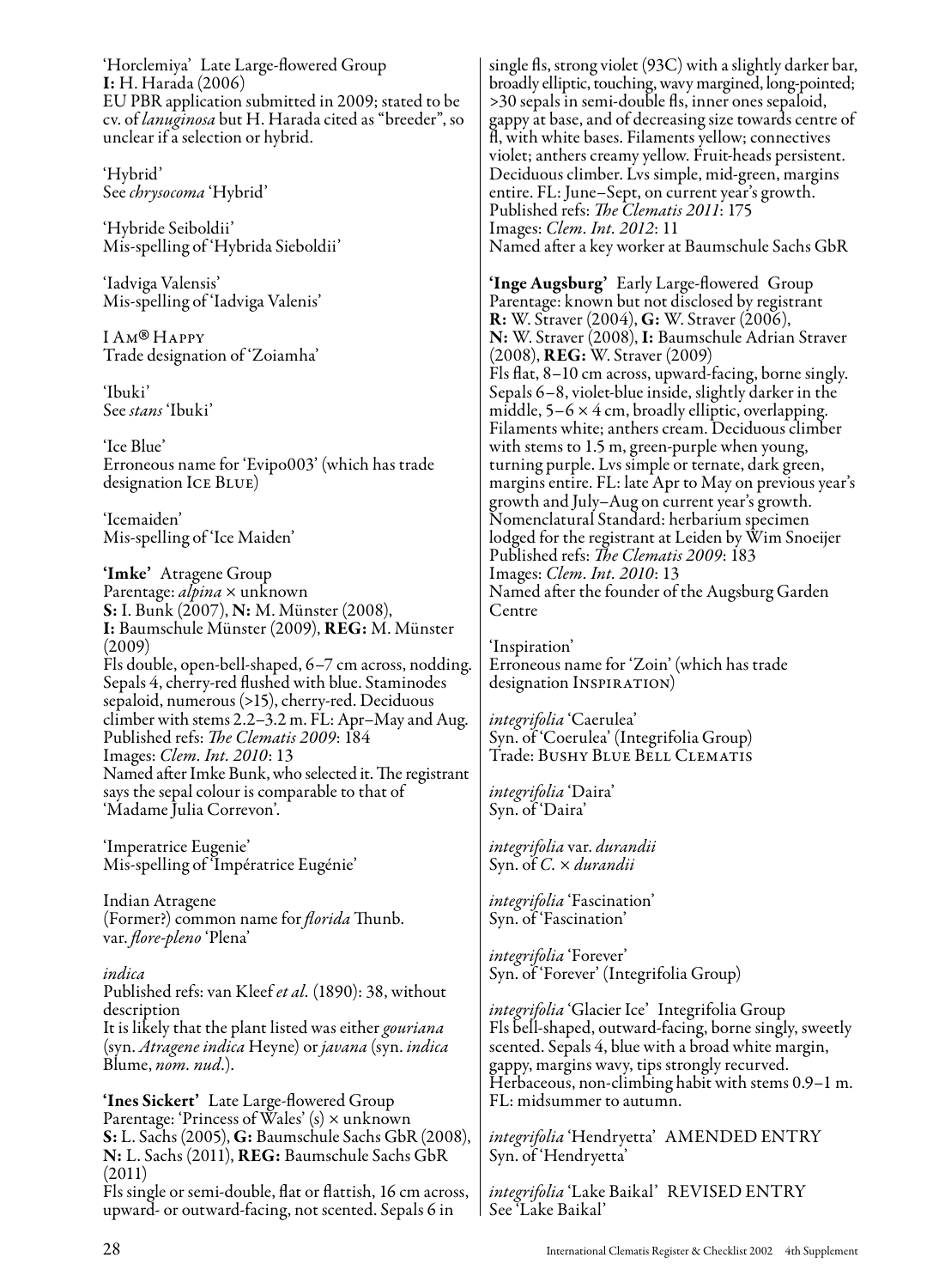*integrifolia* 'Lauren' AMENDED ENTRY Syn. of 'Lauren'

*integrifolia* 'Psharlan' Integrifolia Group S: Harlan Hamernik (pre-2008), I: Bluebird Nursery (2008) Fls nodding. Sepals pink, white, lavender or blue. Fruit-heads persistent. Herbaceous perennial with very compact habit. FL: May–Sept. Trade: MONGOLIAN BELLS®<br>Apparently a seed strain of *int* Apparently a seed strain of *integrifolia* , giving very compact plants with a range of flower colours. It was derived from stock introduced from Inner Mongolia by Harlan Hamernik of Bluebird Nursery, Clarkson, Nebraska, USA. Time will tell if these plants remain sufficiently distinct and stable when propagated to justify definition as a cultivar.

*integrifolia* 'Trimeta' Erroneous name/spelling for 'Trimda'

*integrifolia* 'Yvonne Hay' See 'Yvonne Hay'

*intergrifolia* Mis-spelling of *integrifolia*

'It's Springtime' See *macropetala* 'It's Springtime'

'Iyomusume'

R: M. Watanabe (pre-2006) Original script: イヨムスメ. This cultivar was granted Japanese PBR 17370 in 2009. A description is being sought.

'Izumi' (和泉) (Hayakawa) Late Large-flowered Group AMENDED ENTRY R: H. Hayakawa Named after a Japanese district. This transliterates into the same epithet as a later Late Large-flowered cultivar (泉) raised by M. Takeuchi, but would be distinct in its original Japanese script. It is recommended that the raiser's name is also shown, to

'Izumi' (泉) (Takeuchi) Late Large-flowered Group AMENDED ENTRY

distinguish these two cultivars more clearly.

R: Masako Takeuchi (1993)

Named after the raiser's lost brother. Although stated to be an unacceptable name in *ICRC* (2002), because it transliterates into the same epithet as an earlier Late Large-flowered cultivar (和泉) raised by Hayakawa (ICNCP, 1995: Art. 26.1), it would be distinct in its original Japanese script, as shown here, and therefore remains acceptable. It is recommended that the raiser's name is also shown, to distinguish these two cultivars more clearly.

'Izydor' Early Large-flowered Group R: S. Franczak, G: S. Franczak (1997), N: S. Franczak (1997), I: Clematis Szkółka Pojemnikowa (2010) Fls flat or flattish, 16–18 cm across, outward-facing. Sepals 6–8, white with greenish yellow bar along

midrib on opening, broadly elliptic, touching, gappy, wavy-margined, tip obtuse. Filaments white; anthers creamy yellow. Deciduous climber, with stems up to 3m. FL: mid-May to July on previous year's growth, Sept on current year's. Published refs: *Clematis Szkółka Pojemnikowa Oferta* (Lato-Jesień 2010)

'**Jaan'** Viticella Group<br>Parentage: 'Carmencita' × unknown (possibly *viticella*) R: U. & A. Kivistik (1989), G: U. & A. Kivistik (1995), N: (1998), REG: A. & T. Kivistik (2009) Fls flat or flattish, 12 cm across, upward- or outwardfacing, borne singly. Sepals 6, light violet (88C),  $6 \times 4$ cm, thick and fleshy, broadly elliptical, overlapping, long-pointed. Filaments light purple (85A); anthers dark purple (79A). Fruit-heads persistent. Deciduous climber with green stems to 3 m. Lvs ternate with additional irregular lobes; margins entire; purplish when young, maturing to mid-green. FL: July–Oct on current year's growth. Published refs: Kivistik (2008): 43 Images: Kivistik (2008): 43; *Clem. Int. 2010*: 14 Named after Uno Kivistik's younger brother (b.1946).

Jackman Clematis Trade designation of 'Jackmanii'

'Jackmani' Mis-spelling of 'Jackmanii'

'Jackmani Superba' Mis-spelling of 'Jackmanii Superba'

'Jackmanii' Late Large-flowered Group AMENDED ENTRY Parentage: *lanuginosa*×*C.* × *diversifolia* 'Hendersonii' Images: *G.C.* (27/8/1864): 823; *Fl. & Pom.* (1864): 193; *Flore des Serres* 16: 39, t. 1628–9 (1865); Moore & Jackman (1872): plate XIV; *The Gdn* 22, t.349 (12/8/1882); *Floral Magazine* t. 226; *Ill. Hort.* 11, t. 414; *Belg. Hort.* 14, t. 18; Toomey & Leeds (2001): 35, 90 & 229; Kaneko (2005): 32; Kivistik (2008): 85; Kaneko (2009): 64; Matz & Cedergren (2010): 15 & 44 Trade: Jackman Clematis Mis-spellings: 'Jackmani'; 'Jackmanni'; 'Jackmannii'. Johnson (1997): 741, who had seen the records kept by Jackman, states that Jackman crossed both 'Atrorubens' and *C.* × *diversifolia* 'Hendersonii' with *lanuginosa* but that only the cross with 'Atrorubens' produced the ripe fruit which resulted in 'Jackmanii'. However, in *The Clematis 2005*: 120–125, Howells argued persuasively – based on contemporary documentary evidence – that the parentage was as shown here. Snoeijer, in *The Clematis 2005*: 126–132, suggested that what is grown now as 'Jackmanii' might in fact be 'Jackmanii Superba' – but reference to Moore's August 1863 herbarium specimen at Chelsea Physic Garden proves this is not so and that the prevalent stock in circulation today is indeed 'Jackmanii'.

'Jackmanii Purpurea' An invalidly published synonym of 'Zojapur'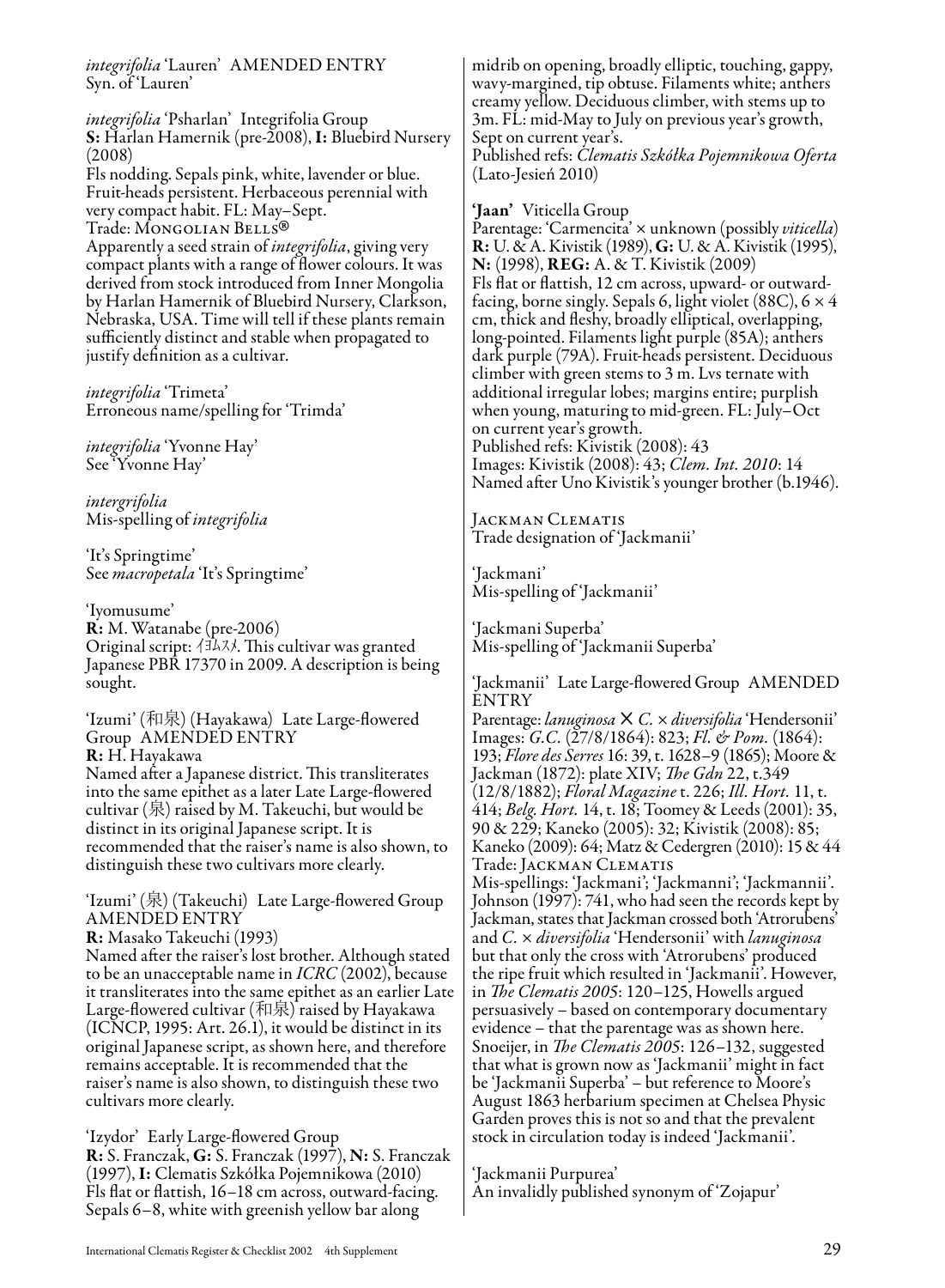'Jackmannii' Mis-spelling of 'Jackmanii'

*jackmannii alba* 'Sussgold' Erroneous name for 'Celebration', trade designation SussGOLD, a sport from 'Jackmanii Alba'

'Jaltinski Etyd' Unaccepted spelling of 'Ialtinskii Etiud'

'Jan Pawel II' Mis-spelling of 'Jan Paweł II'

'Janny Caddick' Mis-spelling of 'Jenny Caddick'

*japonica* 'Bokonomosho' splashes of cream and white variegation (though this soon reverts to green). Introduced to commerce in USA in 2010 by Sean Hogan of Cistus Nursery. Is this perhaps the same as *japonica* 'Gokanosho'?

#### *japonica* 'Golden Necklace'

Parentage: Wild-collected sport from Honshu, Japan N: D. Heims

As for the typical species, except that much of the young foliage displays a brilliant yellow/chartreuse variegation: while this can be either absent or complete, usually it affects the leaf lamina, with the network of veins remaining green; by late summer, all lvs revert to green. Introduced from Japan to the USA by Dan Heims of Terra Nova Nursery, but never distributed by him; instead, he gave his whole stock to the Friends of the Rogerson Clematis Collection in 2009.

#### 'Jean Caldwell' Viticella Group

Parentage: 'Entel'  $(s)$  × unknown R: R. Hodson, G: R. Hodson (2010), N: R. Hodson (2011), REG: R. Hodson (2011) Fls broadly bell-shaped, 6–8 cm across, nodding or drooping, borne singly. Sepals 4, deep pink, downy,

touching or overlapping slightly at base, tips slightly recurved. Filaments and connectives greenish; anthers cream. Deciduous climber. FL: July–Sept on current year's growth.

Published refs: *The Clematis 2011*: 82 & 177 Images: *The Clematis 2011*: 82 & 177; *Clem. Int. 2012*: 11

Named after the long-time chairman of the North West [of England] Group of the British Isles' garden-plant conservation charity Plant Heritage

'Jeanne's Pink' Parentage: 'Miss Bateman'  $(s)$  × unregistered, un-named seedling

R: E. Phillips

Fls flat to flattish, upward- or outward-facing, with white-hairy peduncles. Sepals 7; outside with a central green bar, edged white, and a broad margin with a very pale pink ground and feint, pale pink veining; inside, a pale pink ground with slightly redder veining, and a green flush showing through from the

outside bar; broadly ovate-elliptic with a rounded tip, overlapping. Filaments and anthers creamy. Lvs ternate, margins entire. Named after a member of the raiser's family

'Jenmar' Large-flowered Division Parentage: 'The President' (s) × un-named hybrids derived from *lanuginosa* (via open pollination) R: F.M. Westphal (2006) Fls double, apparently sterile, 12–14 cm across, mainly outward-facing, borne singly in axils, not<br>scented; pedicels c.8 cm, near strong yellow-green (144A) flushed moderate violet (86A). Buds ovate, 2–4 cm, near strong yellow-green (143C), flushed strong violet (86B) near tip. Sepals numerous (50–100); upper side opens near strong purple (N87B), matures to near strong violet (N89C), ageing to light purple (N87D) edged with near strong violet (N88B); lower side opens near moderate violet (86A), matures to near strong violet (N88A), ageing to near light violet (N88C); 6 × 2.5 cm, elliptic, wavymargined, base truncate, tip acute. Stamens 90–110 per fl.; filaments *c*.1.8 cm, near dark purplish red (N79C); anthers near N79A. Pistils 60–80 per fl.; styles and stigmas near dark purple (79B). Deciduous climber with compact growth; stems up to 2.5 m, dark yellowish green (139A) flushed deep violet (93A), slightly pubescent; roots fine and fibrous. Lvs simple, obovate,  $5-8 \times 3-5$  cm, dark yellowish green (139A) above, strong yellow-green (143B) below, base hastate, margins entire, tip acute; petioles 6-8 cm, near 139A. FL: continuously May–Sept.

'Jenny Viola'

R: K. Cedergren Fls flat or flattish, upward- or outward-facing, borne singly. Sepals 4(–5), purple, slightly redder along central bar, broadly elliptic, overlapping slightly at base, with rounded tip. Filaments yellowish white. Deciduous climber. Images: Matz & Cedergren (2010): 47 & 141 (where illustrated but not described) Named after the raiser's mother

Jewel of Merk

Trade designation of 'Zohapbi'

'Jewely Rose' Viticella Group Parentage: 'Orange Gal' (s) x unknown R: T. Hirota (2006) Fls flat or flattish, 6–10 cm across, upward- or outward-facing. Sepals 4–6, heavily speckled rose-purple over a pale ground, broadly elliptic to rhomboid, touching slightly or gappy, margins very slightly wavy, tip rounded. Filaments and anthers creamy yellow. Deciduous climber. FL: May–Jun. According to "Clematis on the Web", the original intention was to spell this as "Jewelry Rose" (US spelling), but it was mis-spelt in an article and Mr Hirota decided to keep the shortened form

'Jingle Bells' Cirrhosa Group AMENDED ENTRY Parentage: *cirrhosa* var. *purpurascens* 'Freckles' × unknown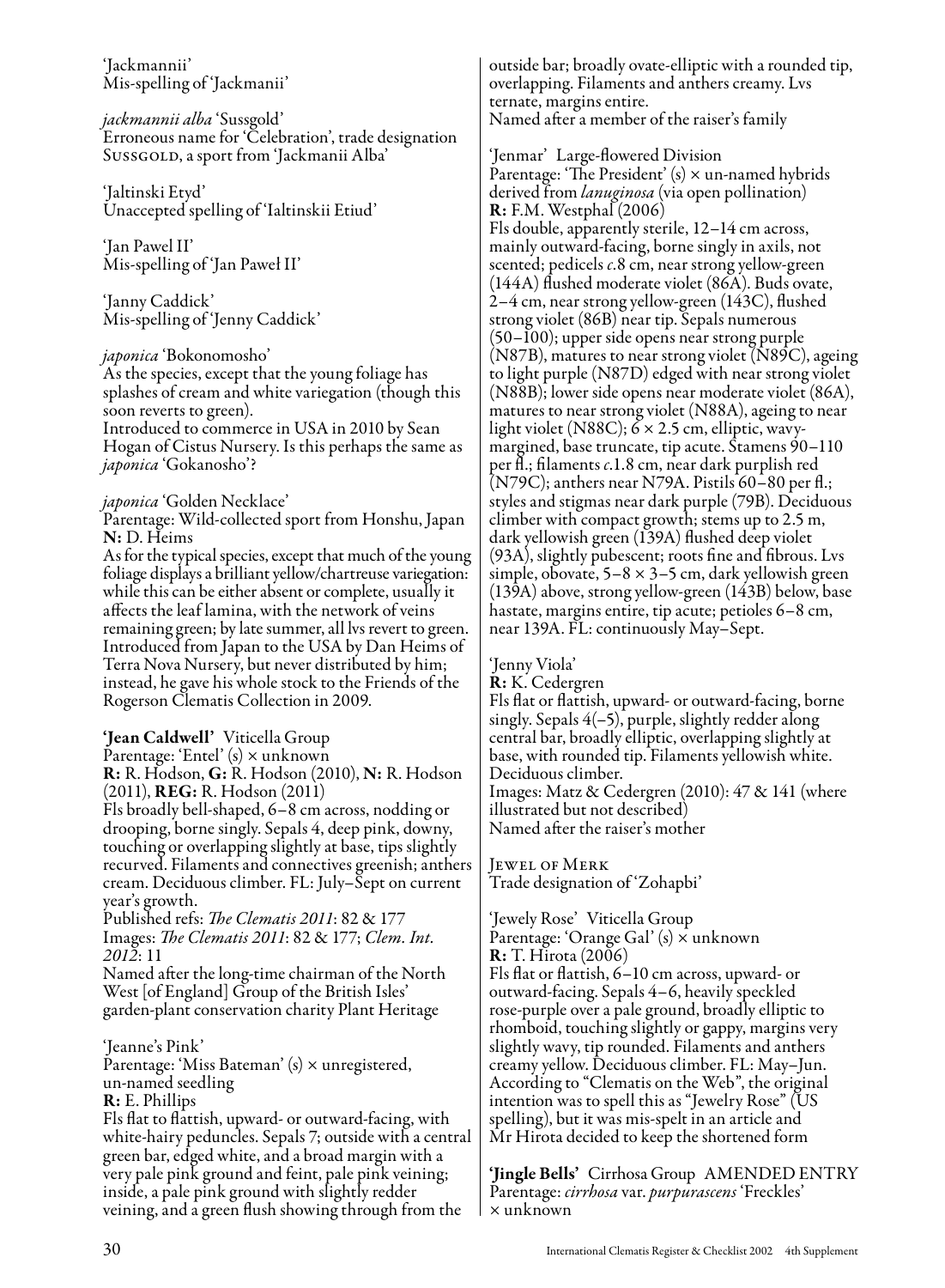R: R. Savill (1992), G: R. Savill (1994), N: R. Savill (1994), I: R. Savill (1995), REG: R. Savill (2001) Syns: *cirrhosa* 'Jingle Bells'; *cirrhosa* var. *purpurascens* 'Jingle Bells'<br>Published refs: *The Clematis 1995* Spring Supplement, as *cirrhosa* 'Jingle Bells'; Toomey & Leeds (2001): 235 as 'Jingle Bells' Images: Toomey & Leeds (2001): 235; *Clem. Int. 2002*: 18. Kaneko (2005): 75; Kaneko (2009): 105 In *ICRC* (2002) this was said to be a selection from *cirrhosa* 'Freckles', based presumably on the statement to that effect on its 2001 registration form. However, the original description published in 1995 stated clearly it was a seedling of the latter. Despite looking very like true *cirrhosa*, since the pollen parent was unknown it cannot unequivocally be attributed to this and should be called simply *C.* 'Jingle Bells'. Mis-spelling: *chirrosa* 'Jingle Bells'. 'Joanna' (Franczak) Early Large-flowered Group REVISED ENTRY Parentage: unknown (cross 195-88) R: S. Franczak (1988) Fls *c.*15 cm across. Sepals 6, lilac-pink with bar tinged with red towards base, overlapping, pointed. Stamens yellow. Published refs: Franczak (1996): 16 Images: Franczak (1996) It appears that Franczak later re-used this name for a different cultivar, marketed by S. Marczyński. It is recommended that the two cultivars be distinguished by adding names in parentheses (ICNCP, 2009: Art. 30.5): Franczak's to this, the earlier cv., and Marczyński's to the later introduction. 'Joanna' (Marczyński) Early Large-flowered Group R: S. Franczak, I: Clematis Szkółka Pojemnikowa (2010) Fls flat or flattish, 15–18 cm across, upward- or outward-facing. Sepals 7, sky-blue, broadly elliptic, overlapping, margins slightly wavy, tips acuminate. Filaments creamy; anthers red-purple. Deciduous climber, with stems up to 3 m. FL: May–July on previous year's growth, Sept on current year's. Published refs: *Clematis Szkółka Pojemnikowa Oferta* (Lato-Jesień 2009): 16 Unacceptable name (ICNCP, 2009: Art. 30.1), this epithet having already been established in 1996 for a

different cultivar raised by Franczak. Franczak apparently re-used the name for this blue-fld cultivar, later marketed by S. Marczyński. It is recommended that the two cultivars be distinguished by adding names in parentheses (ICNCP, 2009: Art. 30.5): Franczak's to the earlier cv., and Marczyński's to this later introduction.

'Joe Zary' Atragene Group AMENDED ENTRY Parentage: (*fauriei* × *sibirica*) × *macropetala* R: S.J. Zubrowski

Fls double, broadly bell-shaped, nodding. Sepals violet-purple. Staminodes creamy white on opening, becoming sepaloid, soft lavender at first, maturing to violet-purple. FL: May–Sept.

Published refs: Snoeijer (1991): 54; *American* 

*Nurseryman* 199(12): 80 (1998) Images: *The Clem. 2008*: 43 Fls fade in sun.

'Josephine' Erroneous name for 'Evijohill' (which has trade designation Josephine)

'Jubileijnyj-70' Unaccepted spelling of 'Iubileinyi-70'

'Jules Correvon' Syn. of 'Madame Julia Correvon'

'Juliette 97'

Flowers upward-facing. Sepals 6, blue with a whitish bar, long-pointed, gappy, with tips recurved. Published refs: *Clem. Int. 2000*: 93 Images: *Clem. Int. 2000*: 91 It is not currently clear if this is perhaps a synonym for Steffens' 'Juliette', though it does not exactly match that's description (*e.g.* it is 6-, not 8-sepalled).

'Julita'

R: S. Franczak

Fls flat or flattish, semi-double, upward- or outwardfacing. Sepals c.15, blue, flushed red-purple towards base, broadly elliptic with narrowed (and therefore gappy) base, overlapping above mid-point, margins slightly wavy, long-pointed. Filaments creamy white. Deciduous climber.

'Kaisee' (Makita) AMENDED ENTRY Name means "fine weather" or "clearly sunny" in Japanese. Original script: 快晴. Although at first sight it might appear that the later-named 'Kaiser' is unacceptably close to 'Kaisee', that is only after transcription. 'Kaiser' is quite distinct in Japanese script –  $\forall x \in \mathcal{V}$  – and indeed, being doubleflowered, a distinctly different cultivar. Nevertheless, care should be taken not to confuse the two, and it is recommended that the raiser's name(s) be cited after the cultivar epithet.

'Kaiser' (Miyata & Miyazaki) Early Large-flowered Group REVISED ENTRY

Parentage: Sport from 'Allegro' S: F. Miyata & K. Miyazaki (1997), N: F. Miyata (2000), I: K. Miyazaki (2001), REG: K. Miyazaki (2009)

Fls double, 8–12 cm across, upward- or outwardfacing, borne singly. Guard sepals 8, deep red-pink maturing to clear pink, sometimes flushed white and green,  $6.5 \times 3.5$  cm, overlapping, elliptic to rounded, with distinct mucro; inner sepals numerous (200+), 2–3 cm, sometimes all sepaloid, sometimes all filamentous, and sometimes filamentous in the centre becoming sepaloid further out, usually persisting after guard sepals shed, opening yellow-green at centre, maturing to clear pink. Deciduous climber with stems 1.5 m, reddish when young, maturing to brown. Lvs ternate, entire, mid-green. FL: late Apr–May, on previous year's growth.

Published refs: *3rd Supplement* (2009): 24; Kaneko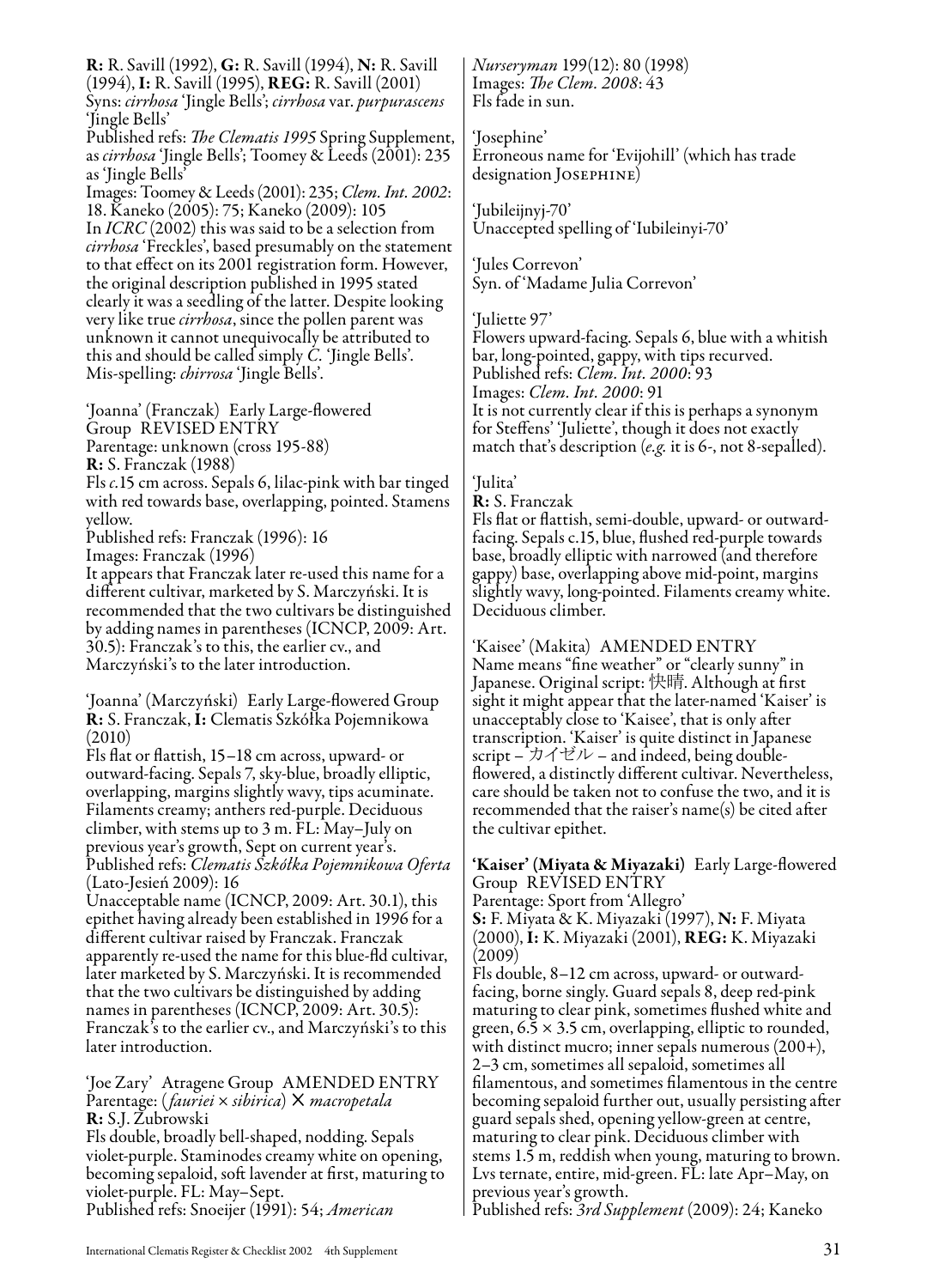(2009): 51; *Clem. Int. 2009*: 73 Images: Kaneko (2009): 51; *Clem. Int. 2009*: 78; *Clem. Int. 2010*: 14

According to Fumiko Arakane, Mr Miyata intended to name it 'Emperor', after Beethoven's 5th Piano Concerto – but this name was rejected by the Japanese PBR authorities, so instead he used the German word for emperor, namely 'Kaiser'. Although stated in *3rd Supplement* (2009) to be unacceptable for ICRA registration purposes because of its closeness, after transcription, to the earlier epithet 'Kaisee' [快晴] (ICNCP, 2009: Art. 21.23), it is now clear that it was originally distinctively named in Japanese, as カイゼル. Further, 'Kaiser' was granted Japanese PBR (No.12334) in 2004, and therefore must be accepted (ICNCP, 2009: Art. 27.6). The two cultivars are very different, not least 'Kaisee' being single- and 'Kaiser' doubleflowered. Nevertheless, care should be taken not to confuse the two: it is recommended either that the raiser's/selectors' name(s) be cited after the cultivar epithet or that this cultivar be distinguished by being called 'Kaiser' (カイゼル).

'Kaiuu' Mis-spelling of 'Kaiu'

Kajsa Trade designation of 'BCL 1239'

'Kaliana' REVISED ENTRY Mis-spelling of 'Kalina' *2nd Supplement* (2006) included a new entry for 'Kaliana', supposedly based on an entry in *Thorncroft Clematis Nursery Cat.* (2005): 17 – but that was in fact spelt correctly as 'Kalina'

'Karan' (Saegusa) Late Large-flowered Group AMENDED ENTRY R: Toyohee Saegusa (1990) Name means "a riot of cherry blossom" in Japanese. Although this name, transcribed, might be thought to be unacceptable because of its similarity to the already established 'Karin' (ICNCP 2009: Art. 21.23) – and indeed was declared so in *ICRC* (2002) – it would in fact be distinct in its original Japanese spelling, 花乱. Nevertheless, to avoid potential confusion between the two, it is recommended that either the raiser's name be cited after the transcribed cultivar epithet (as above) or this cultivar be called 'Karan' (花乱).

'Kardynal Wyszynski' Mis-spelling of 'Kardynał Wyszyński'

'Karmesina' Mis-spelling of 'Kermesina'

'Ken'

Parentage: *pitcheri*× *C.* × *cylindrica* R: T. Hannink (pre-2009) A formal description of this plant is currently being sought. Published refs: Named and published in *Clem. Int. 2010*: 85, without description

Named after Ken Woolfenden, Editor of *Clematis International*

'Kilian Donahue' Early Large-flowered Group REVISED ENTRY Parentage: unknown

R: M. Donahue, I: Donahue's Clematis Specialists (2004)

Fls c.12.5 cm across. Sepals 6, opening pale pink with ruby-red bar, ageing to lavender with pink bar, broadly elliptic to almost circular, some margins somewhat twisted, overlapping, rounded to blunt. Filaments white, with red connectives; anthers white. Deciduous climber with stems 2.5–3 m. FL: May–Sept.

'King's Dream' Viorna Group AMENDED ENTRY Parentage: *crispa* × unknown R: K. Sugimoto (c.1997), I: Kasugai Garden Centre (c.2007) Fls pitcher-shaped, 2–2.5 cm across, drooping. Sepals

5, purple at base shading to greenish white at tips, tips long-pointed and recurved. Climber with stems 2-4 m. FL: June–Oct. Published refs: Sugimoto *Total Cat. of Clematis* 

*2007–2008*: 35 Images: Kaneko (2009): 85 Original script: キングスドリーム.

'Kinju Atarashi' Late Large-flowered Group Parentage: 'The President'  $(s) \times 'H$ agley Hybrid' R: C.W. Welch (2002), G: C.W. Welch (2004), N: C.W. Welch (2008), I: Thorncroft Clematis Nursery (2009), REG: C.W. Welch (2009) Fls flat or flattish, 4–10 cm across, upward- or outward-facing, borne singly. Sepals 8, light violet  $(92B)$ , 5  $\times$  2.5 cm, elliptical, overlapping, mucronate. Filaments white; anthers brown. Fruit-heads persistent. Deciduous climber with stems to 2.4 m, reddish when young, maturing brown. Lvs ternate, long-pointed, margins entire. FL: June onwards, on current year's growth. Nomenclatural Standard: colour print supplied by the registrant (WSY0112123) Published refs: *The Clematis 2009*: 184 Images: *Thorncroft Clematis Nursery cat.* (2010); *Clem. Int. 2010*: 15 Named after a Japanese government official

*kirilovii* REVISED ENTRY Mis-spelling of *kirilowii*

*kirilowii* Maxim. REVISED ENTRY Syns: *matsumurana* Yabe; *recta* subsp. *kirilowii* (Maxim.) Kuntze Fls 1.4–3 cm across. Buds globose to ovoid, grey-downy. Sepals  $4(-6)$ , white, oblong,  $0.7-1.5 \times 0.3-0.6$  cm, spreading, outside finely downy. Achenes 4–5 mm long, ellipsoid, downy; styles 1.8–2 cm. Deciduous climber with woody, ribbed, softly hairy stems 1.5–2 m. Lvs dark green above, bluish green beneath, 1–2-pinnate with 5 primary divisions, the lower pair often ternate; lflets sparsely hairy above and with scattered hairs beneath. FL: June–Sept. E & C China. Mis-spellings: *kirilovii*; *lurilowii*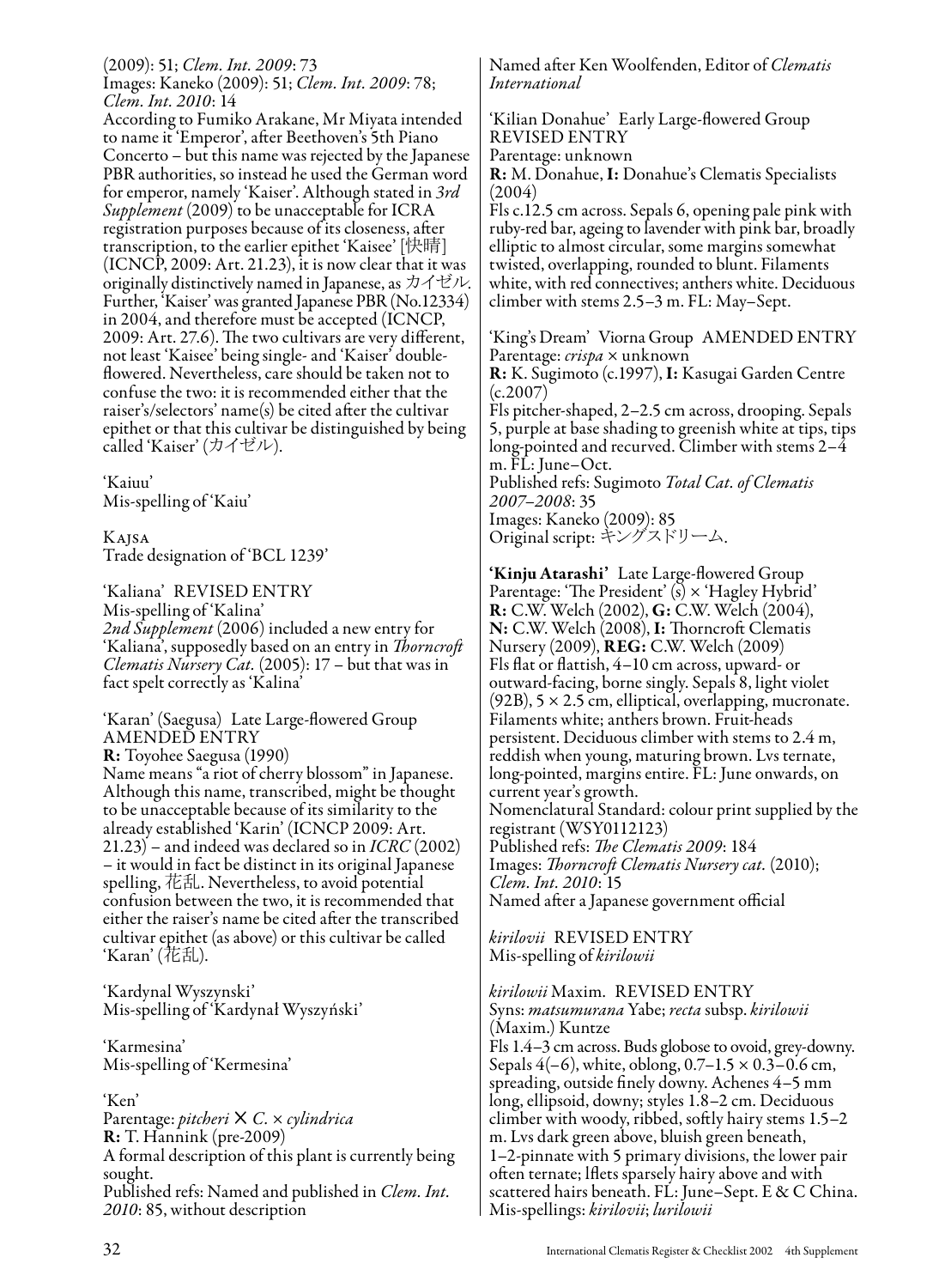'Kirsten Creed' Sepals 6–8, white with a pale green bar, margins wavy. Stamens pale green or yellow. Stems to 1.5 m.

'Kitahama' Early Large-flowered Group REVISED ENTRY Parentage: unknown R: K. Hasegawa (pre-2007) Fls semi-double, flat, 8–12 cm across, upward-facing. Outer sepals 8; sepals open yellow, maturing to pure white, overlapping, elliptic, apiculate. Anthers yellow. Habit compact, with stems 0.3–0.5 m. FL: Apr–Oct. Published refs: Kaneko (2009): 57 Images: Kaneko (2009): 57 Original script: 北浜.

Kivikül AMENDED ENTRY Trade designation of 'Küllus' The Kivistiks have corrected the previous spelling (which was taken from Pride of Place Plants' website)

Kivirüüt AMENDED ENTRY Trade designation of 'Rüütel'

Kivjuu

Trade designation of 'Juuli'; not Kiviuu as stated in *3rd Supplement* (2009)

'Kjell' Early Large-flowered Group AMENDED ENTRY Parentage: 'Poulala' ALABAST × 'Vino' R: S. Widberg, N: S. Widberg (c.1997), I: F.M. Westphal (2000), REG: S. Widberg (2010) Syns: 'Jessica' Fls 14–16 cm across. Sepals 8, deep bluish purple with velvety sheen, elliptic, pointed, margin irregularly wavy. Stamens yellow. Deciduous climber with stems 1.8–2.8 m. FL: May–June, Aug–Sept. Published refs: *Robin Savill Cat.* (1999) Images: Matz & Cedergren (2010): 38 Named by Widberg after his friend, Kjell Bolinder. Propagated by F.M. Westphal and subsequently listed in their catalogues as 'Jessica', but the raiser's preference should be maintained (ICNCP, 2009: Art. 31.4).

#### 'Klara'

Sepals white. Stamens biscuit-coloured. FL: June–Sept. This might be a mis-spelling of 'Karla': further information is being sought.

#### 'Koigokoro'

R: M. Watanabe (pre-2006) Original script:  $\Im \sqrt{\Gamma} \Im \Pi$  This cultivar was granted Japanese PBR 17372 in 2009. A description is being sought.

*koreana* 'Red Robin' Erroneous name for 'Zorero' (which has trade designation I AM® RED ROBIN)

'Korean Beauty' Tangutica Group REVISED ENTRY S: K. Sahin, Zaden B.V. (pre-2001), N: E. Sahin (2001), I: K. Sahin, Zaden B.V. (2001)

Syns: *chiisanensis* hort. (non Nakai) 'Korean Beauty' Fls bell-shaped, nodding, on long deep violet or purple stalks, borne singly or in 3-fld cymes, scented. Sepals 4, pale lemon-yellow, mahogany-red at base, 5 cm long, thick and fleshy, overlapping in lower half and with gaps between in upper half, with prominent keeled ridges on outside bearing characteristic – and deep purple-red – spurs near base. Staminodes present. Fruit-heads persistent. Deciduous climber with stems up to 3 m. Lvs ternate, irregularly toothed, with tips long-pointed (acute to acuminate).

Nomenclatural Standard: flowering herbarium specimen lodged by Wim Snoeijer in Leiden Herbarium, 2009

Published refs: *K. Sahin*, *Zaden B.V. trade seed cat.* (2004–2005), as *chiisanensis* 'Korean Beauty' Images: *Clem. Int. 2009*: 25, as *chiisanensis* 'Korean Beauty'

Originally described and sold as a stable seed-strain selected from pure-bred *chiisanensis*, this has subsequently been determined by Wim Snoeijer as a Tangutica Group cultivar, probably derived instead from *serratifolia*.

'Kowaki's Choice' Unaccepted spelling of 'Koowaki's Choice'

'Kozo' Mis-spelling of 'Kōzō'

'Kōzō' Early Large-flowered Group Parentage: Raised from seed collected in Japan in 1997 by Kozo Sugimoto from a wild form of *patens* which had been open-pollinated or possibly selfed S: B. Rogerson (1998), G: B. Rogerson (1998), N:B. Rogerson (1998), I: Friends of the Rogerson Clematis Collection (2007), REG: Friends of the Rogerson Clematis Collection (2010) Fls bowl-shaped when young, becoming flat or flattish, 14–18 cm across, upward- or outward-facing. Buds with clear/white down. Sepals 6–8, pale silvery lavender, stronger towards margins, bar fading to white (as indeed does whole fl. in warm climes or on late-summer fls, with an ephemeral lavender margin),  $7 \times 4.5$  cm, blunt; outside cream to white. Filaments creamy yellow with tan-gold connectives; anthers and pollen yellow. Deciduous climber with stems to 2.4m, green with clear/white down. Lvs ternate, margins entire. FL: May–June on previous year's growth, Sept–Oct on current year's.

Named after Kōzō Sugimoto, clematis breeder and nurseryman, who first collected the seed of this cultivar. Mis-spelling: 'Kozo'.

'Krakowiak' Viticella Group

Parentage: Chance seedling, parentage unknown S: S. Marczyński (2000), G: S. Marczyński (2002), N: S. Marczyński (2009), REG: S. Marczyński (2009) Fls flat or flattish, 5–8 cm across, upward- or outwardfacing, borne in compound cymes. Sepals 4, inside opening light reddish purple (74C) with a deep pink bar, ageing to moderate purplish pink (74D) with a red bar (vivid purplish red (57B) at base, shading to vivid red (57A) towards the top), outside very pale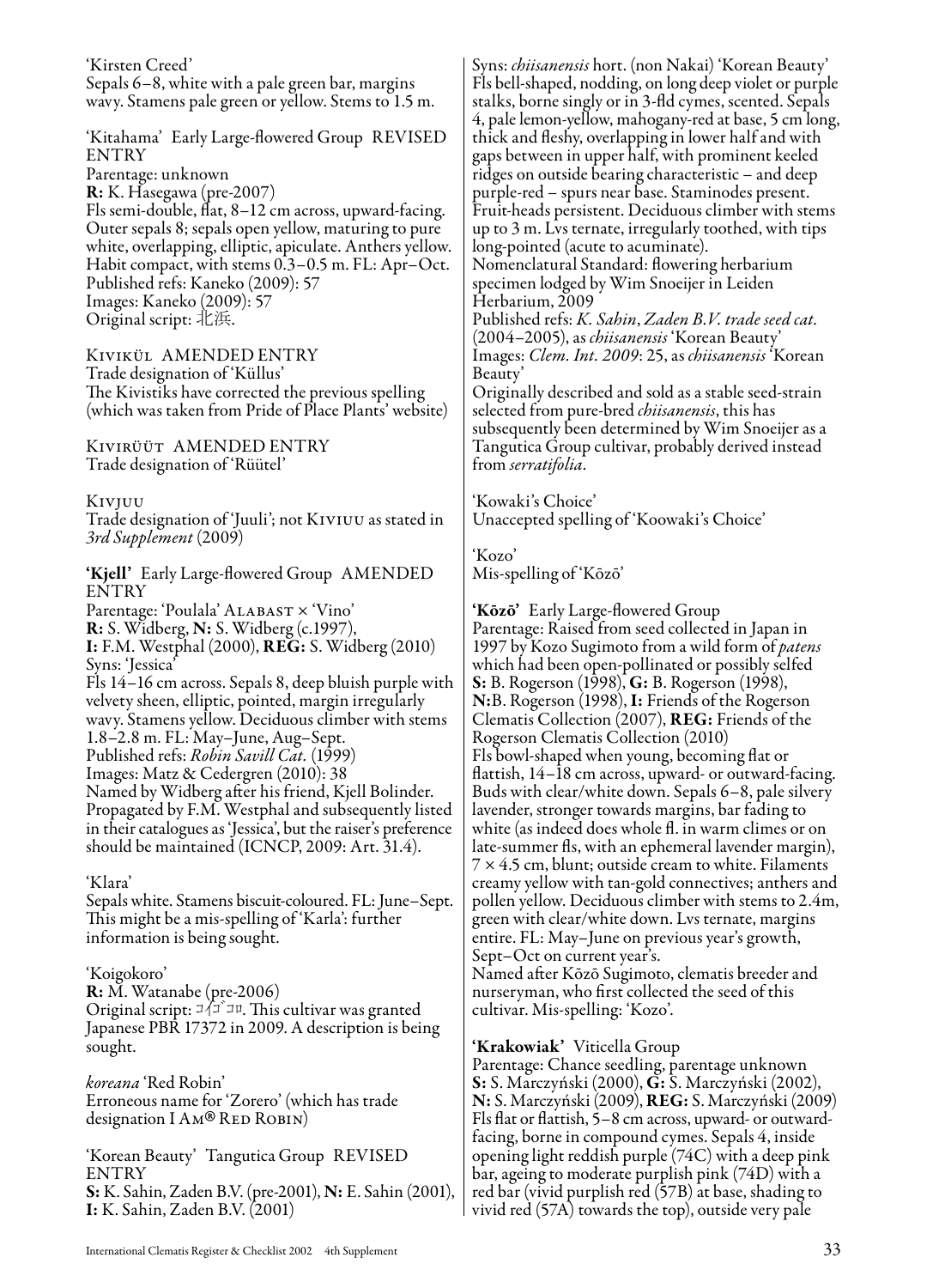purple (69A), 2–4 × 2–3 cm, rhomboid, rugose, blunt, gappy, margins undulate and minutely ridged, tips recurved. Filaments pale greenish yellow; anthers yellow. Deciduous climber with stems 2.5–3 m. Lvs simple with entire margins or, mostly, ternate, with some basal leaflets lobed, dark green. FL: June–Sept, on current year's growth. Published refs: *Clem. Int. 2010*: 15

Images: *Clem. Int. 2010*: 15 Named after a Polish folk dance. A very floriferous cultivar. Awarded silver medal at Plantarium 2011.

'Królowa Jadwiga' Early Large-flowered Group Parentage: Chance seedling, parentage unknown S: S. Marczyński (1994), G: S. Marczyński (1997), N: S. Marczyński (2009), I: Clematis Szkółka Pojemnikowa (2009), REG: S. Marczyński (2009) Fls flat or flattish, almost circular, 15–16 cm across, upward- or outward-facing, borne singly. Sepals (6–)8, silky white, inside with impressed midribs greenish when young, outside with greenish yellow bar,  $6-8 \times$ 4–5.5 cm, wide-elliptic, blunt, overlapping, slightly wavy-margined. Stamens in regular hemisphere; filaments creamy white; connectives purple; anthers whitish. Fruit-heads persistent, large, regularly spherical. Deciduous climber with stems 2–2.5 m. Lvs simple or ternate, dark green, somewhat glossy, margins entire, base cordate, tips cuspidate. FL: May– Aug, with early fls on previous year's growth, later fls on current year's.

Published refs: *Clematis Szkółka Pojemnikowa Oferta* (Lato-Jesień 2009)

Images: *Clem. Int. 2010*: 16

Named after Queen Jadwiga of Poland, who ruled 1384–1399 and is now venerated as Saint Hedwig by the Roman Catholic Church. Awarded bronze medal at Plantarium 2010 in Boskoop.

'Kryspina' Viticella Group Parentage: unknown (cross 372-92) R: S. Franczak (1992), I: Clematis Szkółka Pojemnikowa (2009) Fls flat or flattish, 12–15 cm across, upward- or outward-facing. Sepals 6, reddish pink ("like 'Jackmanii Rubra'" [Franczak]), redder along the midrib, obovate, touching or gappy, with slightly wavy margins, blunt. Filaments pale yellow-green; anthers yellow. Deciduous climber, with stems up to 4 m. FL: June–Aug on current year's growth. Published refs: *Clematis Szkółka Pojemnikowa Oferta* (Lato-Jesień 2009) A Polish female name

'Kurione' Unaccepted spelling of 'Clione'

'La Favorite' REVISED ENTRY Probable mis-spelling of 'Ma Favorite' Published refs: van Kleef *et al.* (1890): 38, without description *ICRC* (2002) cited Snoeijer (1991) "without description" as the published reference. Wim Snoeijer has since kindly provided details of the 1890 reference. Since that too lacks a description, it is not clear whether |

the plant concerned was the same as that referred to by André in *Rev. Hort.* (1892) as 'Ma Favorite' – but, given the number of other mis-spellings in van Kleef *et al.*, this seems highly probable.

'La Geante' Mis-spelling of 'La Géante'

'La Goule' REVISED ENTRY Published refs: van Kleef *et al.* (1890): 38, without description Perhaps a mis-spelling of 'La Gaule'

'La Nancèrene' REVISED ENTRY Published refs: van Kleef *et al.* (1890): 38, without description Probably a mis-spelling of 'La Nancéienne'

'Lady Caroline Nevil' Mis-spelling of 'Lady Caroline Nevill'

'Lady Kyoko' R: K. Sugimoto (pre-2009) An application for Japanese PBR was submitted for this cultivar in 2009; further details are being sought. Original script: レディ キョウコ (which suggests this is a different cultivar to Sugimoto's earlier 'Lady Keiko' レディ ケイコ).

'Lady Marie Meade' Mis-spelling of 'Lady Maria Meade'

'Lake Baikal' Integrifolia Group Parentage: Derived from *integrifolia* collected near Lake Baikal, Russia by the Czech collector Piatek I: Northwest Garden Nursery (c.2003) Syns: *integrifolia* 'Lake Baikal' Fls small. Sepals deep purple-blue, flaring at tips. FL: late summer to early autumn. Published refs: *Friends of the Rogerson Clematis Collection newsletter* (December 2006) Strictly, the epithet was first applied to a seed-raised  $(F_2)$  hybrid grown in the Rogerson Clematis Collection as *integrifolia* 'Lake Baikal'. Because it had been seed-raised, it cannot assuredly be treated as pure *integrifolia* and should be called 'Lake Baikal'.

'Lanuginosa Foncé' Published refs: van Kleef *et al.* (1890): 38, without description

*lanuginosa* 'Otto Froebel' Syn. of 'Otto Fröbel'

*lanuginosa* 'Victor Ceresole' Syn. of 'Victor Cérésole'

*lathirifolia* Besser Mis-spelling of *lathyrifolia* Bess. ex Rchb., a syn. of *recta* L.

'Lauren' Integrifolia Group REVISED ENTRY Parentage: *C.* × *diversifolia* 'Olgae' X unknown S: R. Savill (1993), G: R. Savill (1994), N: R. Savill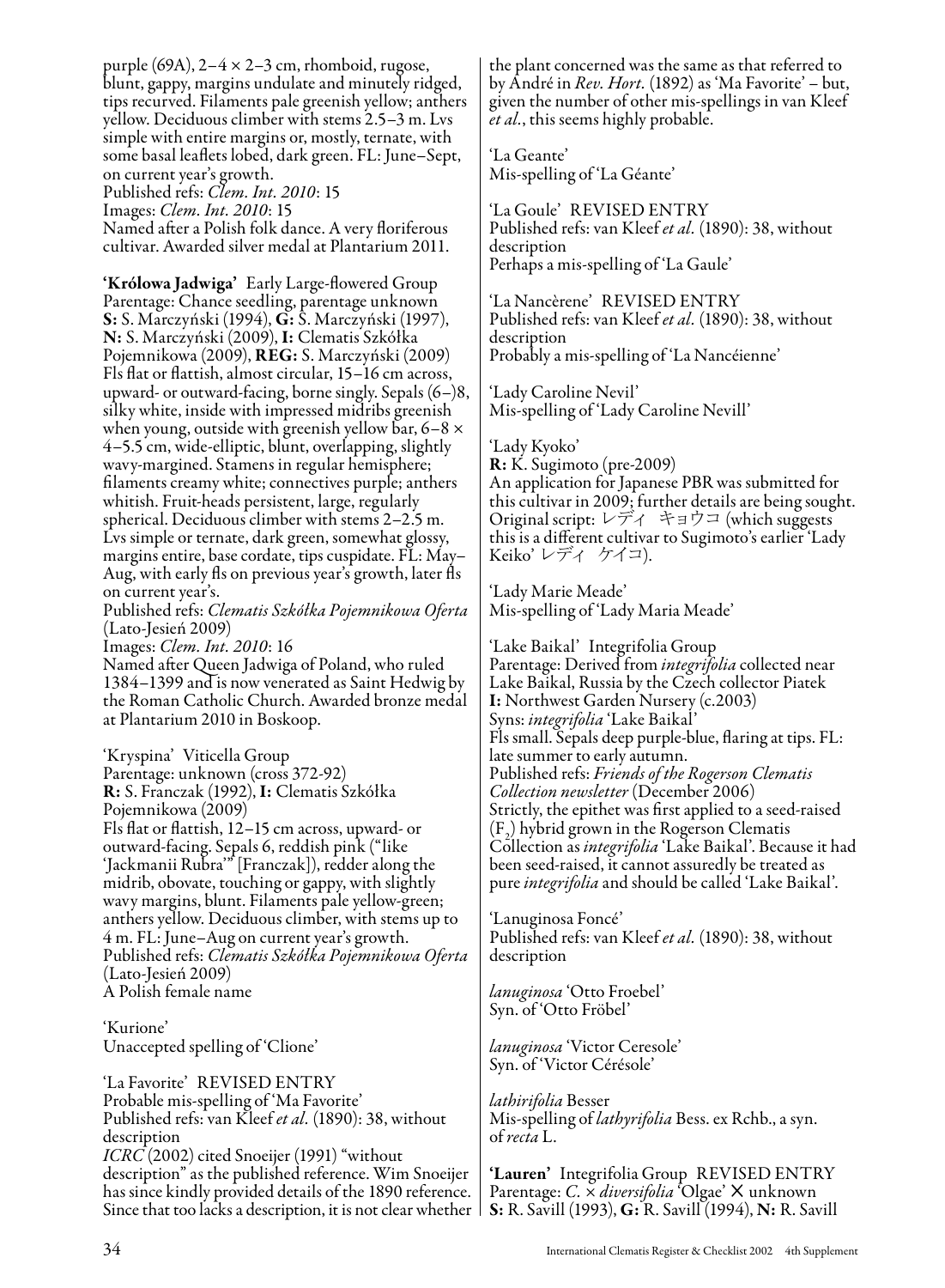(1994), I: Savill's Clematis Ltd (1995), REG: R. Savill (2001)

Syns: *C.* × *diversifolia* 'Lauren'; *integrifolia* 'Lauren' Flowers nodding, scented. Sepals 4, deep lilac edged with paler lilac-pink, gradually fading in centre, *c.*5 × 2 cm, long-pointed, twisted, tip recurved. Nonclimbing with deciduous stems 0.6–0.9 m. Lvs simple,

entire. FL: (June–)July–Sept.<br>Published refs: *The Clematis 1995* Spring Supplement, as *integrifolia* 'Lauren'; Toomey & Leeds (2001): 259 Images: Toomey & Leeds (2001): 259; *Clem. Int. 2002*: 19

Named after the second daughter of the raiser. In *ICRC* (2002) this was said to be a selection from *C.* × *diversifolia* 'Olgae', based presumably on the statement to that effect on the 2001 registration form (where the latter was called *integrifolia* 'Olgae'). However, the original published description states clearly it was a seedling of the latter. Since the pollen parent was unknown, it cannot with certainty be attributed to *C.* × *diversifolia* and should be called simply 'Lauren'.

'Liberation'

Syn. of 'Evifive'

Published refs: *The Clematis 1995* Spring Supplement Originally published as a cultivar epithet, this became a synonym once 'Evifive' was granted PBR in December 1995 (ICNCP, 2009: Principle 3 & Art. 31.2). Liberation is now used as a trade designation of 'Evifive'.

'Liliciana' Syn. of 'Guiding Star' (as used in Australia)

Lime Twist Trade designation of 'Alba Luxurians'

'Little Boy' Integrifolia Group Parentage: *integrifolia* × unknown Fls bowl-shaped, 4–5 cm across, outward-facing. Sepals 4, blue-purple with darker veins, overlapping at base, narrowly elliptic, margins somewhat wavy and tending to recuve, tips mucronate and slightly recurved. Filaments golden yellow. Stems 1–1.5 m. FL: May–Oct. Published refs: Kaneko (2009): 93 Images: Kaneko (2009): 93

'Little Laura' Late Large-flowered Group Parentage: 'Mevrouw Le Coultre' (s) × unknown S: L. Sachs (2005), G: Baumschule Sachs GbR (2008), N: L. Sachs (2011), REG: Baumschule Sachs GbR (2011)

Fls semi-double, flat or flattish, 15 cm across, upwardor outward-facing, not scented. Sepals up to 20, bluish white (N155A), with a greenish flush at the base (and sometimes along the midrib and at the tip) when young that matures to a faint yellow; guard sepals broadly elliptic, touching, long-pointed. Filaments and anthers creamy yellow. Fruit-heads persistent. Deciduous climber. Lvs simple; green with reddish margins and flushes when young, maturing to mid-green; margins entire. FL: June–Sept, on current year's growth.

Published refs: *The Clematis 2011*: 175 Images: *Clem. Int. 2012*: 12 Named after Lothar Sachs' grand-daughter

'Little Mo' Montana Group Parentage: unknown; chance seedling S: V. Le May Neville-Parry & M. Darling (*c.*2011), N: V. Le May Neville-Parry (*c.*2011) Fls heavily scented. Tepals 4, pale pink. Published refs: *The Clematis 2011*: 171 Images: *The Clematis 2011*: 171 Named after Val's friend and helper Maureen Darling

'Lone Pine' See *hirsutissima* 'Lone Pine'

'Lord Henri Lennox' Mis-spelling of 'Lord Henry Lennox'

'Lord Majo' Mis-spelling of 'Lord Mayo'

'Louise fl. plena' See synonymy of 'Louisa Plena'

'Lucie Simon' REVISED ENTRY Published refs: van Kleef *et al.* (1890): 38, without description Perhaps a synonym of Simon-Louis' 'Lucie'?

'Luona' REVISED ENTRY Published refs: van Kleef *et al.* (1890): 38, without description

'Lwowskie Orleta' REVISED ENTRY Mis-spelling of 'Lwowskie Orlęta'

'Lwowskie Orlęta' Parentage: unknown R: W. Noll Sepals bright violet. Published refs: Sekowski (1987): 102, as 'Lwowskie Orleta'; Riekstiņa & Riekstiņš (1990): 14 The name means "Lviv Eaglets" and commemorates the young Polish people who defended Lviv against Ukrainian troops in 1918 and again against Soviet troops in 1920. Although the epithet was technically first established with Sekowski's spelling, the correct spelling of Orlęta should be used (ICNCP, 2009: Art. 35.3).

'Lyydia' Early Large-flowered Group Parentage: 'Carnaby' (s) × 'Ivan Olsson' R: J. Räsänen (2004), G: J. Räsänen (2007), N: J. Räsänen (2007), REG: J. Räsänen (2010) Fls flat or flattish, 12–17 cm across, upward- or outward-facing. Buds greyish downy. Sepals 6–8 (early fls sometimes appearing semi-double), opening pinkish lilac with a darker bar, maturing to white tinged with pink (except in autumn fls, which can remain deep pink with a reddish purple bar),  $6 \times 3.5$ cm, overlapping, with slightly wavy margins, and long-pointed, with reflexed tips; outside grey-downy, with greenish midribs tinged pink. Filaments white at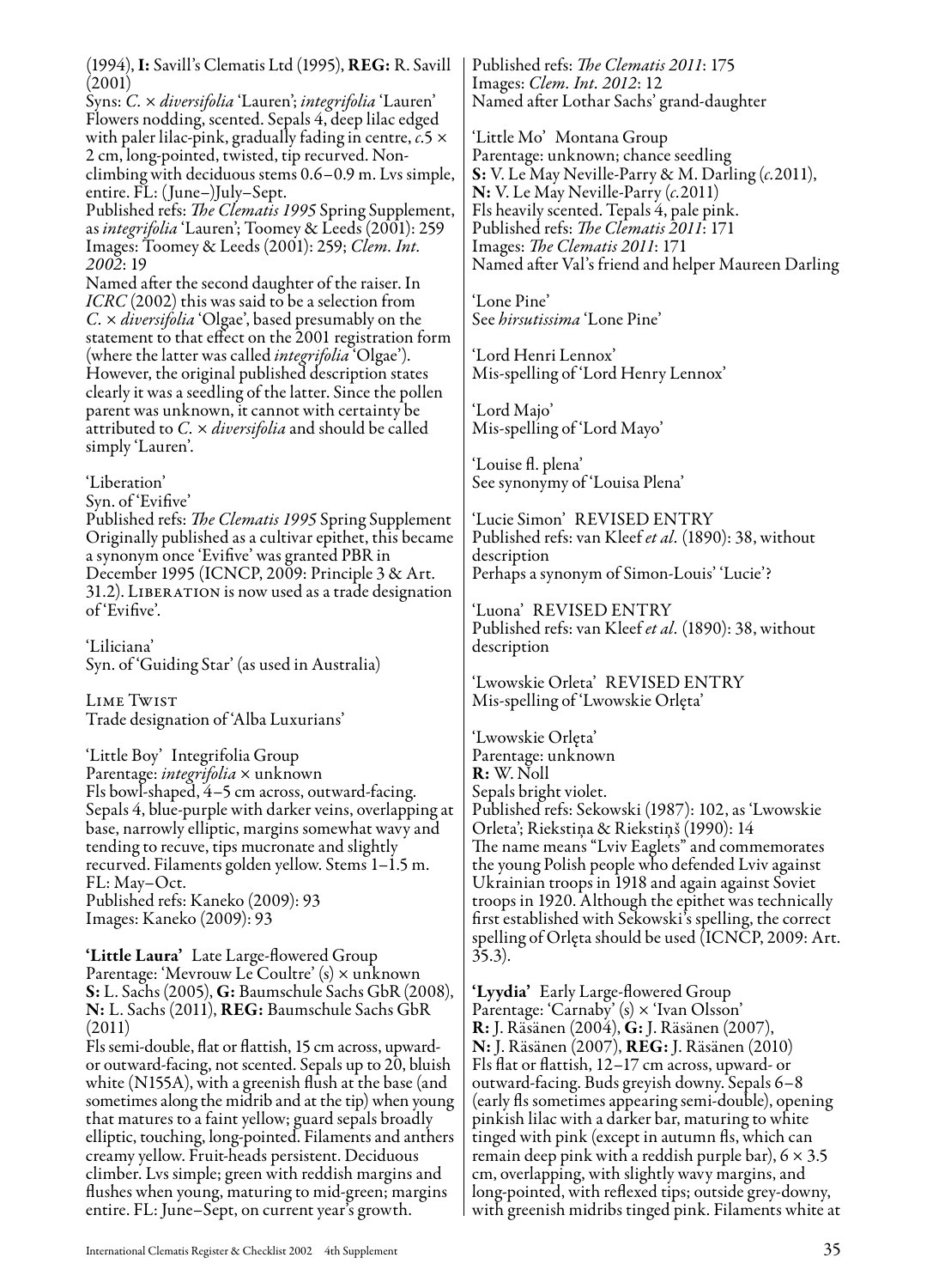base, shading through red-purple to dark violet connectives; anthers dark violet. Styles and stigmas pale, creamy yellow. Fruit-heads persistent. Deciduous climber with stems to 2.5 m, red-brown when young, maturing dark brown, with grey down. Lvs ternate, brownish when young, maturing dark green, with entire, slightly wavy margins. FL: (in central Finland) June–July on previous year's growth, Aug–Oct on current year's.

Named after the registrant's grand-daughter, Lyydia Ylätalo

'Macrantha' Flammula Group AMENDED ENTRY Published refs: Johnson (1997): 626 *ICRC* (2002) cited publication in Edward's *Botanical Register* 25: t.61 (1839), as *lathyrifolia* Lindl. – but this does not mention "macrantha". Instead, Johnson has amended Kuntze's 1885 *recta solitariiflora* to a hybrid cv.

*macropetala* 'Blue Stream' AMENDED ENTRY Syn. of *fauriei* 'Blue Stream'

*macropetala* 'White Satin' Atragene Group Syn. of 'White Satin'

'Mad. Baron Veillard' Mis-spelling of 'Madame Baron-Veillard'

'Mad. Thibaut' Alternative spelling of 'Madame Thibaut'

'Madame Edouard Andre' Mis-spelling of 'Madame Édouard André'

'Madame Edouard Andr'e' Mis-spelling of 'Madame Édouard André'

'Madame Gradge' Mis-spelling of 'Madame Grangé'

'Madame Hoser' Presumably a mis-spelling of 'Madame Moser' Published refs: van Kleef *et al.* (1890): 38, without description, as 'Mad. Hoser'

'Madame Julia Corevon' Mis-spelling of 'Madame Julia Correvon'

'Madll. Kellogg' An acceptable equivalent of 'Mademoiselle Kellogg', under ICNCP, 2004: Art. 32.9 (though it is considered preferable for cultivar epithets not to include abbreviated forms of address)

'Magda'

R: S. Franczak

Fls flat or flattish, upward-facing. Buds ovoid, downy, green, flushed red-purple towards tip. Sepals 6, blue, flushed red-purple towards base, elliptic, touching or overlapping at base, wavy-margined, with obtuse tip ending in a distinct, pale green awn. Filaments white. Deciduous climber.

**MAGENTA** Trade designation of 'Trav07'

'Mahrovõi' Unaccepted spelling of 'Makhrovyi'

'Maiden Blush' Mis-spelling of 'Maiden's Blush'

'Maidwell Hall' Syn. of *macropetala* 'Maidwell Hall'

'Malõš' Unaccepted spelling of 'Malysh'

*mandschurica* Mis-spelling of *mandshurica*

'Mansyūkiiro' Syn. of *patens* 'Manshuu Ki'

'Marcelina' Late Large-flowered Group AMENDED ENTRY Parentage: unknown S: S. Franczak (1997), G: S. Franczak (1997), N: S. Franczak (1998), I: Clematis Szkółka Pojemnikowa (2005) Fls 12–15 (–17) cm across. Sepals 6, violet-purple with slightly deeper bar, elliptic, overlapping at base, finely pointed, margin wavy. Filaments creamy white; anthers violet-red. Deciduous climber with stems 3–4(–5) m. Lvs 2-ternate. FL: June–Sept. Published refs: *Clematis Szkółka Pojemnikowa Oferta* (Lato-Jesień 2005) Images: *Clem. Int. 2001*: 89 Named after a Polish river, also a Polish female name

'Margot Kostner' See 'M. Koster'

'Maria' (Jacob-Makoy) See *patens* 'Maria' (Jacob-Makoy)

'Maria' (Kivistik) Late Large-flowered Group AMENDED ENTRY Images: Kivistik (2008): 52 This epithet had already been established in 1866 for a different cultivar, but the Kivistiks' plant was registered by the Estonian PVR office in February 2004 (as published in February 2009) and therefore takes priority under ICNCP, 2009: Art. 31.2. It is recommended that the raiser's name should always be cited with this epithet, to minimize further confusion – though even that would not prevent possible confusion with the Late Large-flowered cultivar also raised by the Kivistiks which was named 'Mari'.

'Maria' (Miyazaki?) REVISED ENTRY Mistranscription of 'Aria' アリア Original script: マリア

'Maria' (Zwijnenburg) Atragene Group AMENDED ENTRY Named after the raiser's mother, the wife of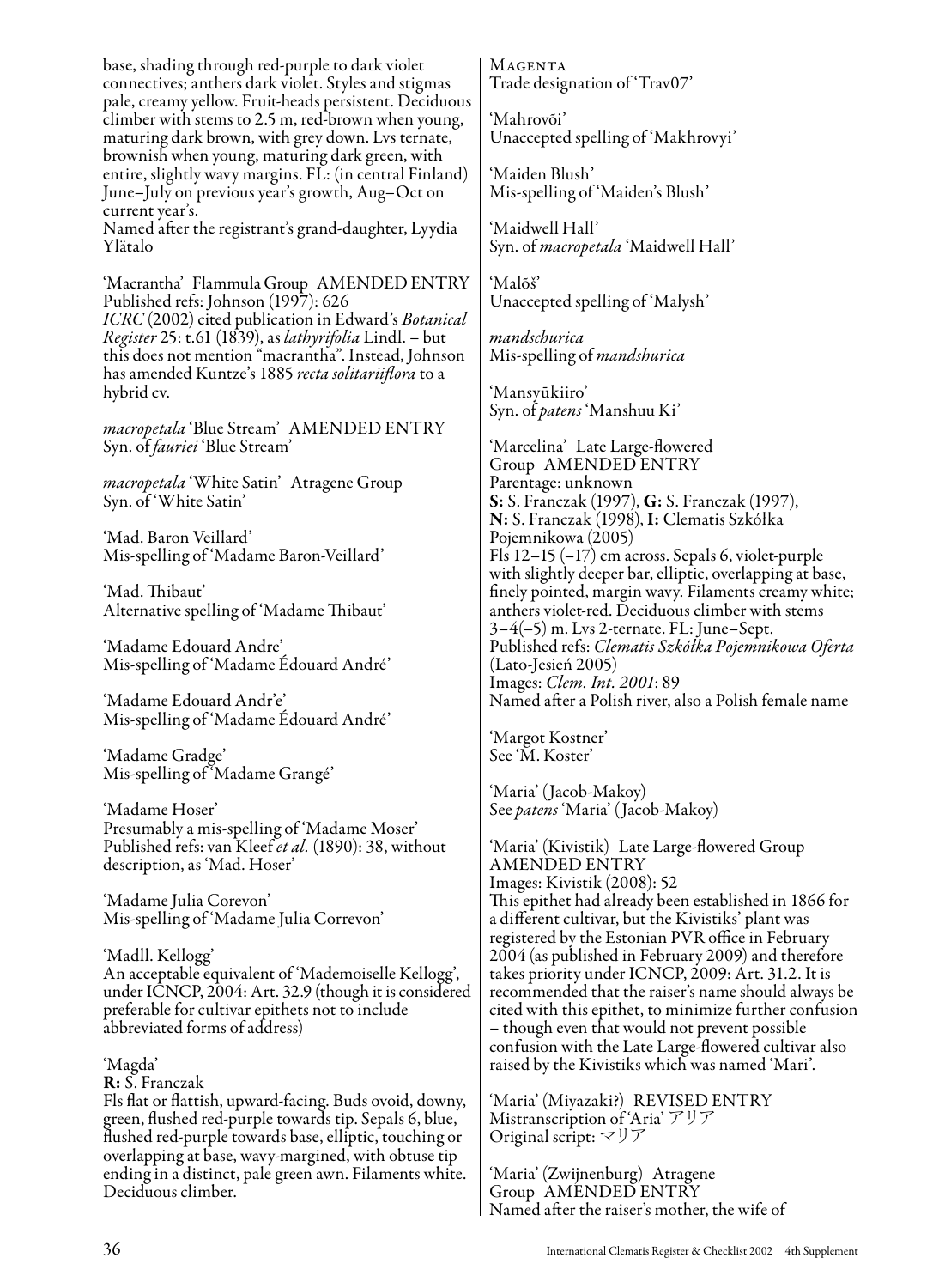P.G. Zwijnenburg. Unacceptable name (under ICNCP, 2009: Art 30.1), with at least two other cvs having prior nomenclatural claim to this epithet: it is recommended that the raiser's name should always be cited with this epithet, to minimize further confusion.

'Marie Boisellot' Mis-spelling of 'Marie Boisselot'

'Matka Urszula Leduchowska' Mis-spelling of 'Matka Urszula Ledóchowska'

'Matsuri Daiko' Mis-spelling of 'Matsuridaiko'

*maximowicziana* var. *robusta* (Carr.) Nakai AMENDED ENTRY Syn. of *terniflora* 'Robusta'

'Menuet' See 'Minuet'

'Mercury' Early Large-flowered Group AMENDED **ENTRY** I: Notcutt's (pre-2001)

Fls usually single, sometimes semi-double in early blooms, 10–12.5 cm across, upward-facing. Sepals 8, opening pale pink, maturing to white, in some lights with a blue-grey tinge, elliptic, overlapping, margin very wavy. Stamens pale to bright yellow. Lvs single with cordate base, or ternate with the lflets having narrowed or rounded base. Deciduous climber with stems 2.5–3 m. FL: May–June on previous year's growth, Aug–Sept on current year's. Published refs: *Clem. Int. 2001*: 19 Images: *Clem. Int. 2001*: 17 Unacceptable name, ICNCP, 2009: Art. 21.23, being too similar to the earlier 'Merkurii' (which itself has been recorded mis-spelt as 'Mercury'). The sepals are so frilled that they can give the fls the impression of being double though they are not.

'Merv' See *florida* var. *normalis* 'Merv'

'Michiko' Erroneous name for *C.* × *cartmanii* 'Evipo044' (which has trade designation  $M$ ICHIKO)

Michiko Trade designation of *C.* × *cartmanii* 'Evipo044'

'Miene Belle' Mis-spelling of 'Mienie Belle', itself an erroneous name for 'Zomibel' (which has trade designation Mienie Belle)

'Miguel Viso' Late Large-flowered Group Parentage: Chance seedling of unknown parentage S: D. Long (2007), G: D. Long (2009), N: D. Long  $(2010)$ ,  $R\check{E}G: D. Long (2010)$ Fls flat or flattish, 15–18 cm across, upward- or outward-facing, borne singly. Sepals 6–8, opening lavender with a wide, white bar, lavender maturing to mauve,  $8.5 \times 3.5$  cm, broadly elliptic, overlapping, long-pointed, wavy-margined becoming flatter with age. Filaments white; anthers yellow. Fruit-heads persistent. Deciduous climber with stems to 2.5 m. Lvs ternate, usually entire but sometimes with irregular lobes, dark green. FL produced on current year's growth. Named to commemorate a friend: Miguel Viso

(1957–2010) was a keen plantsman and clematarian

'Minos Patens' REVISED ENTRY Presumably a syn. of 'Minos' Published refs: van Kleef *et al.* (1890): 38, without description

'Miss Batemen' Mis-spelling of 'Miss Bateman'

Mississippi River Trade designation of 'Zomisri'

'Mme Emil Sorbet' REVISED ENTRY Error for 'Madame Émile Sorbet'

'Momoka Bell' R: S. Shibuya (pre-2009) Granted Japanese PBR 24247 in 2010; further details are being sought. Original script: モモカ ベル.

Mon Amour Trade designation of 'Zomoa'

Mon Jardin Ma Maison Trade designation of 'Trav04'

MONGOLIAN BELLS<sup>®</sup> Trade designation for integrifolia 'Psharlan' ®

*mongolica* Status uncertain. Snoeijer (1991): 65 says it is a synonym of *heracleifolia*. Published refs: van Kleef *et al.* (1890): 38, without description

'Monika' Early Large-flowered Group Parentage: unknown (cross 479-94) R: S. Franczak (1994), I: Clematis Szkółka Pojemnikowa (2009) Fls flat or flattish, 10–12 cm across, outward-facing. Sepals 6–8, pink with darker margins and bar, elliptic, long-pointed, sometimes overlapping and sometimes gappy. Filaments creamy lemon; anthers purple. Deciduous climber with stems 2–3 m. FL: May–Aug. Published refs: *Clematis Szkółka Pojemnikowa Oferta* (Lato-Jesień 2009): 16 Unacceptable name, ICNCP, 2009: Art. 30.1, since 'Monika' has already been established for an Integrifolia Group cultivar

'Monique' See *florida* var. *normalis* 'Monique'

'MonSichuan' See *montana* var. *rubens* 'MonSichuan'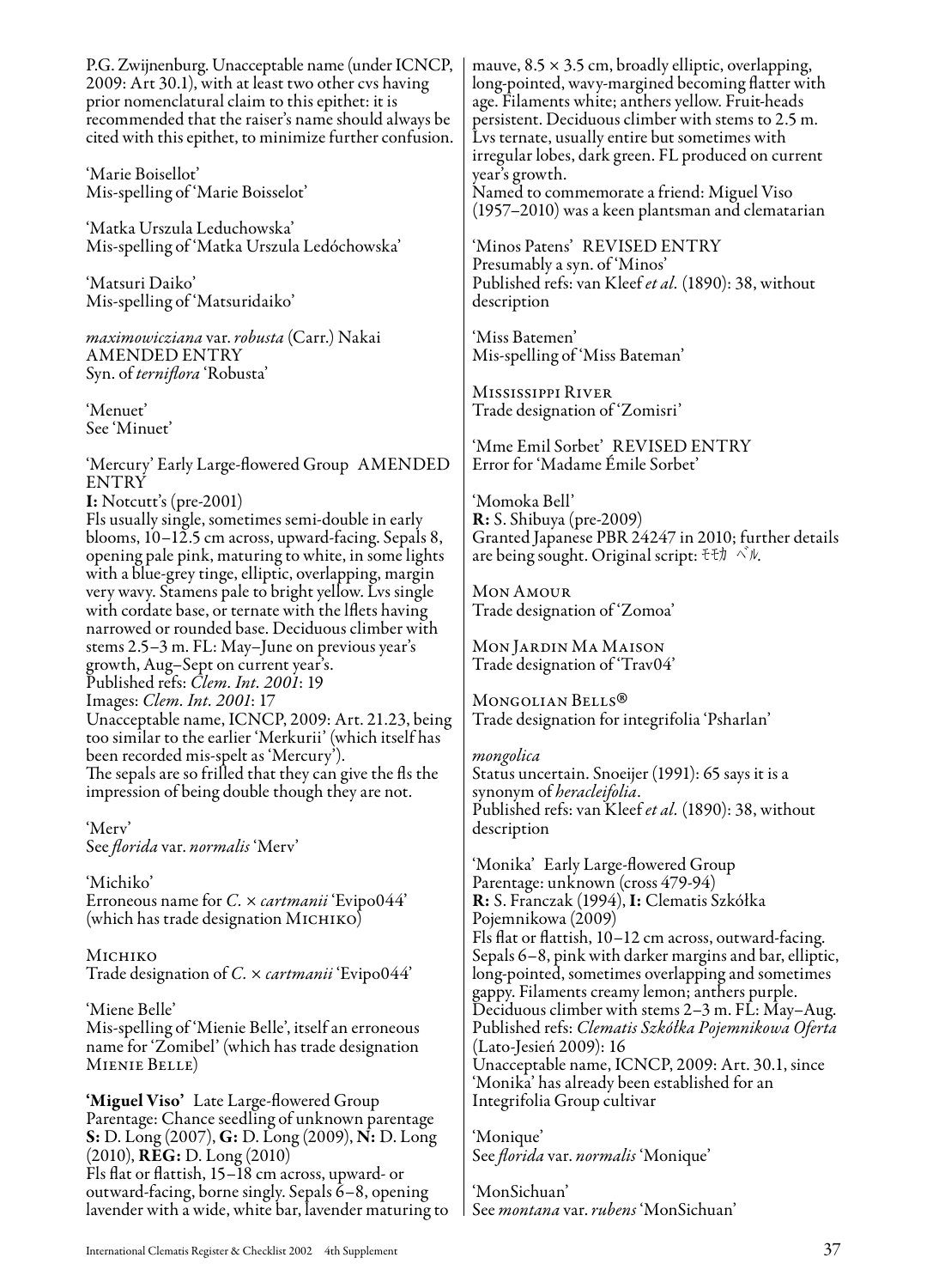*montana* 'Dusky Star' REVISED ENTRY Erroneous name for 'Dusky Star', now a syn. of 'Cadson1'

*montana* 'Peveril' REVISED ENTRY Unacceptable name; see *montana* var. *wilsonii* 'Peveril'

*montana* 'Pink Starlight' REVISED ENTRY Erroneous name for 'Pink Starlight', now a syn. of 'Cadson2'

*montana* 'Snowflake' Syn. of 'Snowflake' (Montana Group)

*montana* var. *rubens* 'MonSichuan' Montana Group I: Monrovia (2010)

Selection with white sepals with a pink blush, and foliage deep plum or burgundy. Deciduous climber with stems up to 6 m. FL: winter to early spring. Trade: PINK-A-BOO<sup>®</sup> ANEMONE CLEMATIS

*montana* var. *wilsonii* 'Peveril' Montana Group Parentage: Selection from *montana* S: B. Fretwell (1979), I: Peveril Clematis Nursery (1986)

Published refs: *Peveril Clematis Nursery Cat. c.*1986, as *montana* 'Peveril'

Images: Toomey & Leeds (2001): 315 Named after Fretwell's former nursery. Mis-spelling: *montana* 'Peverill'. Seed collected in China was sent to Barry Fretwell, who raised and selected this cultivar about 1979. From its description, Fretwell – and Johnson (1997): 403 – think it may be a cultivar of *montana* var. *wilsonii*. The earliest published description found so far occurs in an un-dated catalogue of *c.*1986 – the same one in which *recta* 'Peveril' was apparently first published. However, priority was given to the latter in *3rd Supplement* (2009), so *montana* 'Peveril' becomes an unacceptable name.

**MOONFLEET** Trade designation of 'Evipo046'

#### 'Moonlight'

Has been used as an erroneous name for *patens*<br>'Manshuu Ki' (which has trade designation WADA's Primrose). Not to be confused with the true cultivar called 'Moonlight' (*q.v.*).

'Morning Mist' Early Large-flowered Group Parentage: 'Souvenir du Capitaine Thuilleaux' × 'Kathleen Wheeler' R: F. Wein, I: Clearview Horticultural Products (2009) Fls flat or flattish, 17–23 cm across, upward- or outward-facing. Sepals 6–7, pale pink with a bar opening darker pink but fading to white with age, young midribs greenish on the outside (colour sometimes showing through at the base of the sepal inside); elliptic, basal one-third overlapping, margins ruffled, tips acuminate. Filaments greenish yellow. Deciduous climber with stems 2.5–3.5 m. Lys ternate, dark green, with margins entire and sometimes wavy. FL: May–July on previous year's growth and late

summer on current year's. Published refs: *Vancouver Sun* (3 Apr 2009) One of the Vancouver® series raised at Clearview<br>Horticultural Products. Horticultural Products.

Morning Star Trade designation of 'Zoklako'

'Mother Teresa' Syn. of 'Matka Teresa'

'Mr Fesserano' REVISED ENTRY Published refs: van Kleef *et al.* (1890): 39, without description

'Mr Grandeau' REVISED ENTRY Mis-spelling of 'Monsieur Grandeau' Published refs: van Kleef *et al.* (1890): 39, without description

'Mr Hans Horn' Viticella Group I: Clematis Szkółka Pojemnikowa (2010) Fls broadly bell-shaped, 4–6 cm across, nodding (occasionally outward-facing); pedicels long. Sepals 4, deep violet, bar often paler in basal half, elliptic, gappy, wavy-margined, narrowing to acute tip. Filaments greenish; anthers creamy yellow. Deciduous climber, with stems up to 4 m. FL: June–July and Aug–Sept. Published refs: *Clematis Szkółka Pojemnikowa Oferta* (Lato-Jesień 2010)

'Mr Radger' REVISED ENTRY Probably mis-spelling of 'Mr Badger' Published refs: van Kleef *et al.* (1890): 39, without description

'Mr Th. Lacroix' REVISED ENTRY Published refs: van Kleef *et al.* (1890): 39, without description

'Mrs Cholmodley' Mis-spelling of 'Mrs Cholmondeley'

'Mrs Cholmondley' Mis-spelling of 'Mrs Cholmondeley'

'Mrs Fred Hill' [apparently Large-flowered Division] Fls flat or flattish, upward- or outward-facing. Sepals 8, pale lavender, broadly elliptic, overlapping, with very slightly wavy margins, tips obtuse and very slightly recurved. Filaments greenish white; connectives red-purple; anthers white. Deciduous climber. Images: *Amateur Gardening* (24/6/1932)

'Mrs Georg Jackman' Mis-spelling of 'Mrs George Jackman'

'Mrs Mavis Darlington' Early Large-flowered Group Parentage: unknown; chance seedling N: H. Darlington (2010), REG: H. Darlington (2010) Different fls on the same plant can be single, semi-double or double in roughly equal proportions, flat or flattish, up to 18 cm across, upward- or outwardfacing, not scented. Sepals usually  $\bar{8}$  on single fls, deep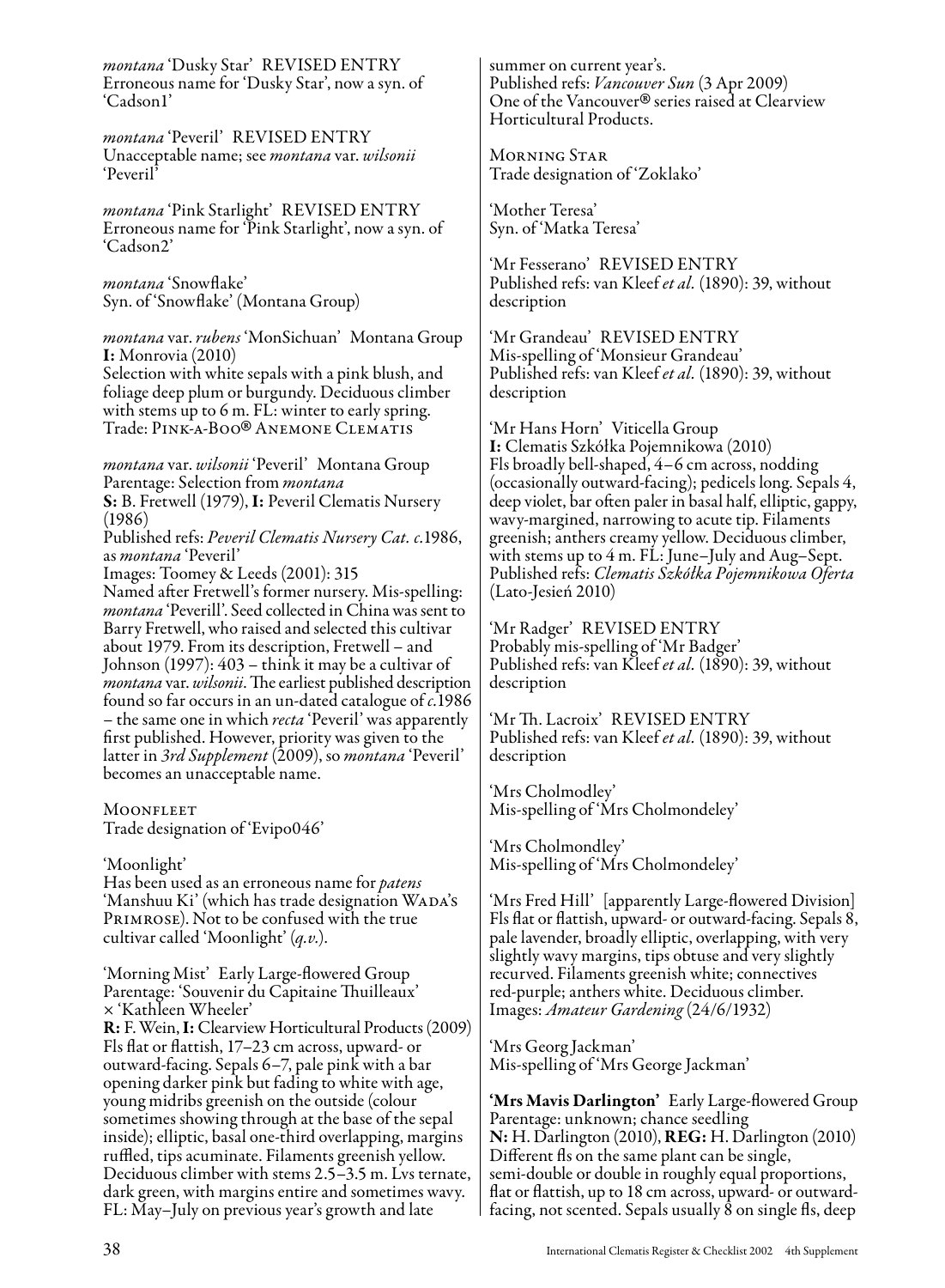mauve-pink, with white background showing through in centre, especially around margins of bar, broadly elliptic, overlapping, tips blunt (with a small mucro) and slightly recurved. Staminodes 20–30 in double fls, sepaloid, deep purplish pink about a strong white bar, narrowly elliptic, gappy at base, with aristate tip. Filaments yellow; anthers brown. Fruit-heads persistent, plumose. Deciduous climber with stems up to 2.5m. Lvs ternate. FL: May–June on previous year's growth and Aug–Sept on current year's. Named after the registrant's wife

'Murasaki-man-e' An invalidly published synonym of 'Shishimaru'

'Murasaki-no-tsubo' Viorna Group A clematis labelled thus was seen in Clematis White Hill Garden during the IClS tour in Japan in 2008; a detailed description is being sought. Original script: 紫の壷. Name means "purple urn".

'Musashino' (むさしの) Early Large-flowered Group AMENDED ENTRY

Parentage: unknown, possibly a wild variant of *patens* N: Hiroshi Takeuchi

Stated to be unacceptable in *ICRC* (2002) owing to prior use of 'Musashino' by Sakurai (ICNCP, 1995: Art. 26.1). However, the original name differs in script (むさしの) and only becomes confusable after transliteration. It is therefore deemed to be acceptable so long as the original script is also quoted (ICNCP, 2009: Art. 30.5).

'Musashino' (武蔵野) Late Large-flowered Group AMENDED ENTRY R: Gen Sakurai To avoid confusion with Takeuchi's 'Musashino' (むさしの), which becomes identical after transliteration, the original script should also be quoted (ICNCP, 2009: Art. 30.5).

'My Engel' See 'My Angel'

'Myōjō' Early Large-flowered Group REVISED ENTRY Parentage: 'Star of India' (Japanese type) × unknown R: Seejuuroo Arai (1986) Fls 10–15(–20) cm across. Sepals 6–8, satiny violet-red or purple with darker, redder bar, obovate, long-pointed. Filaments white; anthers creamy white to pale or bright yellow. Deciduous climber with stems 2–3 m. Lvs ternate. FL: May–June, Aug–Sept. Published refs: Clematis (1967) Images: Toomey & Leeds (2001): 294 Trade: Bright Star; Velours Bleu Original script: 明星. Named after the planet Venus. Acceptable alternative spelling: 'Myoojoo'. Unaccepted spellings: 'Myojo'; 'Myôjô'; 'Moojoo'. See note under 'Myoyo'.

'Myoojoo' REVISED ENTRY Acceptable alternative spelling of 'Myōjō'

'My Super Star' Late Large-flowered Group Parentage: known but not disclosed by registrant R: W. Straver (2004), G: W. Straver (2005), N: W. Straver (2008), I: Baumschule Adrian Straver (2009), REG: W. Straver (2009) Fls broadly bell-shaped, 7–11 cm across, outwardfacing or slightly nodding, borne singly or in 3-fld dichasial cymes; peduncles very dark purple. Buds purple, with darker veins; tip green. Sepals 4–5; inside white, tinged violet in upper half; outside dark red-purple at base and in centre, paler towards tips, margins cream-white;  $5 \times 2$  cm, gappy, long-pointed, with tips recurved. Filaments pale green; anthers cream. Deciduous climber with stems to 2 m, purple when young, turning dark purple. Lvs pinnate, with 5 lflets, pale green to mid-green, margins entire. FL: late June to Oct on current year's growth. Nomenclatural Standard: herbarium specimen lodged for the registrant at Leiden by Wim Snoeijer Published refs: *The Clematis 2009*: 183 Images: *Clem. Int. 2010*: 16

'My Time Has Come' Large-flowered Group R: B. Collingwood (pre-2010) Published refs: Epithet and illustration published in *Clem. Int. 2010*: 71, but without adequate description – so the cultivar has not yet been formally established, but the epithet is included here as a Checklist item to avoid later confusion

'Nadežda' Unaccepted spelling of 'Nadezhda'

'Nahatomujiku' Unaccepted spelling of 'Nachtmusik'

'Nally Moser' Mis-spelling of 'Nelly Moser'

'Nelley Moser' Mis-spelling of 'Nelly Moser'

netleaf leather-flower Common name for *reticulata*

netted clematis Common name for *reticulata*

'New Hendersonii' See *C.* × *eriostemon* 'New Hendersonii'

'New Prince' REVISED ENTRY S: M. Chikuma (2003), G: M. Chikuma (2004), N: M. Toomey (2006), REG: M. Chikuma (2006) Syn. of 'New Prince Toomey'

'New Prince Toomey' Integrifolia Group Parentage: Chance seedling, parentage unknown S: M. Chikuma (2003), G: M. Chikuma (2004) Syns: 'New Prince' Fls bell-shaped, 3.5 cm across, nodding, with a citrus scent. Sepals 4, shiny purplish blue,  $5-6 \times < 2$  cm, touching at base, with markedly twisted and irregular, wavy margins, long-pointed and with divergent,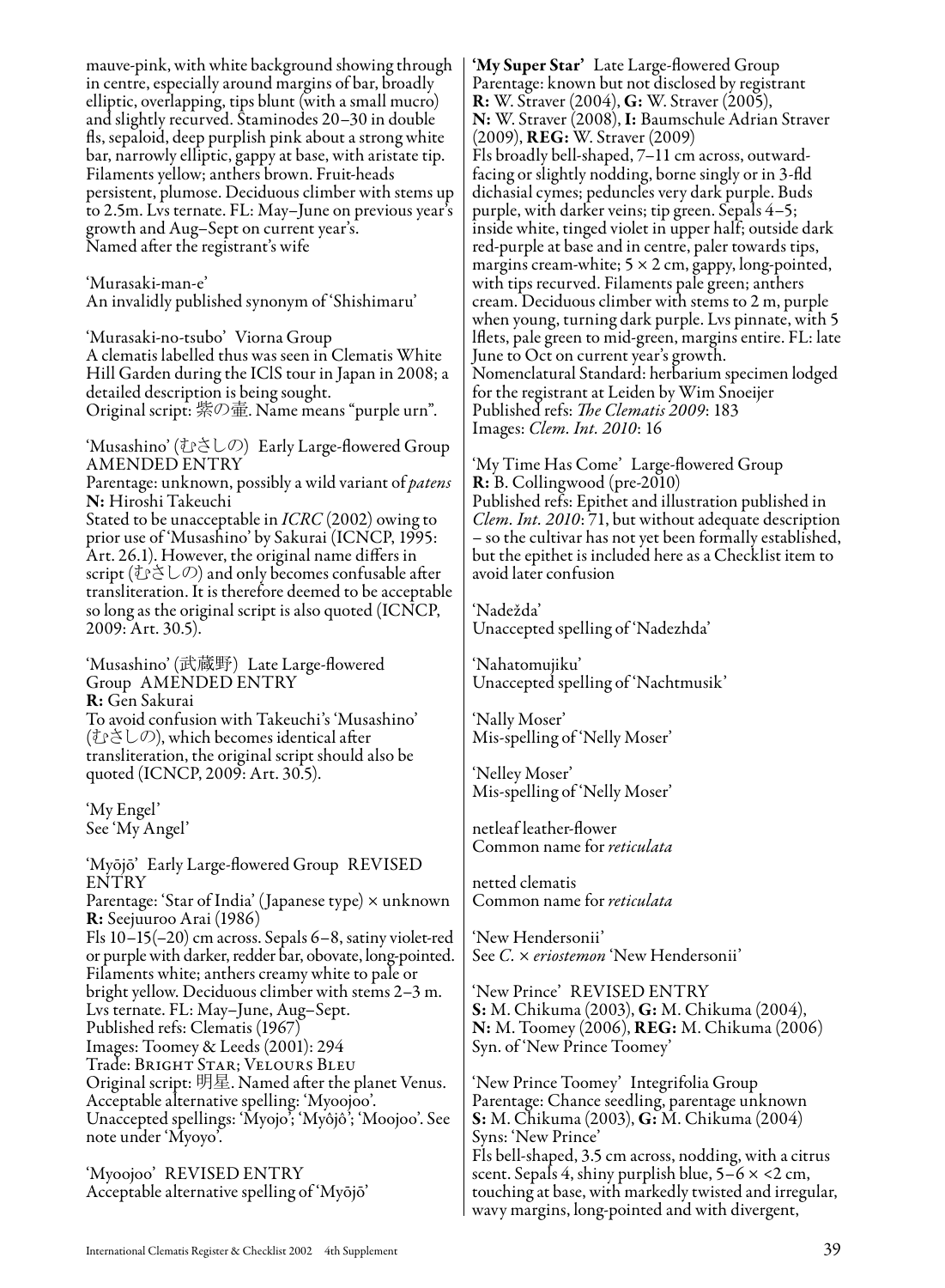recurved tips. Filaments cream, anthers yellow, both with creamy white down. Fruit-heads persistent. Stems non-climbing, erect, to 0.7 m. Lvs simple, entire. FL: May to mid-Sept on current year's growth. Nomenclatural Standard: colour print supplied by registrant (WSY0096736) Published refs: *Clem. Int. 2007*: 30, as 'New Prince' Images: *Clem. Int. 2007*: 28; Kaneko (2009): 93 Although originally registered with the ICRA as 'New Prince', when this cultivar was awarded Japanese PBR 19570 in June 2010 it was under the name 'New Prince Toomey' – so the latter epithet must take priority and the former becomes its synonym (ICNCP, 2009: Art. 11.2 & 31.2).

'Niida' REVISED ENTRY Acceptable alternative spelling of 'Nīda'

#### 'Nīda'

Parentage: unknown R: K. Hasegawa (pre-2007) Fls flat, 10–15 cm across, upward-or outward-facing. Sepals red-purple with a white base and bar, overlapping, elliptical, apiculate. Stamens purple. Deciduous climber with stems 0.4–0.7 m. FL: Apr.–Oct. Published refs: Kaneko (2009): 57 Images: Kaneko (2009): 57 Original script: ニイダ. Acceptable alternative spelling: 'Niida'.

'Nike' See *armandii* 'Nike', a mis-spelling of *armandii* 'Nikkou'

'Nikkō' Armandii Group Sepals pinkish. Images: Kaneko (2009): 31 Original script: 日光. Unacceptable name, ICNCP, 2009: Art. 30.1, since epithet has already been used for *patens* 'Nikko' (日光のかざぐるま).

'Nina' Early Large-flowered Group R: S. Franczak, G: S. Franczak (1980), N: S. Franczak (1999), I: Clematis Szkólka Pojemnikowa (2010) Fls flat or flattish, 17–19 cm across, upward- or outward-facing. Sepals 8, pale pink, darker towards margins, broadly elliptic, overlapping, wavy-margined, tipped with a distinct apiculus. Filaments and anthers pink. Deciduous climber, with stems up to 2m. FL: late May to Sept.

Published refs: *Clematis Szkółka Pojemnikowa Oferta*  (Lato-Jesień 2010)

'Nirwana' Early Large-flowered Group Parentage: known but not disclosed by registrant R: W. Straver (2004), G: W. Straver (2005), N: W. Straver (2008), I: Baumschule Adrian Straver (2009), REG: W. Straver (2009) Fls single or semi-double, flat or flattish, 6–8 cm across, upward-facing, borne singly. Sepals 6, violet-purple with velvet purple bar,  $5-\overline{6} \times 3$  cm, overlapping. Filaments cream-white; anthers yellowish. Deciduous climber with stems to 1.5 m,

dull green when young, ageing purple. Lvs simple or ternate, green or brownish when young, margins entire. FL: Apr–June on previous year's growth, July–Sept on current year's growth. Nomenclatural Standard: herbarium specimen lodged for the registrant at Leiden by Wim Snoeijer Published refs: *The Clematis 2009*: 183

'Nocturne' Early Large-flowered Group REVISED ENTRY

Parentage: 'Tateshina' (s) × 'Kakio' R: F. Miyata & K. Miyazaki (1989), N: F. Miyata (1990), I: K. Miyazaki (1992), REG: K. Miyazaki (2009)

Fls flat or flattish, 7–10 cm across, upward- or outward-facing, borne singly. Sepals 6–8, dark reddish pink-purple with a paler bar,  $4 \times 3$  cm, broadly elliptic, rounded, overlapping, with a long-pointed, cuspidate tip. Filaments white; anthers creamy white. Fruitheads persistent. Compact, deciduous climber with stems to 1 m, green when young, maturing to brown. Lvs ternate, entire, mid-green. FL: late Apr to May, on previous year's growth.

Published refs: *ICRC* (2002): 233, without description; *Clem. Int. 2010*: 17 Images: *Clem. Int. 2010*: 17 Original script: ノクターン.

northern leather-flower Common name for *viorna* in USA

#### 'Oberek' Viticella Group

Parentage: Chance seedling, parentage unknown S: S. Marczyński (2000), G: S. Marczyński (2002), N: S. Marczyński (2009), I: Clematis Szkółka Pojemnikowa (2009), REG: S. Marczyński (2009) Fls single or occasionally semi-double, flat or flattish, 5–6 cm across, upward- or outward-facing, borne singly. Sepals 4, pale pink, with moderate purplish pink (65A) veins largely lacking from central bar but becoming increasingly marked towards margins, which are suffused deep purplish pink (64D), 2–3  $\times$ 2–2.5 cm, rhomboid, blunt, gappy, wavy margined, with recurved tips. Filaments greenish yellow; anthers yellow. Deciduous climber with stems 2.4–4 m. Lvs mostly ternate, some simple or semibipinnate, dark green, with crinkled margins. FL: June–July on current year's growth.

Published refs: *Clematis Szkółka Pojemnikowa Oferta* (Lato-Jesień 2009) Images: *Clem. Int. 2010*: 17

Named after a Polish folk dance.

'Odoriba' Viorna Group REVISED ENTRY Parentage: *crispa* × *viorna* R: Kazushige Ozawa (1988), S: Kazushige Ozawa (1990) Syns: *texensis* 'Odoriba'; *viticella* 'Odoriba' Fls open-bell-shaped,  $2.5-3(-5)$  cm across, nodding. Sepals 4, dark pink, white at base, tip recurved. Anthers greenish yellow. Stems 2.5–3 m. FL: May–Oct. Published refs: *Clem. Int. 1998*: 35 Images: Kaneko (2005): 57; Kivistik 2008: 97; Kaneko (2009): 83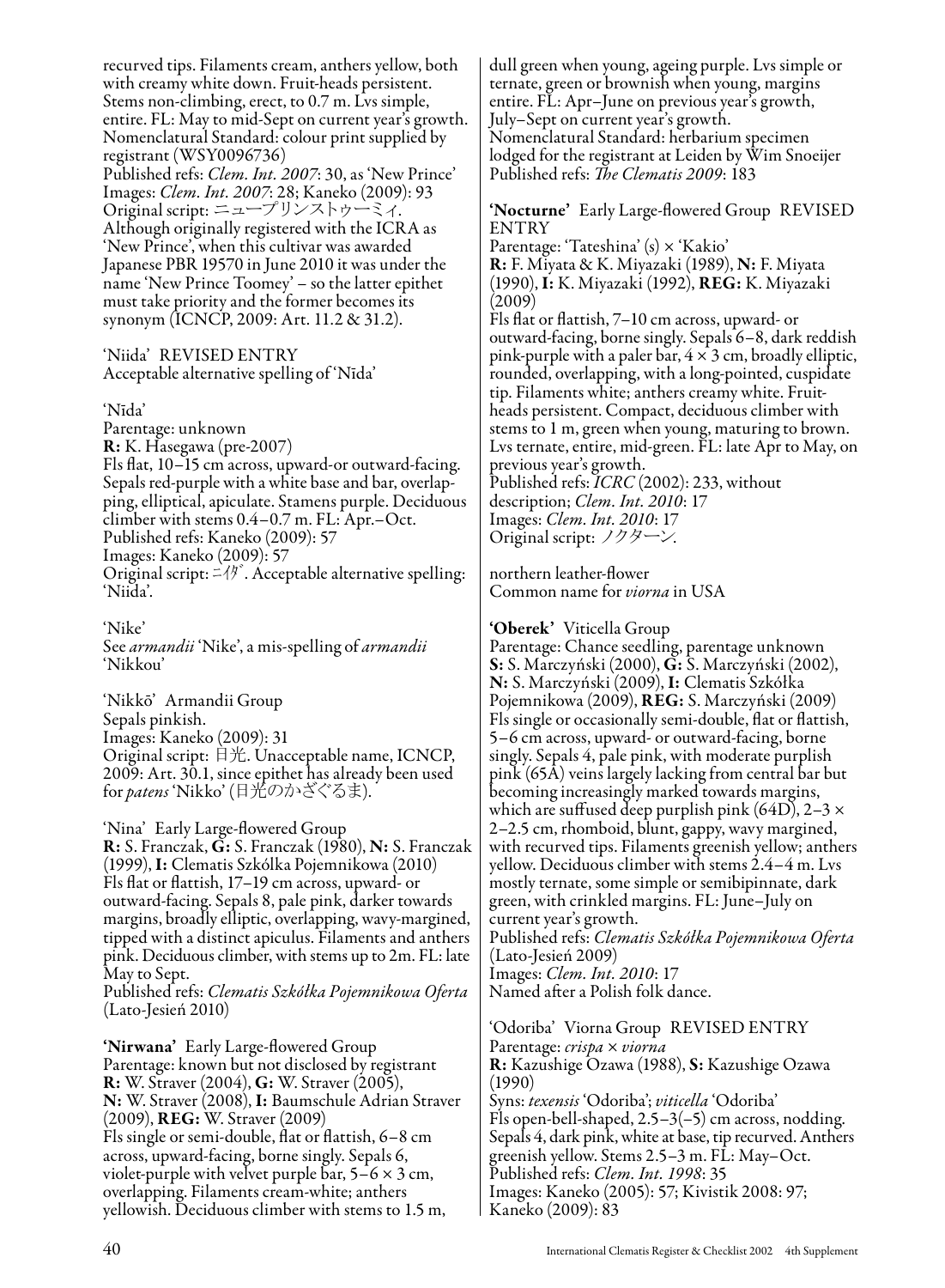Name means "dancing place". Original script: オドリバ. There has been some discussion about the parentage of this cultivar, given that the open-ness of the flowers' bell-mouth suggests *viticella*, rather than Section *Viorna*, influence. Chesshire (2004) and Snoeijer (2008) both classify it in Viticella Group. This challenges the parentage Ozawa clearly stated in his submission for Japanese PBR 4910 – and the<br>Chikumas and Maurice Horn have advised *pers.* comm. that Mr Ozawa did not grow any Viticella Group in his collection. The classification under Viorna Group will therefore be retained until other evidence (*e.g.* DNA analysis?) is produced to prove that this is wrong.

'Odyssèe' Mis-spelling of 'Odyssée'

'Õie' Viticella Group R: E. Kala (1982) Fls 14 cm across. Sepals 6, red-purple with a slightly darker stripe, elliptical, long-pointed and apiculate, margins wavy, touching at base but otherwise gappy. Stamens dark purple. Stems to 1.8 m. Published refs: Kivistik (2008): 107 Images: Kivistik (2008): 107 Name means "floral" in Estonian

'Olympiada 80' Unaccepted spelling of 'Olimpiada-80'

'Ooh La La' Erroneous name for 'Evipo041' (which has trade designation Ooh La La, at least in Europe)

*orientalis* 'Helios' AMENDED ENTRY Syn. of 'Daihelios'

'Our Jean' Early Large-flowered Group Parentage: 'The President' (s) × 'Hagley Hybrid' R: C.W. Welch (2007), G: C.W. Welch (2009), N: C.W. Welch (2010), REG: C.W. Welch (2011) Fls usually single (though occasionally double on young plants, or amongst otherwise single fls on mature plants), flat or flattish, 10–12 cm across, upward- or outward-facing, borne singly. Sepals usually 8 in single fls; numerous, sepaloid segments in double; single fls strong purplish blue (98A), with a strong purplish red (64C) bar when young but ageing to a uniform purplish blue (except perhaps at the top of the midvein),  $6 \times 2$ cm, elliptical, overlapping, blunt, with a prominent pale bristle at the tip; double fls have a less pronounced bar on opening, and a silvery white underside. Stamens 1.5 cm long; filaments creamy white; connectives yellowish; anthers cream. Fruit-heads persistent. Deciduous climber, with reddish brown stems up to 2.5 m. Lvs simple, with a cordate base and cuspidate tip, or ternate; margins entire and downy; scattered hairs on petioles and undersides, down restricted to main veins on upper surface. FL: starting in May on previous season's growth.

Published refs: *Clem. Int. 2012*: 12 (with picture) Named after the registrant's late sister, Jean Stead 'Ovation' Forsteri Group I: Noviflora Holland B.V. (2011) Fls broadly bowl-shaped to flattish, upward- or outward-facing. Sepals 6, white, with a greenish flush on first opening, ovate, overlapping, blunt. Filaments green at base, becoming white above; connectives green; anthers white. Dwarf, evergreen, clumpforming, bushy shrub with procumbent stems.

'Palsetto' Parentage: *florida* × unknown R: M. Udagawa (2000) Syns: 'Falsetto' Fls slightly bowl-shaped, 4–5 cm across, upwardfacing. Sepals 4, pale pink with a slightly darker pink bar, gappy, margins slightly wavy, tips mucronate and slightly recurved. Filaments pale pink; anthers dark red-purple. Deciduous climber with stems 1–1.5 m. FL: May–Oct. Published refs: Kaneko (2009): 99 Images: Kaneko (2009): 99 Original script: パルセット. This was mistakenly published as <sup>7</sup>Falsetto' in 3rd Supplement (2009): 15. Although wishing to allude to the singing technique known as falsetto, the raiser decided to coin a new word using an initial "p" rather than an "f". Unaccepted spelling: 'Parusetto'.

Pamela Jackman Alpine Clematis Trade designation of *alpina* 'Pamela Jackman'

Papillon Blue Trade designation of 'Trav02'

'Parusetto' Unaccepted spelling of 'Palsetto'

'Pasutorare' Unaccepted spelling of 'Pastorale'

*patens* 'Helène' Syn. of 'Helena'

*patens* 'Maria' (Jacob-Makoy) Early Large-flowered Group REVISED ENTRY I: L. Jacob-Makoy & Co. (1865) Fls dark blue. Filaments white; anthers brown. Morren – in *Belg. Hort.* 16: 8 (1866) – quotes this from Jacob-Makoy's *Cat. no.107*, issued December 1865, as a new introduction. Although *ICRC* (2002) treated this as a synonym of Simon-Louis' 1865 cultivar 'Marie', it is not entirely clear whether this was indeed the same plant and further research is needed to try to establish this. This does seem to be the first established use of 'Maria' as an epithet. Normally this would make all later uses (and there have been several) unacceptable, but the Kivistiks' plant was registered by the Estonian PVR office in February 2004 (as published in February 2009) and so takes priority under ICNCP, 2009: Art. 31.2; Jacob-Makoy's name therefore becomes unacceptable (under ICNCP, 2009: Art 30.1). It is recommended that the appropriate raiser's name should always be cited with this epithet, to minimize further confusion.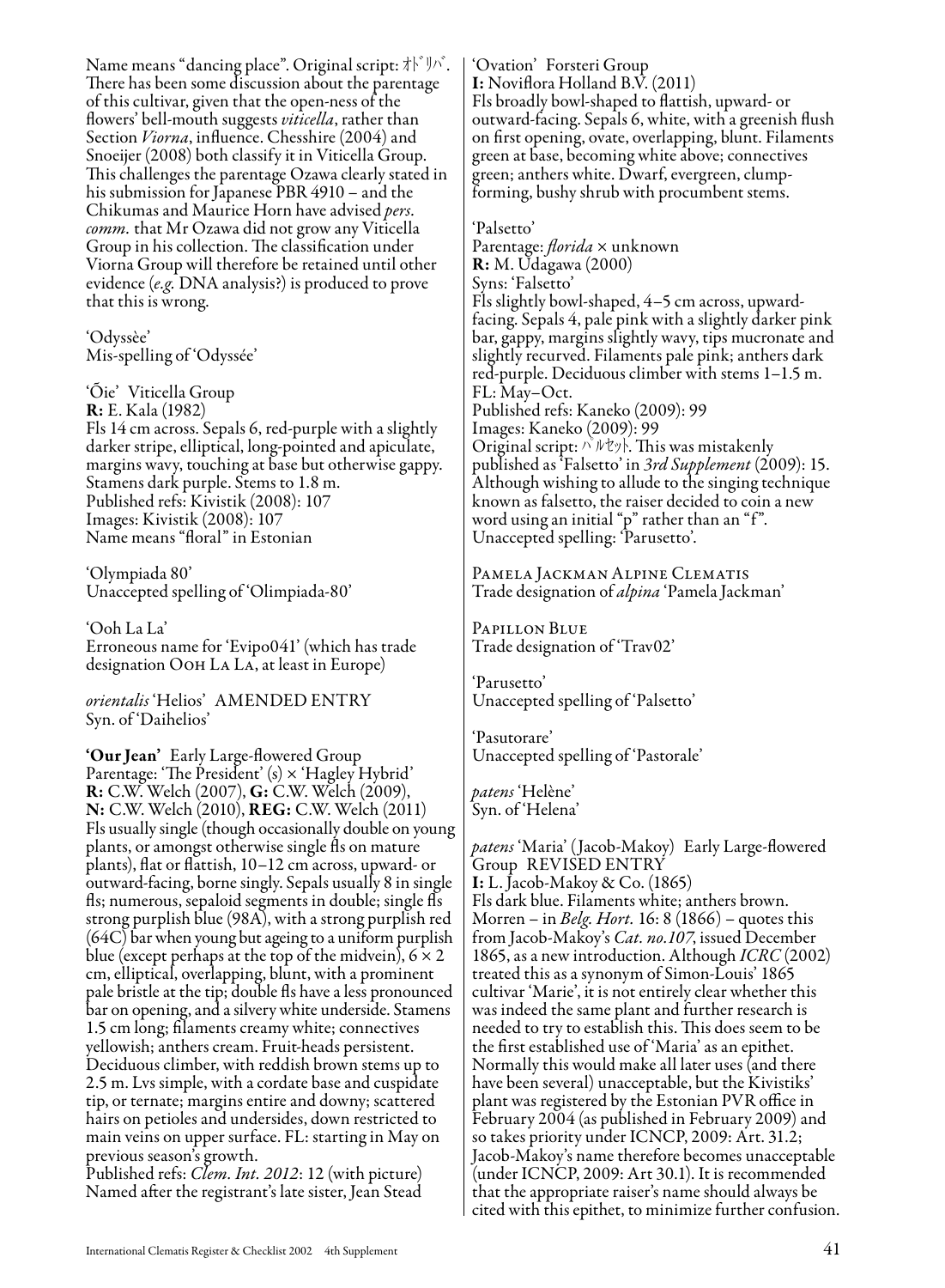*patens* 'Nellie Moser' Syn./mis-spelling of 'Nelly Moser'

'Patricia Anne Fretwell' Mis-spelling of 'Patricia Ann Fretwell', itself an erroneous name for 'Pafar' (trade designation: Patricia Ann Fretwell).

'Pearl d'Azur' Mis-spelling of 'Perle d'Azur'

'Pennee's Purity' Mis-spelling of 'Pennell's Purity'

'Peppermint' Erroneous name for 'Evipo005' (which has trade designation PEPPERMINT)

'Perfecta Hybrida' REVISED ENTRY Published refs: van Kleef *et al.* (1890): 39, without description

'Perris n' Pride' Mis-spelling of 'Perrin's Pride'

'Petit Faucon'

Syn. of 'Evisix' Published refs: *The Clematis 1995* Spring Supplement Originally published as a cultivar epithet, this became

a synonym once 'Evisix' was granted PBR in December 1995 (ICNCP, 2009: Principle 3 & Art. 31.2). PETIT Faucon is now used as a trade designation of 'Evisix'.

'Petite Faucox' Mis-spelling of PETIT FAUCON, trade designation of 'Evisix'

'Peveril' Unacceptable name; see *aethusifolia* 'Peveril'

'Peveril' (Atragene Group) Unacceptable name; see *alpina* 'Peveril'

'Peveril' (Integrifolia Group) Unacceptable name; see *C.* × *cylindrica* 'Peveril'

'Peveril' (Heracleifolia Group) Unacceptable name; see *heracleifolia* 'Peveril'

'Peveril' (Montana Group) REVISED ENTRY Unacceptable name; syn. of *montana* var. *wilsonii*  'Peveril'

'Peveril Purple' See *recta* 'Peveril Purple'

'Phenix' Mis-spelling of 'Phoenix'

'Picasso' Early Large-flowered Group Parentage: known but not disclosed by registrant R: W. Straver (2003), G: W. Straver (2004), N: W. Straver, I: Baumschule Adrian Straver (2008), REG: W. Straver (2009)

Fls opening concave, becoming flat or flattish, 10–14 cm across, upward-facing, borne singly. Sepals 6(–8), inside light purple (85B) very heavily speckled strong violet (86B), tinged red-purple towards tip,  $7 \times 4$  cm, overlapping. Filaments white and purple; anthers purple. Deciduous climber with stems *c*.2 m, very dark purple when young. Lvs ternate, glossy, dark green, margins entire and wavy. FL: May–June on previous year's growth, Aug–Sept on current year's growth. Nomenclatural Standard: herbarium specimen lodged for the registrant at Leiden by Wim Snoeijer Published refs: *The Clematis 2009*: 183 Named after the Spanish painter, draughtsman and sculptor Pablo Picasso (1881–1973)

'Pied Piper' Montana Group

Parentage: unknown; chance seedling N: R.C. Mitchell (2009), I: Growell Ornamental Plants Import/Export (*c.*2010), REG: R.C. Mitchell (2010)

Fls semi-double, flat or flattish, 4 cm across, upwardor outward-facing, borne singly or (more usually) with 2–3 fls per node, with faintly sweet scent. Outer sepals 4, with variable number – but few – inner sepals; centre pale creamy yellow, shading through narrow band of very pale pink to narrow, deep pink margin, broader towards tip; outer sepals oval with blunt tip, gappy, with wavy margins,  $2.2 \times 1.3$  cm, inner ovate-lanceolate, long-pointed. Filaments white; anthers yellow. Fruit-heads persistent. Deciduous climber with st'ems green when young. Lvs ternate, entire, mid-green, somewhat smaller than is typical for Montana Group. FL: Oct (southern hemisphere) on previous year's growth. Named after the similarity of the fls to the Pied Piper of Hamelin's "gypsy coat of red and yellow" (Browning)

PINK-A-BOO® ANEMONE CLEMATIS<br>Trade designation of *montana* var. *rubens`* MonSichuan' PINK-A-BOO<sup>®</sup> ANEMONE CLEMATIS

Pink Anemone Clematis Trade designation of *montana* var. *rubens*

'Pink Champagne' Erroneous name for 'Kakio' (which has trade designation PINK CHAMPAGNE)

Pink Splash Integrifolia Group Parentage: 'Rosea' (Integrifolia Group) × 'Rubra' (Viticella Group) **R:** W. Snoeijer (pre-2001) Published refs: *Clem. Int. 2001*: 86 Apparently a trade designation for a cultivar never finally introduced.

'Pink Starlight' Montana Group REVISED ENTRY R: R.C. Mitchell (1997), G: R.C. Mitchell (1998), N: R.C. Mitchell (1998), REG: R.C. Mitchell (2000) This cultivar was granted EU PBR 27642 in 2010 under the epithet 'Cadson2'. 'Pink Starlight', its previously registered name, therefore becomes a synonym of 'Cadson2' under ICNCP, 2009: Art. 11.2.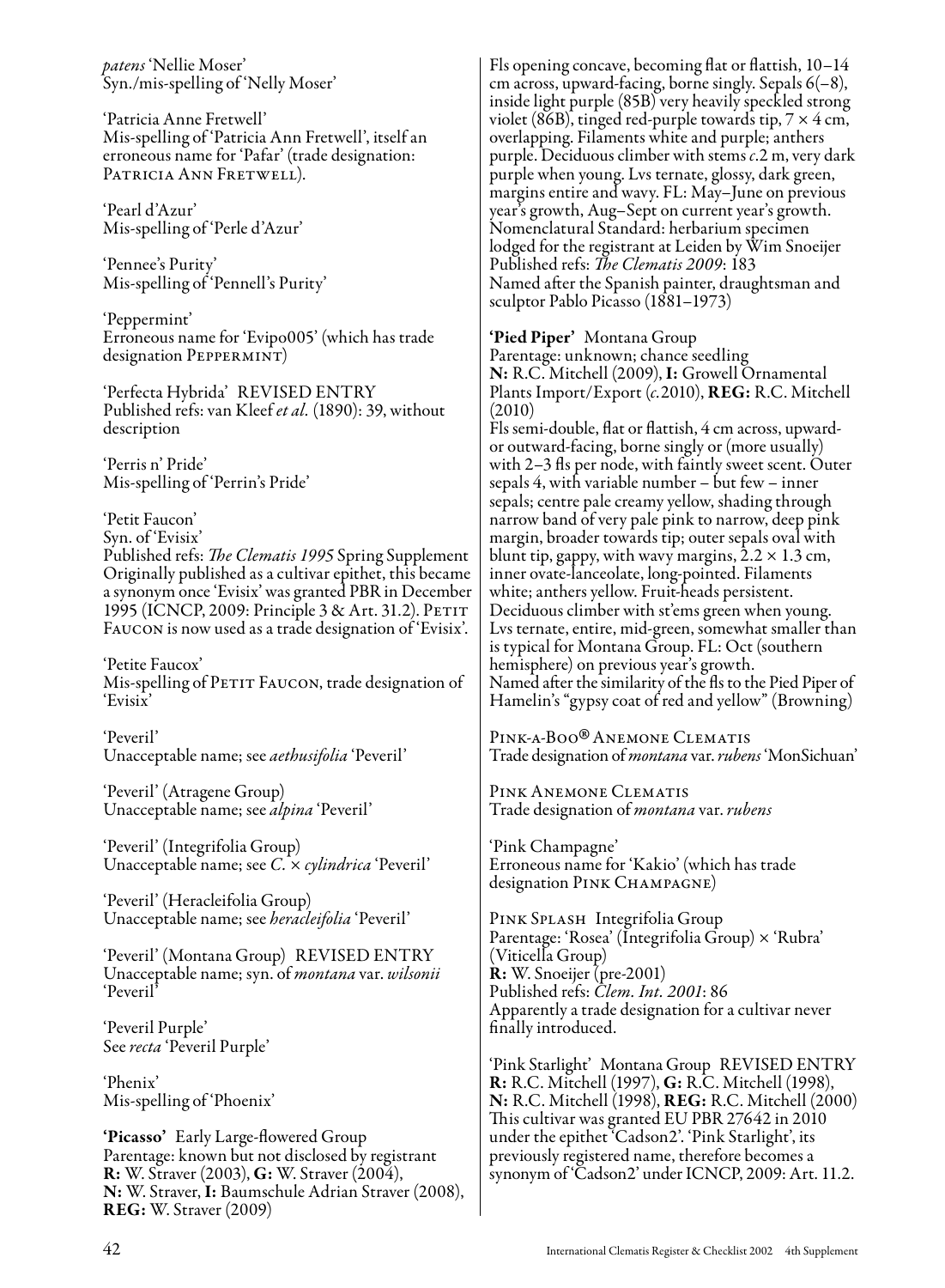| 'Pirinz Hendrick'<br>Mis-spelling of 'Prins Hendrik' (Early Large-flowered                                          | 'Primrose Gem'<br>Sepals white. Stamens yellow.                                       |
|---------------------------------------------------------------------------------------------------------------------|---------------------------------------------------------------------------------------|
|                                                                                                                     | Found on sale at a UK garden centre in 2008; no                                       |
| Group)                                                                                                              | further details known                                                                 |
| Pitcher's leather flower                                                                                            |                                                                                       |
| Common name for <i>pitcheri</i>                                                                                     | 'Princ Henryk'                                                                        |
|                                                                                                                     | Mis-spelling of 'Prins Hendrik' (Early Large-flowered                                 |
| x <i>poizatii</i> hort. ex Seringe                                                                                  | Group)                                                                                |
| Syn. of C. × aromatica                                                                                              |                                                                                       |
| Published refs: Seringe in Flores des Jardins iii: 79-80                                                            | 'Prince Albert of Edinburgh'                                                          |
| (1849)                                                                                                              | Mis-spelling of 'Prince Alfred of Edinburgh'                                          |
| Seringe's original spelling of <i>Poizati</i> has been amended                                                      |                                                                                       |
| to <i>poizatii</i> in conformity with current practice under                                                        | 'Prince Henryk'                                                                       |
| the Botanical Code. There seems little doubt that the                                                               | Mis-spelling of 'Prins Hendrik' (Early Large-flowered                                 |
| plant Seringe describes, originating from M. Poizat's                                                               | Group)                                                                                |
| garden at Villeurbanne near Lyon, is the one later                                                                  |                                                                                       |
| named and distributed as <i>coerulea odorata</i> by Bertin:                                                         | PRINCESS KATE                                                                         |
| see Carrière in Revue Horticole (1877): 15-17. The                                                                  | Trade designation of 'Zoprika'                                                        |
| latter has now been widely accepted as a synonym of                                                                 |                                                                                       |
| C. x aromatica Lenné & K. Koch, published in 1855.                                                                  | 'Princesse Louise'                                                                    |
| Clearly, though, Seringe's poizatii pre-dates aromatica                                                             | Mis-spelling of 'Princess Louise'                                                     |
| as an epithet and, under normal circumstances,                                                                      |                                                                                       |
| should take priority over it. However, there seems to                                                               | 'Prinz Hendrick'                                                                      |
| be little advantage to be gained in overturning what is                                                             | Mis-spelling of 'Prins Hendrik' (Early Large-flowered                                 |
| now such a well-established name, so in the opinion<br>of the ICRA it would be preferable for C. x <i>aromatica</i> | Group)                                                                                |
| to be conserved.                                                                                                    | <i>puberula</i> Hook. f. & Thomson var. <i>ganpiniana</i>                             |
|                                                                                                                     | (H. Lév. & Vaniot) W.T. Wang                                                          |
| 'Polarlight' (Atragene Group)                                                                                       | Syns: ganpiniana (H. Lév. & Vaniot) Tamura                                            |
| See 'Werner's Polarlight'                                                                                           | Fls 1.5–2.5 cm across, in terminal panicles, scented.                                 |
|                                                                                                                     | Sepals creamy white, abaxially sparsely puberulous to                                 |
| 'Polarlight' (Early Large-flowered Group)                                                                           | subglabrous. Ovaries and achenes glabrous. Climber                                    |
| AMENDED ENTRY                                                                                                       | with stems up to 5 m. Leaflet blades abaxially sparsely                               |
| Syn. of 'Polarlicht'                                                                                                | puberulous or subglabrous. FL: Sept–Nov. China; in                                    |
|                                                                                                                     | forests, scrub, slopes $@400-3,300$ m.                                                |
| `Poljarny´                                                                                                          |                                                                                       |
| Unaccepted spelling of 'Poliarnyi'                                                                                  | 'Pulchella' REVISED ENTRY                                                             |
|                                                                                                                     | Parentage: unknown                                                                    |
| 'President Grévy'                                                                                                   | Fls like <i>recta</i> , in loose trusses. Sepals white.                               |
| Mis-spelling of 'Président Grévy'                                                                                   | Published refs: van Kleef et al. (1890): 34                                           |
|                                                                                                                     | Described under Erecta Group.                                                         |
| 'President Huos' REVISED ENTRY                                                                                      |                                                                                       |
| Published refs: van Kleef et al. (1890): 39, without                                                                | 'Purity' Montana Group                                                                |
| description                                                                                                         | Erroneous name for 'Prosperity'                                                       |
| Possibly a mis-spelling of 'Président G.G. Huot'                                                                    |                                                                                       |
|                                                                                                                     | 'Purple Blush' Late Large-flowered Group                                              |
| 'Pretty Pinwheel' Viticella Group<br>Parentage: 'Etoile Rose' × unknown                                             | Parentage: unknown; chance seedling<br>S: R.C. Mitchell, N: R.C. Mitchell, I: Growell |
| <b>R</b> : K. Sugimoto, <b>I</b> : (c.1997)                                                                         | Ornamental Plants Import/Export (2010),                                               |
| Fls 4–5 cm across, outward-facing or nodding. Sepals                                                                | <b>REG:</b> R.C. Mitchell (2010)                                                      |
| 4, dark purple inside, silvery outside, margins strongly                                                            | Fls semi-double, flat or flattish, 11 cm across, upward-                              |
| wavy, tips recurved. Filaments and anthers yellow.                                                                  | or outward-facing, borne singly. Sepals up to 12, pale                                |
| Deciduous climber with stems 2.3–3 m. FL: May–Oct.                                                                  | purple, ageing to white (except where sepals overlap),                                |
| Published refs: Kaneko (2009): 81                                                                                   | $5 \times 4$ cm, wavy-margined, overlapping, outer sepals                             |
| Images: Kaneko (2009): 81                                                                                           | blunt but inner long-pointed. Filaments and anthers                                   |
| Original script: プリティーピンフィール.                                                                                       | white. Fruit-heads persistent. Deciduous climber. Lvs                                 |
|                                                                                                                     | small (central liflet $3 \times 1.5$ cm), pale green, ternate,                        |
| 'Prezydent Narutowicz'                                                                                              | with margins entire but wavy. FL: November onwards                                    |
| Syn. of 'Gabriel Narutowicz'                                                                                        | (southern hemisphere), on current year's growth.                                      |
| Although noted in Riekstiņa & Riekstiņš (1990): 15                                                                  |                                                                                       |
| as having been bred by Franczak, Franczak (1996)                                                                    | 'Purple Shadow' Early Large-flowered                                                  |
| does not himself include it as one of his cultivars.                                                                | Group REVISED ENTRY                                                                   |
|                                                                                                                     | Parentage: Sport of 'Shisen'                                                          |
|                                                                                                                     | S: H. Hayakawa (pre-2008)                                                             |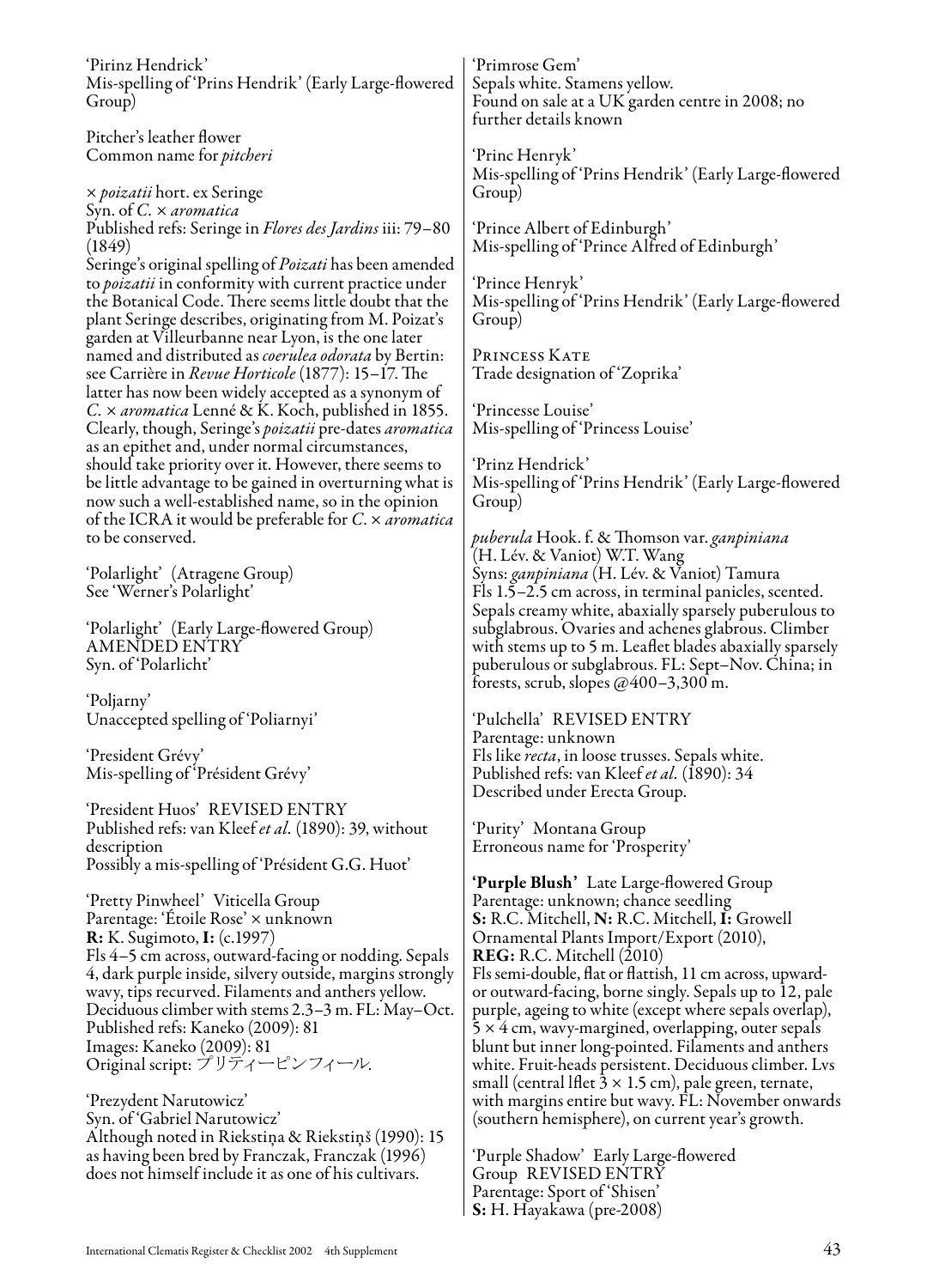Fls shallow bowl-shaped, 10–20 cm across, upwardfacing. Sepals 8, with pale purple stippling and streaking over a darker purple background, overlapping, broadly elliptic, apiculate. Filaments cream; anthers yellow. Deciduous climber with stems 2–3 m. FL: May–Oct. Nomenclatural Standard: flowering herbarium specimen lodged by Wim Snoeijer in Leiden Herbarium, 2009 Images: Kaneko (2009): 61 Original script: パープルシャドー. Mentioned by A. Kaneko in his talk to the IClS tour, 2008, when he said sport of 'H.F. Young'; corrected to 'Shisen' in Kaneko (2009).

'Purpurea Plena Elegas' Mis-spelling of 'Purpurea Plena Elegans'

Queen Mother Trade designation of 'Zoqum'

'Queen Quinevere' Mis-spelling of 'Queen Guinevere'

'Radebeul' Late Large-flowered Group Parentage: 'Bees' Jubilee' (s) × unknown S: L. Sachs (2005), G: Baumschule Sachs GbR (2008), N: L. Sachs (2011), REG: Baumschule Sachs GbR (2011)

Fls flat or flattish, 15 cm across, upward- or outwardfacing, not scented. Sepals 8, bluish white (N155A) with pale pink midveins, pink sometimes suffusing the whole central bar in young fls, broadly elliptic, touching or overlapping at middle but somewhat gappy at base, with slightly wavy margins, rounded at tip with a short apiculus. Filaments and anthers white; connectives pale brown. Fruit-heads persistent. Deciduous climber. Lvs simple, mid-green, margins entire. FL: June–Sept, on current year's growth. Published refs: *The Clematis 2011*: 175 Images: *Clem. Int. 2012*: 13 Named after the city in which Baumschule Sachs GbR is based

Raymond Travers Trade designation of 'Trav01'

'Red' See *reticulata* 'Red'

'Red Cooler'

Erroneous name for 'Crimson King' Published refs: Snoeijer (1991): 83, without description; Johnson (2001): 206; Toomey & Leeds (2001): 335 It was mistakenly thought that this was a new cultivar, raised by Nippon Kaki Co., Japan and first offered in their 1985 catalogue. However they were actually selling imported 'Crimson King'; their new name should therefore have been treated as a trade designation, but it has been published as a cultivar epithet.

'Red Durandii' 'Red Durandii' is the name apparently given by Mr Hayakawa to a seedling derived from

*C.* × *durandii*, and he has used it for breeding purposes. Although in use for some years and considered unacceptable as a name under ICNCP, 2004: Art. 19.13, that rule was changed in ICNCP, 2009: Art. 21.11, allowing use of epithets partially in Latin.

'Reetta Lotta' Early Large-flowered Group Parentage: 'Miss Bateman' (s) × 'Westerplatte' R: J. Räsänen (2005), G: J. Räsänen (2008), N: J. Räsänen (2009), REG: J. Räsänen (2011) Fls usually single, rarely semi-double or double, flat or flattish, 10–15 cm across, upward- or outward-facing, not scented. Buds greenish, grey-downy. Sepals 6–8 (or numerous in doubled fls); outside downy, opening pinkish purple with red-purple veining; this shows through as pale purple suffusion on inside margins on opening – though central bar always stays white – but inside fades with age to very pale pinkish white; 5–7.5 × 3–4.5 cm, broadly elliptic, overlapping, with margins very slightly wavy and an apiculate tip sometimes recurved. Filaments white at base, shading through red-purple to dark violet connectives; anthers red-purple; pollen white; stigma yellowish. Fruitheads persistent. Deciduous climber, with stems 2–2.5 m, grey-downy when young, red-brown when mature. Lvs ternate, slightly downy on underside, margins entire. FL: June–Aug (in central Finland) on previous year's, then current year's growth. Published refs: *Clem. Int. 2012*: 13 (with picture) Named after the registrant's grand-daughter, Reetta Ruokolahti

'Reflections' Erroneous name for 'Evipo035' (which has trade designation REFLECTIONS)

**REFLECTIONS** 

Trade designation of 'Evipo035' This was incorrectly stated in *RHS Plant Finder 2010–2011* to be a trade designation of 'Evipo046'.

Reflet de Loire Trade designation of 'Trav06'

'Regina' (Franczak) Early Large-flowered Group AMENDED ENTRY Images: Franczak (1996) This was stated in *ICRC* (2002) to be an unacceptable name under ICNCP, 1995: Art. 17.9. Regina is now considered to be a woman's name and therefore acceptable under ICNCP, 2009: Art. 21.12. However, the epithet had already been established long ago as a mis-spelling of Anderson-Henry's 'Reginae', so this re-use remains unacceptable under ICNCP, 2009: Art. 30.1. Further, the same epithet was then later re-used by Marczyński for a different (violet-flowered) cultivar which apparently also originated from Franczak. It is recommended that Franczak's pre-1996 cultivar is distinguished by having his name added in parentheses, Marczyński's name likewise being added to the plant he has distributed (ICNCP, 2009: Art. 30.5).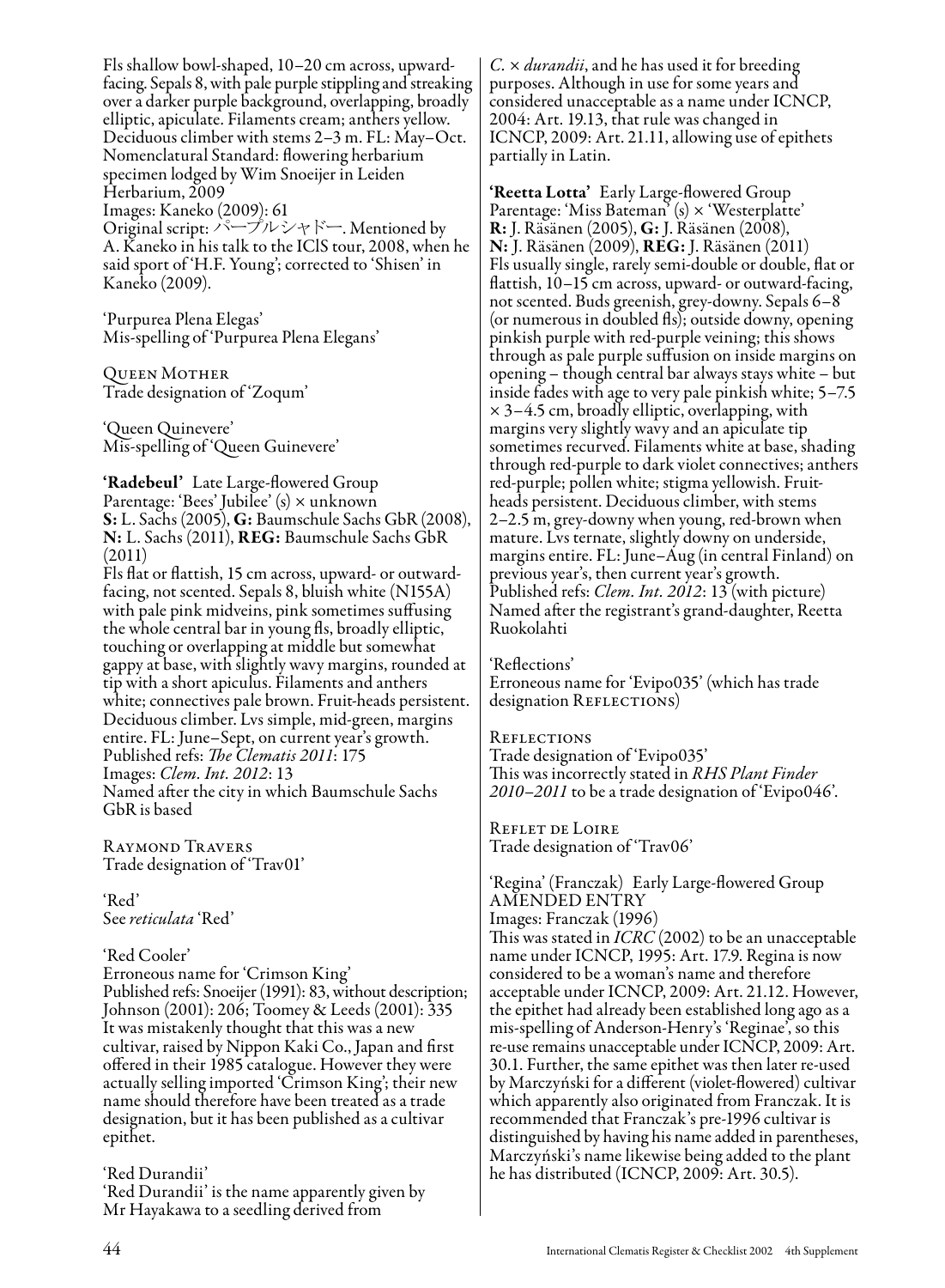'Regina' (Marczyński) Early Large-flowered Group R: S. Franczak, I: Clematis Szkółka Pojemnikowa (2010)

Fls flat or flattish, 14–17 cm across, upward-facing. Sepals 6–8, pale violet with a faint lilac bar which fades with age, elliptic, long-pointed. Filaments cream; anthers violet-purple. Deciduous climber with stems 2–3 m. FL: late-May and June on previous year's growth, Aug–Sept on current year's. Unacceptable name, this epithet having twice been previously established – as a mis-spelling for Anderson-Henry's 'Reginae' and, in 1996, for a different Franczak cv. with fls pink-margined about a broad, pinkish white bar. It is recommended that Franczak's pre-1996 cv. be distinguished by adding his name in parentheses, while Marczyński's name be used to distinguish this cv. later distributed by him (ICNCP, 2009: Art. 30.1 & 30.5).

#### *rehderiana* 'Temple Bells'

Parentage: Selected seedling raised from seed wild-collected on Yarlung Tsangpo River west of Shigatse, Tibet by Harlan Hamernik *et al.* I: Bluebird Nursery, Nebraska (2010) Apparently a typical selection of the species, with scented, butter-yellow, bell-shaped fls from midsummer to early autumn.

'Rekuiemu' Unaccepted spelling of 'Requiem'

'Rev. Canon Oakley' An acceptable alternative to 'Reverend Canon Oakley'

'Richard's Picotee' Viticella Group Parentage: 'Kathryn Chapman' (s) × unknown R: R. Hodson (2007), G: R. Hodson (2010), N: R. Hodson (2011), REG: R. Hodson (2011) Fls broadly bell-shaped, nodding or drooping, borne singly. Sepals 4; inside creamy white in narrow band to either side of midrib, shading towards margins to very pale pink; upper margins broadly triangular, irregularly wavy, and strikingly marked with pinkish purple picotee, highlighted by rolled-back upper median margins giving sepal a broad-nibbed appearance; tips slightly recurved; outside downy. Filaments broad, pale green, edged white; connectives olive green with dark tip; anthers white. Deciduous climber. Lvs ternate or pinnate, with entire margins and downy petioles. FL: July–Sept, on current year's growth. Published refs: *The Clematis 2011*: 81 Images: *The Clematis 2011*: 82; *Clem. Int. 2012*: 14

'Rising Sun' Early Large-flowered Group Parentage: (*florida* 'Sieboldiana' × unknown) × unknown

#### R: T. Hirota (2003)

Fls flat or flattish, 13–15 cm across, upward-facing. Sepals 6–8, red along midrib, shading to purplish red towards margins, broadly elliptic, touching at about one-third of length from base though often gappy at base itself, with margins barely wavy, rounded at tip but with a distinct apiculus. Filaments greenish white. Deciduous climber. FL: May.

#### 'Rob' Atragene Group REVISED ENTRY Parentage: unknown

R: P. Zwijnenburg (2000), I: P. Zwijnenburg (2001) Fls broadly bell-shaped, nodding. Sepals 4, pale pink, with strong red-purple flush at base and occasional tingeing along midveins, ovate-lanceolate, long-pointed, wavy-margined, gappy. Filaments pale yellow; anthers yellowish green. Deciduous climber. Lvs ternate, or pinnate with 5 lflets, margins irregularly serrate. Published refs: *Clem. Int. 2004*: 116, without description

Named after Rob Jongeneel, the raiser's brother-in-law

'Robert Haubury' Mis-spelling of 'Robert Hanbury'

#### 'RobloM'

Parentage: unknown; chance seedling R: R.C. Mitchell (1995)

Syns: 'Star Burst'

Fls 11–12(–16) cm across, outward-facing, borne singly in axils, slightly scented. Buds ovate to lanceolate,  $5 \times$ 2 cm, pinkish white (N155B). Sepals 8, vivid reddish purple (74B) with pinkish white (N155B) bar, *c.*5.5 × 3 cm, elliptic, slightly overlapping, pointed. Filaments pinkish white (N155B), 1.2 cm, 100 per fl; anthers brilliant greenish yellow (3B), 0.8 cm; styles yellowish white (156D), 2 cm,100 per fl; stigmas yellowish white (155D). Fruit-heads persistent. Deciduous (or semi-evergreen?) climber, with moderate red (180B) new growth, stems very slightly downy. Lvs ternate, leathery, deep yellowish green (141B) above when mature; lflets joined at base in some lvs, margins often crenate. FL: spring (Oct in New Zealand) through summer, on current year's growth. Published refs: *Clem. Int. 1999*: 43, as 'Star Burst' Originally registered as 'Star Burst' in 1998, this cultivar was granted USPP 21203 in Aug 2010 as 'RobloM' – so the latter name must take priority (ICNCP, 2009: Art. 31.2) and the former becomes its synonym (ibid Art. 11.2). It has been suggested that this cultivar can look very similar to 'Kakio' Pink Champagne, but 'RobloM' generally has smaller flowers and shows none of the salmon-pink coloration exhibited by 'Kakio'. However, Robin Mitchell (*in litt.*) has noted that his description of 'RobloM' as evergreen – stated both in his original registration form and in the USPP application, and based on experience that his plant was cut back by frost in autumn rather than senescing naturally – should, on balance, be amended to deciduous.

'**Roelie'** Viticella Group<br>Parentage: 'Betty Corning' (s) × unknown S: J.A.J. Hannink (2006), G: J.A.J. Hannink (2008), N: J.A.J. Hannink (2010), REG: J.A.J. Hannink (2010)

Fls broadly bell-shaped, 4–5 cm across, drooping, borne singly, not scented. Sepals 4-6, very pale purple (85D inside; paler outside), strongly marked inside (apart from central bar) with vivid violet (88B) veins whose colour – especially towards tip – diffuses into surrounding blade,  $1.5-\dot{2} \times 0.8-1$  cm, gappy, with margins wavy and irregularly cut, tip recurved.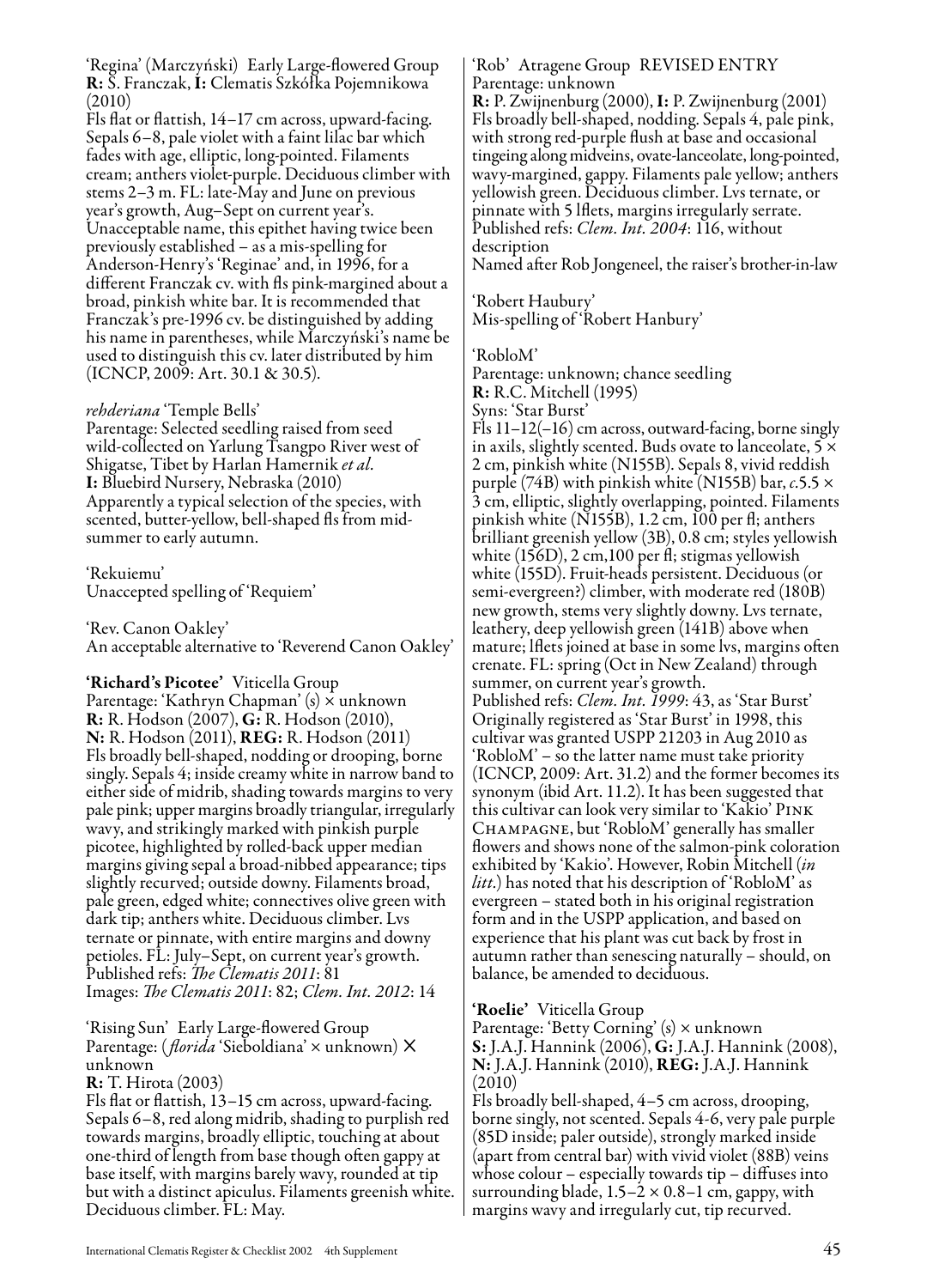Filaments and anthers green-yellow. Fruit-heads persistent. Deciduous climber with 2–3 m stems. Lvs small, usually ternate but occasionally pinnate with 5–7 lflets, pale to mid-green, with entire margins. FL: Aug–Sep on current year's growth. Published refs: Named and illustrated in *Clem. Int. 2010*: 86 but not validly described Images: *Clem. Int. 2010*: 86 Named in honour of Roelie van der Meulen, a Dutch clematarian who opens her garden in Zwolle, 'Het Hoornwerk', to the public: see profile in *The Clematis 2007*: 46–49. This plant should not be confused with the large-flowered hybrid tentatively named "Roelie", illustrated in *The Clematis 2007*: 48 but not yet validly described or established.

'Romance' (ロマンス) Integrifolia Group REVISED ENTRY

Parentage: unknown

R: K. Sugimoto (2002), I: Kasugai Garden Centre (c.2007)

Fls open bell-shaped, 3–4 cm across, outward-facing or semi-nodding. Sepals 4, bluish purple, broadly elliptic, with tips recurved and somewhat twisted. Herbaceous stems 0.35–0.5 m. FL: May–Oct. Published refs: Sugimoto *Total Cat. of Clematis 2007–2008*: 43

Images: Kaneko (2009): 92

Sugimoto's cultivar was first established using the original script ロマンス. As such it can be considered distinct. It is only when this epithet is transcribed into English that it risks becoming confused, as it has been, with the recently introduced New Leaf Plants' cultivar called 'Romance'. It is recommended that either (as here) the original script, or the Group or breeder's name, be cited in parentheses for this cultivar, to minimize the potential for further confusion between the two (ICNCP, 2009: Art. 30.5).

'Romance' (New Leaf Plants) Viticella Group R: New Leaf Plants Ltd, I: Taylors Clematis Nursery (2010)

Fls flat or flattish, upward- or outward-facing. Sepals 8, lavender-blue with a pink bar, elliptic, overlapping, long-pointed. Deciduous climber with stems 2–2.5 m. FL: May–June and Sept.

When the epithet for Sugimoto's, different, cultivar is transcribed into English, it risks becoming confused (and has been) with this cultivar recently introduced by wholesaler New Leaf Plants. It is recommended that the breeder's name always be cited in parentheses for this cultivar, to minimize the potential for further confusion between the two (ICNCP, 2009: Art. 30.5).

'Rooguchi' Acceptable alternative spelling of 'Rōguchi'

'Rosea' (Viorna Group) See 'Rosea' (Fretwell) or *pitcheri* 'Rosea'

'Rosea' (Fretwell) Viorna Group AMENDED **ENTRY** Parentage: *crispa*× (*crispa* × *texensis*) R: B. Fretwell (1985)

Syns: *crispa* 'Rosea'

Lvs and fl-shape similar to *crispa*, but fls smaller and narrower. Sepals 4, deep pink with a white bar inside. Stems 1.8–2.4 m. FL: June–Sept. Published refs: Fretwell 1989: 100 Unacceptable name, ICNCP, 2009: Art. 21.11 and 30.1. The raiser's name should be included so as to distinguish this cultivar from *pitcheri* 'Rosea', which is also in Viorna Group.

'Rosea' (Westphal) Viticella Group Parentage: unknown R: F.M. Westphal (1984), I: F.M. Westphal (by 2007) Syns: *viticella* 'Rosea' Fls broadly bell-shaped, 3–4 cm across, nodding. Sepals rose-pink. Deciduous climber with stems 2.5–3.5 m. FL: June–Sept. Unacceptable name (ICNCP, 2009: Art. 21.11 & 30.1): Westphal's *Hauptkatalog 2008/9*: 136 claims this as a "new seedling from F.M. Westphal 1984", so it is evidently not the same as the Viticella Group 'Rosea' cited by Springarn (1935).

'Royal Velour' Mis-spelling of 'Royal Velours'

'Royal Velvet' Erroneous name for 'Evifour' (which has trade designation ROYAL VELVET)

Royal Velvet

Trade designation of 'Purpurea Plena Elegans' Beware possible confusion with Royal Velvet also being used as a trade designation of 'Evifour'.

'Royal Verlours' Mis-spelling of 'Royal Velours'

'Rubro Violacea' Mis-spelling of 'Rubroviolacea'

Ruby Alpine Clematis Trade designation of 'Ruby'

'Ruby Wedding' Early Large-flowered Group Parentage: unknown I: Taylor's Clematis (2010) Fls flat or flattish, upward- or outward-facing. Sepals 6, deep pink with reddish bar, elliptical, overlapping at base, long-pointed. Filaments and anthers white, connectives crimson. Deciduous climber with stems 2–2.5 m. FL: May–Jun on previous year's growth, Sep on current year's. Unacceptable name, this epithet having been already established for a different – Texensis Group – cultivar raised by Barry Fretwell (ICNCP, 2009: Art. 30.1).

'Rushing Water' See *petriei* 'Rushing Water'

'Ruutel' Mis-spelling of 'Rüütel'

'Ryuan' Integrifolia Group REVISED ENTRY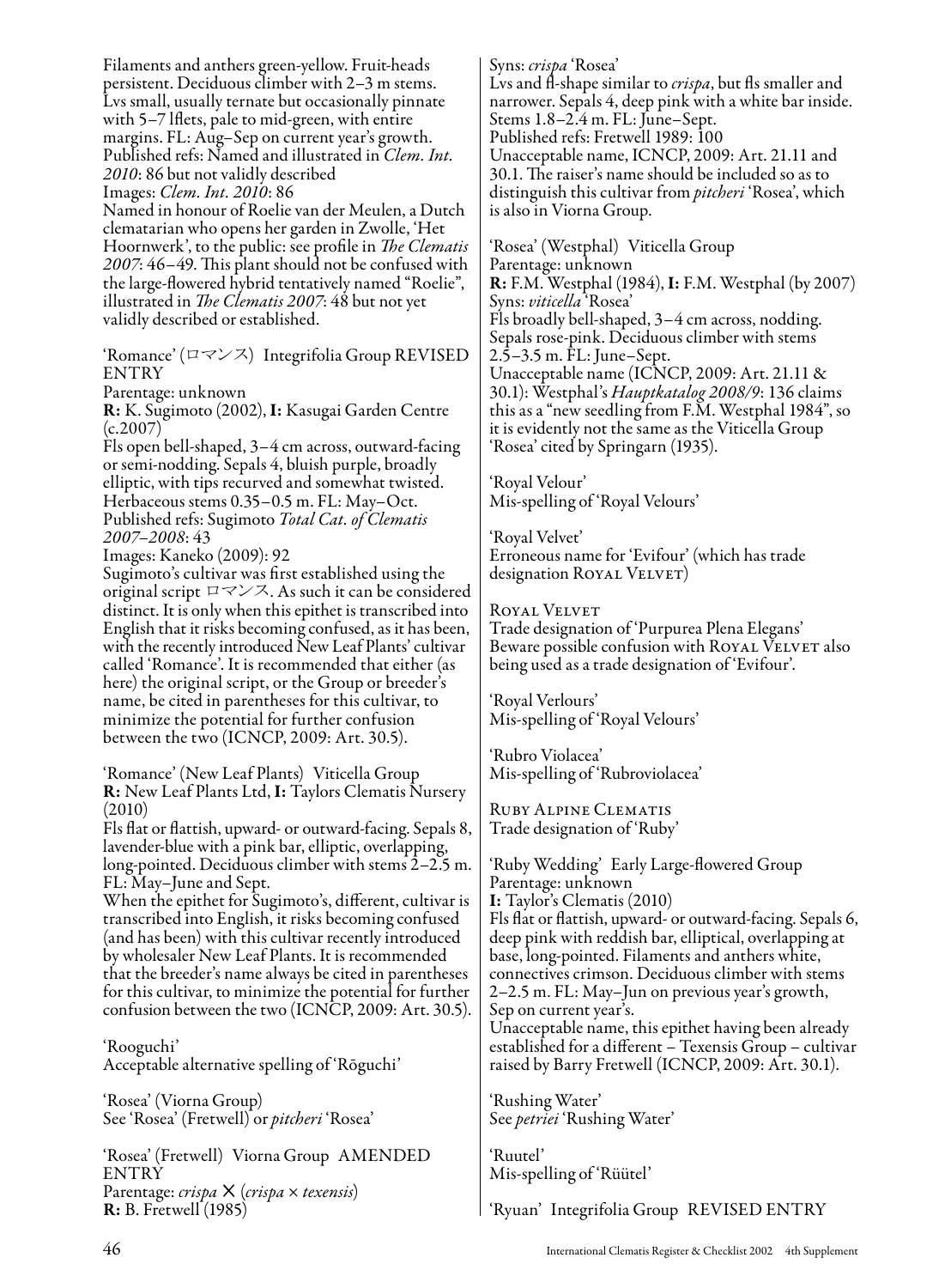Parentage: unknown; possibly *florida* × *integrifolia* R: K. Ozawa, N: M. Chikuma (2007), I: M. & T. Chikuma (2007) Fls 5–6 cm across, outward-facing. Sepals 4, bluish

violet, widely gappy, narrowly elliptic, margins slightly wavy, tips apiculate. Stems herbaceous, non-climbing, to 1.5–2 m. FL: June–Oct, on current year's growth. Published refs: Kaneko (2009): 93 Images: Kaneko (2009): 93

Published incorrectly in *3rd Supplement* (2009) as raised by F. Miyata. Kaneko (2009): 93 gives Ozawa as the raiser; the Chikumas confirm this and give the parentage as *integrifolia* × *florida*. Original script: 籠安. Kaneko's main text transcribes this as 'Ryuan', but his index lists as 'Ryūan'.

**'Saara Emilia'** (Large-flowered Division)<br>Parentage: 'Ivan Olsson' (s)  $\times$  (possibly) 'Carnaby' R: J. Räsänen (2004), G: J. Räsänen (2007), N: J. Räsänen (2007), REG: J. Räsänen (2010) Fls flat or flattish, 12 cm across, upward-or outwardfacing. Buds densely white-downy. Sepals 6(–7), opening very pale mauve-blue with a white bar, maturing white,  $6 \times 3.5$  cm, long-pointed, touching, with greenish yellow midribs and grey down outside. Filaments opening greenish yellow, maturing to white at base, shading through red-purple to dark violet connectives; anthers dark violet. Styles yellowish; stigmas creamy white. Fruit-heads persistent, plumose. Deciduous climber with stems to 2m, green-brown when young, maturing brown, with grey down. Lvs ternate, dark green, with entire, slightly wavy margins. FL: July–Oct (in central Finland), on current year's growth.

Named after the registrant's grand-daughter, Saara Ruokolahti

'Sakurano-Yosooi' AMENDED ENTRY Images: *Clem. Int. 2009*: 79 Original script: 桜の粧. Name means "wearing cherry flowers". Unaccepted spelling: 'Sakura-no-yoso'oi'.

'Sakura-no-yoso'oi' Unaccepted spelling of 'Sakurano-Yosooi'

'Salut Pobedy' Unaccepted spelling of 'Saliut Pobedy'

'Sandrine' Atragene Group REVISED ENTRY Parentage: unknown R: P. Zwijnenburg (2000), I: P. Zwijnenburg (2001) Fls narrowly bell-shaped to flared at mouth, nodding, borne singly on red-purple pedicels. Sepals 4, inside pale pink with red-purple veins, outside red-purple with narrow pink margins, long-pointed, overlapping at least at base. Deciduous climber. Lvs ternate, margins coarsely serrate or irregularly lobed. Published refs: *Clem. Int. 2004*: 116, without description

Named after Sandrine Cassel, a French member of staff at the raiser's nursery

'Saphir' See *integrifolia* 'Saphir' SAPHYRA® DOUBLE ROSE<br>Trade designation of 'Clem Trade designation of 'Cleminov 29' Note that this trade designation is liable to prove confusing: 'Cleminov 29' has single, not double fls.

Sapphire®Indigo<br>Trade designation of Trade designation of 'Cleminov 51'

#### 'Sara' Viorna Group

Parentage: *pitcheri* × unknown S: B. Collingwood (2003), G: B. Collingwood (2003), N: M. Floyd (2007), REG: B. Collingwood (2009) Fls urn-shaped, nodding or drooping, borne singly. Sepals 4, pink outside, deep pink at tips and with yellowish throat inside,  $3 \times 1.5$  cm, thick and fleshy, touching, with grey-white down (particularly towards margins), tips strongly recurved. Filaments greywhite, and with grey-white hairs; anthers white. Fruit-heads persistent. Deciduous climber, stems to 3 m and with grey-white down. Lvs pinnate, with 3–4 pairs of lflets; lflets orbicular when young, becoming broad-elliptic with truncate base and rounded tip; margins mainly entire, some lower lflets occasionally lobed. FL: May–Sept, on current year's growth. Published refs: *The Clematis 2007*: 100, with illustration, as "Sara"; *Clem. Int. 2010*: 18 Images: *Clem. Int. 2010*: 18 Named after Marcel Floyd's wife

satincurls

Common name for *catesbyana*

'Schloß Pillnitz' Late Large-flowered Group Parentage: 'Souvenir du Capitaine Thuilleaux' (s) × unknown S: L. Sachs (2005), G: Baumschule Sachs GbR (2008),

N: L. Sachs (2011), REG: Baumschule Sachs GbR (2011)

Fls flat or flattish, 21 cm across, upward- or outwardfacing, not scented. Sepals 6–8, light purple (85B) with a whitish bar, broadly elliptic, touching or overlapping at base, with slightly wavy margins, tip obtuse and blunt. Filaments (creamy) white; connectives dark red; anthers pale yellow. Fruit-heads persistent. Deciduous climber. Lvs simple, mid-green, margins entire. FL: June–Sept, on current year's growth.

Published refs: *The Clematis 2011*: 175

Images: *Clem. Int. 2012*: 14

Named after the 18th-century castle on the Elbe near Dresden

'Seikoo' Acceptable alternative spelling for 'Seikō'

'Sen-no-kaze' Early Large-flowered Group Parentage: unknown R: T. Hirota (2004) Fls double, domed, 12–15 cm across, upward- or outward-facing. Sepals numerous (50–100), pale green on opening, maturing to greenish white with green midrib, broadly elliptic, overlapping, with slightly wavy margins, narrowing to an acute tip. Deciduous climber. FL: May. Name means "a thousand winds" in Japanese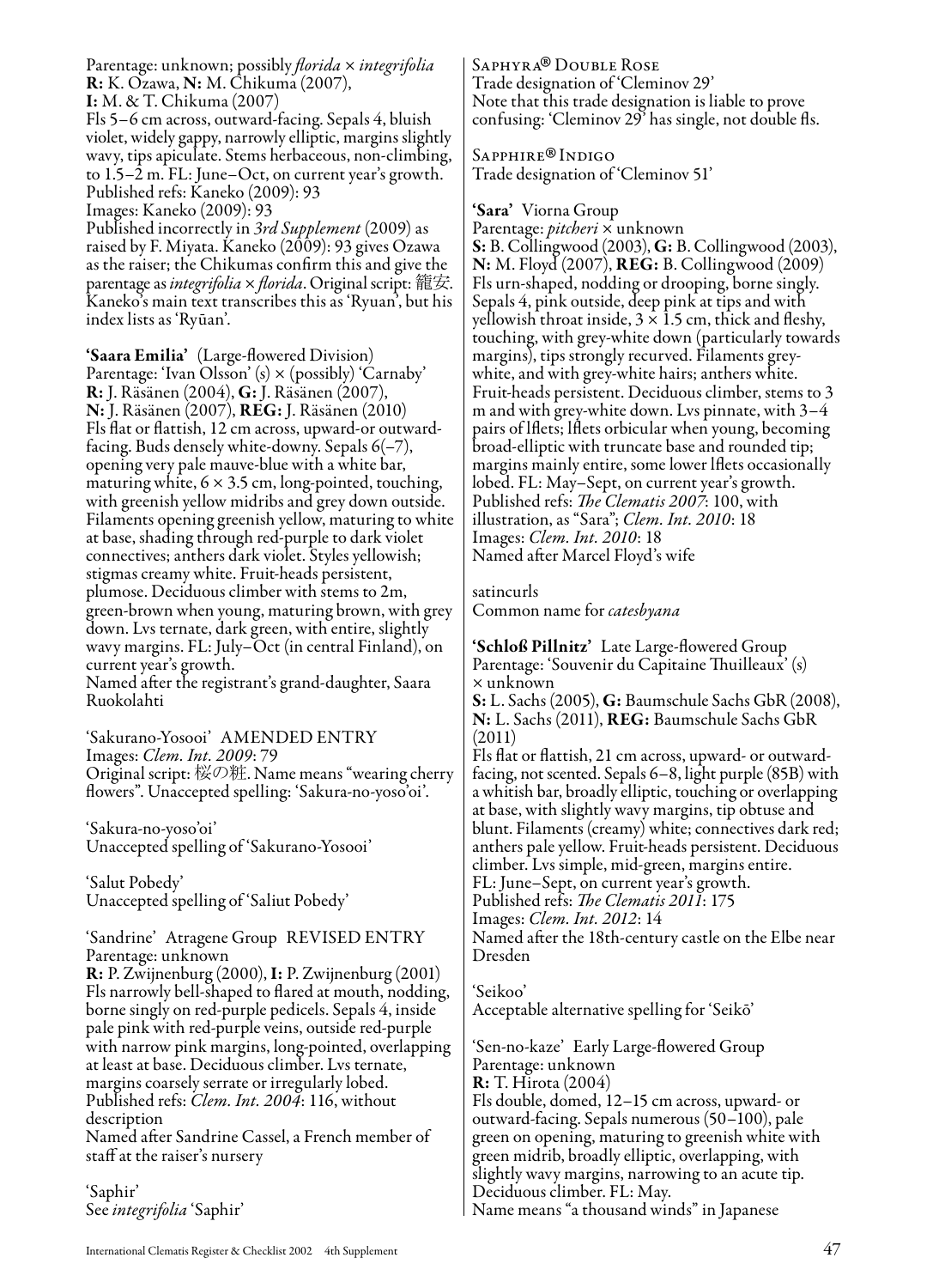'Senta' Early Large-flowered Group REVISED ENTRY Parentage: Seedling of *patens* 'Ruriokoshi' R: H. Hayakawa (pre-2008) Fls double, 10–20 cm across, upward- or outwardfacing. Sepals numerous, pale blue, narrowly elliptic, long-pointed. Deciduous climber with stems 2–3 m. FL: May–Oct. Images: Kaneko (2009): 51 Original script: 仙太. Named after the breeder's grandson.

'Serafina' Early Large-flowered Group Parentage: unknown (cross 659-00) R: S. Franczak (2000), I: Clematis Szkółka Pojemnikowa (2009) Sepals pale purple with a bright pink bar. Deciduous climber with stems 2.5–3 m. FL: May–June and Aug–Sept. Published refs: *Clematis Szkółka Pojemnikowa Oferta* (Lato-Jesień 2009) A Polish female name

'Serebristy Ruczejek' Unaccepted spelling of 'Serebrianyi Rucheek'

*serratafolia* Mis-spelling of *serratifolia*

'Severnoje Sijanie' Unaccepted spelling of 'Severnoe Siianie'

'Sharon' See *C*. × *cartmanii* 'Sharon'

'Shikō' Early Large-flowered Group REVISED ENTRY Parentage: Sport of 'The President' R: Kinshichi Isogai (c.1984), N: Hiroshi Takeuchi (1985) Syns: 'Suisee Nigoo', 'Suisei Nigoo' Fls double, 10–15 cm across, upward-facing. Sepals 6–8, rich purple-blue, slightly paler along bar, broadly elliptic, overlapping, margins slightly wavy; tip cuspidate and sometimes with a short spine. Staminodes numerous, sepaloid, forming central rosette not obscuring sepals, with wavy margins, tips long-pointed with a distinct spine (giving a bristly appearance to ageing fls). Deciduous climber with stems to 2.5 m. FL: May–June on previous year's growth, Aug–Sept on current year's. Published refs: *Clem. Int. 1998*: 36 Images: Kivistik (2008): 102, as 'Shikoo' (showing a double flower going over); *Clem. Int. 2009*: 80 top left, as 'Suisei No.2'; *Clem. Int. 2012*: 151 [Note that both Kaneko (2009): 53 and *Clem. Int. 2009*: 80 middle left, as 'Shikou', show the single-fld reversion.] Trade: Suisei-Nigō Original script: 紫光. Name means "purple light" in Japanese. Acceptable alternative spelling: 'Shikoo'. Unaccepted spelling: 'Shikou'. Although *ICRC 2002* attributed its discovery to Teruo Isogai, Hiroshi Takeuchi (*in litt.* April 2012) confirmed that it was Teruo's father Kinshichi who first selected it; further,

Takeuchi has explained that it was he himself who saved this plant from loss: Isogai senior gave Takeuchi one of the ten plants when it was first propagated but subsequently lost all his remaining stock including the mother plant, so all plants nowadays have been derived from Takeuchi's – in recognition of which Isogai accepted Takeuchi's name for it. It was introduced commercially under the trade designation Suisei-Nigō (which means "Comet Number Two" in Japanese: there had been much excitement about the transit of Halley's Comet in 1986, and Isogai had already introduced 'Suisei' Suisei Ichigō ["Comet Number One"]); but, as happens so often for these trade names, Suisei-Nigō has subsequently been used incorrectly as the cultivar epithet. Indeed, 'Suisei-Nigō' may have even been published before 'Shikō' and therefore be inferred to take priority of establishment, but the ICRA is content to uphold 'Shikō' as being the raiser's preference (ICNCP, 2009: Art. 31.4). It has to be said that it tends to be somewhat unstable: a singleflowered variant sometimes sold commercially as 'Shikō' (or incorrectly as 'Suisei-Nigō') appears to be a reversion to 'The President'; and the double-fld form with filigree staminodes, illustrated at *Clem Int. 2009*: 80 top right, would seem to be one of these variants. The true plant has been grown for some years by the Kivistiks and has recently been introduced into commerce in the UK by Thorncroft Clematis.

'Shikoo' Acceptable alternative spelling of 'Shikō'

'Shikun-on-Mai' Mis-spelling of 'Shikun-no-Mai'

Shimmer Trade designation of 'Evipo028'

'Shimmer' Erroneous name for 'Evipo028' (which has trade designation SHIMMER)

'Shinkiri' Early Large-flowered Group Parentage: unknown I: (1998) Fls flat, 12–15 cm across, upward-facing. Sepals 8, bluish purple, broadly elliptic, overlapping, blunt. Filaments white. Deciduous climber with stems 1.5–2 m. FL: May–Oct. Published refs: Kaneko (2009): 49 Images: Kaneko (2009): 49

'Shino-no-mai' Viticella Group Parentage: unknown R: K. Sugimoto (pre-2007), I: Kasugai Garden Centre (c.2007) Published refs: Sugimoto *Total Cat. of Clematis 2007–2008* Original script: 紫野の舞. Although when transcribed this is arguably too close to 'Shion-no-mai' [紫苑の舞] (ICNCP, 2009: Art. 21.23), it is quite distinct in its original script, so both are considered acceptable.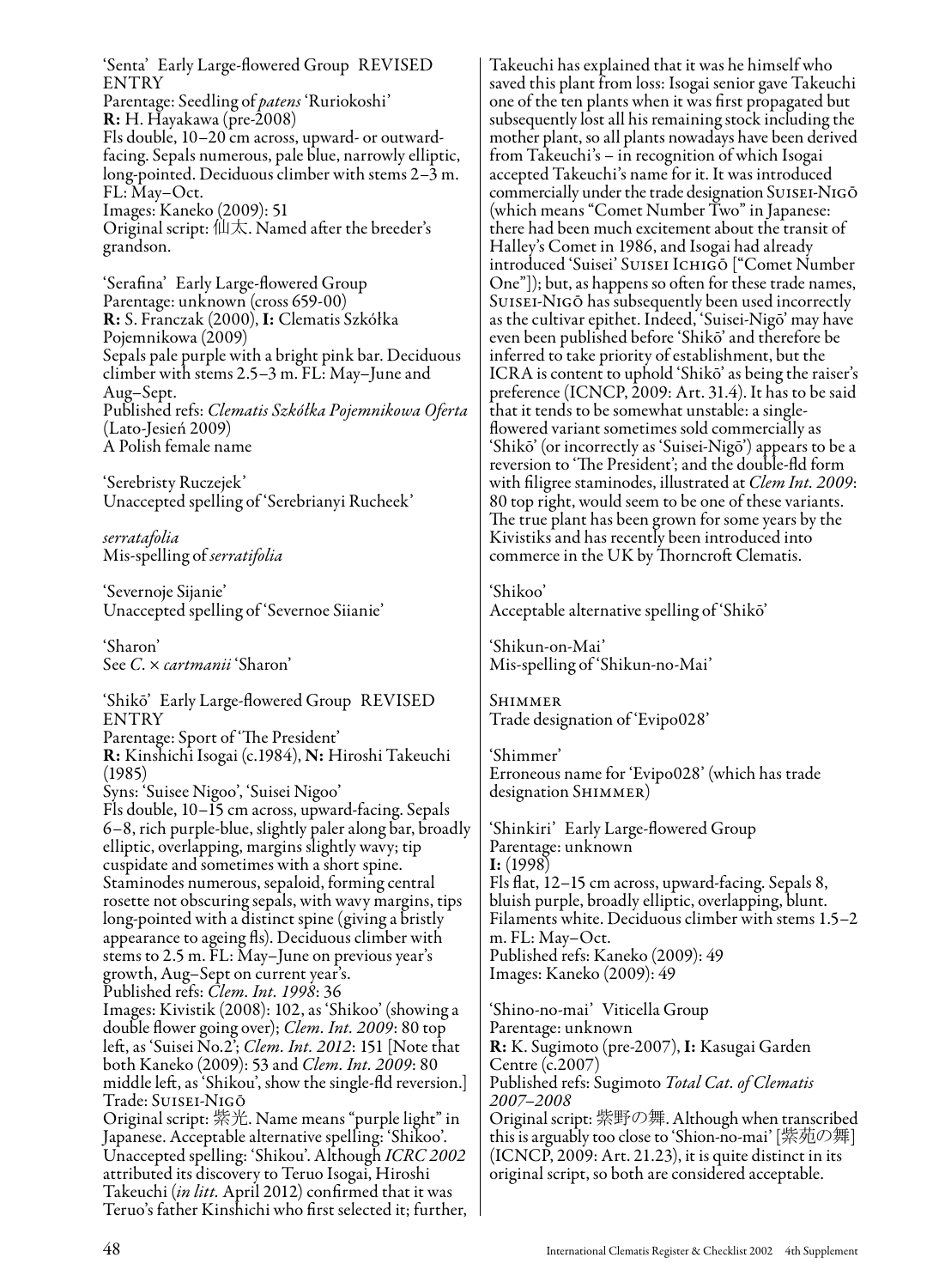'Shion-no-mai' Early Large-flowered Group Parentage: unknown R: K. Sugimoto (pre-2007), I: Kasugai Garden Centre (c.2007) Published refs: Sugimoto *Total Cat. of Clematis 2007–2008* Original script: 紫苑の舞. Although when transcribed this is arguably too close to 'Shino-no-mai' [紫野の舞] (ICNCP, 2009: Art. 21.23), it is quite distinct in its

original script, so both are considered acceptable.

'Shishimaru'

Parentage: *florida* var. *sieboldiana* × unknown R: H. Hayakawa (c.1995) Fls double, 8–12 cm across, upward- or outwardfacing. Guard sepals 6, red-crimson, overlapping at base, broadly elliptic, long-pointed; inner sepals much smaller, numerous, of similar colour. Deciduous climber with stems 2–3 m. FL: May–Oct. Published refs: Kaneko (2009): 99 Images: Kaneko (2009): 99 Original script: シシマル (from Japanese PBR website); Kaneko (2009) spells it as 紫子丸.'Murasaki-Man-e', an invalid synonym of 'Shishimaru', has been published – but, lacking any description, is not considered to have been properly established (ICNCP, 2009: Art. 27.6).

'Shizuka' (Hirota) REVISED ENTRY Syn. of 'Shizuka-TH'

'Shizuka-TH' Parentage: 'Oonagare Ichigoo' × unknown R: T. Hirota (2000) Syn.: 'Shizuka' (Hirota) Fls circular, 10–13 cm across, upward- or outwardfacing. Sepals 6, dark blue background stippled with white. Stamens creamy white. Nomenclatural Standard: herbarium specimen prepared using material from raiser (Leiden) Original script: 静香. Originally named 'Shizuka', a Japanese woman's name meaning "silence". However, when this was deemed unacceptable under ICNCP, 2004: Art. 27.1 in *3rd Supplement* (2009) – having already been established for an earlier cultivar – the raiser agreed to change it and added his initials.

'Shōnan-no-Fuji' Early Large-flowered Group Parentage: unknown R: K. Ochiai (pre-2008) Fls 10–13 cm across, upward-facing. Sepals 6, white, gappy, broadly elliptic, apiculate. Filaments yellowish green. Deciduous climber with stems 1–1.5 m. FL: May–July. Published refs: Kaneko (2009): 57 Images: Kaneko (2009): 57

'Sieboldi' See *florida* Thunb. var. *florida* 'Sieboldiana'

*sieboldii bicolour* Syn. of *florida* var. *florida* 'Sieboldiana'

*sieboldii* 'Flora Plena' Syn. of *florida* var. *flore-pleno* 'Plena'

'Silver Dancer' Montana Group Illustrated but not described in *The Clematis* 2008: 122, so not yet technically established as a cultivar epithet, but added here to the Checklist to avoid any future uncertainty

'Silver Grey Lady' Early Large-flowered Group Parentage: unknown Fls flat or flattish, upward- or outward-facing. Sepals 8, mauve with a greyish bar, overlapping, with slightly wavy margins, blunt. Filaments yellow; anthers crimson. Deciduous climber. Published refs: *Amateur Gardening* Suppt (22/7/1922): 203 Images: *Amateur Gardening* Suppt (22/7/1922): 203

'Silvia Denny' Mis-spelling of 'Sylvia Denny'

'Sir Erin Savill' Mis-spelling of 'Sir Eric Savill'

'Sir Trewor Lawrence' See 'Sir Trevor Lawrence'

#### 'Sirena'

This epithet, which has occurred in an online listing, is probably a mis-spelling for 'Syrena' (or, less likely, 'Sirene')

'Sixten's Gift' Early Large-flowered Group Parentage: 'Vino' x 'Poulala' ALABAST R: S. Widberg, G: S. Widberg, N: L. Beutler & B. Rogerson (2008), I: Friends of the Rogerson Clematis Collection (2005), REG: Friends of the Rogerson Clematis Collection (2010) Syns: 'Sixten's Number 3' Flowers rounded, flat or flattish, 12.5–20 cm across, upward- or outward-facing, borne singly. Sepals usually 8 (sometimes double fls, with up to 16 sepals, are thrown early in the season), candy-floss pink, broadly elliptic, rounded, mucronate, overlapping (or sometimes gappy in autumn fls). Filaments opening greenish, maturing to cream; connectives, anthers and pollen creamy yellow. Fruit-heads persistent. Deciduous climber with stems 2–2.5 m. Lvs ternate, margins entire. FL: April–June on previous year's growth, Sept–Oct on current year's. Named in honour of its raiser. Sixten Widberg sent this to Cedergren's Nursery as one of a series of seedlings for potential distribution by them. Cedergren's later forwarded it to Brewster Rogerson as "Sixten's Number 3" – and it was indeed distributed to Friends of the Rogerson Clematis Collection [FRCC] under this name in 2005–2008, though that was probably never established through publication. Widberg agreed that it could be named and distributed by FRCC.

'Slowik' Mis-spelling of 'Słowik'

'Słowik' Viticella Group AMENDED ENTRY Parentage: unknown R: S. Franczak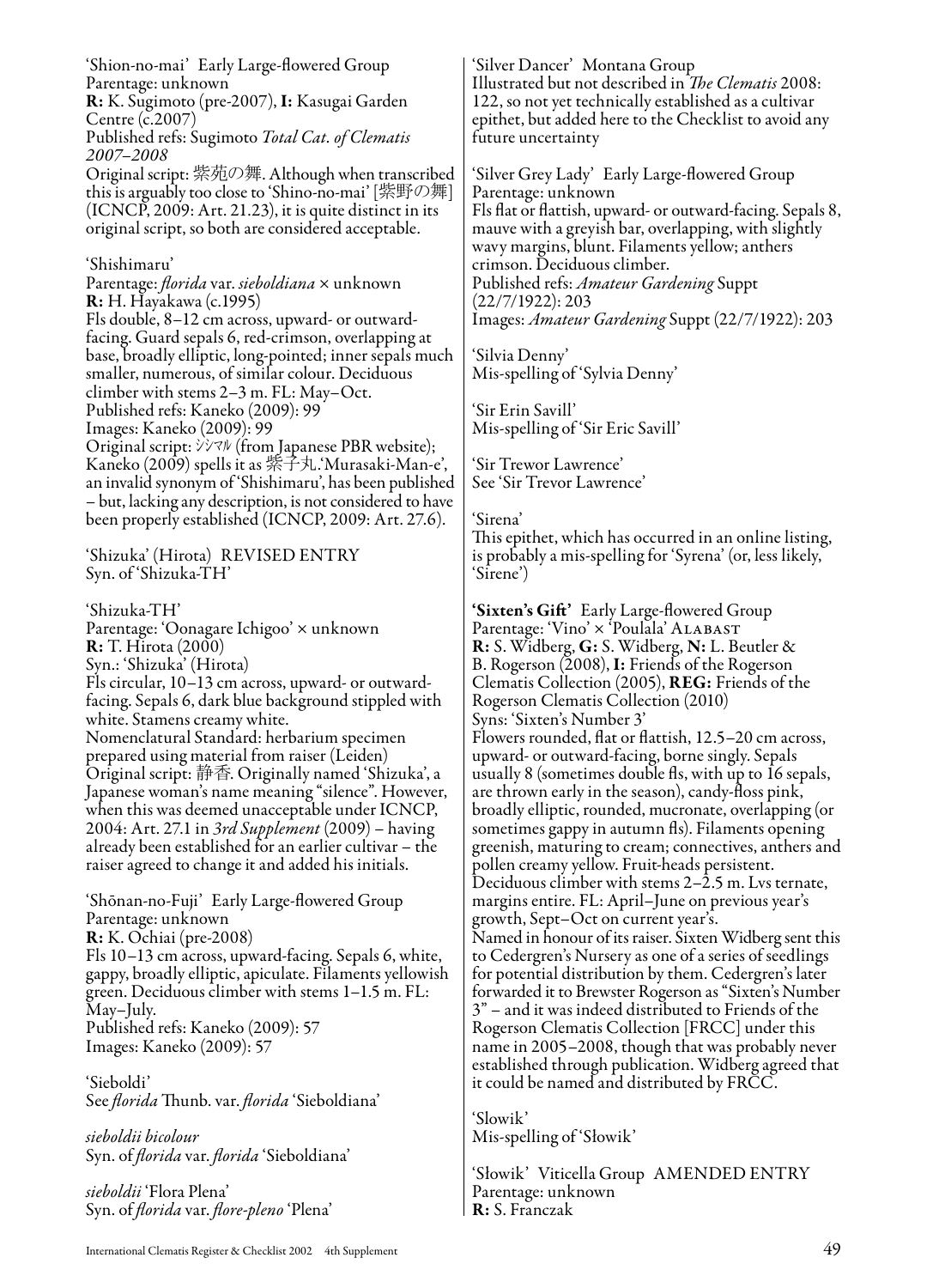Fls 9–13 cm across. Sepals violet. Stamens cream. Stems to 3.5 cm.

Published refs: Howells (1998): 88, as 'Slowik' Although originally established in Howells (1998) as 'Slowik', it is clear that this should be spelt as 'Słowik' – which is Polish for "nightingale" – and indeed there is documentary evidence that Franczak himself spelt it thus, so this mis-spelling has now been corrected (ICNCP, 2009: Art. 35.3).

Marczyński (*in litt.* 26/6/2010) has shown that Franczak renamed 'Regina' as 'Słowik' in his notebook – but presumably that change was never published; the plant here described is clearly a different cultivar.

'Snou Flake' Mis-spelling of 'Snowflake' (of Noble)

'Snowbells' Mis-spelling of 'Snow Bells'

'Sofia Kaisa' Early Large-flowered Group Parentage: 'Westerplatte' (s) × 'Moonlight' R: J. Räsänen (2005), G: J. Räsänen (2009), N: J. Räsänen (2009), REG: J. Räsänen (2011) Fls semi-double (with up to 11 sepals) in early fls, single (with 7–9 sepals) later, flat or flattish, 10–14 cm across, upward- or outward-facing, not scented. Buds greenish, with dense grey down. Sepals 7–11, cream white, the bar often flushed red-purple especially towards the tip,  $6.5-7 \times 3-5$  cm, downy outside, broadly elliptic, overlapping, with slightly wavy margins, rounded at tip but with a distinct apiculus sometimes recurved. Filaments white at base, shading through red-purple to dark violet connectives; anthers violet; pollen white; stigma yellowish. Fruit-heads persistent. Deciduous climber, with stems 2.5–3 m, grey-downy when young, red-brown when mature. Lvs ternate, downy beneath, with entire margins. FL: Jun–Aug (in central Finland) on previous year's, then current year's growth. Published refs: *Clem. Int. 2012*: 15 (with picture) Named after the registrant's grand-daughter, Sofia Ylätalo

'Soldertalje' Mis-spelling of 'Södertälje'

'Solidarnoeść' Mis-spelling of 'Solidarność'

'Something Blue' Integrifolia Group Parentage: 'Fukuzono' (s) × unknown R: T. Hirota (2007) Fls broadly bell-shaped, 12–15 cm across, upwardfacing. Sepals 5–10, blue-purple, broadly elliptic, overlapping up to two-thirds of their length, somewhat wavy-margined, tips cuspidate and slightly recurved. Filaments blue-purple; anthers creamy yellow. Lvs simple, mid-green, with entire margins. FL: late April. Flowers larger and earlier-blooming than similar Integrifolia Group cultivars.

'Sonnette' Viorna Group AMENDED ENTRY In *ICRC* (2002), 'Peveril Peach' was cited as an unacceptable name because ICNCP, 1995: Art. 17.13 forbade use of common plant names for cultivar epithets, "peach" being used for *Prunus persica*. The original ruling has now changed, preventing use of common names only where this might cause confusion (ICNCP, 2009: Art. 21.22). However, since 'Peveril Peach' is an ambiguous name, having been re-used; the use of 'Sonnette' as a replacement is now established; and to respect the breeder's wishes, 'Sonnette' is now considered the accepted name for this cultivar (ICNCP, 2009: Art. 29.3, 30.1 and 31.4).

*soongarica* Mis-spelling of *songarica*

'Soorin' Acceptable alternative spelling for 'Sōrin'

'Sophia fl. plena' See synonymy of 'Sophia Plena'

**SORBET** Trade designation of 'Zosor'

'Sōrin' Early Large-flowered Group<br>Parentage: (*florida* 'Sieboldiana' × unknown) (s) **×** unknown R: T. Hirota (2003) Fls flat or flattish, 13–15 cm across, upward-facing. Sepals 6–7, blue-purple with strongly marked midveins,

broadly elliptic, base somewhat incurved giving a gappy appearance, tip long-pointed and slightly recurved. Filaments and connectives violet-purple; anthers white. Deciduous climber. FL: May. Original script: 宗麟. Named after the famous Japanese feudal lord (daimyo) Ōtomo Sōrin (1530– 1587). 'Soorin' is an acceptable alternative spelling.

#### 'Souda'

R: K. Hasegawa (pre-2009) Japanese PBR application submitted in 2009; further details are being sought. Original script: 相田.

'Souvenier de Capitaine Thuilleux' Mis-spelling of 'Souvenir du Capitaine Thuilleaux'

#### 'Spark'

R: M. Udagawa (pre-2008) Japanese PBR application submitted in 2008; further details are being sought. Original script: スパーク.

Spiky Trade designation of 'Zospi'

#### 'Spring Essence' Forsteri Group

Parentage: Chance garden seedling, apparently a hybrid between *forsteri* and *paniculata* N: R. Russell, I: Naturally Native NZ Plants (2008), REG: Naturally Native NZ Plants (2009) Fls 5 cm across, fragrant with a honeyed or spicy scent. Sepals 6, lime-green, elliptic, blunt, gappy. Evergreen scrambler or weak climber, with stems to c.1.8 m. FL: spring. Published refs: *The Clematis 2009*: 184 Images: *Clem. Int. 2010*: 19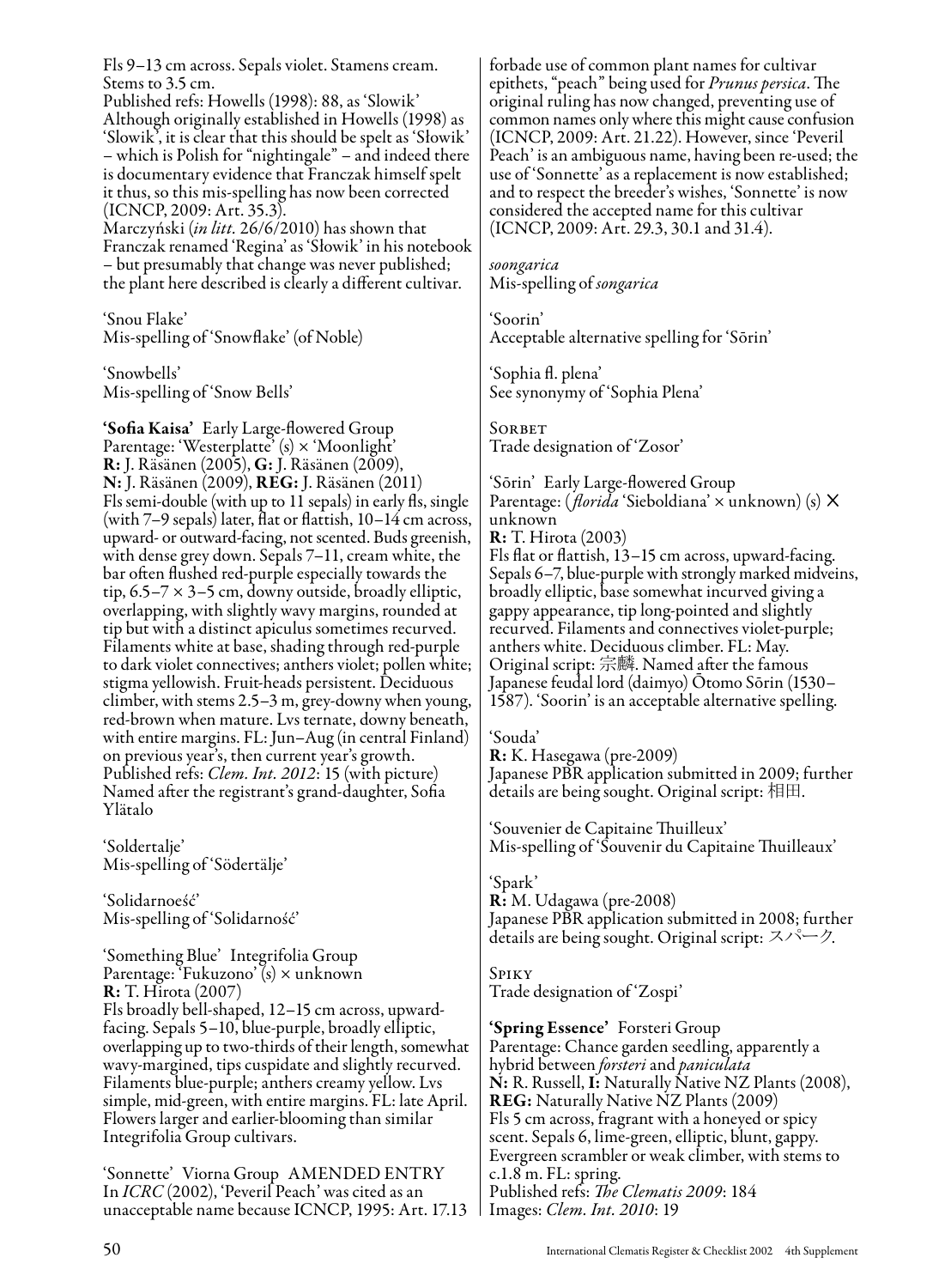The original article by Neil Ross (*NZ Herald* online, 22/3/2009) suggested it to be a *foetida* hybrid, but Ruth Russell has corrected this *in litt.*

'Stagione' Early Large-flowered Group Parentage: 'Allegro' (s) × 'Midget Blue' **R:** F. Miyata & K. Miyazaki (1996), **N:** F. Miyata (2000), I: K. Miyazaki (2001), REG: K. Miyazaki (2009)

Fls flat or flattish, 8–12 cm across, upward- or outward-facing, borne terminally and in axils. Sepals 6–8, clear blue with a paler bar,  $6.5 \times 4$  cm, longpointed, overlapping in basal one-third, margins slightly wavy. Filaments white; anthers creamy white. Fruit-heads persistent. Compact, deciduous climber with stems to 0.8 m, green when young, maturing to brown. Lvs ternate, entire, mid-green. FL: Late Apr to Nov, at first on previous year's growth, then on current year's.

Published refs: *3rd Supplement* (2009): 39, as 'Stagioone', without description; *Clem. Int. 2010*: 19 Images: *Clem. Int. 2010*: 19

Original script: スタジオーネ. Mr Miyata loves classical music and named this after Vivaldi's 'Le Quattro Stagioni' ('The Four Seasons'). However, the epithet accepted by the Japanese PBR authorities, in granting PBR 12233 in 2004, was spelt 'Stagione' [スタ ジオーネ], so this may not be rejected (ICNCP, 2009: Art. 31.2) despite Mr Miyata's subsequent (logical and) expressed preference for 'Stagioni' [スタジオーニ]. Unaccepted spellings: 'Stagioone'; 'Sutajioone'.

'Stagioone' REVISED ENTRY Unaccepted spelling of 'Stagione'

'Standishi' Mis-spelling of 'Standishii'

'Star Burst' REVISED ENTRY Syn. of 'RobloM' Originally registered as 'Star Burst' in 1998, this cultivar was granted USPP 21203 in Aug 2010 as 'RobloM', so the latter name must take priority (ICNCP, 2009: Art. 31.2) and 'Star Burst' becomes its synonym (*ibid* Art. 11.2). Mis-spelling: 'Starburst'.

'Still Waters' Erroneous name for 'Zostiwa' (which has trade designation STILL WATERS)

'Suisee' REVISED ENTRY Unaccepted spelling of 'Suisei' (following the transcription used in *Kenkyusha's New Japanese-English Dictionary* (ed. 4, 1974) [see ICNCP, 2009: Rec. 34D])

'Suisee-nigoo' REVISED ENTRY Erroneous name for 'Shikō' (which has trade designation Suisei-Nigō)

'Suisei' Early Large-flowered Group REVISED ENTRY Parentage: unknown H: K. Isogai (c. 1986), I: Nihon Kaki Co. (c. 1992) Syns: 'Suisei-Ichigoo'

Fls 12–15 cm across. Sepals deep bluish purple. Anthers yellow. Published refs: *Green Nippon* (1987) Trade: Suisei-Ichigō Original script: 彗星. Name means "comet" in Japanese, and was named to mark the passing of Halley's Comet in 1986. Unaccepted spelling: 'Suisee' ['Suisei' being chosen in preference following the transcription used in *Kenkyusha's New Japanese-English Dictionary* (ed. 4, 1974) {see ICNCP, 2009: Rec. 34D}]. When marketed through Nihon Kaki, that was done using the trade designation Suisei-Ichigō, apparently with the intention of having a Suisei series of cultivars – but in fact this never went beyond the first two (the other being 'Shikō', Suisei-Nigō).

'Suisei-ichigō' Erroneous name for 'Suisei' (which has trade designation SUISEI-ICHIGŌ)

Suisei-Ichigō Trade designation for 'Suisei'

Suisei-Nigō Trade designation for 'Shikō'

'Suisei Number 2' REVISED ENTRY Erroneous name for 'Shikō' (which has trade designation Suisei-Nigō [where "nigō" means "number two" in Japanese])

Sunny Sky Trade designation of 'Zosusk'

'Suō' Early Large-flowered Group<br>Parentage: (*florida* 'Sieboldiana' × unknown) (s) **×** unknown R: T. Hirota (2003) Fls flat or flattish, 13–15 cm across, upward- or outward-facing. Sepals 6–8, pale pink margins around a pink bar, broadly elliptic, overlapping at base, long-pointed. Filaments greenish yellow at base, shading to red-purple above (including connectives); anthers greenish yellow. Deciduous climber. FL: May. Original script: 周. Named after a former Japanese province, now part of the Yamaguchi Prefecture.

'Suoo'

Acceptable alternative spelling for 'Suō'

'Suoo' is an acceptable alternative spelling.

'Supernova' Late Large-flowered Group Parentage: unknown; chance seedling; possibly 'RobloM' self-seeded

N: R.C. Mitchell (2010), I: Growell Ornamental Plants Import/Export (c.2010), REG: R.C. Mitchell (2010) Fls double, flat or flattish, 16 cm across, upward- or outward-facing, borne singly, not scented. Sepals (5–)8; fls opening deep pink along broad midrib, shading to narrow, mid-pink margins, the margins becoming broader and paler – to very pale pink – with age;  $6 \times$ 4 cm, broadly elliptic, long-pointed, margins folding inwards in young fls, touching and wavy. Staminodes numerous, white with a central pink stripe,  $3 \times 1.5$  cm,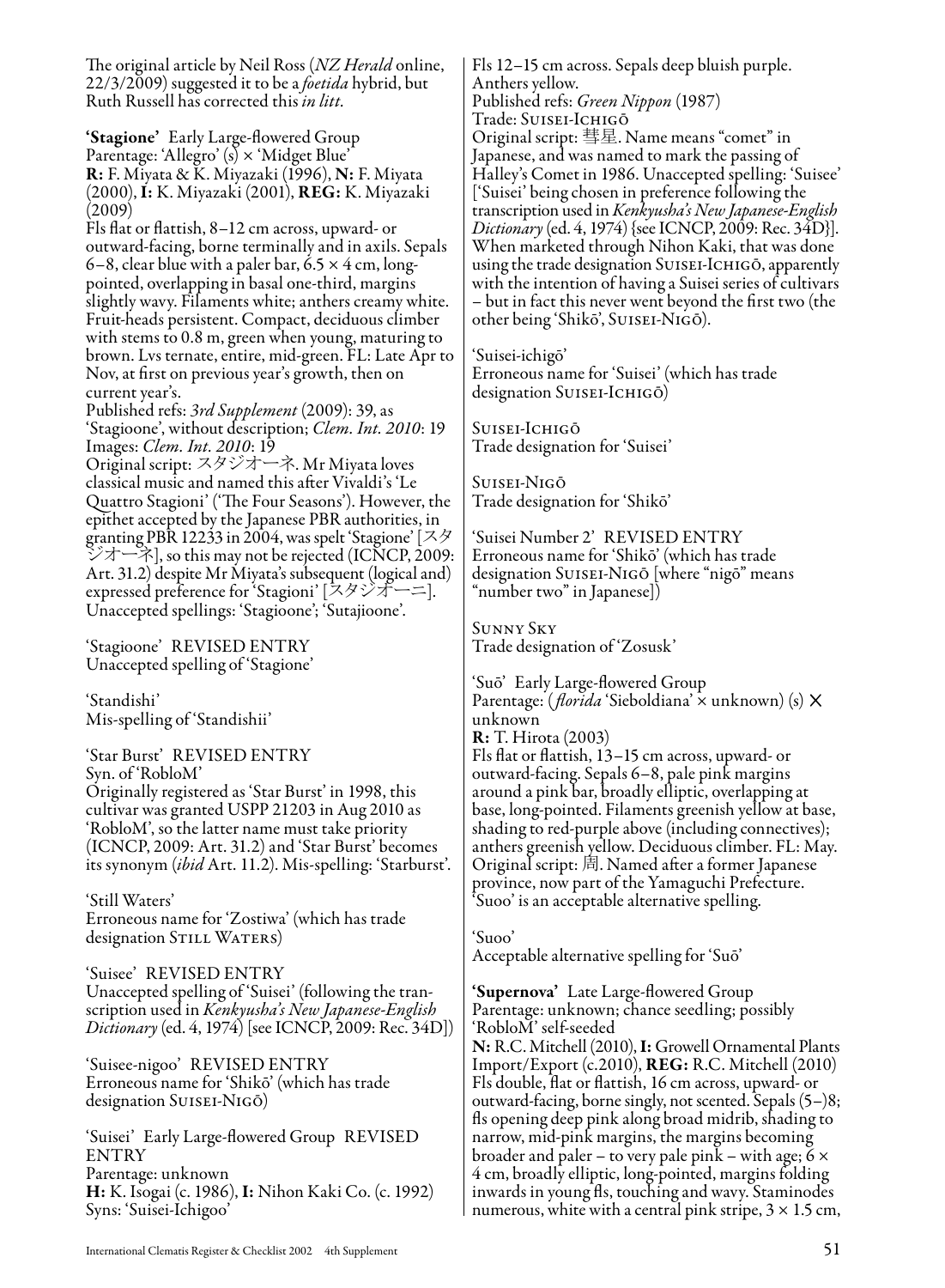oval, long-pointed. Filaments and anthers white. Deciduous climber with green stems when young. Lvs ternate, entire, mid-green. FL: Oct–Nov (southern hemisphere) on current year's growth. The registrant writes that this was "probably 'Star Burst' [= 'RobloM'] self-seeded", but might have involved 'Evipo039' Diamantina which was also briefly grown nearby (though this is highly improbable, since 'Evipo039' is described in USPP 20638 as being sterile). It has also been suggested that this might be an unstable variant of 'Evijohill'.

**Sussgold** Trade designation of 'Celebration'

'Sutajioone' Unaccepted spelling of 'Stagione'

'Sutherthalje' See 'Södertälje'

'Sweet Sensation' Mis-spelling of 'Sweet Scentsation'

'Sweet Sentsation' Mis-spelling of 'Sweet Scentsation'

'Sweet Summer Love' Flammula Group R: S. Marczyński, N: S. Marczyński, I: Clematis Szkółka Pojemnikowa (2011) Fls flat or flattish, cross-shaped, 3–4.5 cm across, outward-facing, scented. Sepals 4, purple, narrowly oblong, widely separated. Stems up to 3.5 m. Lvs dark green. FL: Jul–Sep. Published refs: *Clematis Szkółka Pojemnikowa Oferta* (Lato-Jesień 2011) Awarded bronze medal at Plantarium 2011.

'Sweetheart'

Mis-spelling of *C.* × *cartmanii* 'Sweet Hart' This mis-spelling was established *c*.2003 in the printed catalogue of Walled Garden Nursery, Wiltshire, UK (*pers. comm.* Fraser Wescott, Sep. 2011). It thus pre-dates establishment of the use of 'Sweetheart' for an Integrifolia Group cultivar, introduced commercially in 2011, adding to the reasons for that later use to be considered unacceptable (ICNCP, 2009: Art. 30.1).

'Sweetheart' Integrifolia Group Parentage: unknown, but EU PBR application states it is *C.* × *diversifolia* cultivar R: Marco de Wit Boomkwekerij, I: Thorncroft Clematis Nursery (2011) Fls broadly bell-shaped, up to 10 cm across, outwardfacing or nodding. Sepals 6, mauve-pink with a deeper pink bar, elliptical, twisted, gappy, with slightly wavy margins, long-pointed. Filaments creamy white; anthers yellow. Sub-shrub with non-clinging, scrambling stems to 2m. FL: June–Sept on current year's growth. Published refs: *Thorncroft Clematis cat.* (2011): 10 Images: *Thorncroft Clematis cat.* (2011): back cover Unacceptable name owing to earlier establishment of this epithet as a mis-spelling for *C.* × *cartmanii* 'Sweet Hart' and it's being a homophone of the latter

(ICNCP, 2009: Art. 21.23 & 30.1). Awarded bronze medal at Plantarium 2011.

'Sweetie' Montana Group Parentage: unknown; chance seedling S: R.C. Mitchell (*c.*2006), N: R.C. Mitchell (2008), REG: R.C. Mitchell (2011) Fls flat or flattish, 5.5 cm across, upward- or outwardfacing, borne one or more from a node, with a slight, sweet vanilla scent. Sepals 4, pale pink, darker at the margins,  $2.5 \times 1.5$  cm, broadly elliptic, gappy or slightly overlapping, blunt, with a recurved tip. Filaments white; anthers primrose. Fruit-heads persistent. Deciduous climber with stems >4 m. Lvs ternate with lflets sometimes lobed or regularly toothed, mid-green to purplish, hairless. FL: Oct (southern hemisphere), prolifically on previous year's wood. Published refs: *The Clematis 2011*: 176 Images: *Clem. Int. 2012*: 15

'Syakonnu' Unaccepted spelling of 'Chaconne'

'Sympatia' Early Large-flowered Group REVISED ENTRY Parentage: unknown (cross 113-81) R: S. Franczak (1981), I: S. Franczak (1986), REG: S. Franczak (1987) Fls (10–)15–18(–20) cm across. Sepals 6–8, rosy lilac, tending to develop a darker bar as fls age, 7.5  $\times$  5 cm, elliptic, overlapping at base, margin crimped (in young fls), tips somewhat obtuse, with a short apiculus. Filaments and connectives pale lilac; anthers dark brown or red-brown; styles yellow-green; stigmas white. Deciduous climber with stems 2–4 m. Lvs usually ternate, sometimes simple on upper part of stem; lflets heart-shaped. FL: (May–)June–Oct, on previous year's growth and then current year's. Published refs: Fisk (1989): 132 Images: Franczak (1996); Toomey & Leeds (2001): 359

The name means "sympathy" in Polish. See *Clem. Int. 2000*: 20 for discussion of the name. Mis-spellings: 'Sympathia'; 'Sympatica'.

There seems to be a form in cultivation under this name which has gappy, whitish pink flowers with a darker pink bar; it is currently unclear whether this is coloration that develops under certain environmental conditions or a different cultivar that has somehow become mixed up with true 'Sympatia'.

#### *szuyuanensis*

I: Crûg Farm Plants (*c.*2007)

Possibly a new species, this plant was found by B. & S. Wynn-Jones (of Crûg Farm Nursery) near to Szuyuan village, Ilan County, North Taiwan in 1996 (and collected as B&SWJ 6791). This clone was later registered under the cultivar name 'Zomy' (*q.v.*). Subsequently, Crûg Farm Nursery have also offered a second clone under the collector's number CWJ 12455.

'Tae' Early Large-flowered Group

R: R. Tanaka, I: Thorncroft Clematis Nursery (2009) Fls star-shaped, 15–20 cm across. Sepals white, shading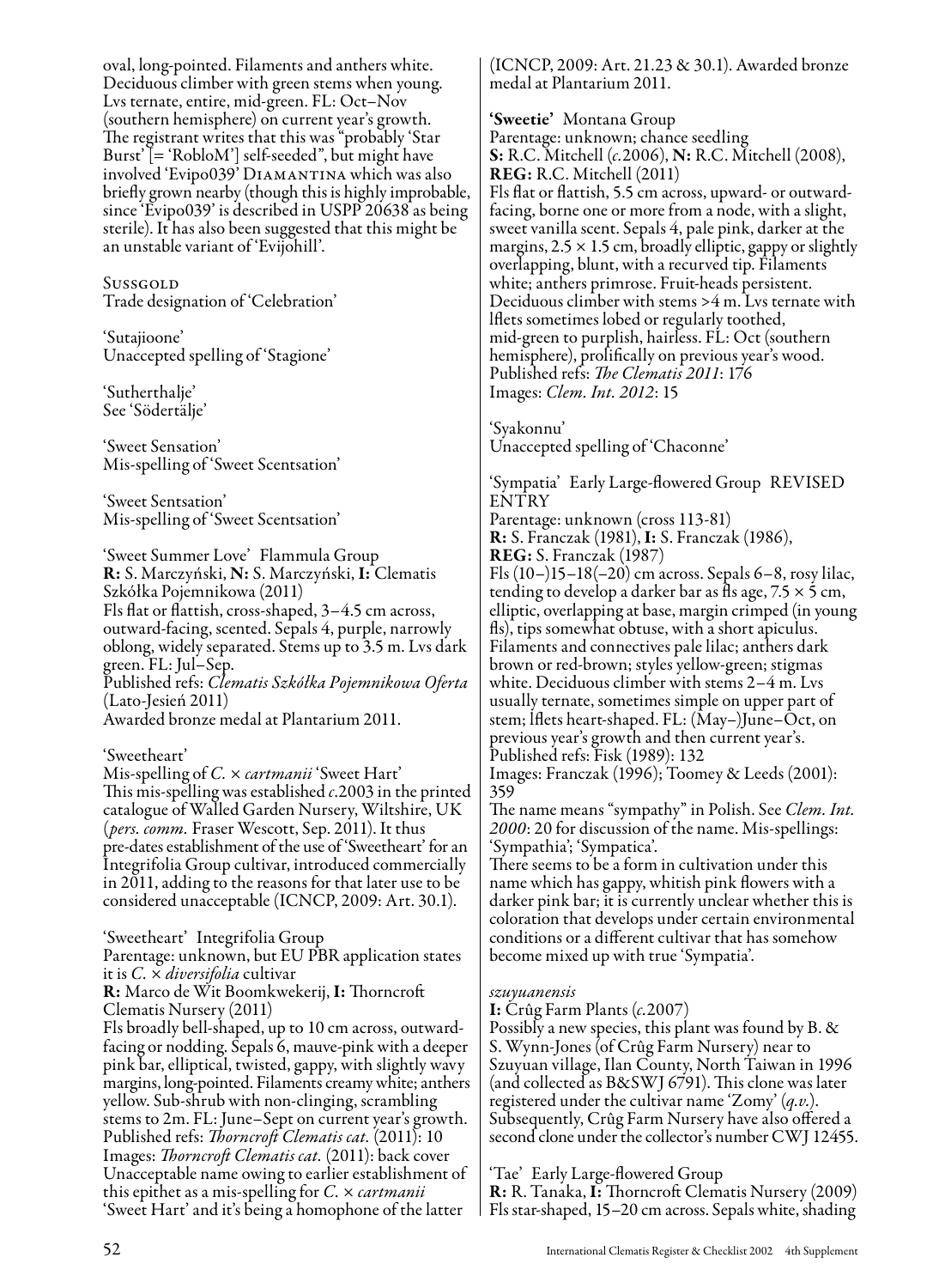to raspberry-pink at margins and tip. Deciduous climber with stems 1.8–2.4 m. FL: May–June on previous year's growth, Aug–Sep on current year's. Published refs: *Thorncroft Clematis Nursery cat*. (2009): 22

'Tage Lundell' (Viticella Group) See 'Mrs T. Lundell'

Tai Yang Trade designation of 'Evipo045'

*tangutica* 'Helios' AMENDED ENTRY Erroneous name for 'Daihelios'

'Temple Bells' See *rehderiana* 'Temple Bells'

'Temptation' Erroneous name for 'Zotemp' (which has trade designation TEMPTATION)

Tendresse Trade designation of 'Trav05'

*terniflora* DC. AMENDED ENTRY Syns: *chinensis* hort.; *dioscoreifolia* Lév. & Vaniot; *maximowicziana* Franch. & Sav.; *paniculata* Thunb., non Gmel.; *paniculata* Thunb. var. *dioscoreifolia* (Lév. & Vaniot) Rehder; *recta* L. var. *paniculata* (Thunb.) Pavol.; *recta* L. subsp. *terniflora* (DC.) Kuntze Images: Toomey & Leeds (2001): 364; Kaneko (2005): 81; Kaneko (2009): 26 & 109; *Clem. Int. 2010*: 134 Sweet autumn clematis.

*terniflora* 'Robusta' REVISED ENTRY Syns: *flammula* L. var. *robusta* Carrière; *dioscoreifolia* var. *robusta* (Carrière) Rehder; *maximowicziana* var. *robusta* (Carrière) Nakai; *paniculata* hort.; *terniflora* var. *robusta* (Carr.) Tamura; 'Robusta' As species, except that fls larger (5 cm across); stems 18-ribbed (not 6-ribbed as in type); and lvs larger (to  $35 \times 30$  cm), the lflets often with a silvery stripe down the midrib.

Images: *Rev. Hort.* (1874): 465, fig. 59, as *flammula robusta*; Toomey & Leeds (2001): 340 This was entered in *ICRC* (2002) as being merely a synonym of *terniflora*. Grey-Wilson (2000) reports that it cannot satisfactorily be separated as a wild variety, but both Grey-Wilson and Johnson (2002) agree that this does seem to be a more robust – probably hexaploid  $(2n = 6x = 48)$  – form. It arguably merits horticultural distinction and is therefore treated now as a cultivar.

*terniflora* var. *robusta* (Carr.) Tamura AMENDED ENTRY Syn. of *terniflora* 'Robusta'

*texensis* 'Scarlet' Viorna Group AMENDED ENTRY Parentage: Selection from *texensis* raised from seed collected near the Tarpley River, Texas Images: Kaneko (2005): 70; Kaneko (2009): 83 Name contravenes ICNCP, 2009: Rec. 21G . Original script: テキセンシス スカーレット. This seedling was deliberately selected as best representing the all-scarlet form found in the Tarpley River area of Texas, where it was sought out by Messrs Ozawa and Sugimoto (the former having deduced that, to have been the parent of 'Gravetye Beauty' for example, such a form must exist). It has subsequently been propagated using tissue culture – a breakthrough in the cultivation of this notoriously hard-to-propagate species.

*texensis* 'Viorna' Erroneous name for *viorna*

*texensis* 'Wellmax' S: P. van Well en Zonen B.V. This cultivar was granted EU PBR 27660 in August 2010; further details are being sought

The Countess of Wessex Trade designation of 'Evipo073'

'The Kelpie Bride' Mis-spelling of 'The Kelpie's Bride'

'Thorncroft' See *florida* var. *normalis* 'Thorncroft'

'Thornhayes' See *florida* var. *normalis* 'Thorncroft'

'Tibetan Mystic' See *ladakhiana* 'Tibetan Mystic'

Tidal Wave Trade designation of 'Multi Blue' in USA

'Tie Die' Mis-spelling of 'Tie Dye'

Timpany New Zealand hybrids Parentage: 'Lunar Lass' × unknown Trade designation given to seedlings raised from open-pollinated seed of 'Lunar Lass' raised by Timpany Nurseries Published refs: *Timpany Nurseries & Gardens cat.* (2008)

'Tiny Moll' Montana Group Parentage: unknown; chance seedling S: V. Le May Neville-Parry (2009), N: S. Armstrong (2011)

Fls flat or flattish, upward- or outward-facing, heavily scented. Sepals 4, bright pink, narrowly elliptic, gappy, with slightly wavy margins and blunt ends with turned-down tips. Filaments creamy yellow; connectives greenish yellow; anthers white. Fruit-heads persistent, with red-violet, plumose styles. Deciduous climber. Published refs: *The Clematis 2011*: 170–171 Images: *The Clematis 2011*: 170–171 Named after Sal Armstrong's ("tiny") sister-in-law who died of cancer in 2010 at the age of 35.

'Tiuu' REVISED ENTRY Unaccepted spelling of 'Tiiu' of Kivistik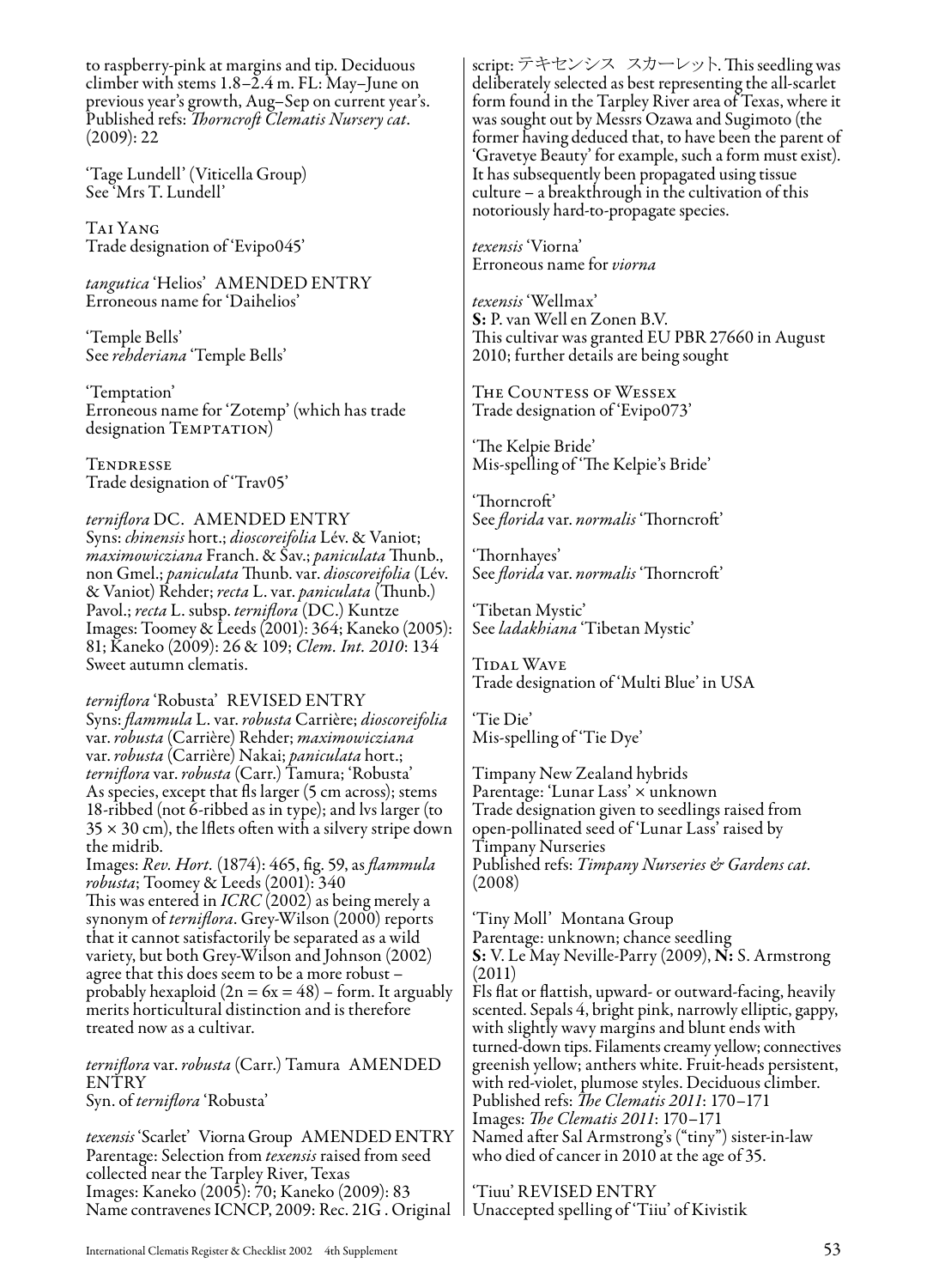'Trav01' R: Raymond Travers (pre-2008), I: Pépinières Travers (2008) Fls flat or down-curved, 15–20 cm across, upwardfacing. Sepals 8, mauve, with the central bar flushed red at the base shading to rose-pink towards the tip and white outside, oblong to oval, overlapping only at base. Filaments white; anthers crimson. Climber with stems 3–5 m. FL: Jun–Sept. Trade: RAYMOND TRAVERS 'Trav02' Late Large-flowered Group R: Raymond Travers (pre-2008), I: Pépinières Travers (2008) Fls broadly bell-shaped,10–15 cm across, upward- to outward-facing. Sepals 6, lavender-blue shading towards white along central bar, gappy, margins slightly wavy. Stamens cream. Deciduous climber with stems 3–5 m. FL: May–Jun & Sept. Trade: Papillon Blue Unacceptable name, the epithet being too similar to 'Trav01' (ICNCP, 2009: Art. 21.23) 'Trav03' Early Large-flowered Group R: Raymond Travers (pre-2008), I: Pépinières Travers (2008) Fls flat, 10–15 cm across, upward- to outward-facing. Sepals  $(5–)6(-7)$ , pale blue with a paler bar with deeply incised veins, obovate to rhomboid, margins slightly wavy, overlapping, tips rounded. Stamens creamy yellow. Deciduous climber with stems 2.5–3 m. FL: May–Jun & Sept. Trade: Blue Success Unacceptable name, the epithet being too similar to 'Trav01' (ICNCP, 2009: Art. 21.23) 'Trav04' Late Large-flowered Group R: Raymond Travers (pre-2008), I: Pépinières Travers (2008) Fls flat to flattish, 15–20 cm across, upward-to outward-facing. Sepals 8, purple with a paler bar, long-pointed with tips recurving, overlapping at base. Stamens open yellow, mature to off-white. Deciduous climber with stems 3–5 m. FL: Jun–Jul & Sept. Trade: Mon Jardin Ma Maison Unacceptable name, the epithet being too similar to 'Trav01' (ICNCP, 2009: Art. 21.23) 'Trav05' Early Large-flowered Group R: Raymond Travers (pre-2008), I: Pépinières Travers (2008) Fls open bell-shaped, 12–18 cm across, outward-facing. Sepals 6–8, pale pink deepening with age, long-pointed, tips reflexed, gappy. Stamens yellow. Deciduous climber with stems 3–5 m. FL: May–Jun & Sept. Trade: Tendresse Unacceptable name, the epithet being too similar to 'Trav01' (ICNCP, 2009: Art. 21.23) 'Trav06' R: Raymond Travers (pre-2008), I: Pépinières Travers (2008) Fls flat to flattish, 14–20 cm across, upward- to outward-facing. Sepals 6–8, purple-blue, longpointed, tips recurved, overlapping only at base. Filaments white; anthers red-purple. Deciduous climber with stems 3–5 m. FL: Jun–Sept. Trade: Reflet de Loire Unacceptable name, the epithet being too similar to 'Trav01' (ICNCP, 2009: Art. 21.23) 'Trav07' Late Large-flowered Group R: Raymond Travers (pre-2008), I: Pépinières Travers (2008) Fls open bell-shaped, 10–15 cm across, upward- to outward-facing. Sepals 6, magenta, oval, blunt, tips recurved. Stamens yellow. Deciduous climber with stems 3–5 m. FL: Jun– Jul & Sept. Trade: MAGENTA Unacceptable name, the epithet being too similar to 'Trav01' (ICNCP, 2009: Art. 21.23) 'Triibu' Late Large-flowered Group AMENDED ENTRY Images: Kivistik (2008): 68; *Clem. Int. 2010*: 19 Although the epithet, which means "striped", technically contravenes ICNCP, 2009: Rec. 21G, it was registered in 2004 by the Estonian Plant Variety Office and must therefore be accepted (under ICNCP, 2009: Art. 31.2). Beware not to confuse this with 'Triinu', also raised by the Kivistiks. 'Trilatrei' Mis-spelling of 'Trikatrei' 'Triternata Rubro-Marginata' Syn. of *C.* × *triternata* 'Rubromarginata' Try Me Trade designation of 'Zotrym' *tubulosa* 'Purple Showers' Integrifolia Group A cultivar apparently offered in 2002 by Completely Clematis Nursery, MA, USA; further details are being sought. 'Tudor' Early Large-flowered Group Parentage: known but not disclosed by registrant R: W. Straver (2004), G: W. Straver (2005), N: W. Straver (2008), I: Baumschule Adrian Straver, REG: W. Straver (2009) Fls flat, 7–12 cm across, upward-facing, borne singly. Sepals 6, inside pale violet with red-purple bar,  $3-6 \times$ 3.5 cm, blunt, overlapping, margins wavy and curling inwards. Filaments white; anthers dark red-purple. Deciduous climber with stems to 1.5 m, green-purple when young, turning dark purple. Lvs ternate, mid-green to dark green, margins entire. FL: May– June on previous year's growth, July–Aug on current year's growth. Nomenclatural Standard: herbarium specimen lodged for the registrant at Leiden by Wim Snoeijer Published refs: *The Clematis 2009*: 183 Images: *Clem. Int. 2010*: 20 Twinkle Trade designation of 'Zotwi'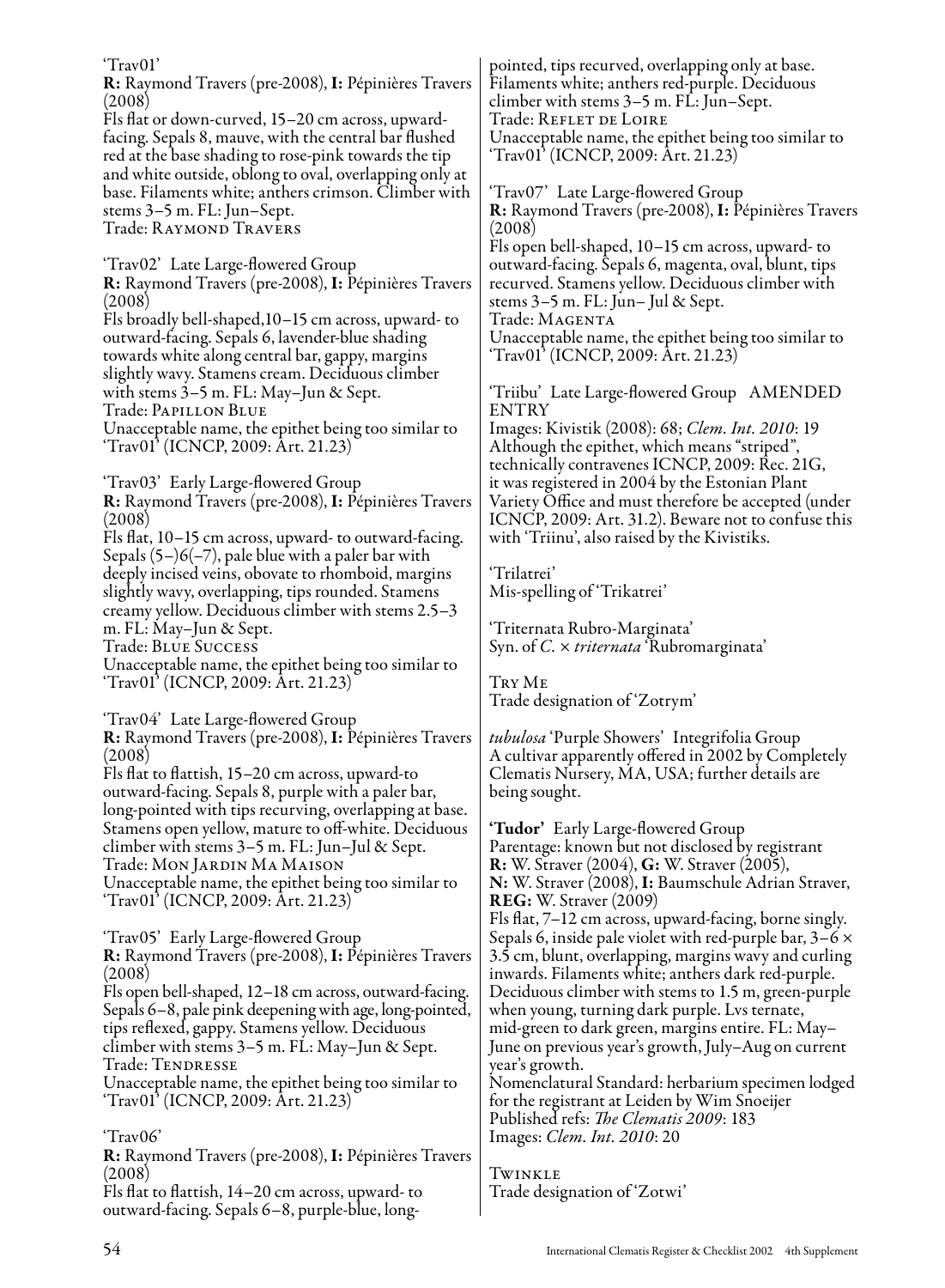'Twinkle Bell' Erroneous name for 'WER01' (which has trade designation TWINKLE BELL®)<br>T

TWINKLE BELL<sup>®</sup> Twinkle Bell®<br>Trade designation of 'WER01'

'Ukifune' Integrifolia Group Parentage: unknown R: M. Chikuma (pre-2008), I: (2001) Fls tubular, 3 cm across, drooping. Sepals 4, dark violet inside, pale violet outside, with tips strongly recurved. Herbaceous stems 0.7–1.2 m tall. FL: Apr–Sept. Published refs: Kaneko (2009): 88 Images: Kaneko (2009): 88 Original script: ウキフネ.

'Uno Kivistik' Late Large-flowered Group Parentage: 'Anna German' (s) × 'Carmencita' R: U. & A. Kivistik (1989), N: T. & A. Kivistik  $(c.2005)$ 

Fls flat, upward-facing. Sepals (4–)6, opening red-purple, maturing to purple but sometimes retaining irregular red-purple markings on bar, elliptic, overlapping, long-pointed, margins slightly wavy. Filaments greenish yellow; anthers darkpurple. Deciduous climber with stems 2–2.5 m. FL: Jul–Sept, on current year's growth. Published refs: Kivistik (2008): 69 Images: Kivistik (2008): 69

Named after Taavi Kivistik's father Uno, the noted clematis nurseryman and breeder

'Van Gogh' Montana Group

Parentage: known but not disclosed by registrant R: W. Straver (2001), G: W. Straver (2003), N: W. Straver, I: Baumschule Adrian Straver (2008), REG: W. Straver (2009)

Fls flat or flattish, 5–6 cm across, upward-facing, borne singly, slightly scented. Sepals 4, inside strong reddish purple (70B), much paler in middle and shading to moderate purplish red (70A) at margins, 3  $\times$  1.5 cm, blunt, touching, with one wave per margin. Filaments white; anthers cream. Deciduous climber with stems c.5 m, dark purple when young, ageing brown. Lvs ternate, purplish when young, maturing to dark green, irregularly 1–4-toothed and usually with 1 lobe. FL: May on previous year's growth. Nomenclatural Standard: herbarium specimen lodged for the registrant at Leiden by Wim Snoeijer Published refs: *The Clematis 2009*: 183 Named after the Dutch Post-Impressionist painter Vincent van Gogh (1853–1890)

'Vancouver ™ Starry Nights' Early Large-flowered Group

Parentage: 'Nelly Moser' (s)  $\times$  'The President' R: F. Wein (2004), G: F. Wein, N: F. Wein (2007), I: Clearview Horticultural Products Inc. (2009), REG: Clearview Horticultural Products Inc. (2012) Fls flat or flattish, 12–18 cm across, upward- or outward-facing, borne singly, not scented. Sepals 8, bright fuchsia-purple with a lustrous bar flushed red, especially towards the base, sepals becoming paler with age; overlapping at base, with slightly wavy

margins, long-pointed. Filaments mainly white, red-purple towards top, with violet-purple connectives; anthers white. Deciduous climber, with stems 2–2.5 m. FL: May–June on previous year's growth, and Aug–Oct on current year's.

× *vedrariensis* Vilm. AMENDED ENTRY Parentage: *montana* × *spooneri* Has been much confused with *spooneri*. Despite otherwise clarifying the distinctions between *chrysocoma* and *spooneri*, Grey-Wilson (2000): 89 stated, confusingly, that this hybrid was both (*montana* × *chrysocoma*) and (*montana* × *spooneri*). *ICRC* (2002) published the parentage as *chrysocoma* <sup>×</sup>*montana* var. *rubens*. Grey-Wilson has subsequently confirmed (*in litt.*) that he considers the hybrid is (*montana* × *spooneri*).

*vedrariensis* 'Hydcote' Mis-spelling of *C.* × *vedrariensis* 'Hidcote'

'Velutine Purpurea' Mis-spelling of 'Velutina Purpurea'

'Venosa Violaceae' Mis-spelling of 'Venosa Violacea'

'Veronicas Choice' Mis-spelling of 'Veronica's Choice'

'Veronica's Choise' Mis-spelling of 'Veronica's Choice'

'Verschaffelti' Mis-spelling of 'Verschaffeltii'

Vesuvius Trade designation of 'Evipo032'

'Victor Hugo' Erroneous name for 'Evipo007' (which has trade designation VICTOR HUGO)

'Viennetta' Erroneous name for 'Evipo006' (which has trade designation VIENNETTA)

'Viola' Late Large-flowered Group AMENDED ENTRY

REG: A. & T. Kivistik (2009) Images: Toomey & Leeds (2001): 379; Kaneko (2005): 33; Kivistik (2008): 72; Kaneko (2009): 69; *Clem. Int. 2010*: 21; Matz & Cedergren (2010): 150 Trade: Kiviviol

Included in *ICRC* (2002) as an unacceptable name under ICNCP, 1995: Art. 17.13, *Viola* being the name of another plant genus. However in ICNCP (2004) this objection was amended to be invoked only where confusion might otherwise result (Art.19.24), so this epithet is now accepted and the name has accordingly been registered.

'Virginéal' Published refs: van Kleef *et al.* (1890): 39, without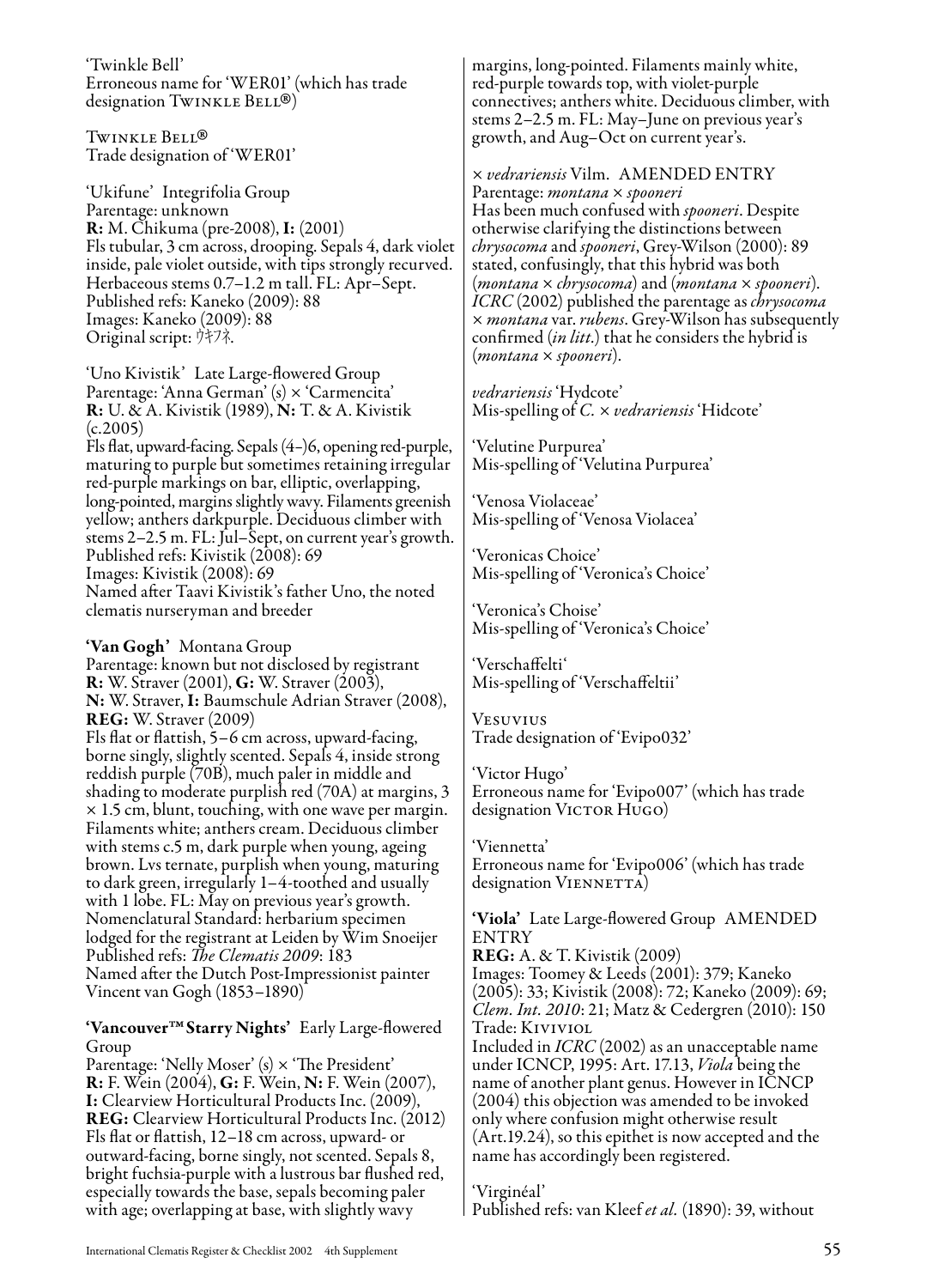description

It is possible this is a mis-spelling of 'Virginale', though the previous entry in van Kleef *et al.* is 'Virginalis', already considered to be a mis-spelling of the Lemoine cultivar. Mis-spelling: 'Virginèal'.

'Virginèal' AMENDED ENTRY Probably a mis-spelling of 'Virginéal', listed by van Kleef *et al.* (1890): 39. Published refs: listed in Snoeijer (1991), without description

*virgineana* Mis-spelling of *virginiana* L.

'Vistula' Late Large-flowered Group Parentage: Chance seedling, parentage unknown S: S. Marczyński (1994), G: S. Marczyński (1997), N: S. Marczyński (2009), I: Clematis Szkółka Pojemnikowa (2009), REG: S. Marczyński (2009) Fls flat or flattish, 15 cm across, upward- or outwardfacing, borne singly. Sepals 6(–7), brilliant purplish blue (97A),  $6-6.5 \times 4-4.5$  cm, elliptic, long-pointed (apiculate), overlapping, wavy-margined, with impressed midribs. Filaments creamy; anthers yellow. Fruit-heads persistent. Deciduous climber with stems 2.5–3 m. Lvs simple or ternate, with entire margins, mid-green. FL: late June to early Sept, on current year's growth.

Published refs: *Clematis Szkółka Pojemnikowa Oferta* (Lato-Jesień 2009) Images: *Clem. Int. 2010*: 21

Named after the main river in Poland (Wisła in Polish). Awarded bronze medal at Plantarium 2010 in Boskoop.

*viticella* 'Abigail' Erroneous name for 'Abigail'

*viticella* 'Avante-Garde' CORRECTED ENTRY The entry in *3rd Supplement* (2009) should have read "*viticella* 'Avant-Garde': Erroneous name for 'Evipo033' (which has trade designation AVANT-GARDE)"

*viticella* 'Eekstra' Presumably an erroneous name for, and mis-spelling of, 'Ekstra'

*viticella* 'Hanna' Viticella Group AMENDED ENTRY R: S. Widberg (*c.*1994), I: F.M. Westphal (pre-1999),

REG: S. Widberg (2010) Fls broadly bell-shaped, 3–6 cm across, nodding. Sepals 4, pale violet-blue with a somewhat mauver bar (Howells in *Clem. Int. 2003*: 80 says deep violet with a red-violet bar), rhombic, pointed. Anthers yellow. Deciduous climber with stems 2–2.5 m. FL: (June–) July–Sept.

Published refs: *J. van Zoest Clematis Cat.* (1999); *Robin Savill Cat.* (1999) Named after the raiser's daughter, Hanna-Louise

*viticella* 'John Howells' Erroneous name for 'Zojohnhowells' (which has trade designation JOHN HOWELLS)

*viticella* 'Kermisina' Erroneous name for, and mis-spelling of, 'Kermesina'

*viticella* 'Palette' Erroneous name for 'Evipo034' (which has trade designation PALETTE)

*viticella* 'Sunny Sky' Erroneous name for 'Zosusk' (which has trade designation Sunny Sky)

'Vitiwester' Viticella Group

Parentage: *viticella* (s) × 'Westerplatte' R: J.A.J. Hannink (2003), G: J.A.J. Hannink (2005), N: J.A.J. Hannink (2010), REG: J.A.J. Hannink (2010)

Fls flat or flattish, 7–10 cm across, nodding or drooping, borne singly. Buds nodding, long-pointed, 3–4 cm long, suffused pinkish red over a paler ground, with densely hairy tepal margins and numerous scattered hairs across blade. Sepals 4–6, dark red (59A), 4–5 × 3–4 cm, blunt, margins sometimes touching and sometimes overlapping towards base. Filaments open yellowgreen, maturing to white; anthers greenish white. Fruit-heads persistent. Deciduous climber with stems 2–3 m, green maturing to pale brown. Lvs pinnate to semi-bipinnate (with irregular lobes on basal lflets), mid-green. FL: July–Sept on current year's growth. Nomenclatural Standard: flowering herbarium specimen lodged by Wim Snoeijer in Leiden Herbarium, 2010 Images: *Clem. Int. 2010*: 89, as "VIT015"

'Vivian Pennel' Mis-spelling of 'Vyvyan Pennell'

'Vladivostok' See *brevicaudata* 'Vladivostok'

Volcano Trade designation of 'Mazowsze'

'Warszawa Niki' Mis-spelling of 'Warszawska Nike'

'Wasawa Nike' Mis-spelling of 'Warszawska Nike'

'Wellmax' See *texensis* 'Wellmax'

'WER01' R: R. van der Werf, I: Ruud van der Werf Boomkwekerij (2010) Syns: 'Twinkle Bell' Fls pendent on long pedicels. Sepals 4, deep yellow. Evergreen climber. Lvs simple, some with clearly demarcated, obtuse lobes. FL: Sept. Nomenclatural Standard: flowering material supplied by raiser to W Snoeijer sent to National Herbarium Nederland, Leiden University, 2009 Published refs: *Noviteiten cat.*, FloraHolland Trade Fair, Aalsmeer (2009), as 'Twinkle Bell' Trade: TWINKLE BELL®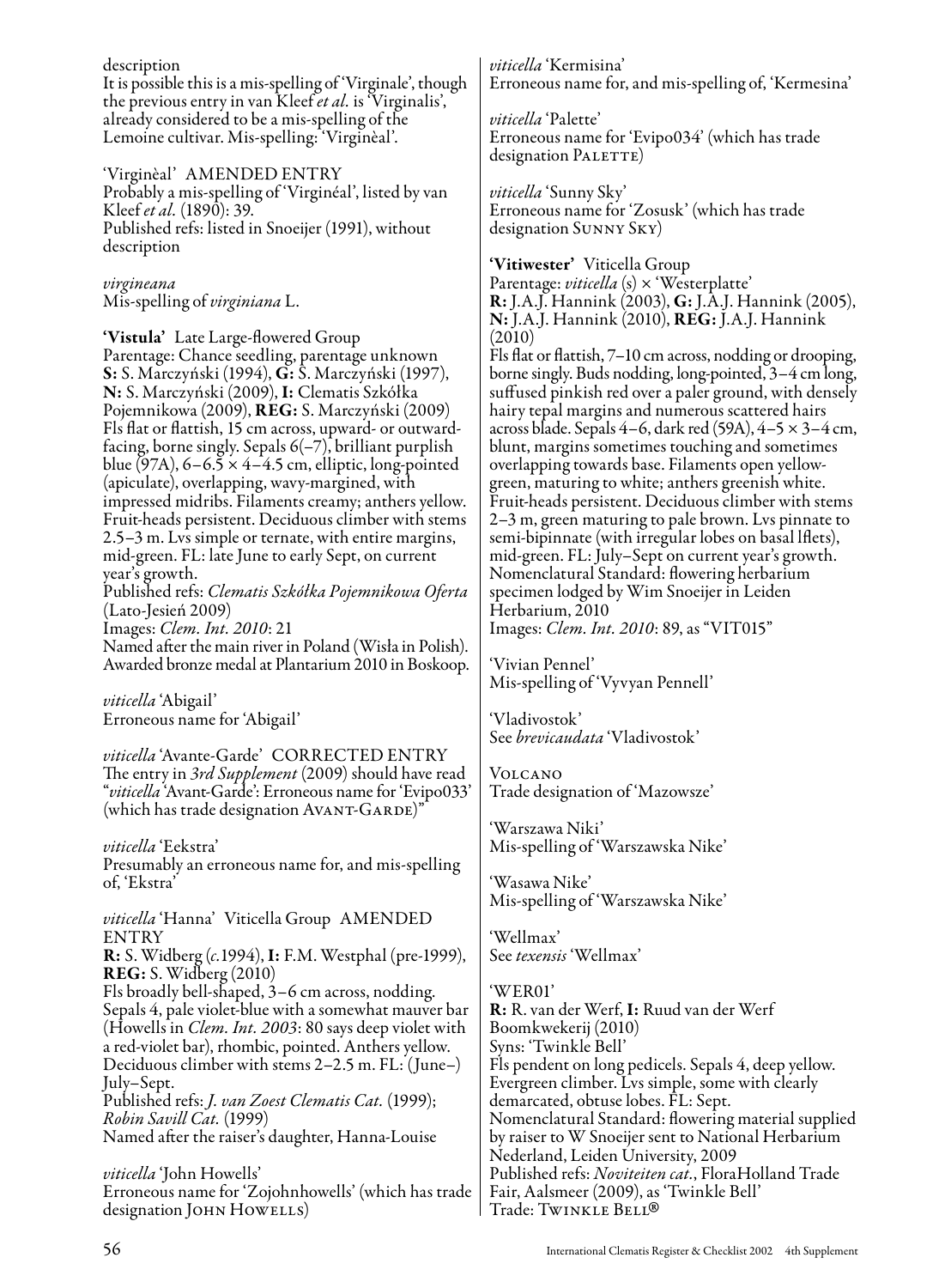A hybrid of, or selection from, *repens* Finet & Gaignep. (or possibly a synonym for 'Bells of Emei Shan')?

'Werner's Polarlight' Atragene Group Parentage: Chance seedling, probably from *fauriei* S: W. Stastny (1999), N: D.R. Donald (2009), I: F.M. Westphal (2008), REG: W. Stastny (2009) Syns: *fauriei* 'Polarlight'; *fauriei* 'Polar Light' Fls flat or flattish, 10 cm across, nodding. Sepals 4, blue-violet, 5 cm long, narrow, long-pointed, wavymargined, and with wide gaps between. Staminodes 1.7 cm long, white, some of the outer ones with broadened and curving tips edged blue-violet. Deciduous climber with stems 2–3 m. Lvs 1–2-ternate; lflets, if not ternate, at least with irregular lobes. FL: May–June. Published refs: *F.M. Westphal Hauptkatalog* (2008–2009): 80, as *fauriei* 'Polarlight'; *The Clematis 2009*: 184

Images: *Clem. Int. 2010*: 22

Originally introduced as *fauriei* 'Polarlight', but this would have been an unacceptable name given that 'Polarlight' had already been used as a mis-spelling for (the also too similar) 'Polarlicht' (ICNCP, 2009: Art. 21.23 & Art. 30.1). Werner Stastny kindly agreed to re-name it, confirming in doing so that it was a chance seedling and therefore could not strictly be attributed to *fauriei*.

'White Fantasy' Early Large-flowered Group AMENDED ENTRY Parentage: 'Pink Fantasy' × unknown Published refs: Kaneko (2009): 45 Images: Kaneko (2009): 45 Original script: ホワイトファンタジー. The doubt as to its seed parent, described in *3rd Supplement* (2009), was dispelled when Kaneko (2009) published it as a seedling from 'Pink Fantasy'.

'White Flag' See *florida* var. *normalis* 'White Flag'

WHITE FLOWERING CLEMATIS Trade designation of 'Candida'

'White Satin' Atragene Group Syns: *macropetala* 'White Satin' Fls semi-double, outward-facing, borne singly on reddish purple pedicels. Sepals 4, white with veins on outside purplish at base, elliptic, acuminate or cuspidate. Staminodes sepaloid, wavy, numerous. FL: Apr–May.

white-leaved leather-flower Common name for *glaucophylla*

'Whoopi' Early Large-flowered Group Parentage: known but not disclosed by registrant R: W. Straver (2003), G: W. Straver (2004), I: Baumschule Adrian Straver (2008), REG: W. Straver (2009) Fls flat or flattish, 6–8 cm across, upward-facing, borne singly or in 3–7-fld dichasial cymes. Sepals  $4-\tilde{6}$ , inside dark purplish red (N79C) tinged strong purplish red  $(71B)$ ,  $7 \times 3$  cm, overlapping, with slightly crenulate

margins. Filaments dull green; anthers cream. Deciduous climber with stems *c*.2 m. Lvs pinnate, with 3–5 lflets, margins entire. FL: May–June on previous year's growth, Aug–Sept on current year's growth. Nomenclatural Standard: herbarium specimen lodged for the registrant at Leiden by Wim Snoeijer Published refs: *The Clematis 2009*: 183 Images: *Clem. Int. 2010*: 22

'Willissoni' Mis-spelling of 'Willisoni'

winter clematis Common name for *cirrhosa*

Winter Parasol Trade designation of *cirrhosa* 'Cov'

Woking Hybrids Parentage: *lanuginosa*× *C.*× *diversifolia* 'Hendersonii', or 'Atrorubens' Published refs: Moore & Jackman (1872):140 Name given to a group of hybrids raised by George Jackman & Son at their nursery at Woking, Surrey, England in 1858: see, for example, 'Jackmanii' and 'Rubroviolacea'.

woolly-flowered clematis Common name for *lasiantha*

'Xerxes' (Australia) [apparently Large-flowered Division]

Fls upward- or outward-facing. Sepals 8, white, broadly ovate, overlapping half, midveins prominent, tips apiculate. Stamens cream. Climber with stems to 3 m. FL: May–Sept.

Unacceptable name, the epithet having been established previously for a violet-fld cultivar raised by Noble (ICNCP, 2009: Art. 30.1). It is recommended that "(Australia)" is always quoted in connection with this white-fld cultivar, to minimize potential confusion between the two (ICNCP, 2009: Art. 30.5).

'Yubeni' R: M. Watanabe This cultivar was granted Japanese PBR 18215 in 2009. A description is being sought. Original script: ユウベニ.

'Yugao' Unaccepted spelling of 'Yūgao'

'Yugiri' Unaccepted spelling of 'Yūgiri'

'Yuki Komachi' Unaccepted spelling of 'Yukikomachi'

'Yukinohana' R: H. Hayakawa (pre-2009) Japanese PBR application submitted in 2009; further details are being sought. Original script: ユキノハナ. Name means "snow flower" in Japanese.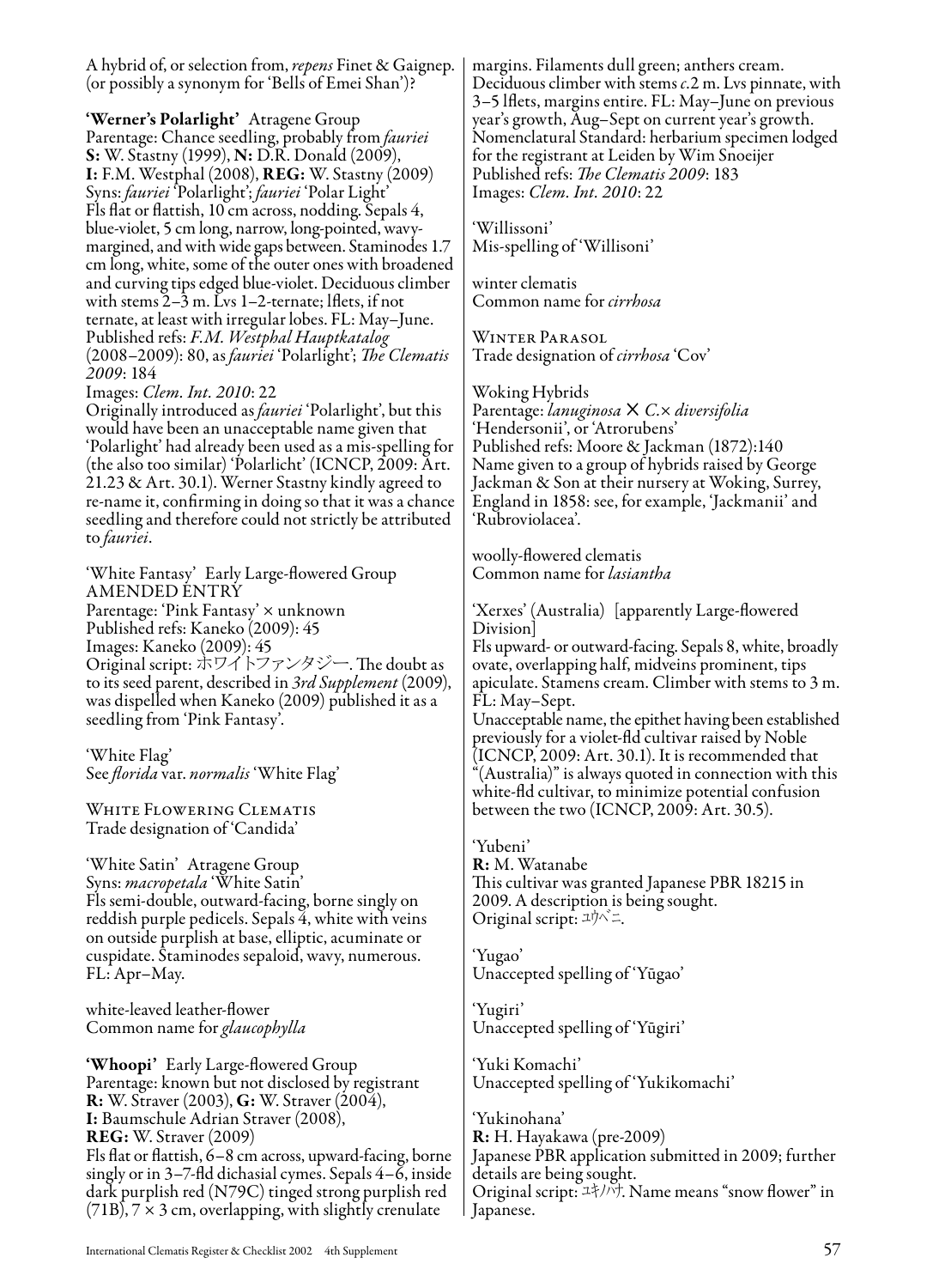'Yuki-no-Yosooi' Unaccepted spelling of 'Yuki-no-yoso'oi'

'Yvonne Hay' Integrifolia Group I: Marcus Dancer Plants (*c.*2009) Syns: *integrifolia* 'Yvonne Hay' Fls bell-shaped, nodding or drooping, borne singly, sweetly scented. Sepals  $\overline{4}$ , dark blue, narrowly elliptic, touching at base, long-pointed with twisted tips. Stems herbaceous, up to 1 m. FL: July–Sept. Although sold as *integrifolia* 'Yvonne Hay', it is not clear if this is an *integrifolia* selection or hybrid so it is treated for the time being as *C.* 'Yvonne Hay'.

Zara

Trade designation of 'Evipo062'

'Zoang' Early Large-flowered Group Parentage: known to raiser but not disclosed R: W. Snoeijer (2000), S: W. Snoeijer (2003), I: J. van Zoest B.V. (2010), REG: W. Snoeijer (2010) Fls flat or flattish, 7–10 cm across, upward-facing, borne singly or in 3-fld dichasial cymes, not scented. Sepals 8 (spring fls) or 6 (summer fls), strong purplish red (71B) shading through pale purple to white at the margins (the colouring stronger in spring fls), 6.5  $\times$ 3.5 cm, overlapping. Filaments white; anthers cream. Deciduous climber with stems up to *c*.2 m, green when young, maturing to brown. Lvs ternate, entire, mid- to dark green. FL: May–Sept, the earlier fls on previous year's growth, the later on current year's. Nomenclatural Standard: flowering herbarium specimen lodged by Wim Snoeijer in Leiden Herbarium, 2010

Published refs: *Dendroflora* 4: 106 (2010) Trade: Angela

Awarded gold medal and accolade of best new plant at Plantarium 2010 in Boskoop. The registrant would classify this within Patens Group, and reports the fls only fade slightly with age.

'Zodado' Early Large-flowered Group Parentage: known but not disclosed by registrant R: W. Snoeijer (2000), G: W. Snoeijer (2003), N: W. Snoeijer (2008), I: J. van Zoest B.V. (2009), REG: W. Snoeijer (2009)

Fls double and ball-shaped (spring) or semi-double and spreading (summer), 7–12 cm across, upwardfacing, borne singly or in clusters. Sepals 6, pale pink (spring) or white (summer),  $6 \times 3.5$  cm, long-pointed, overlapping, touching. Staminodes same colour as sepals but usually a bit shorter. Filaments white with cream connectives. Deciduous climber with stems to 2 m, green when young, maturing dark brown. Lvs ternate, purplish when young, maturing dark green with thin purplish margins; margins entire. FL: June on previous year's growth, July–Sept on current year's. Nomenclatural Standard: herbarium specimen lodged by registrant with Leiden University

Published refs: *Clematis Herbarium Wim Snoeijer*  $(2009): 55$ 

Images: *Clem. Int. 2010*: 23 Trade: Dancing ® Registrant would assign to Patens Group, which the Trade: DANCING® DORIEN

ICRA currently classifies in Early Large-flowered Group.

#### 'Zodaque' Early Large-flowered Group REVISED **ENTRY**

Parentage: 'Silver Moon' (open-pollinated) R: W. Snoeijer (1999), G: W. Snoeijer (2002), I: J. van Zoest B.V. (2008), REG: W. Snoeijer (2007) Fls semi-double or double, long-lasting, flat or globose, 5–8 cm across, upward-facing, solitary; peduncles *c.* 5 cm, strong yellow-green (143C), sparsely hairy. Sepals 6–8; upper surface very pale purple (76C) to bluish white (N155A), tinged light purplish pink (63D) when young; lower surface very pale purple (76D) tinged very light purple (76B), centre light yellow-green (145D) fading to pale yellow-green (155A);  $3-\frac{4}{3} \times 2$  cm, elliptic, blunt, overlapping. Staminodes 10–25, pale pink, 3–4 cm. Stamens *c.*15; filaments and connectives yellowish white (155B); anthers pale yellow-green (4D); pollen light greenish yellow (8B). Pistils *c.*40; styles greenish white (155C). Deciduous climber with stems sparsely hairy, moderate yellow-green (146D) quickly maturing to greyish brown (166A), up to 1.5 m. Lvs ternate, moderate olive-green (147A) above, moderate yellow-green (147B) below, glabrous, with blunt, ovate lflets and entire margins. FL: May–June on previous year's growth, July–Sept on current year's growth. Nomenclatural Standard: herbarium specimen from registrant (Leiden 20020160) Published refs: *J. van Zoest Clematis Cat. 2007–2008* Images: *Clem. Int. 2008*: 25 Trade: Dancing ® Queen

'Zodasmi' Early Large-flowered Group Parentage: known but not disclosed by registrant R: W. Straver (2003), G: (2004), I: J. van Zoest B.V. (2010), REG: J. van Zoest B.V. (2010) Fls double, ball-shaped (like a pompon dahlia), 6–8 cm across, upward-facing and borne singly. Sepals/ staminodes (indistinguishable in spring fls) numerous, the basal rows purple, the inner ones paler and shading to pink,  $3-5 \times 2$  cm, elliptical, overlapping, wavy-margined (even frilly) on first opening; midrib can be pale greenish when young, ageing to brown at tip as tepal ages. Filaments white; anthers cream. Deciduous climber with stems to 2 m, green when young, maturing brown. Lvs ternate with entire margins, dark green. FL: May–June on previous year's growth, July–Sept, on current year's. Nomenclatural Standard: flowering herbarium specimen lodged by Wim Snoeijer in Leiden Herbarium, 2010 Published refs: *J. van Zoest cat.* (August 2010) Trade: Dancing® Smile<br>The Registrant would class The Registrant would classify this in Patens Group.

#### 'Zofofri'

Parentage: known but not disclosed by registrant R: W. Snoeijer (2000), G: W. Snoeijer (2003), N: W. Snoeijer (2009), I: J. van Zoest B.V. (2009), REG: W. Snoeijer (2009) Fls flat or flattish, 6–9 cm across, upward- or outwardfacing, borne singly or in 3-fld dichasial cymes. Sepals 4–6, white, main veins sometimes tinged violet or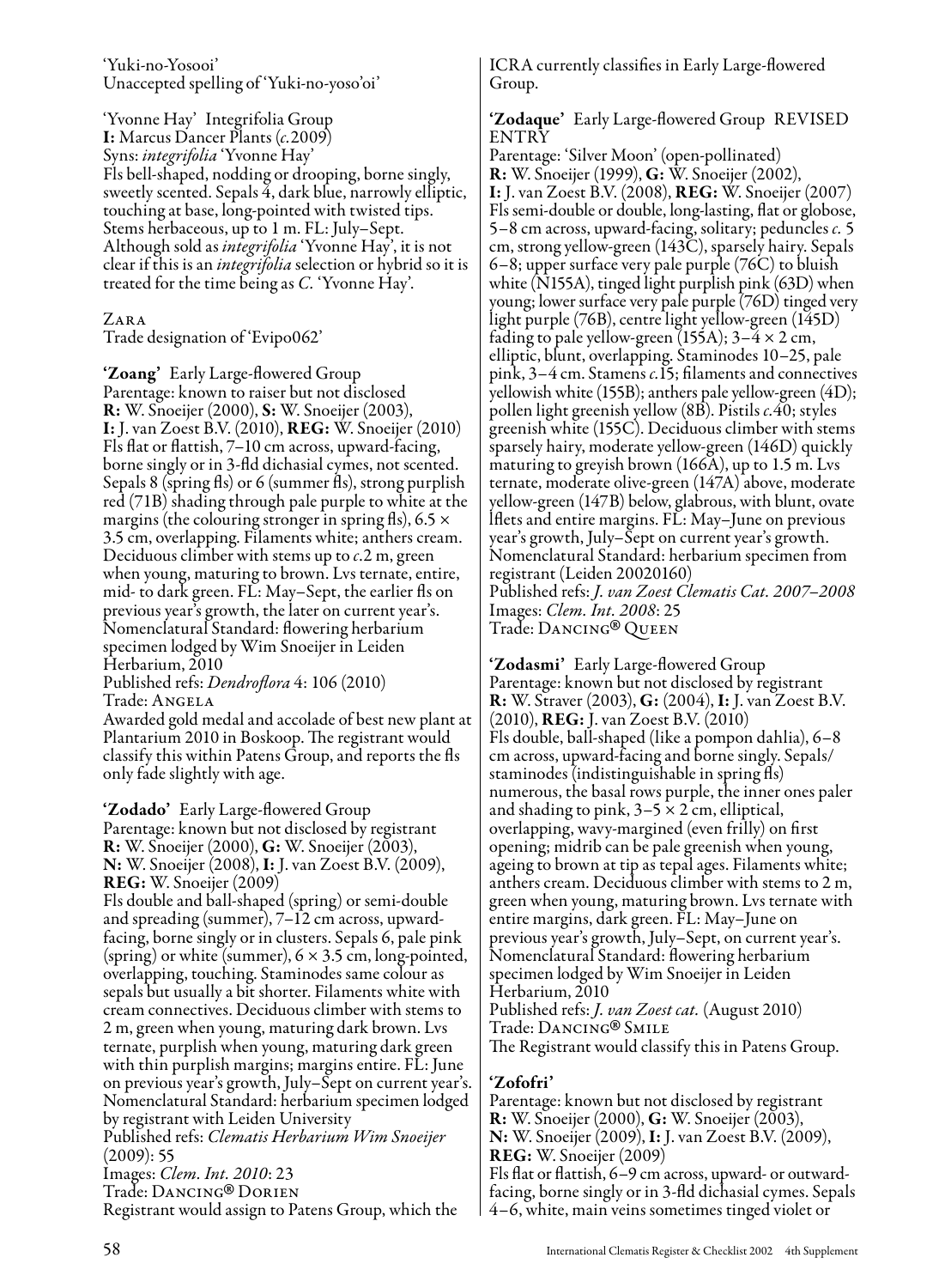purple,  $4.5 \times 3$  cm, long-pointed, gappy. Filaments greenish with purple connectives. Deciduous climber with stems to  $\bar{3}$  m, green when young, maturing dark brown. Lvs pinnate with 3–5 lflets, mid-green sometimes tinged purple, margins entire. FL: June on previous year's growth, Jul–Sept on current year's. Nomenclatural Standard: herbarium specimen lodged by registrant with Leiden University Published refs: *Clematis Herbarium Wim Snoeijer* (2009): 56

Images: *Thorncroft Clematis Nursery cat.* (2010); *Clem. Int. 2010*: 23 Trade: Forever Friends

Registrant would assign to Jackmanii Group. Mis-spelling: 'Zofori'.

'Zofori' Mis-spelling of 'Zofofri'

#### 'Zohapbi'

Parentage: known but not disclosed by registrant S: W. Snoeijer (2002), G: W. Snoeijer (1999), N: W. Snoeijer (2009), I: J. van Zoest B.V. (2009), REG: W. Snoeijer (2009)

Fls flat, 6–10 cm across, upward- to outward-facing, borne singly or in a 3-fld dichasial cyme. Sepals usually 6, opening dark purple, maturing (usually from the margins) to cobalt blue,  $5 \times 3.5$  cm, overlapping, touching. Filaments white, tinged violet at the base; connective violet; pollen pale blue; style dark violet. Deciduous climber with stems to 3 m, green when young but quickly turning purple, dark purple when mature. Lvs with 3–5 lflets, margins entire, midgreen. FL: June on previous year's growth, to Sept on current year's growth.

Nomenclatural Standard: flowering herbarium specimen lodged by registrant at Leiden University Published refs: *Clematis Herbarium Wim Snoeijer* (2009): 56; *The Clematis 2009*: 38–40 Images: *The Clematis 2009*: 38–40; *Clem. Int. 2010*: 24 Trade: Happy Birthday, Jewel of Merk Registrant would assign this to Jackmanii Group.

#### 'Zoiamha' Viticella Group

Parentage: known but not disclosed by breeder R: W. Snoeijer (1998), G: W. Snoeijer (2001), N: W. Snoeijer (2009), I: J. van Zoest B.V. (2009), REG: W. Snoeijer (2009) Fls broadly bell-shaped, 5–6 cm across, nodding, borne in 3–7-fld dichasial cymes. Sepals 4(–6), strong purplish red (60C) towards margins and tips, shading to cream-white in centre, with red-purple veins, 3.5 × 3 cm, touching. Filaments greenish with purplish connectives. Deciduous climber with stems to 3 m, green when young, maturing dark brown. Lvs 1–2-pinnate, with 5–7 simple or ternate lflets; margins entire. FL: June–Sept on current year's growth. Nomenclatural Standard: herbarium specimen lodged by registrant with Leiden University Published refs: *Clematis Herbarium Wim Snoeijer* (2009): 57 Images: *Clem. Int. 2010*: 24 Trade: I Am ® Happy

'Zoiamlj' Viticella Group R: W. Snoeijer (1996), G: W. Snoeijer (1998), N: W. Snoeijer (2008), I: J. van Zoest B.V. (2009), REG: W. Snoeijer (2009) Fls bell-shaped, widely opening, 5–6 cm across, usually borne in 3–7-fld dichasial cymes but occasionally singly. Sepals 4, white with violet margins,  $4 \times 2.5$  cm, gappy, with tips recurved. Filaments pale green with pale purple connectives. Deciduous climber with stems to 2.5 m, green when young, maturing brown. Lvs 1–2-pinnate, with 5–9 simple or ternate lflets; margins entire. FL: June–Sept on current year's growth. Nomenclatural Standard: herbarium specimen lodged by registrant with Leiden University Published refs: *De Boomkwekerij* (23/1/2009) Images: *Clem. Int. 2010*: 25 Trade: I AM® LADY J

#### 'Zojapur' Late Large-flowered Group REVISED ENTRY

Parentage: 'Mrs George Jackman' (s) × 'Walenburg' R: W. Snoeijer (2000), G: (2003), N: (2007), I: J. van Zoest B.V. (2007), REG: W. Snoeijer (2007) Syns: 'Jackmanii Purpurea' Fls flattish or open bell-shaped, 6–8 cm across, outward-facing or (slightly) nodding, with up to 5 fls per cyme; pedicels 3–11 cm, moderate yellow-green (146C) tinged dark purple (83A) towards fl, sparsely hairy. Sepals 4(–5); upper surface dark purple (79B) at margins, strong purple (N80A) towards centre shading to light purple (N82C) towards base, with dark purple (79B) veins; lower surface greyish violet/dark purple (N92D) at margins, strong purple (N80A) to light violet (94D) in centre, with strong violet (93B) veins;  $4-6 \times 4$  cm, glabrous above and along margins below but sparsely hairy in centre below, obovate, with acute to blunt tip and cuneate base, margins touching or gaps between. Stamens *c.*40; filaments glabrous, light yellow-green (144D) shading to strong violet (N89C) towards base; connectives strong yellow-green (144B); anthers light yellow-green (144D); pollen light greenish yellow (4C). Pistils *c.*50, styles light yellowgreen (150D), hairy near base. Deciduous climber with stems 2–2.5 m, strong yellow-green (143C) maturing to dark reddish orange (175B), sparsely hairy. Lvs moderate yellow-green (146C above, 147C below), pinnate with 3–5 lflets, lflets broadly lanceolate with acuminate tips and cuneate bases, glabrous above and sparsely hairy below, margins entire. FL: June–Sept on current year's growth. Nomenclatural Standard: herbarium specimen from registrant (Leiden 20030076) Published refs: *J. van Zoest Clematis Cat. 2007–2008*

Images: *Clem. Int. 2008*: 26; *Thorncroft Clematis Nursery cat.* (2010) Trade: Jackmanii Purpurea

Awarded bronze medal at Boskoop Plantarium 2007.

'Zoklako' Early Large-flowered Group REVISED ENTRY

Parentage: 'Silver Moon' (open pollinated) R: W. Snoeijer (1999), S: W. Snoeijer (2002), I: J. van Zoest B.V. (2007), REG: W. Snoeijer (2007) Fls flat, star-shaped, 8–16 cm across, upward-facing,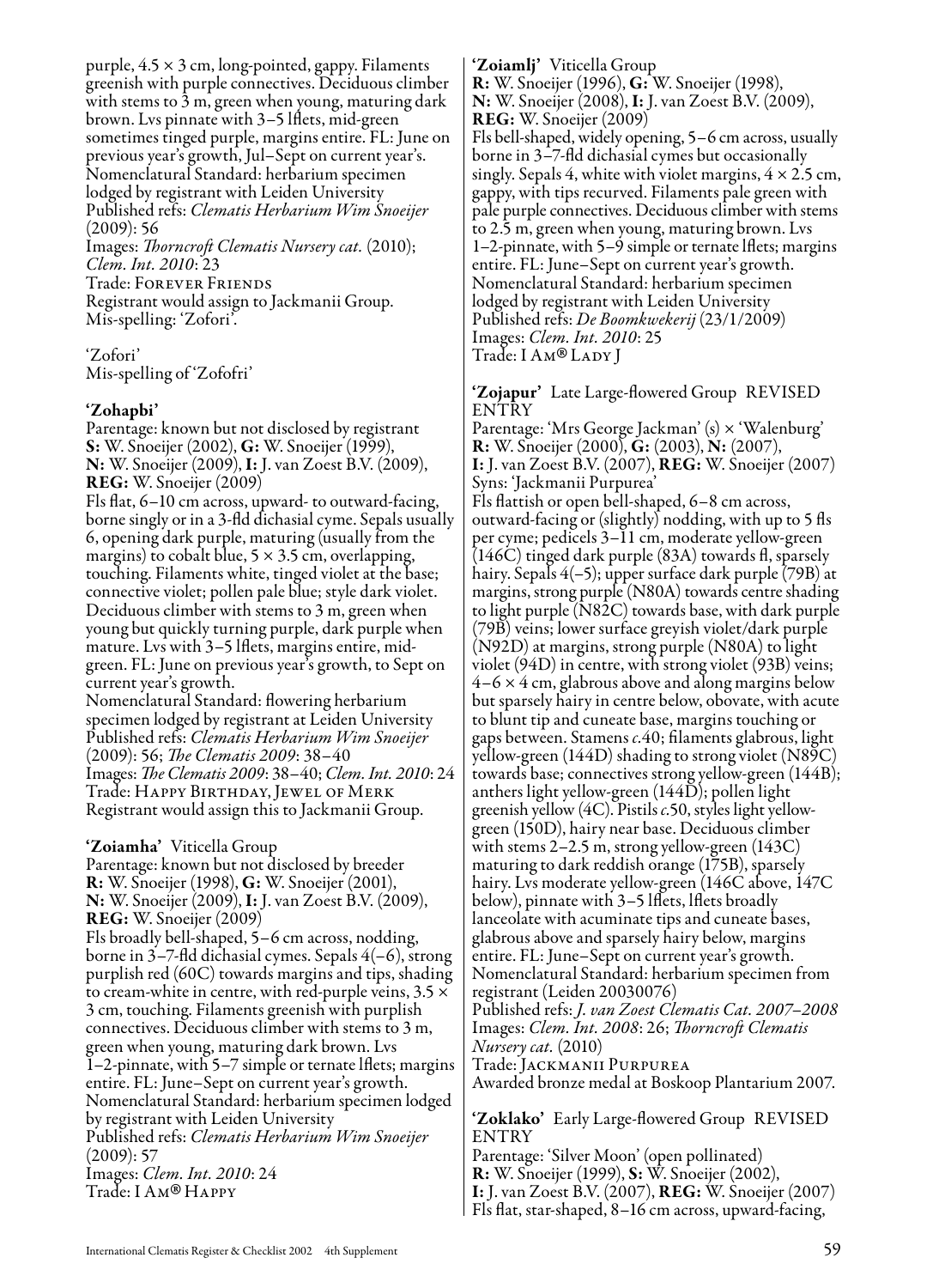usually borne singly but sometimes in 3-flowered cymes; peduncles up to 12 cm, pedicels up to 15 cm, moderate yellow-green (138B) suffused deep purplish red (59B), sparsely hairy. Sepals 6–8; upper surface glabrous, bluish white (N155A) at centre with deep purplish pink (N74C) veins, shading to moderate purplish pink (N74D) towards margins, with narrow, strong purplish red (71C) margin; lower surface sparsely hairy to downy, with glabrous margin, greenish white  $(157D)$  at centre with light purple  $(78C)$  veins, shading to light purple/light reddish purple (N78D) towards margins, with narrow, light purple (78C) margin;  $5-8 \times 3-4$  cm, elliptic, long-pointed, entire, wavy when young but becoming smooth, overlapping. Stamens *c.*45; filaments light purple (N82D) speckled pale yellow-green (155A); connectives light greenish yellow (5C); anthers pale yellow (11C); pollen pale yellow-green (4D). Pistils numerous (50–70); styles moderate yellow (161B); stigmas pale yellow (11D). Deciduous climber with stems to 2m, emerging moderate purplish red (59C) and maturing to dark reddish orange (178B), sparsely hairy. Lvs ternate, strong yellow-green (144A above, with very narrow, deep purplish red (59B) margin; 144B below); lflets broadly lanceolate with acuminate tip, cuneate base and entire margins, sparsely hairy below but only on veins above. FL: May–June on previous year's growth, July–Sept on current year's growth. Nomenclatural Standard: herbarium specimen from registrant (Leiden 20020159) Published refs: *J. van Zoest Clematis Cat. 2007–2008* Images: *Clem. Int. 2008*: 26

Trade: Morning Star

'Zomisri' Integrifolia Group

Parentage: known to registrant but not disclosed R: J. van Zoest B.V. (2004), G: J. van Zoest B.V. (2006), N: J. van Zoest B.V. (2010), I: J. van Zoest B.V. (2010), REG: W. Snoeijer (2011) Fls flat or flattish, 6–8 cm across, upward- and/or outward-facing, borne singly or in a 3–7-fld dichasial cyme, not scented. Sepals 6, glossy violet,  $4-5 \times 1.5-2$ cm, gappy and slightly wavy-margined. Filaments pale violet; anthers cream. Stems herbaceous, up to 1.7 m, dark purple when young, maturing to brown. Lvs simple, or pinnate with 3–5 lflets, dark green, margins entire. FL: June–Sept, on current year's growth. Nomenclatural Standard: herbarium specimen of flowering material submitted to Leiden University Published refs: *De Boomkwekerij Noviteitenspecial* (2010): 9

Images: *Clem. Int. 2012*: 16

Trade: Mississippi River

Awarded bronze medal at Plantarium 2010 in Boskoop. The Registrant would place this cultivar in Diversifolia Group, which, under the classification currently adopted by the ICRA, is deemed to fall within Integrifolia Group.

#### 'Zoqum'

Parentage: known but not disclosed by registrant R: W. Straver (2003), G: W. Straver (2004), N: (2007), I: J. van Zoest B.V. (2011), REG: W. Snoeijer (2011) Fls urn-shaped, 4–5 cm across, nodding, borne singly

or in 3-flowered dichasial cymes. Sepals 4, inside purple-red in centre and with purple margins, outside purple,  $4 \times 2$  cm, touching, with upper margins slightly crenulate and recurved tips. Filaments white; anthers yellow. Deciduous climber with stems to 2.5 m, purple when young, maturing to brown. Lvs divided into 7–9 lflets, entire, slightly reticulate, mid- to dark green. FL: July–Oct on current year's growth. Nomenclatural Standard: herbarium specimen prepared using material from raiser (Leiden) Published refs: *Thorncroft Clematis cat.* (2011): 26; *De Boomkwekerij* 1 (7 Jan 2011) Images: *Thorncroft Clematis cat.* (2011): inside front cover; *Clem. Int. 2012*: 16 Awarded bronze medal at Plantarium 2011.

#### 'Zospi' Atragene Group

Parentage: known to registrant but not disclosed R: W. Snoeijer (2000), Š: W. Snoeijer (2006), I: J. van Zoest B.V. (2009), REG: W. Snoeijer (2009) Fls double, flattish, 8 cm across, outward-facing or nodding, borne singly. Sepals 4, violet-blue, 3–4 × 2 cm, lanceolate, long-pointed, touching. Staminodes numerous, 3–4 cm, violet-blue like sepals. Stamens absent. Fruit-heads persistent. Deciduous climber with stems to 3 m. Lvs bi-ternate, irregularly toothed, mid-green. FL: Apr–May on current year's growth or on short shoots of previous year's growth. Nomenclatural Standard: flowering specimen submitted by registrant to Nationaal Herbarium Nederland, Leiden University, 2010 Published refs: *Clematis Herbarium Wim Snoeijer* (2009): 61 Images: *Clem. Int. 2010*: 25 Trade: Spiky Referred to, erroneously, as being in Viticella Group in *The Clem. 2010*: 109

'Zostiwa' Early Large-flowered Group REVISED ENTRY

Parentage: 'Piilu' (open pollinated) R: W. Snoeijer (1999), S: W. Snoeijer (2002), N: (2007), I: J. van Zoest B.V. (2007), REG: W. Snoeijer (2007) Syns: 'Still Waters'

Fls flat, with rounded shape in spring fls, star-shaped in summer, 6–10 cm across, upward-facing, borne singly. Sepals 6(summer fls)– $\delta$ (spring fls); upper surface glabrous, very pale purple (91C) tinged light violet (N88D), suffused greenish white (155C) in centre of spring fls; lower surface glabrous except for shortly downy area in centre, especially on veins, greenish white (157D) at centre and base, with brilliant violet (92A) veins, shading to light violet (92B) towards margins, with brilliant violet (92A) margin;  $4-5 \times 3-4.5$  cm, broadly elliptic, mucronate, wavy-margined on opening, overlapping. Stamens numerous (*c.*75); filaments glabrous, pale yellow-green (155A); connectives dark red (59A); anthers strong purplish red (59D); pollen pale orange-yellow (165D). Pistils numerous (*c.*50); styles pale yellow (11D) speckled pale orange-yellow (165D). Deciduous climber with greyish brown (166A), sparsely hairy stems to 3 m. Lvs ternate, moderate olive-green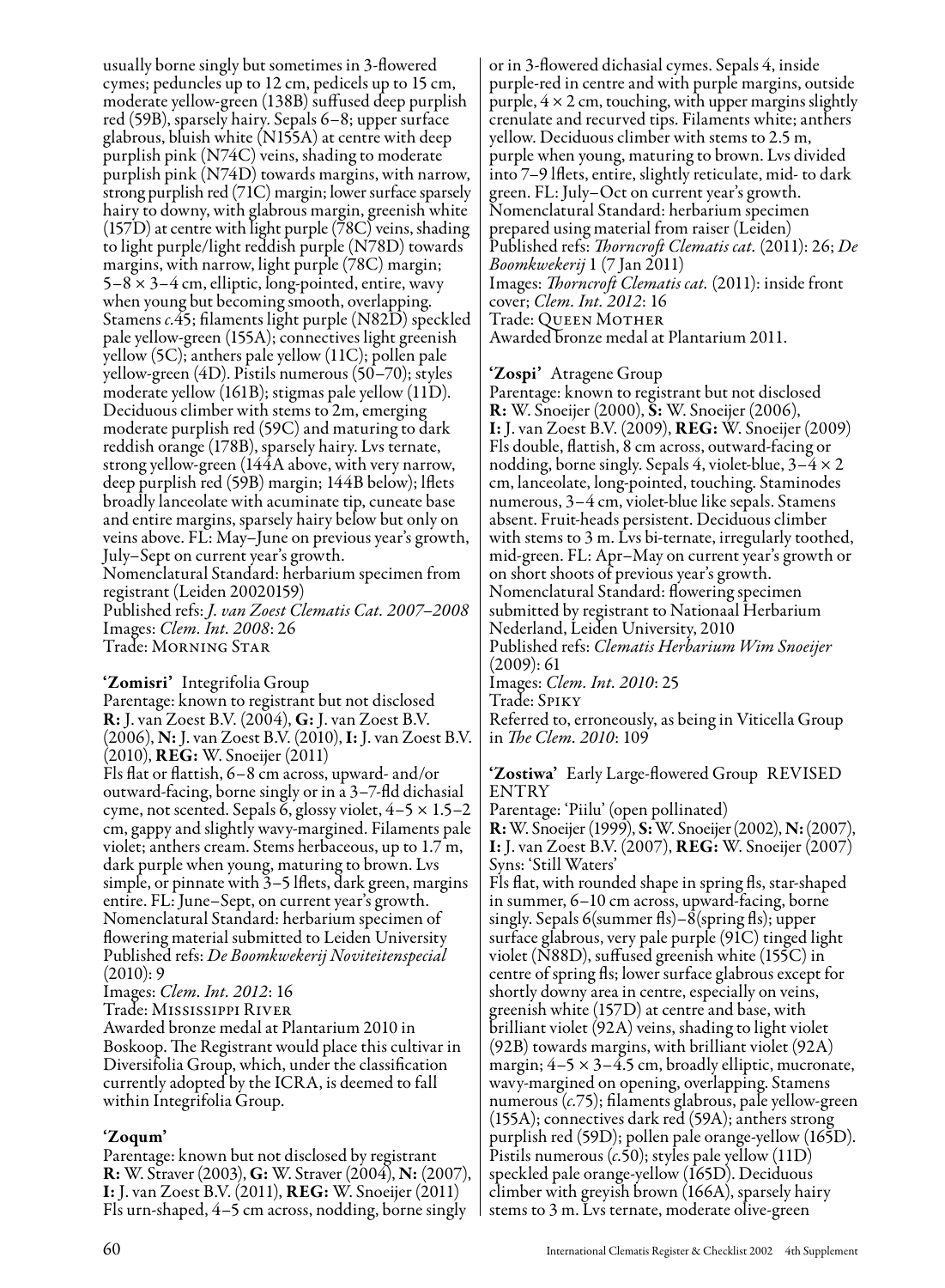(147A), glabrous except for sparse hairs on main veins; lflets ovate with acuminate tip, subcordate base and entire margins. FL: May–June on previous year's growth, July–Sept on current year's growth. Nomenclatural Standard: herbarium specimen from registrant (Leiden 20020161) Published refs: *J. van Zoest Clematis Cat. 2007–2008* Images: *Clem. Int. 2008*: 26; *The Clematis 2011*: 33 Trade: Still Waters Awarded silver medal at Boskoop Plantarium 2007.

'Zosusk' Viticella Group Parentage: known to registrant but not disclosed R: W. Snoeijer (2000), G: W. Snoeijer (2004), N: W. Snoeijer (2009), I: J. van Zoest B.V. (2009), REG: W. Snoeijer (2009)

Syns: *viticella* 'Sunny Sky'

Fls open bell-shaped to almost spreading, flattish, 5–9 cm across, upward- or outward-facing, in 3–7-fld dichasial cymes. Sepals 4(–5), purple in centre shading to strong purple (82B) towards margins, 4.5 × 2.5 cm, somewhat concave, touching at base, gappy above. Filaments pale green, with purple-green connectives dark purple at tip. Pistils dark purple. Deciduous climber with stems to 2 m, green when young, maturing to brown. Lvs 1–2-pinnate, with 5 simple or ternate lflets, dark green sometimes tinged purple; margins entire. FL: June–Sept on current year's growth.

Nomenclatural Standard: herbarium specimen lodged by registrant with Leiden University Published refs: *Clematis Herbarium Wim Snoeijer* (2009): 62

Images: *Clem. Int. 2010*: 26 Trade: Sunny Sky ®

'Zotwi' Integrifolia Group<br>Parentage: known to registrant but not disclosed S: J. van Zoest B.V. (2006), G: (2006), N: (2009), I: J. van Zoest B.V. (2009), REG: W. Snoeijer (2009) Fls broadly bell-shaped, 4–5 cm across, nodding, borne singly, slightly scented. Sepals 4, outside white flushed glossy violet-blue towards base,  $4 \times 1$  cm, twisted, long-pointed, touching. Filaments white; anthers yellow. Herbaceous with stems 0.4–0.5 m, green when young, maturing to brown. Lvs simple, sessile, mid-green, with entire margins. FL: June–July on current year's growth. Nomenclatural Standard: flowering specimen

submitted by registrant to Nationaal Herbarium Nederland, Leiden University Published refs: *Clematis Herbarium Wim Snoeijer*  $(2009): 63$ Images: *Clem. Int. 2010*: 26

Trade: Twinkle

'Zvezda Crimea' Syn. of 'Zvezda Krima'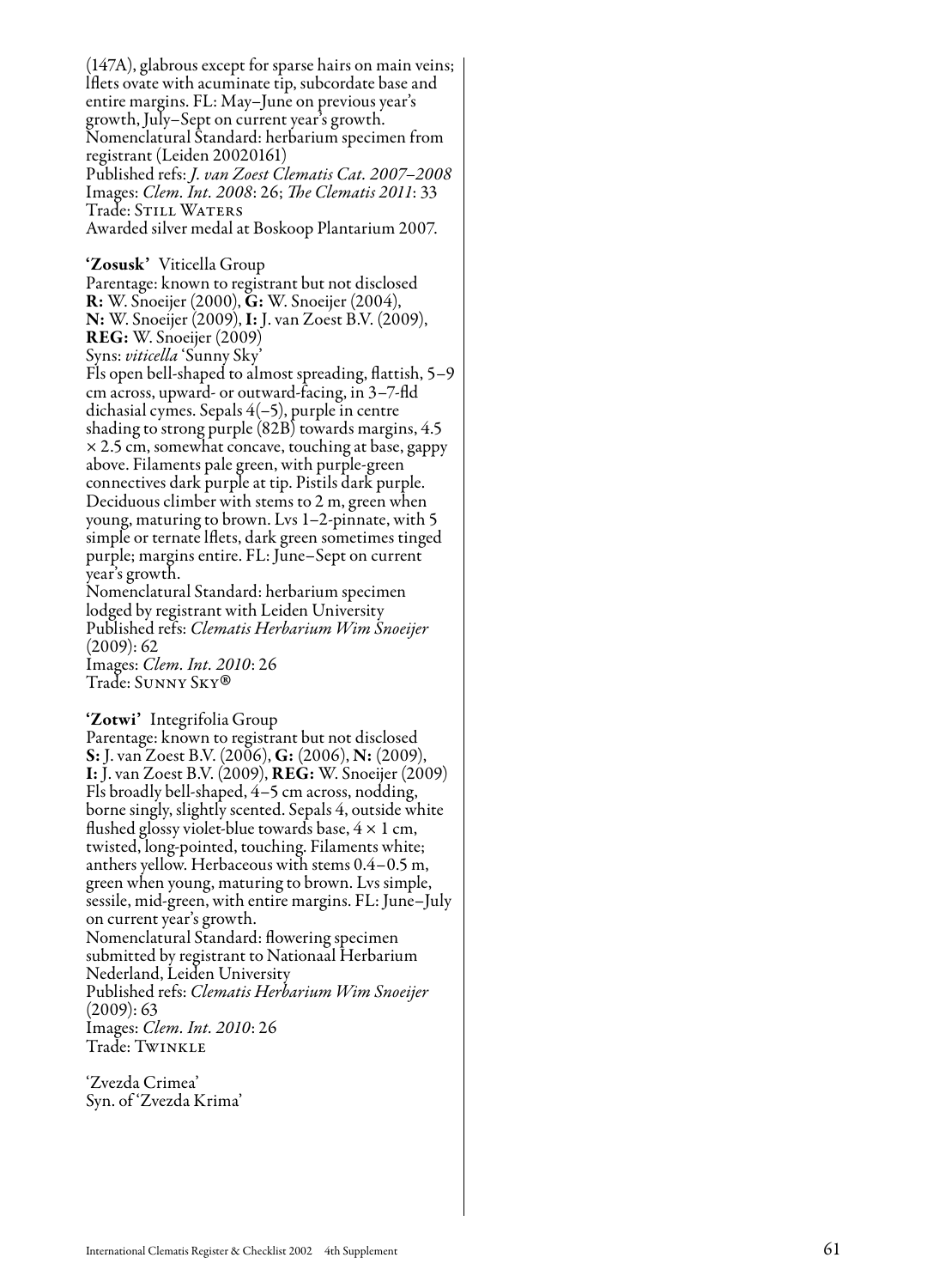### Raisers, registrants and others

This list, in addition to raisers and registrants, includes selectors, nominants and introducers ( $^\dagger$  = deceased)

Arai, Seejuuroo Japan Armstrong, Sal England Baumschule Adrian Straver Emmerich, Germany Baumschule Sachs GbR Radebeul, Germany Beutler, Linda Portland, Oregon, USA Bluebird Nursery Clarkson, Nebraska, USA † Blyth, Alan formerly of Lavenham, Suffolk, England Brown, J.M. (Mike) Shillingford, Oxfordshire, England **Bunk**, Imke<br>Elmshorn/Holstein, Germany  $\dagger$  Burbank, Luther (1849–1926) Sebastopol, California, USA Cedergren, Krister Helsingborg, Sweden Chikuma, Mikiyoshi Miyamae-ku, Kawasaki-shi, Kanagawa Ken, Japan Clearview Horticultural Products Inc. Aldergrove, British Columbia, Canada Clematisspezialitäten Herian Unterliezheim, Germany Clematis Szkółka Pojemnikowa Pruszków, Poland † Clifton, Ben England Collingwood, Brian Eccles, Manchester, England County Park Nursery Hornchurch, Essex, England Crûg Farm Plants Caernarfon, Gwynedd, Wales Darling, M. England Darlington, Horace Wakefield, West Yorkshire, England Donahue's Clematis Specialists Faribault, Minnesota, USA Earl, Jeremy Taunton, Somerset, England Evison, Raymond J. (see Guernsey Clematis Nursery) † Fisk, Jim (1912–2004) Wessleton, Suffolk, England Floyd, Marcel; Floyd's Clematis and Climbers Bath, Somerset, England † Franczak, Brother Stefan, SJ (1917–2009) formerly of Warsaw, Poland Fretwell, Barry; (formerly of) Peveril Clematis Nursery Exeter, Devon, England Friends of the Rogerson Clematis Collection Portland, Oregon, USA Gilsenan, Steve & Moira Maghull, Merseyside, England

Godfrey, Fred; Glyndley Nurseries Pevensey, East Sussex, England Growell Ornamental Plants North Canterbury, New Zealand Hamernik, Harlan (see Bluebird Nursery) Hamilton Blyth, Sue Lavenham, Suffolk, England Hannink, J.A.J. (Ton) Drunen, the Netherlands Harada, H. Japan Hasegawa, K. Japan Hayakawa, Hiroshi Anjoo City, Japan Heims, Dan; Terra Nova Nurseries Canby, Oregon, USA Herian, Manfred (see Clematisspezialitäten Herian) † Hill, Polly formerly of Cape Cod, Massachusetts, USA Hirota, Tetsuya Toyoda City, Japan Hodson, Richard Preston, Lancashire, England Hutchins, Graham (see County Park Nursery) † Isogai, Kinshichi formerly of Kawaguchi City, Japan Jacob-Makoy, L., & Čo. Liege, Belgium † Johnson, Magnus formerly of Södertälje, Sweden Kala, Eino Lääne-Virumaa, Estonia Kapusta, Veronique Angers, France Kasugai Garden Centre Toki City, Japan Keay, Alister Christchurch, New Zealand Kivistik, Aime & Taavi Harjumaa, Estonia Kivistik, J. Harjumaa, Estonia Kivistik, † Uno & Aili † **Kubota,** Yoshio (久保田美夫) Japan Kubota, Yoshio (久保田好雄) Japan Kwekerij Bloemenlust P. van Well en Zonen B.V. Helenaveen, the Netherlands Long, Dan; Brushwood Nursery Unionville, Pennsylvania, USA Marco de Wit Boomkwekerij Boskoop, the Netherlands Marcus Dancer Plants Fordingbridge, Hampshire, England Marczyński, Szczepan; Clematis Szkółka Pojemnikowa Pruszków, Poland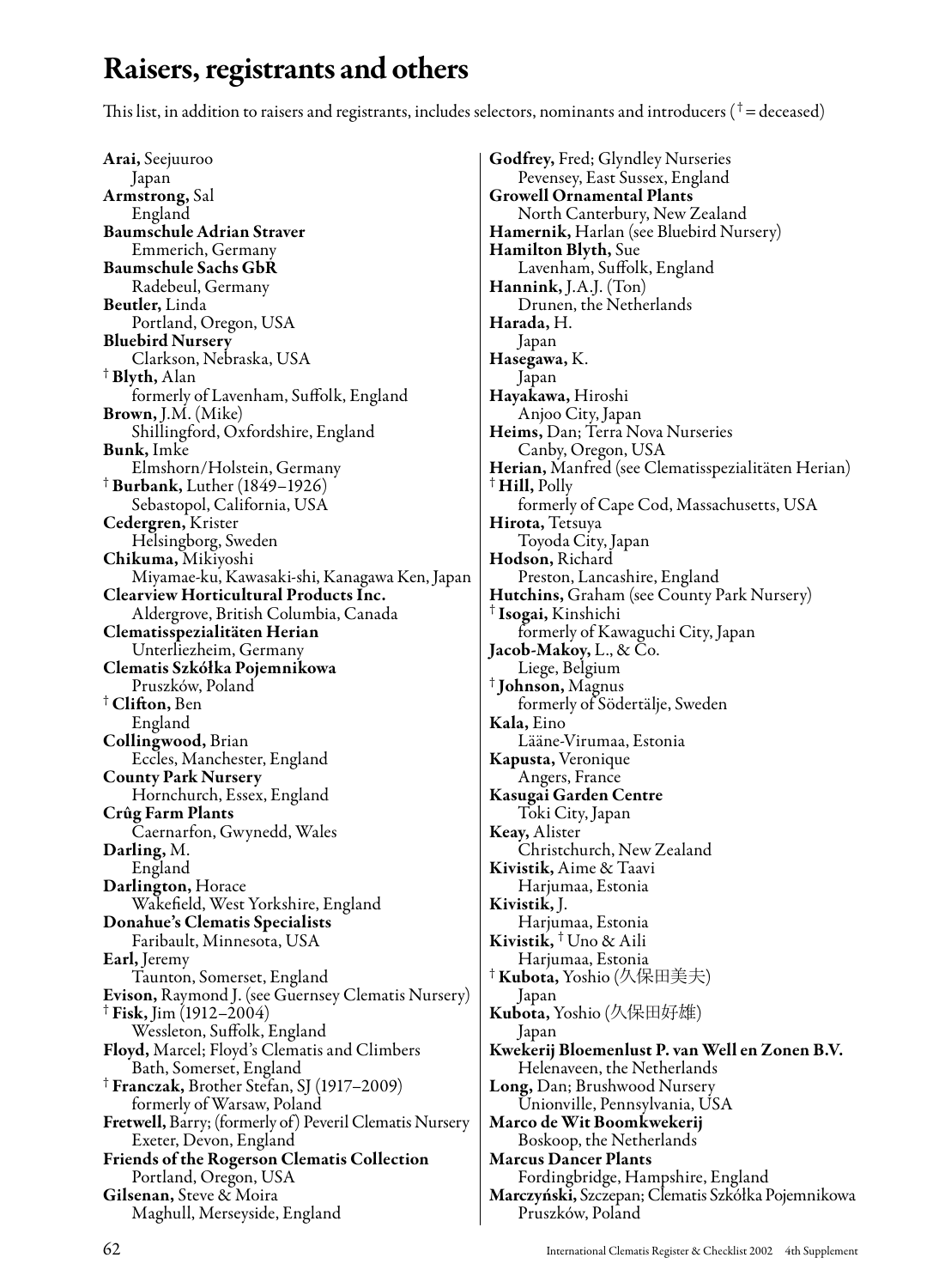Mitchell, Robin C. Christchurch, New Zealand Miyata, Fukutaroo Atsugi City, Kanagawa, Japan Miyazaki, Kazushi Haramachi City, Fukushima Ken, Japan Monrovia Plants Azusa, California, USA Münster Baumschulen Altenmoor bei Elmshorn, Germany Münster, Mathias (see Münster Baumschulen) Naturally Native NZ Plants Tauranga, New Zealand Neville-Parry, Mrs V Le May Salisbury, Wiltshire, England New Leaf Plants Ltd Evesham, Worcestershire, England Nihon Kaki Co. Kawaguchi City, Japan Nolina Kwekerijen B.V. Woubrugge, the Netherlands † Noll, Władysław formerly of Warsaw, Poland Northwest Garden Nursery Eugene, Oregon, USA Notcutts Nurseries Suffolk, England Noviflora Holland B.V. Honselersdijk, the Netherlands Nunn, Roy W. Cambridge, England Ochiai, Koichiro Fujisawa, Japan † Ozawa, Kazushige (1922–2003) formerly of Kawasaki-shi, Japan Pépinières Travers Saint Cyr en Val, France Peveril Clematis Nursery (formerly of) Christow, Exeter, Devon, England Phillips, E. England Plantentuin Esveld Boskoop, the Netherlands Pottinger, Miss J. Christchurch, New Zealand Poulsen Roser A/S Fredensborg, Denmark Proefstation voor de Boomwekerij Boskoop, the Netherlands Räsänen, Juhani Joensuu, Finland Rogerson, Brewster Lake Oswego, Oregon, USA Russell, Ruth (see Naturally Native NZ Plants) Ruud van der Werf Boomkwekerij Boskoop, the Netherlands Sachs, Lothar (see Baumschule Sachs GbR) Saegusa, Toyohee Japan Sahin, Elisabeth (see Sahin Zaden BV, K.) Sahin Zaden B.V., K. Alphen aan den Rijn, the Netherlands Sakurai, Gen Japan

Savill, Robin (formerly of) Savill's Clematis Savill's Clematis (formerly of) Chelmsford, Essex, England Shibuya, Soichi; Shibuya Floriculture Nursery Kami-ina Gun, Japan Snoeijer, Wim Gouda, the Netherlands Sorensen, Peer K. (see Yaku Nursery) Spring Valley Greenhouse Inc. Walworth, NY, USA Stastny, Werner Järna, Sweden Steffen, A.H. formerly of Fairport, New York, USA Straver, Willem Emmerich, Germany Sugimoto, Kōzō Toki City, Japan Sussex Plants Hellingly, East Sussex, England Takeuchi, Hiroshi (& Masako †) Soka City, Saitama Ken, Japan Tanaka, R. Japan Taylors Clematis Nursery Doncaster, South Yorkshire, England Thorncroft Clematis Nursery Reymerston, Norfolk, England Toomey, Dr Mary Blackrock, Co. Dublin, Ireland Top Plants Taunton, Somerset, England Travers, Raymond (see Pépinières Travers) Udagawa, Masatake Tokyo, Japan van der Werf, Ruud (see Ruud van der Werf Boomkwekerij) Van Laeken, Jim (see Spring Valley Greenhouse Inc.) van Zoest, J., B.V. Boskoop, the Netherlands Watanabe\*, Munesada Touon City, Ehime Ken, Japan Wein, Fred & Rob (see Clearview Horticultural Products) Welch, Charles W. Thetford, Norfolk, England Westphal, F. Manfred Prisdorf, Germany White Flower Farm Litchfield, Connecticut, USA Widberg, Sixten Jonstorp, Sweden Yaku Nursery Waitara, New Zealand Zubrowski, Stanley J. Prairie River, Saskatchewan, Canada Zwijnenburg, Pieter Jr Boskoop, the Netherlands

\* Note, with apologies: incorrectly spelt as Watabe in *3rd Supplement* (2009)